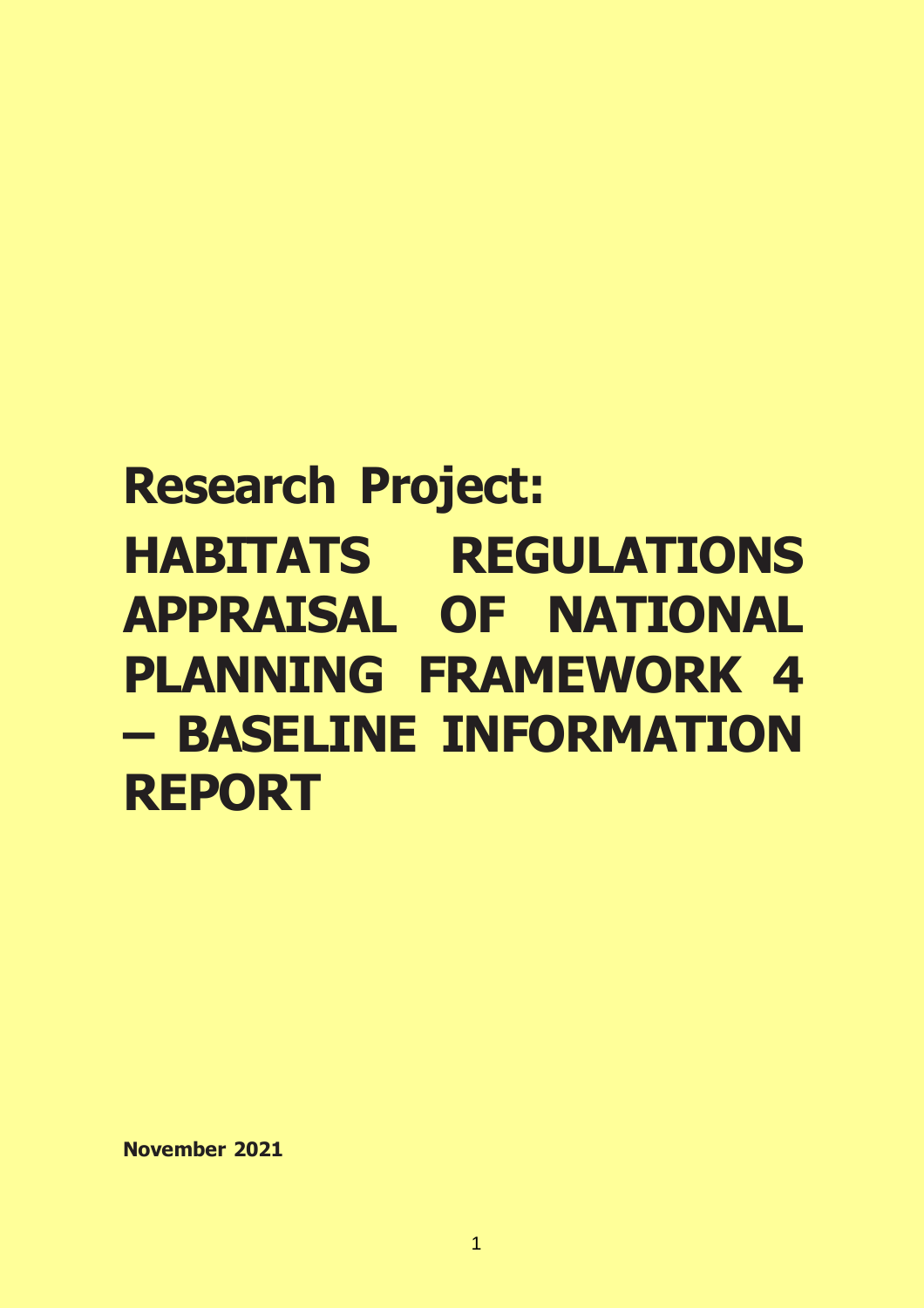Report prepared by: AECOM 1 Tanfield **Edinburgh** EH3 5DA

The opinions expressed in this report are those of the author.

Report commissioned by:

Planning and Architecture Division Area 2H South Victoria Quay **Edinburgh** EH6 6QQ

e-mail: chief.planner@gov.scot web: http://www.gov.scot/Topics/Built-Environment/planning

© Crown Copyright 2021 Applications for reproduction of any part of this publication should be addressed to: Planning and Architecture Division, Directorate for Local Government and Communities, Area 3F (South) Victoria Quay, Edinburgh, EH6 6QQ

This report is published electronically to limit the use of paper, but photocopies will be provided on request to Planning and Architecture Division.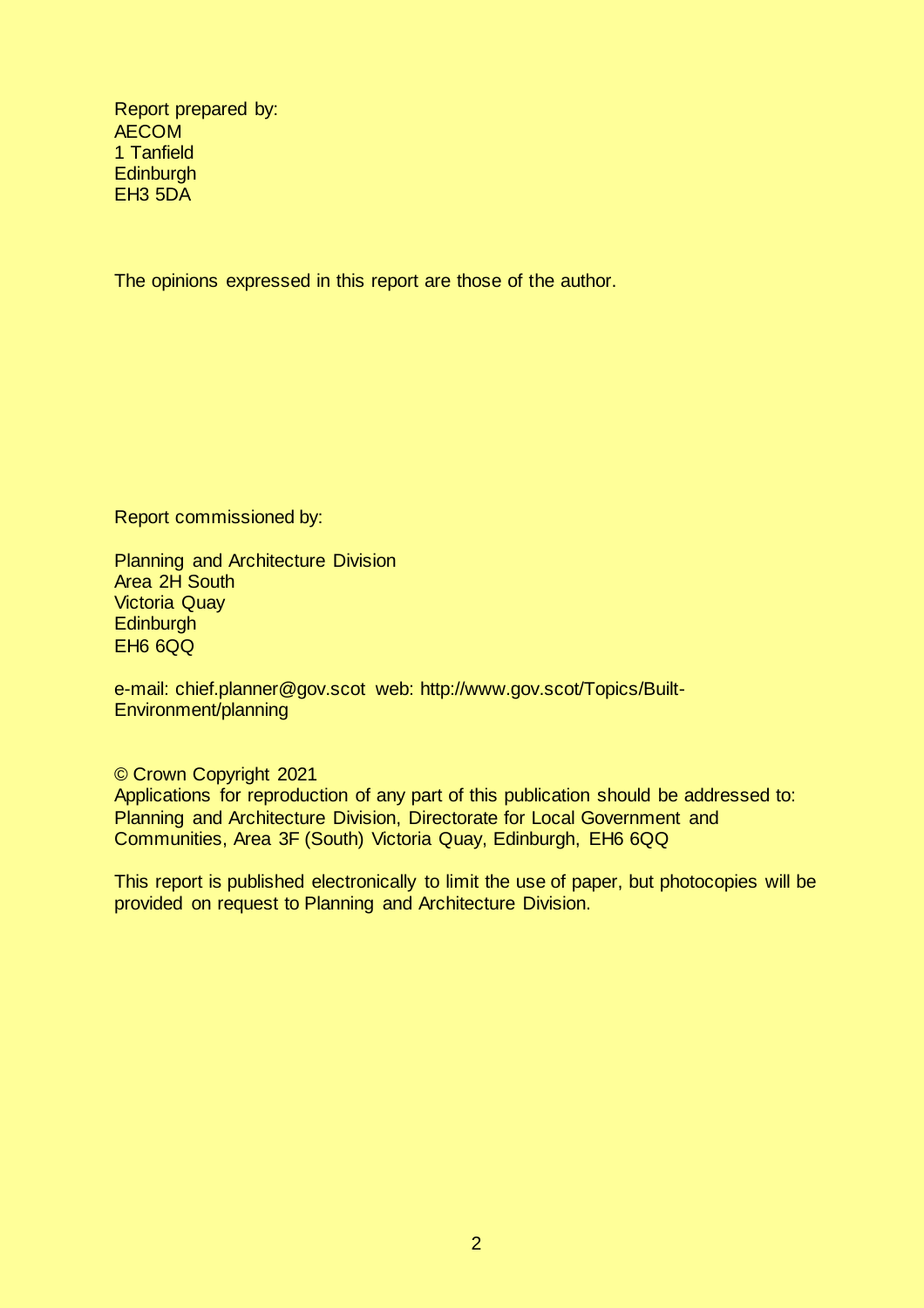# **Contents**

|                 | <b>Executive Summary</b>                                      | $\overline{4}$  |
|-----------------|---------------------------------------------------------------|-----------------|
| $\overline{2}$  | <b>Introduction</b>                                           | $5\overline{)}$ |
| 3               | <b>Relevant European Sites</b>                                | $\overline{7}$  |
| $\overline{4}$  | Plans, Programmes and Strategies Which May Act In Combination | 10 <sup>°</sup> |
| $5\overline{)}$ | <b>Review of Published Research</b>                           | 21              |
| 6               | <b>Ecological Screening Buffers</b>                           | 23              |
|                 | <b>References</b>                                             | 28              |
| Annex A         | Review of European Sites Designated Since 2015                | 30              |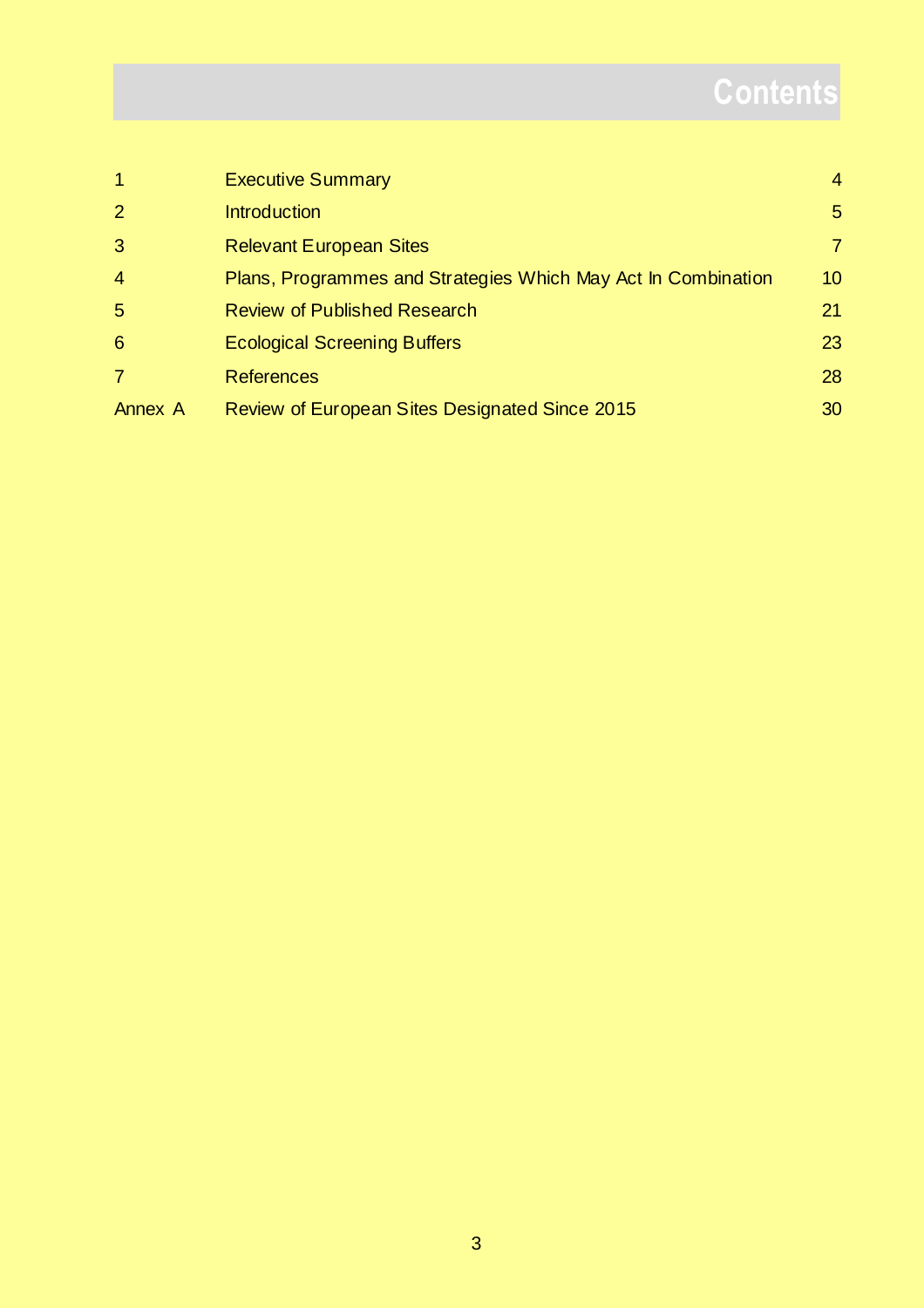<span id="page-3-0"></span>1.1 This document contains collated baseline information potentially relevant to the Habitats Regulations Appraisal (HRA) of National Planning Framework 4 (NPF4).

1.2 It builds on work done for the HRA of National Planning Framework 3 (NPF3) and does not seek to replicate information provided in relevant associated documents produced at that time, other than to update that information, where necessary.

1.3 This document contains information on:

- all European sites (see Section 2 of this document for the definition of a 'European site') designated since the publication of NPF3
- **E.** any changes to European sites included in the HRA of NPF3 which have been made since its publication (e.g. changes to their conservation objectives, changes to qualifying features etc.)
- a list and details of all plans and strategies currently identified which will be considered as part of the in-combination assessment of effects on European sites arising from NPF4
- **a** review of all new and potentially relevant research conducted since the publication of NPF3 which may inform the screening or appropriate assessment stages, and
- a review of the buffer areas which will be applied as part of the 'ecological screening', based on available information from contemporary research.

1.4 The information presented in this document and relevant documents produced for NPF3 will be used to inform the screening and appropriate assessment stages of the HRA, as required.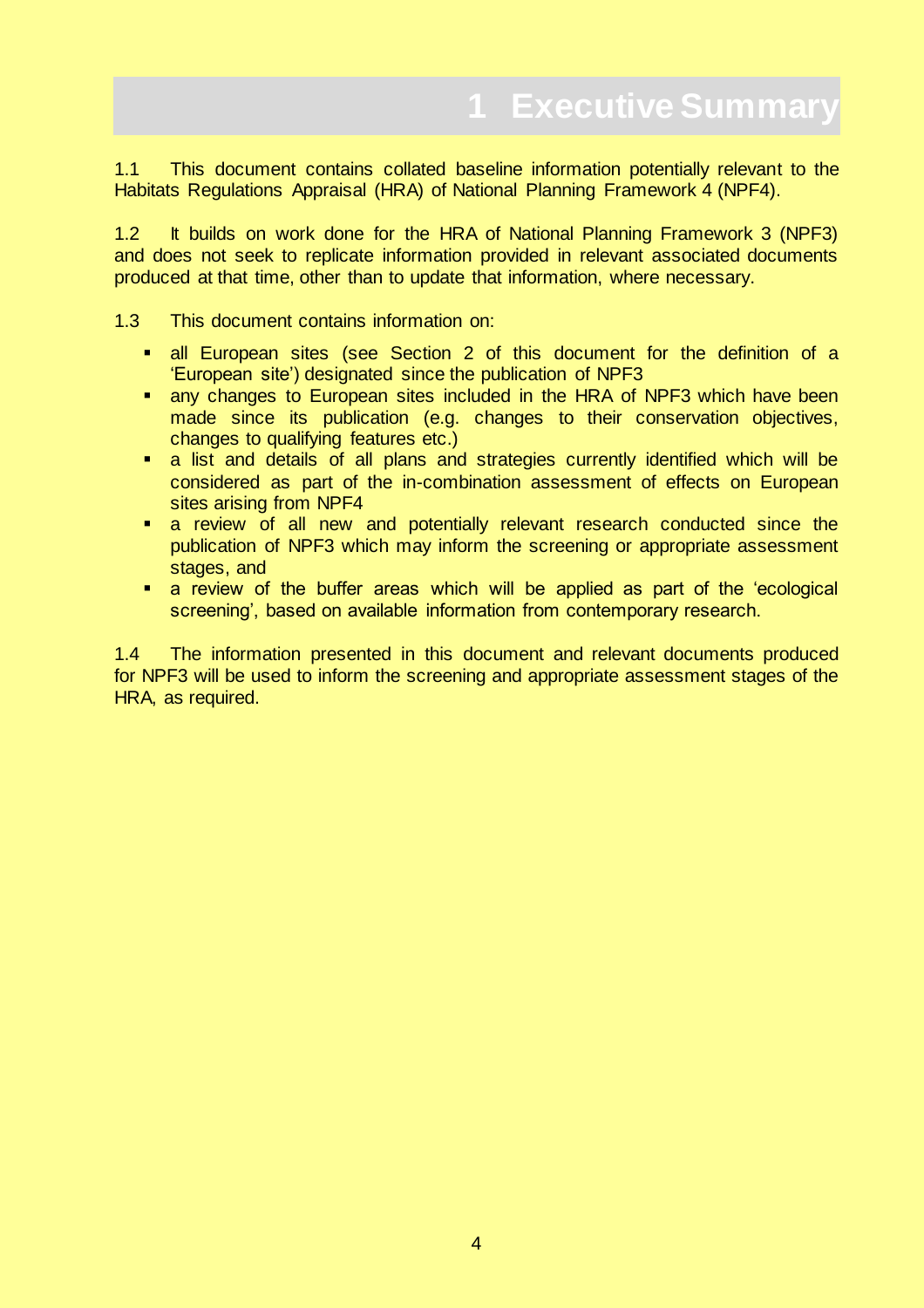### <span id="page-4-0"></span>**BACKGROUND AND PURPOSE OF THIS DOCUMENT**

2.1 AECOM prepared a Habitats Regulations Appraisal (HRA) Methodology document setting out to Scottish Government and the HRA Steering Group the methods to be adopted when carrying out the HRA of National Planning Framework 4 (NPF4) (hereafter, the HRA of NPF4 is also referred to simply as the 'HRA').

2.2 The methodology for the HRA of NPF4 will follow the staged process recommended by NatureScot (SNH, 2015), adapted to respond to subsequent case law. The research stage of this process (also called the pre-screening stage in the SNH guidance) involves the collation of current information and evidence. It covers stages 1 – 4 in the process described by SNH.

2.3 This document contains collated baseline information relevant to the HRA and which will be required as part of the screening and appropriate assessment stages. It contains information on:

- all European sites<sup>1</sup> designated since the publication of National Planning Framework 3 (NPF3) in 2014
- **E.** any changes to European sites included in the HRA of NPF3 which have been made since its publication (e.g. changes to their conservation objectives, changes to qualifying features etc.)
- a list and details of all plans and strategies currently identified which will be considered as part of the in-combination assessment of effects on European sites arising from NPF4
- a review of all new and potentially relevant research conducted since the publication of NPF3 which may inform the screening or appropriate assessment stages, and
- **a** review of the buffer areas which will be applied as part of the 'ecological screening', based on available information from contemporary research.

2.4 It builds on work done for the HRA of National Planning Framework 3 (NPF3) and does not seek to replicate information provided in relevant associated documents produced at that time, other than to update that information, where necessary. The relevant baseline information presented in documents produced for the HRA of NPF3 will also be used during the screening and appropriate assessment stages of the HRA of NPF4.

2.5 It is advised in the NatureScot guidance document (SNH, 2015) that advice should be sought from relevant stakeholders, in particular NatureScot. This document will be submitted to the HRA Steering Group and reviewed by relevant staff from

<sup>&</sup>lt;sup>1</sup> In accordance with the HRA Methodology, the term 'European site' is used to refer to all fully designated Special Areas of Conservation (SAC) and Special Protection Areas (SPA), as well as Sites of Community Interest (SCI), candidate SAC (cSAC), possible / proposed SAC (pSAC), proposed SPA (pSPA) and Wetlands of International Importance ('Ramsar sites').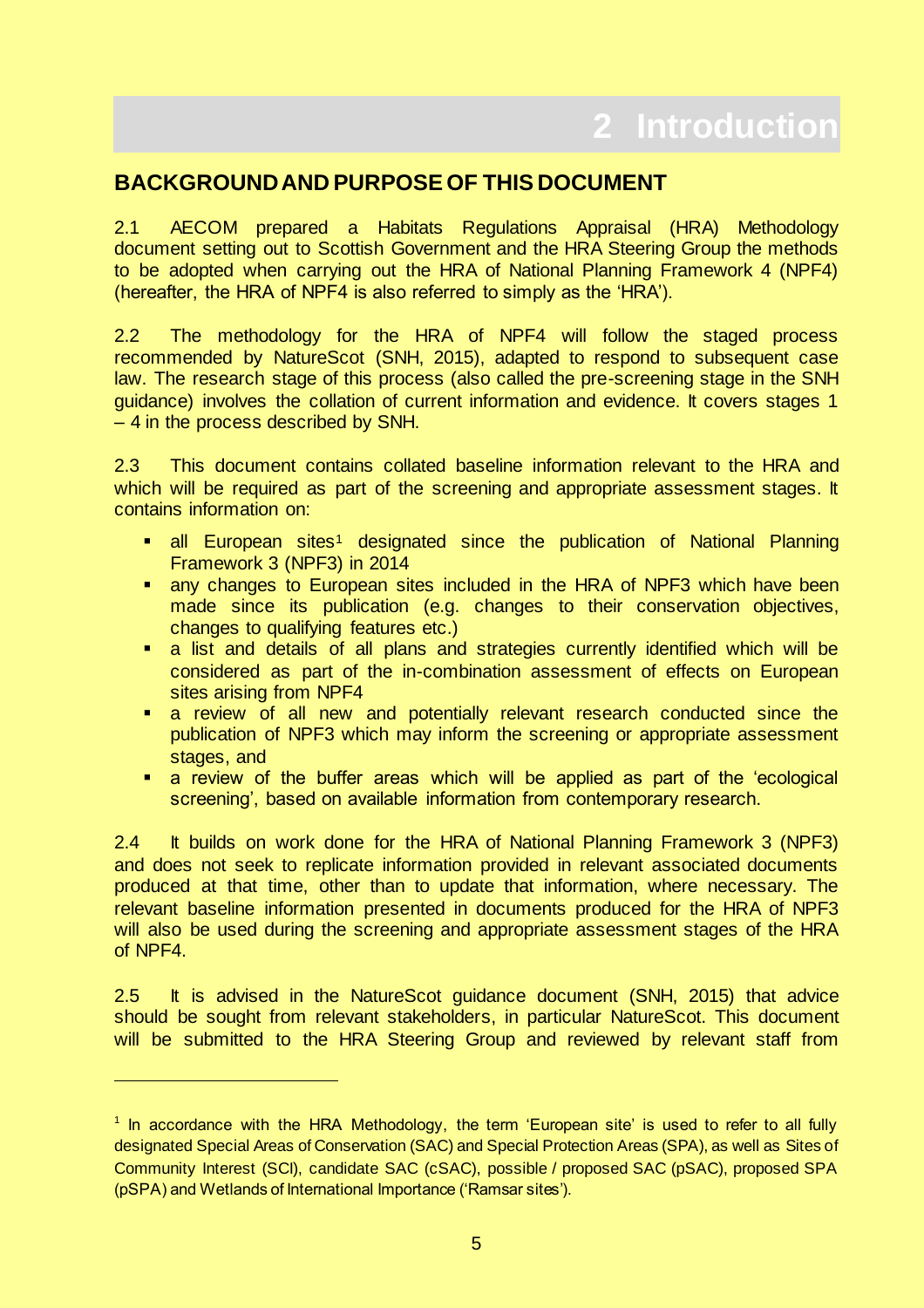NatureScot. In addition, with approval of Scottish Government and the HRA Steering Group, this document can also be shared with the Joint Nature Conservation Committee (JNCC), Natural England and other potentially relevant stakeholders, as required.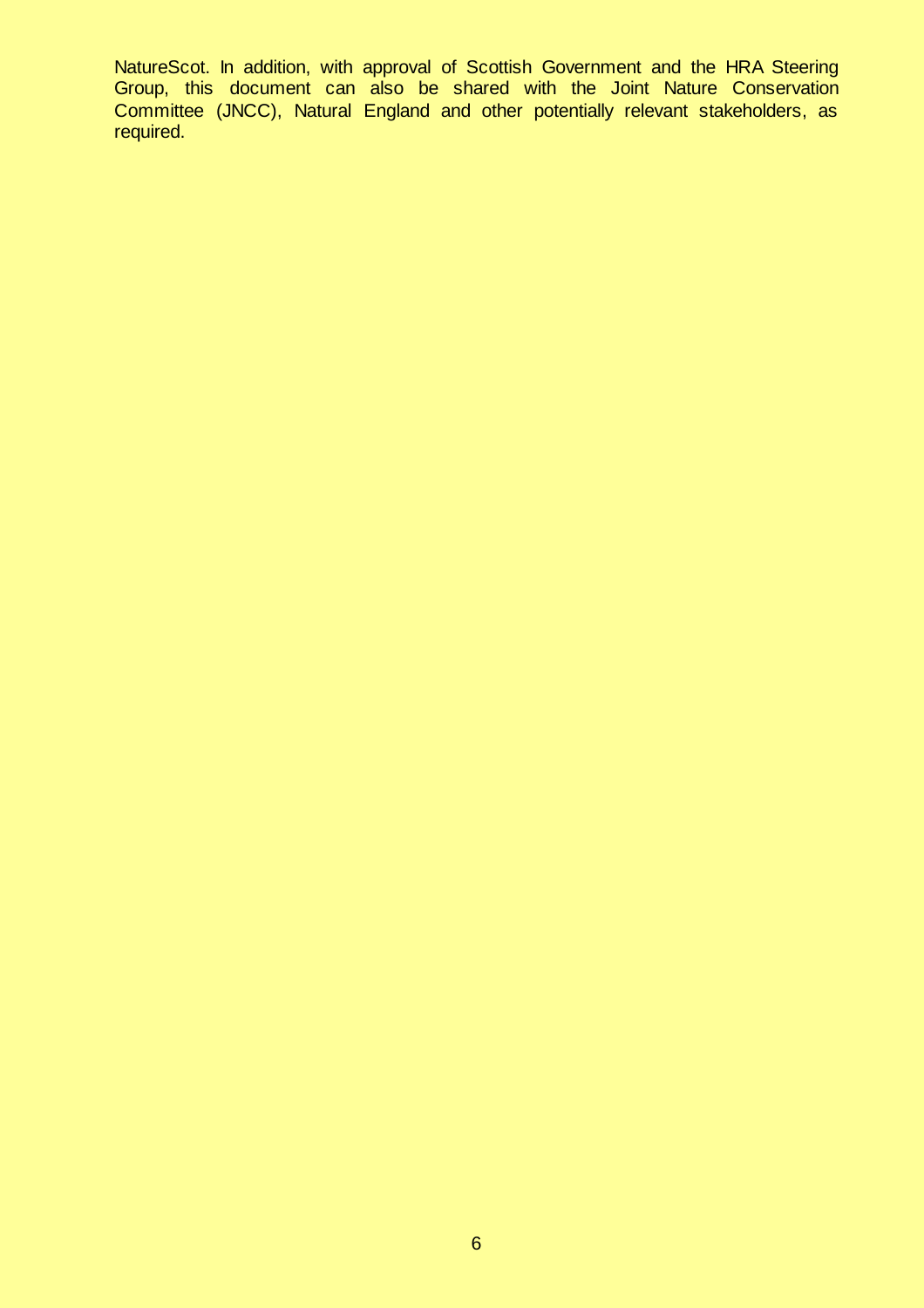<span id="page-6-0"></span>3.1 At this stage in the HRA of NPF4, it is not possible to confirm which European sites will be relevant since the assessment itself has not commenced and the relevance of European sites is dictated by the impact pathways identified. However, all *potentially* relevant European sites designated (or at various stages of designation) in Scotland, Northern Ireland and the north of England since the publication of NPF3 in 2014 have been identified.

# **EUROPEAN SITES DESIGNATED SINCE PUBLICATION OF NPF3**

3.2 In total, 28 new sites which could be relevant to the HRA of NPF4 have been fully designated since 2015 or are candidates / proposed for designation. Of these, 26 are in Scotland, one is in Northern Ireland and one is in the north of England. The sites are:

- **Scotland:** 
	- $\triangleright$  Stanton Banks SAC
	- $\triangleright$  Braemar Pockmarks SAC
	- ▶ North West Rockall Bank SAC
	- ▶ East Mingulay SAC
	- > Anton Dohrn Seamount SAC
	- East Rockall Bank SAC
	- ▶ Pobie Bank Reef SAC
	- $\triangleright$  Solan Bank SAC
	- $\triangleright$  Inner Hebrides and The Minches SAC
	- ▶ Wyville Thomson Ridge SAC
	- Scanner Pockmark SAC
	- $\triangleright$  Darwin Mounds SAC
	- ▶ Bluemull and Colgrave SPA
	- $\triangleright$  Coll and Tiree SPA
	- ▶ East Mainland Coast, Shetland SPA
	- > Moray Firth SPA
	- ▶ Outer First of Forth and St Andrews Bay Complex SPA
	- $\triangleright$  Seas off Foula SPA
	- $\triangleright$  Seas off St Kilda SPA
	- $\triangleright$  Sound of Gigha SPA
	- ▶ West Coast of the Outer Hebrides SPA
	- $\triangleright$  Hatton Bank cSAC
	- $\triangleright$  Sound of Barra cSAC
	- $\triangleright$  North Orkney pSPA
	- $\triangleright$  Pentland Firth pSPA
	- $\triangleright$  Scapa Flow pSPA
- Northern Ireland:
	- ▶ North Channel SAC, and,
- north of England:
	- $\triangleright$  Northumberland Marine SPA.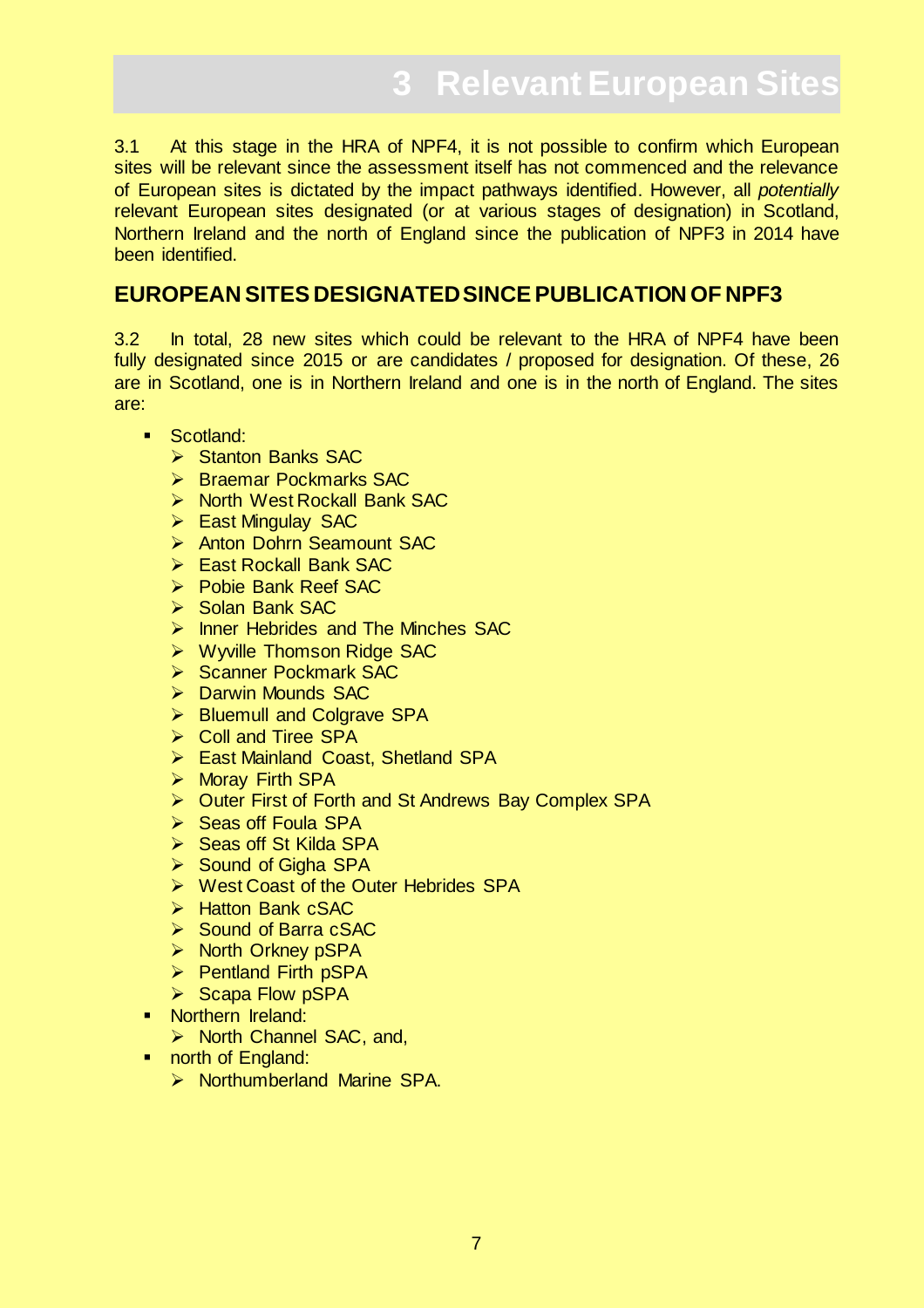3.3 Note that although treated as new sites, the Seas off Foula SPA and the Seas off St Kilda SPA include some (but not all) of the same qualifying features as the Foula SPA and St Kilda SPA, respectively. These sites now provide protection to the marine environment and the foraging resources on which the current qualifying species rely.

3.4 In addition, the following amendments to existing sites have also been made since 2014 (all are located in Scotland, with the Solway Firth SPA being a cross-border site, partly located in England):

- Rum SPA (additional marine feature)
- Solway Firth SPA (marine extension and site name change), and
- **Than Estuary, Sands of Forvie and Meikle Loch SPA (marine extension).**

3.5 Breeding red-throated diver *Gavia stellata* was also added as an additional marine feature to the existing Rum SPA, as the marine area around the island has been shown to support the island's breeding population.

3.6 The boundary of the former Upper Solway Flats and Marshes SPA was also extended to include the adjacent marine environment, and the name of the site was changed to the Solway Firth SPA. In addition, a review of the existing SPA identified that the mudflats, saltmarshes and grazing marshes also support important numbers of ringed plover *Charadrius hiaticula*, lapwing *Vanellus vanellus*, cormorant *Phalacrocorax carbo*, black-headed gull *Chroicocephalus ridibundus*, common gull *Larus Larus canus* and herring gull *Larus argentatus*. These species were therefore added as qualifying features of the Solway Firth SPA.

3.7 The boundary of the Ythan Estuary, Sands of Forvie and Meikle Loch SPA was also extended into the marine environment. The existing qualifying species protected by the marine boundary extension are breeding sandwich tern *Sterna sandvicensis* and little tern *Sterna albifrons*. Lapwing *Vanellus vanellus* and redshank *Tringa totanus* were also added as qualifying features of the SPA.

3.8 Full details of all of the above 31 sites, in a similar format as used in the HRA of NPF3, is provided in Annex A of this Baseline Information Report.

# **CHANGES TO EUROPEAN SITES CONSIDERED BY HRA OF NPF3**

3.9 The HRA of NPF3 'screened in' a total of 55 European sites to the appropriate assessment stage. These were included in the appropriate assessment after likely significant effects from the national developments of NPF3 were identified on these sites. A review of these sites has been carried out using the JNCC website and changes to the following sites were made in 2018 and/or 2019:

- Cromarty Firth SPA updates to listed features; species added to bring the Standard Data Form in line with national site citation document; 'degree of isolation' grading updated
- **Firth of Forth SPA updates to listed features**
- Firth of Tay and Eden Estuary SPA updates to listed features
- **Forth Islands SPA updates to listed features**
- **Inner Moray Firth SPA updates to listed features; species added to bring the** Standard Data Form in line with national site citation document; 'degree of isolation' grading updated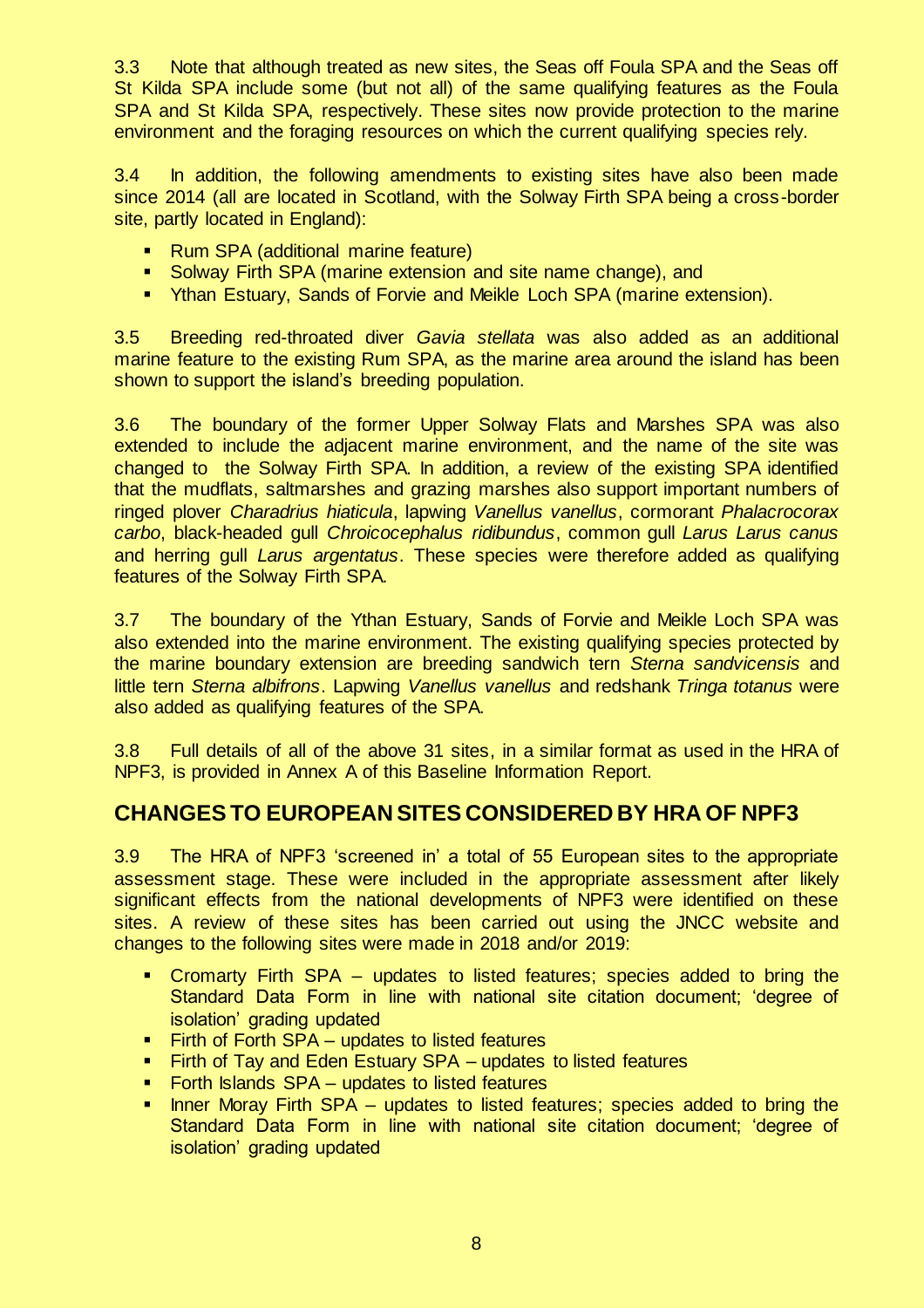- Loch of Strathbeg SPA updates to listed features; species added to bring Standard Data Form in line with the national site citation document; 'population type' updated
- **Montrose Basin SPA** updates to listed features; species added to bring the Standard Data Form in line with the national site citation document; 'degree of isolation' grading updated
- Moray and Nairn Coast SPA updates to listed features; species added to bring the Standard Data Form in line with the national site citation document; 'degree of isolation' grading updated
- **Muirkirk and North Lowther Uplands SPA** extension to site boundary
- River Spey Insh Marshes SPA updates to listed features, and
- **Troup, Pennan and Lions Head SPA quality and importance information** updated to correspond with the ecological information.

3.10 Should any of these sites be relevant to the HRA of NPF4, consideration will be given to the changes made since publication of NPF3, and the relevant site information will be updated, as necessary.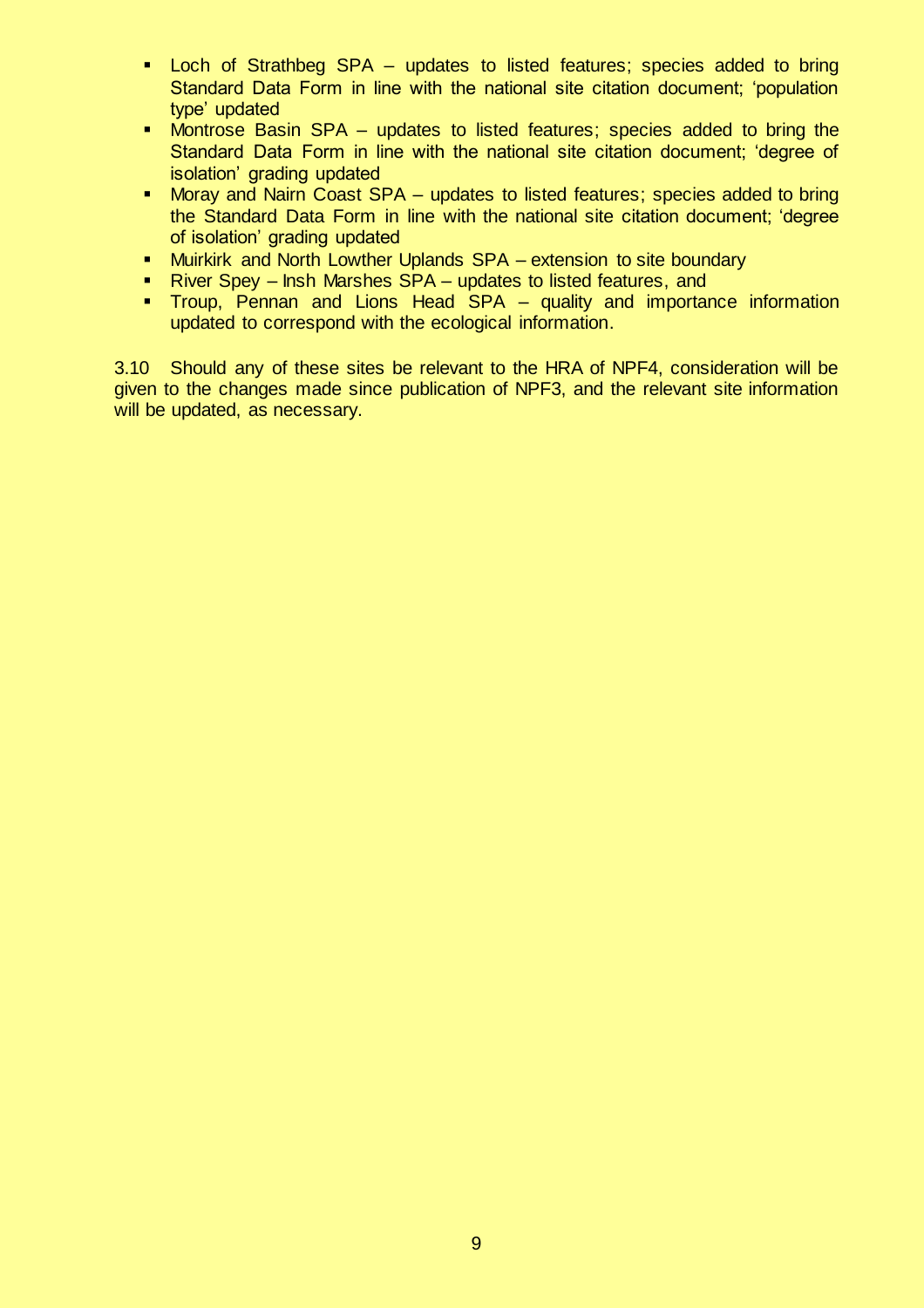# <span id="page-9-0"></span>**4 Plans, Programmes and Strategies Which May Act In Combination**

4.1 It is a requirement of HRA that the impacts of any land use plan being assessed are not considered in isolation but in combination with other plans and/or projects that may affect the European site(s) in question.

4.2 A list of all relevant plans, programmes and strategies in Scotland, Northern Ireland and the north of England which are considered at this stage to have the potential to act in combination with NPF4 is given in Table 1, including summary details of the objectives of those plans. In addition to those listed, local development plans published local planning authorities in Scotland and the north of England are also likely to be relevant.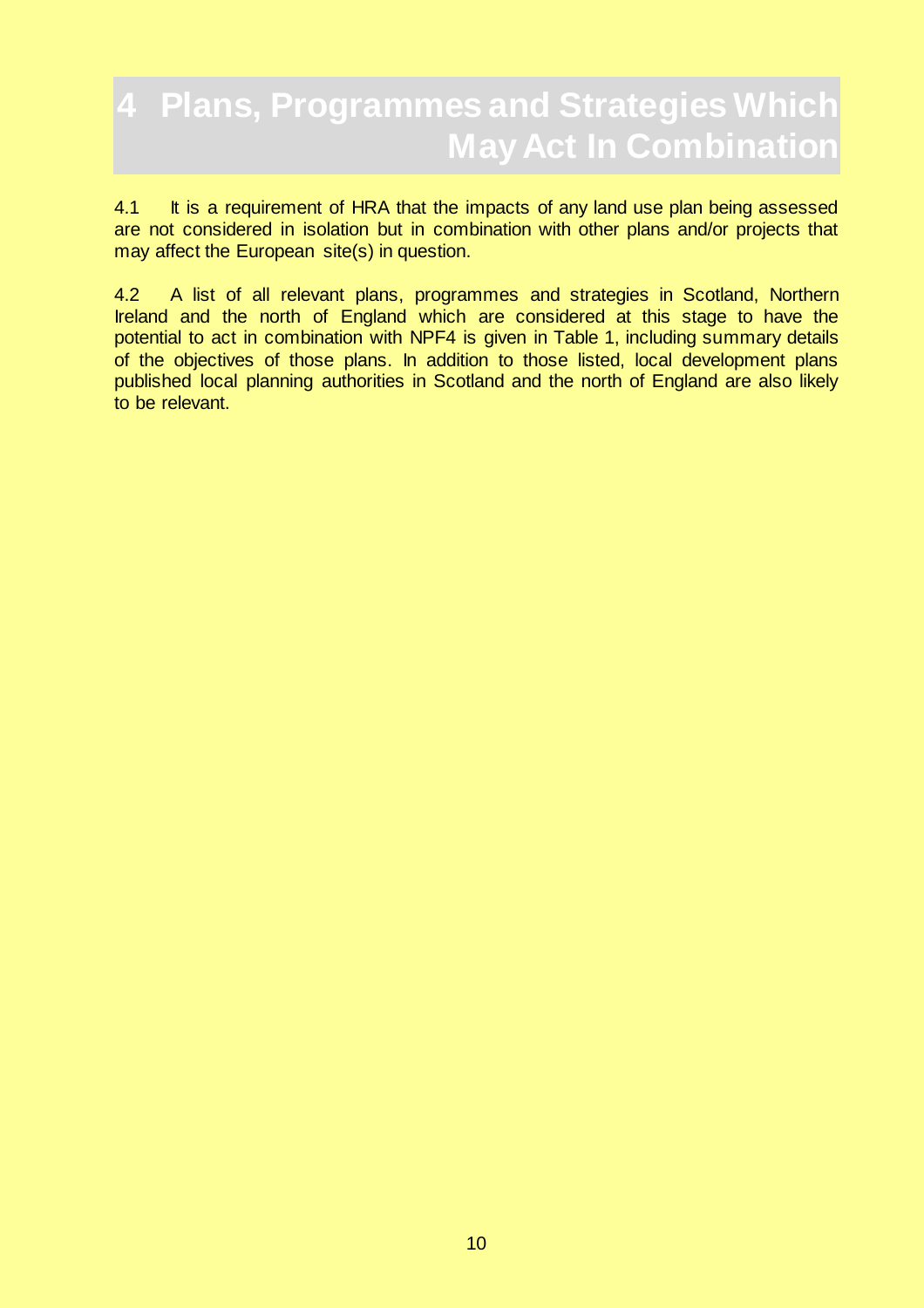#### **Table 1 Key objectives of other plans, programmes and strategies which may act in combination with NPF4 Plan / programme / strategy Summary of key objectives**

| <b>Scottish Biodiversity List</b>                                                                                                    | The Scottish Biodiversity List is a list of animals, plants and habitats that Scottish Ministers consider to be of<br>principal importance for biodiversity conservation in Scotland. By identifying the species and habitats that are<br>of the highest priority for biodiversity conservation, the list helps public bodies carry out their biodiversity duty<br>and is a useful resource for anyone interested in nature conservation in Scotland. |
|--------------------------------------------------------------------------------------------------------------------------------------|-------------------------------------------------------------------------------------------------------------------------------------------------------------------------------------------------------------------------------------------------------------------------------------------------------------------------------------------------------------------------------------------------------------------------------------------------------|
| Scotland's Biodiversity: It's in<br><b>Your Hands</b>                                                                                | Aims to protect and restore biodiversity on land in our seas, and to support healthy ecosystems, connect<br>people with the natural world, for their health and well-being and to involve them more in decision making<br>and maximise the benefits for Scotland of a diverse natural environment and the services it provides,<br>contributing to sustainable economic growth. It supports an ecosystem approach.                                    |
| The 2020 Challenge for<br><b>Scotland's Biodiversity</b>                                                                             | The 2020 Challenge is Scotland's response to the United Nations Aichi Targets for 2020 and the European<br>Union Biodiversity Strategy to 2020. The 2020 Challenge supplements the 2004 Scottish Biodiversity<br>Strategy and key aims include preserving and restoring the health of Scotland's ecosystems at a catchment-<br>scale and promoting climate change resilience.                                                                         |
| The Environment Strategy for<br>Scotland: Vision and<br><b>Outcomes</b>                                                              | Sets out a strategic approach on environmental policy, enhancing the environment, safeguarding natural<br>capital and continuing Scotland's role in addressing environmental challenges.                                                                                                                                                                                                                                                              |
| A More Active Scotland:<br><b>Scotland's Physical Activity</b><br><b>Delivery Plan</b>                                               | The Plan sets out a commitment to increase physical activity in Scotland. Focus is given to supporting an<br>increased uptake it active travel, including a commitment to invest in active travel infrastructure.                                                                                                                                                                                                                                     |
| A Connected Scotland: our<br>strategy for tackling social<br>isolation and loneliness and<br>building stronger social<br>connections | Scottish Government's first national strategy to tackle social isolation and loneliness and build stronger<br>connections. The role of the transport network in building social connections and importance of physical<br>activity is noted in the Strategy.                                                                                                                                                                                          |
| A Long-term Vision for Active<br>Travel in Scotland 2030 (2014)                                                                      | Aims to encourage more people to walk and cycle for shorter everyday journeys. Focus on areas such as<br>infrastructure, transport integration, cultural and behavioural change, community ownership and planning.                                                                                                                                                                                                                                    |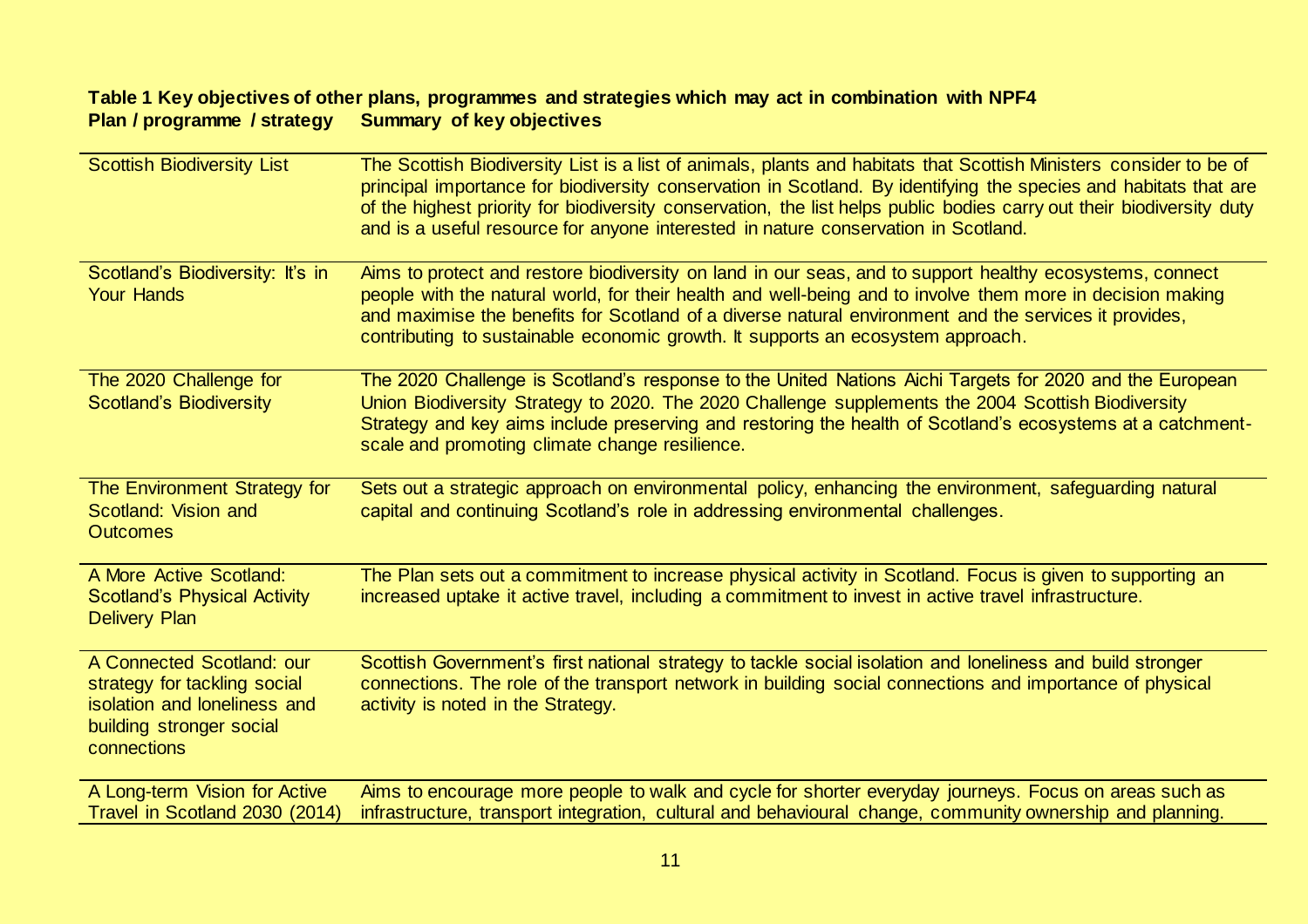| Homes Fit for the 21 <sup>st</sup> Century                                                                                                                                  | Supports affordable homes for all. It assists the building of new, high quality, affordable homes (including<br>social housing) to meet current need and the demand arising from our growing and ageing population and to<br>maximise the sustainable housing options available across all tenures, including for people living on lower<br>incomes, and to significantly improve the quality of the existing housing stock and the places we create.                                                                                                                                                                                                                                                                                                                                                                                                                                                                                                                                                                     |
|-----------------------------------------------------------------------------------------------------------------------------------------------------------------------------|---------------------------------------------------------------------------------------------------------------------------------------------------------------------------------------------------------------------------------------------------------------------------------------------------------------------------------------------------------------------------------------------------------------------------------------------------------------------------------------------------------------------------------------------------------------------------------------------------------------------------------------------------------------------------------------------------------------------------------------------------------------------------------------------------------------------------------------------------------------------------------------------------------------------------------------------------------------------------------------------------------------------------|
| Housing to 2040                                                                                                                                                             | Sets out 15 principles under primary headings of well-functioning housing system, high quality, sustainable<br>homes and communities in tackling issues that include the ageing population, an increasing number of single<br>households, climate change, homelessness, child poverty and managing the impact of the UK's exit from<br>Europe and UK government welfare reforms. A second round of consultation is underway and a final vision<br>and route map to 2040 are due to be published in spring 2020.                                                                                                                                                                                                                                                                                                                                                                                                                                                                                                           |
| The Climate Change Plan:<br>The Third Report on Policies<br>and Proposals 2018-2032<br>(2018)                                                                               | The Climate Change Plan sets out actions that will be taken and considered to ensure commitments to<br>climate change targets are met, building on progress to date across a range of sectors, including electricity<br>and transport, which are key sources of emissions and sets out the path to a low carbon economy. Scottish<br>Government is currently updating the Climate Change Plan, with a commitment to produce an update laid in<br>Parliament by end of April 2020. Updating the existing Climate Change Plan will consider the period of 2019-<br>2032 and key to this will be the level of effort that is likely to be required to meet the new 2032 greenhouse<br>gas emissions target of 78% as set out in the Climate Change (Scotland) Act 2009, in addition to taking<br>account of the future ambition set by the introduction of a net-zero target by 2045.<br>The Plan includes peatland restoration among its suite of policy outcomes aimed at reducing Scotland's<br>greenhouse gas emissions. |
| <b>Scottish Climate Change</b><br>Adaptation Programme 2014<br>and Climate Ready Scotland:<br><b>Scotland's Climate Change</b><br><b>Adaptation Programme 2019-</b><br>2024 | The Scottish Climate Change Adaptation Programme provides an overarching framework for adaptation to<br>climate change, setting out Scottish Ministers' objectives in relation to adaptation to climate change and their<br>policies and proposals for meeting those objectives, as required by the Climate Change (Scotland) Act 2009.<br>The second iteration of the Programme, which builds on the progress of the first, is an outcome-based<br>programme and sets out to address the impacts identified for Scotland by the 2017 UK Climate Change Risk<br>Assessment as well as the Evidence Report Summary for Scotland.                                                                                                                                                                                                                                                                                                                                                                                           |
| <b>UK Climate Change Risk</b><br><b>Assessment 2017</b>                                                                                                                     | The 2017 Risk Assessment outlines the UK and Devolved Governments' view on the key climate change<br>risks and opportunities. It endorses six priority risk areas, from flooding to coastal change, pests, diseases<br>and invasive non-native species. Scotland specific evidence has also been collated into an Evidence Report<br><b>Summary for Scotland.</b>                                                                                                                                                                                                                                                                                                                                                                                                                                                                                                                                                                                                                                                         |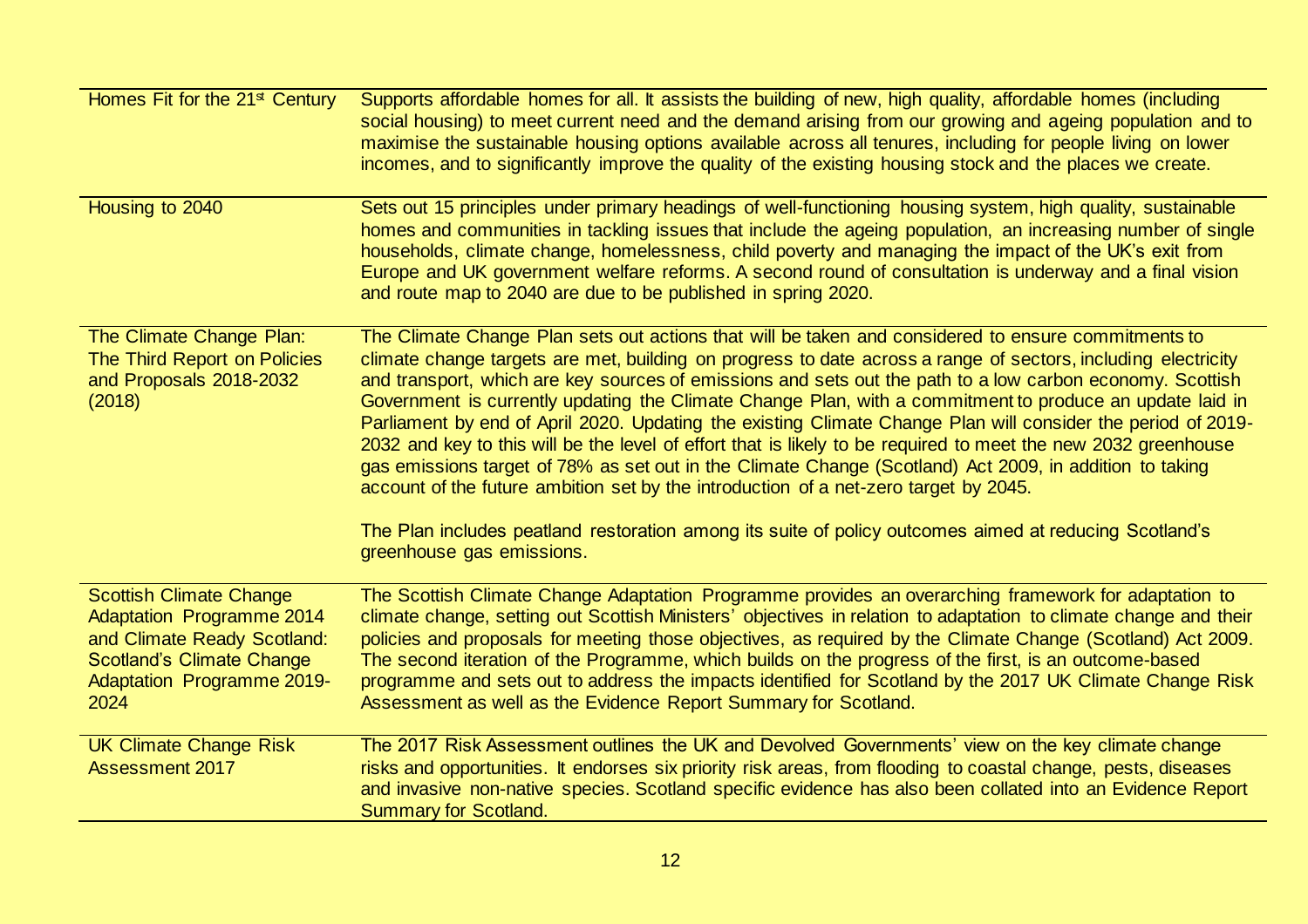| <b>Air Quality Strategy for</b><br>England, Scotland, Wales and<br>Northern Ireland and Clean Air<br>Strategy for England 2019 | Areas in which measured levels of airborne pollutants exceed the objectives set out in the Air Quality<br>Strategy are designated as Air Quality Management Areas (AQMA). Local Authorities have a duty to develop<br>and implement Air Quality Action Plans in these locations in order to raise air quality to an acceptable level.<br>The Clean Air Strategy sets out plans for dealing with all sources of air pollution, making our air healthier to<br>breather, protecting nature and boosting the economy.                                                                                                                                                                                                                                     |
|--------------------------------------------------------------------------------------------------------------------------------|--------------------------------------------------------------------------------------------------------------------------------------------------------------------------------------------------------------------------------------------------------------------------------------------------------------------------------------------------------------------------------------------------------------------------------------------------------------------------------------------------------------------------------------------------------------------------------------------------------------------------------------------------------------------------------------------------------------------------------------------------------|
| <b>Local Air Quality Management</b><br><b>Policy Guidance 2016</b>                                                             | Explains the objectives for improving air quality and provides a framework for activities in Local AQMAs.                                                                                                                                                                                                                                                                                                                                                                                                                                                                                                                                                                                                                                              |
| Cleaner Air for Scotland - The<br>Road to a Healthier Future<br>(2015) and current revision of<br>the plan                     | Notes the importance of clean air for health, wellbeing and the environment and sets out a series of actions<br>and frameworks to improve air quality in Scotland.<br>The revision of the Cleaner Air for Scotland Strategy is currently underway, with a new strategy expected to                                                                                                                                                                                                                                                                                                                                                                                                                                                                     |
|                                                                                                                                | be in place by the end of 2020.                                                                                                                                                                                                                                                                                                                                                                                                                                                                                                                                                                                                                                                                                                                        |
| <b>Scotland's River Basin</b><br>Management Plan                                                                               | The River Basin Management Plans (RBMP) provide an assessment of the condition of Scotland's water<br>environment, and identify where efforts for protection and improvement must be targeted.                                                                                                                                                                                                                                                                                                                                                                                                                                                                                                                                                         |
| <b>Flood Risk Management Plans</b><br>and Strategies                                                                           | Flood Risk Management Plans are designed to minimise negative impacts due to flooding on a range of<br>receptors, including human health, the environment and cultural heritage.                                                                                                                                                                                                                                                                                                                                                                                                                                                                                                                                                                       |
| <b>National Flood Risk</b><br><b>Assessment 2015-2021</b>                                                                      | Published by the Scottish Environment Protection Agency (SEPA), the Risk Assessment identifies<br>Potentially Vulnerable Areas and the risk associated with flooding in these areas. Relevant actions will be<br>identified in regional plans.                                                                                                                                                                                                                                                                                                                                                                                                                                                                                                         |
| <b>Scotland's National Marine</b><br><b>Plan 2015</b>                                                                          | The National Marine Plan fulfils joint requirements under the Marine (Scotland) Act 2010 and Marine and<br>Coastal Access Act 2009 to prepare marine plans, providing a cohesive approach to the management of<br>both inshore and offshore waters in accordance with EU Directive 2014/89/EU on maritime spatial planning.<br>It seeks to promote development in a way that is both compatible with the protection and enhancement of<br>the marine environment. The Plan covers the management of both Scottish inshore waters (out to 12<br>nautical miles) and offshore waters (12 to 200 nautical miles). The Plan also notes the interaction between<br>marine and terrestrial planning and highlights the importance of alignment between both. |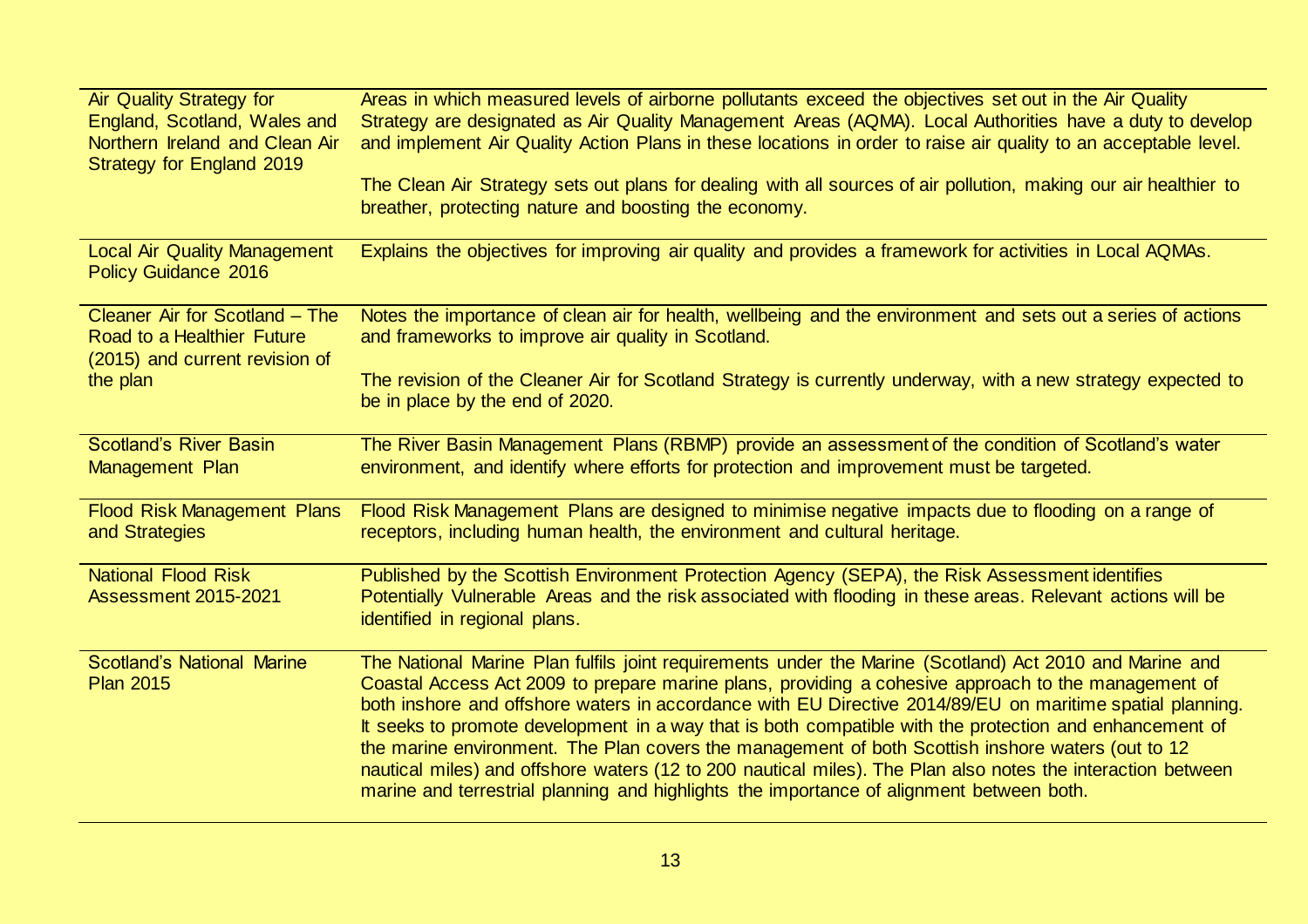| North West Marine Plan and<br><b>North East Marine Plan</b>                             | Plans produced by the Marine Management Organisation covering seas in the north-west and north-east of<br>England, up to the border with Scotland.                                                                                                                                                                                                                                                                                                                                                                                                                                                                                                                                                                   |
|-----------------------------------------------------------------------------------------|----------------------------------------------------------------------------------------------------------------------------------------------------------------------------------------------------------------------------------------------------------------------------------------------------------------------------------------------------------------------------------------------------------------------------------------------------------------------------------------------------------------------------------------------------------------------------------------------------------------------------------------------------------------------------------------------------------------------|
| <b>European Commission's</b><br><b>Thematic Strategy for Soil</b><br><b>Protection</b>  | The Strategy is founded on the principles of preventing further soil degradation and safeguarding its<br>functions, ensuring responsible soil use and management patterns, mitigating the effects of human activities<br>and environmental phenomena on soil condition, as well as restoring degraded soils to an acceptable level.                                                                                                                                                                                                                                                                                                                                                                                  |
| <b>Scottish Soil Framework 2009</b>                                                     | The Framework acknowledges the multiple functions of soils and includes a vision that soils be recognised<br>as a vital part of our economy, environment, and heritage, and be safeguarded for existing and future<br>generations. It notes that while Scotland's soils are generally in good health, they face two significant<br>pressures: climate change and the loss of organic matter, and identifies 13 key soil outcomes, such as<br>protecting soil biodiversity, reducing and remediating soil erosion, and tackling greenhouse gas emissions.<br>It also considers that improving the availability of soil data and highlighting the knowledge gaps and research<br>needs in Scotland are both important. |
| <b>Scotland's National Peatland</b><br><b>Plan</b>                                      | The Plan sets out a number of targets regarding the protection and restoration of peatland.                                                                                                                                                                                                                                                                                                                                                                                                                                                                                                                                                                                                                          |
| Scottish Government's draft<br><b>Peatland and Energy Policy</b><br><b>Statement</b>    | Seeks to align peatland and energy policy in order to maximise greenhouse gas emissions abatement in a<br>way that delivers multiple benefits.                                                                                                                                                                                                                                                                                                                                                                                                                                                                                                                                                                       |
| Getting the best from our land:<br>A Land Use Strategy for<br><b>Scotland 2016-2021</b> | The Strategy focuses on land as a key natural asset and recognises that it underpins much of Scotland's<br>economic activity, further noting that the way it is used and managed is therefore of key importance.                                                                                                                                                                                                                                                                                                                                                                                                                                                                                                     |
| <b>Land Rights and</b><br><b>Responsibilities Statement</b>                             | Seeks to inform policy and practice around land issues in Scotland, operating jointly with other relevant<br>strategies and policies. It applies to all urban and rural land, buildings and other infrastructure in Scotland,<br>for land owners, land managers, tenants or land users. The Statement relates to existing strategies that will<br>help to inform future iterations of Scotland's Economic Strategy, the Land Use Strategy and the National<br><b>Planning Framework.</b>                                                                                                                                                                                                                             |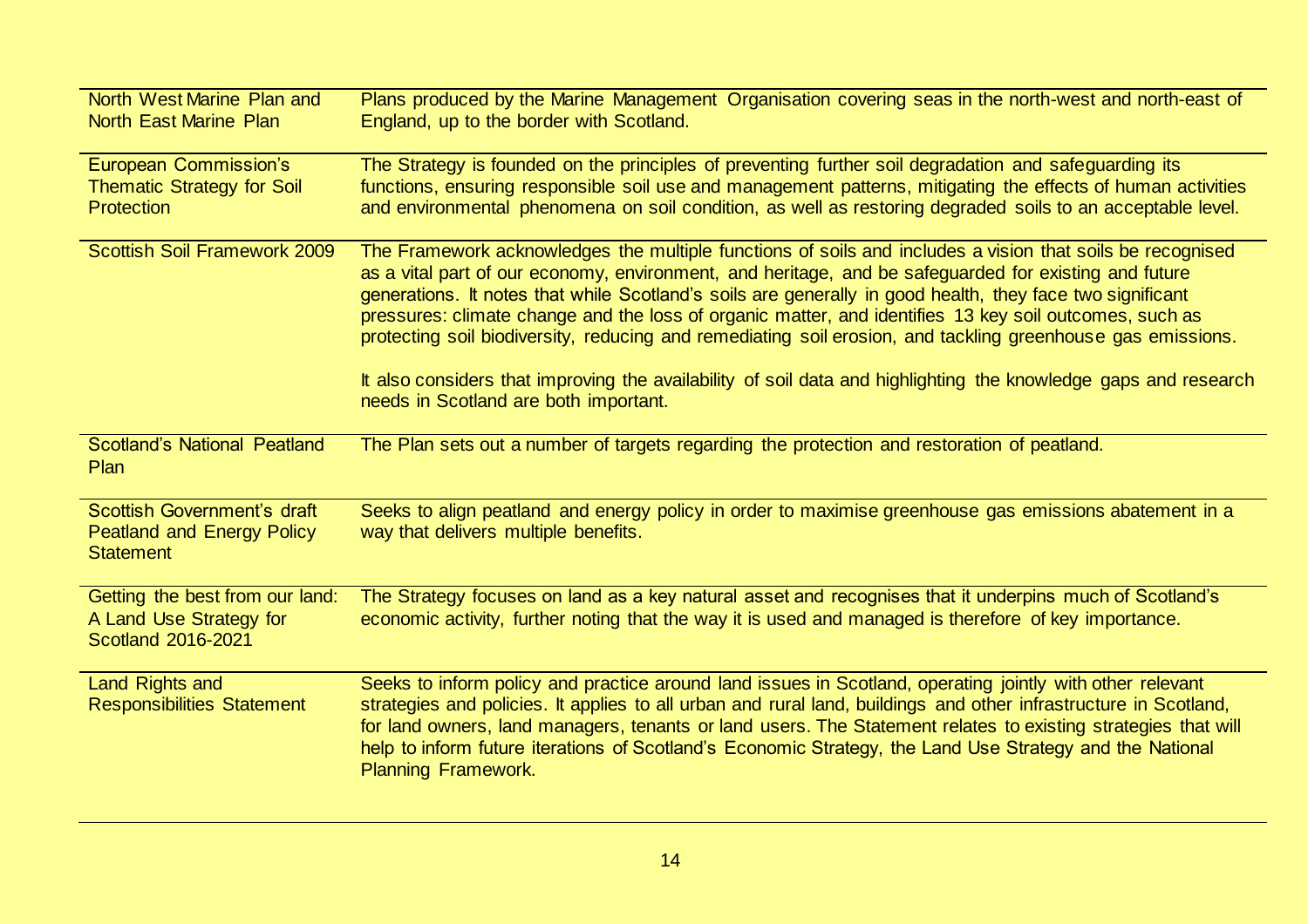| <b>Historic Environment Policy for</b><br>Scotland 2019                                         | Outlines how Scotland has a duty of care for the historic environment and includes six policies which define<br>how the historic environment should be managed. Where detrimental impacts on the historic environment<br>arising from these are identified and unavoidable, steps should be taken to demonstrate that alternatives<br>have been explored and mitigation measures put in place.                                                                                                                                                  |
|-------------------------------------------------------------------------------------------------|-------------------------------------------------------------------------------------------------------------------------------------------------------------------------------------------------------------------------------------------------------------------------------------------------------------------------------------------------------------------------------------------------------------------------------------------------------------------------------------------------------------------------------------------------|
| Our Place in Time - The<br><b>Historic Environment Strategy</b><br>for Scotland 2014            | Our Place in Time sets out a 10 year vision for Scotland's historic environment. The vision is founded upon<br>the fundamental aims of understanding, and valuing our historic environment, ensuring it continues to benefit<br>Scotland's wellbeing through its cultural, social, environmental and economic contributions.                                                                                                                                                                                                                    |
| <b>Historic Environment</b><br><b>Scotland's Managing Change</b><br>in the Historic Environment | These set out to advise Local Authorities in making decisions on applications for conservation area and<br>listed building consents, and the consideration of planning applications on the potential impacts upon the<br>historic environment and the greater context in which it is found. The guidance notes were developed in line<br>with Scottish Historic Environment Policy and Scottish Planning Policy.                                                                                                                                |
| <b>Creating Places: A Policy</b><br>Statement on Architecture and<br><b>Place 2013</b>          | The policy statement sets out the value good design can deliver, noting that successful places can unlock<br>opportunities, build vibrant communities and contribute to a flourishing community. The important role of<br>maintaining cultural connections is also noted.                                                                                                                                                                                                                                                                       |
| <b>Designing Streets: A Policy</b><br><b>Statement for Scotland 2010</b>                        | Designing Streets is the first policy statement in Scotland for street design and marks a change in the<br>emphasis of guidance or street design towards place-making and away from a system focused upon the<br>dominance of motor vehicles.                                                                                                                                                                                                                                                                                                   |
| <b>The National Scenic Areas</b><br>Programme                                                   | The National Scenic Areas (NSA) Programme identifies Scottish landscapes of "outstanding scenic value in<br>a national context" for the purpose of ensuring such areas are afforded due consideration and protection<br>within the Local Authority planning system.                                                                                                                                                                                                                                                                             |
| <b>NatureScot Natural Heritage</b><br>Futures 2002 (updated 2009)                               | Natural Heritage Futures aim to guide the sustainable management and use of Scotland's nature and<br>landscape up to 2025.                                                                                                                                                                                                                                                                                                                                                                                                                      |
|                                                                                                 | They note the importance of the diversity of Scotland's landscapes and their role inspiring people, creating<br>sense of place and areas for recreation and enjoyment. They emphasise the strong cultural links with the<br>environment and recommend an integrated solutions and spatial plans with sufficient flexibility and clear<br>objectives for natural heritage. The prospectuses were reviewed and updated in 2009 and consider<br>transport, including transport infrastructure, among the factors that can influence the landscape. |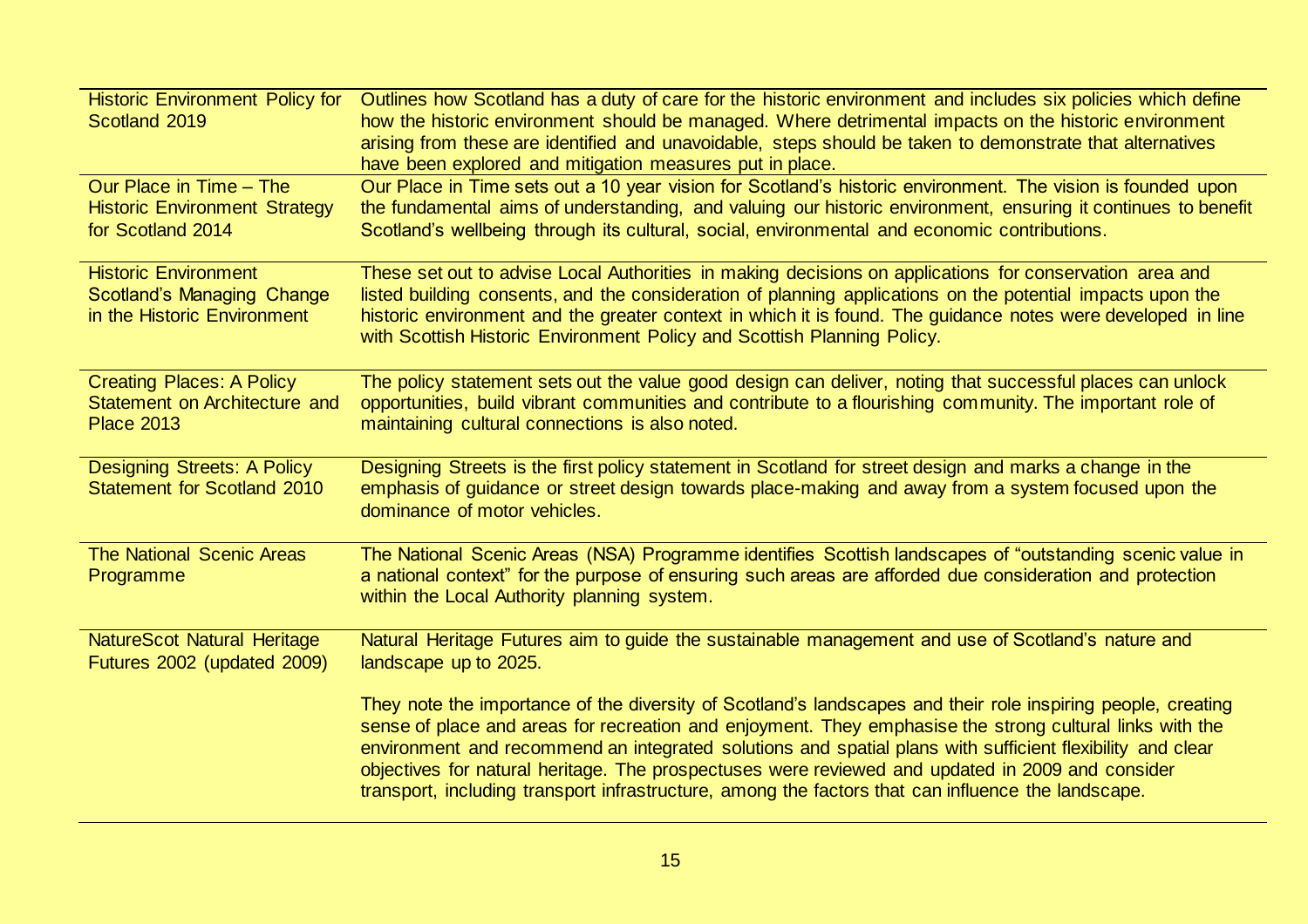| NatureScot Landscape Policy<br><b>Framework</b>                                                                                        | The Policy Framework sets out an overarching aim for landscapes "to safeguard and enhance the distinct<br>identity, the diverse character and the special qualities of Scotland's landscapes as a whole, so as to ensure<br>tomorrow's landscapes contribute positively to people's environment and are at least as attractive and<br>valued as they are today".                                                      |
|----------------------------------------------------------------------------------------------------------------------------------------|-----------------------------------------------------------------------------------------------------------------------------------------------------------------------------------------------------------------------------------------------------------------------------------------------------------------------------------------------------------------------------------------------------------------------|
| NatureScot Landscape Policy<br>- Wild Land                                                                                             | The SNH Policy Statement describes the main pressures leading loss of wildness and considers how to<br>identify and care for wild land in Scotland.                                                                                                                                                                                                                                                                   |
| <b>Wildness in Scotland's</b><br><b>Countryside: Policy Statement</b>                                                                  | SNH identified 42 wild land areas following a detailed analysis of where wildness can be found across all of<br>Scotland's landscapes. This is based on four attributes: perceived naturalness of land cover; ruggedness of<br>the terrain; remoteness from public roads or ferries; and lack of buildings, roads, pylons and modern<br>artefacts. This informed the preparation of the 2014 maps of wild land areas. |
|                                                                                                                                        | Wild land is not a statutory designation. However, wild land areas as identified on the 2014 SNH map are<br>recognised as nationally important assets.                                                                                                                                                                                                                                                                |
| The Scottish Energy Strategy:<br>The Future of Energy in<br>Scotland 2017                                                              | The Scottish Energy Strategy sets out Scottish Government's vision for energy generation and consumption<br>to 2050. The Strategy centres around three themes: meeting our energy supply needs; transforming<br>Scotland's energy use; and smart local energy systems.                                                                                                                                                |
|                                                                                                                                        | The Strategy builds on a well-established framework for energy policy in Scotland, including Scottish<br>Government's 2020 Routemap for Renewable Energy, the Electricity Generation Policy Statement, the Heat<br>Policy Statement: Towards Decarbonising Heat - Maximising the Opportunities for Scotland, and the<br><b>Community Energy Policy Statement.</b>                                                     |
| Blue Seas - Green Energy: A<br><b>Sectoral Marine Plan for</b><br><b>Offshore Wind Energy in</b><br><b>Scottish Territorial Waters</b> | Scottish Government's vision for offshore wind energy development.                                                                                                                                                                                                                                                                                                                                                    |
| <b>ScotWind Leasing</b>                                                                                                                | The Crown Estate Scotland plans to lease areas of seabed in Scottish waters for the development of<br>offshore wind farms.                                                                                                                                                                                                                                                                                            |
| <b>Offshore Wind Leasing Round</b><br>4                                                                                                | The Crown Estate plans to lease areas of seabed in England / Wales for the development of offshore wind<br>farms.                                                                                                                                                                                                                                                                                                     |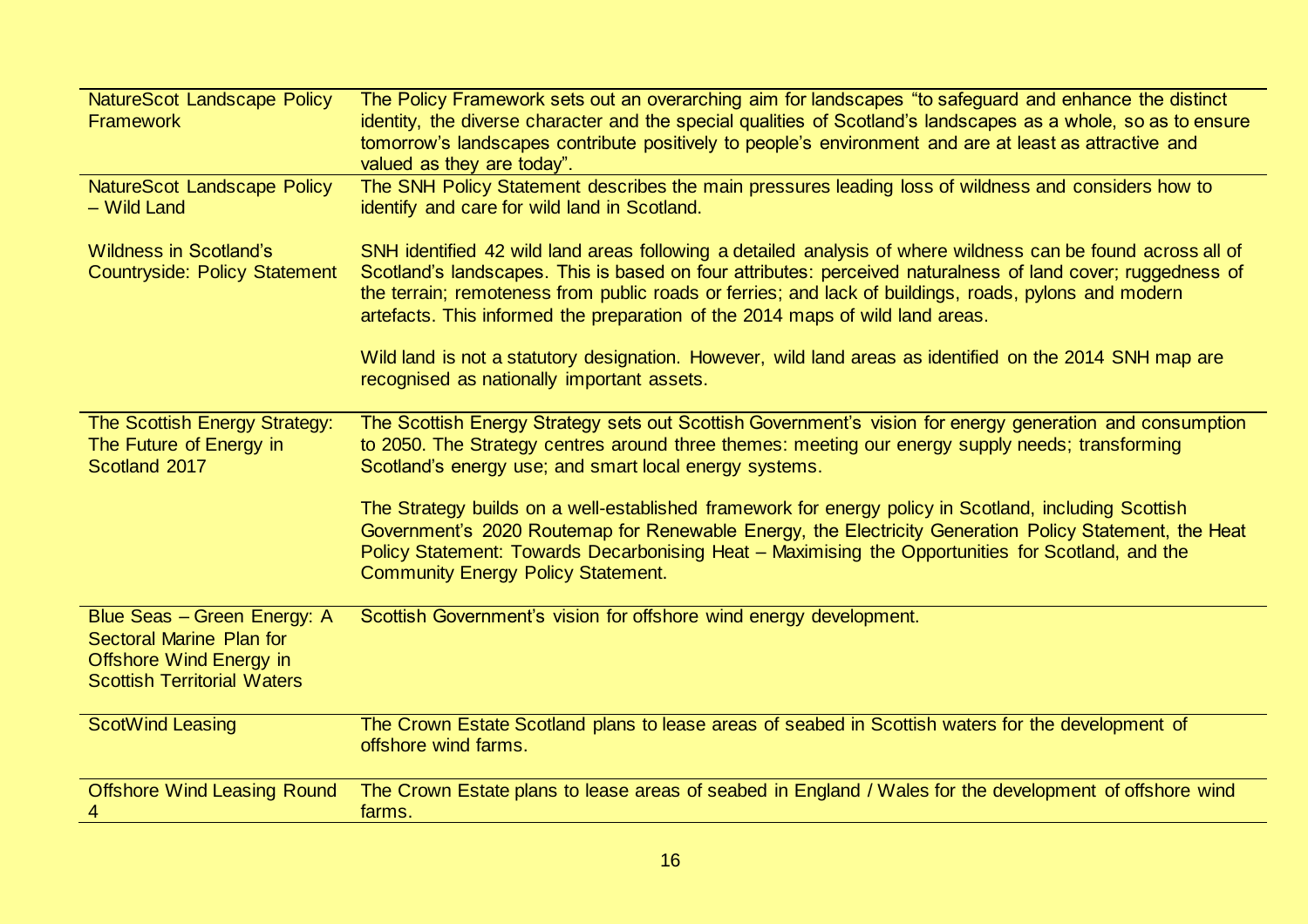| <b>Energy Efficient Scotland:</b><br>Route Map 2018                                                                                   | The Route Map sets out a vision that by 2040 our homes and buildings are warmer, greener and more<br>efficient. The Route Map sets out a 20 year programme of action with two main objectives: removing poor<br>energy efficiency as a driver for fuel poverty and reduce greenhouse gas emissions through more energy<br>efficient buildings and decarbonising the heat supply.                                                                                                                                                                                                                                                                                                                                                           |
|---------------------------------------------------------------------------------------------------------------------------------------|--------------------------------------------------------------------------------------------------------------------------------------------------------------------------------------------------------------------------------------------------------------------------------------------------------------------------------------------------------------------------------------------------------------------------------------------------------------------------------------------------------------------------------------------------------------------------------------------------------------------------------------------------------------------------------------------------------------------------------------------|
| <b>National Transport Strategy 2</b><br>2019                                                                                          | Scotland's second National Transport Strategy sets out a vision for transport for the next 20 years. Key<br>priorities include the global climate emergency and the role of transport in helping to deliver net-zero<br>emissions by 2045, alongside the role of transport in building a fairer society.                                                                                                                                                                                                                                                                                                                                                                                                                                   |
| <b>Strategic Transport Project</b><br>Review 2008 and Strategic<br><b>Transport Project Review 2</b><br>(currently under development) | The Strategic Transport Project Review (STPR) sets out a range of projects that aim to improve journey<br>times and connections, reduce emissions and improve quality, accessibility, and affordability, identifying<br>national, land-based transport priorities for the medium- to long-term (2032). STPR seeks to compliment<br>transport interventions taken forward at regional and local levels. It sets out a tiered approach to transport<br>investment which includes promoting measures that make better use of existing capacity. Scottish<br>Government has committed to aligning the next review of STPR and development of STPR2 with the<br>preparation of NPF4, with both being informed by National Transport Strategy 2. |
| <b>Scottish Ferry Services:</b><br><b>Ferries Plan 2013-2022</b>                                                                      | The Plan notes the essential role of ferries within Scotland's transport network for both island and mainland<br>communities and aims to support the economy and communities through reliable, high quality and affordable<br>transport links. It provides a comprehensive review of ferry services alongside short-, medium- and long-term<br>improvements over the next decade, as well as a commitment to retain all existing essential services.<br>The Plan will be reviewed with the intention that a new long-term strategy will be in place in good time for the<br>expiry of the first Ferries Plan in 2022.                                                                                                                      |
| <b>Rail Infrastructure Strategy</b><br><b>Consultation 2017</b>                                                                       | The Consultation sought views on a proposed approach to rail infrastructure investment strategy from April<br>2019. The results from the consultation have helped to shape the Scottish Ministers' High Level Output<br>Specification (HLOS), which outlines regulated requirements for rail in the period 2019-2024, including<br>performance, reduced journey times and the capability and resilience of the Scottish rail network. The<br>outcomes of the consultation are reflected in the Rail Enhancement and Capital Investment Strategy,<br>published in March 2018, which outlines the future approach to investment in railway improvements.                                                                                     |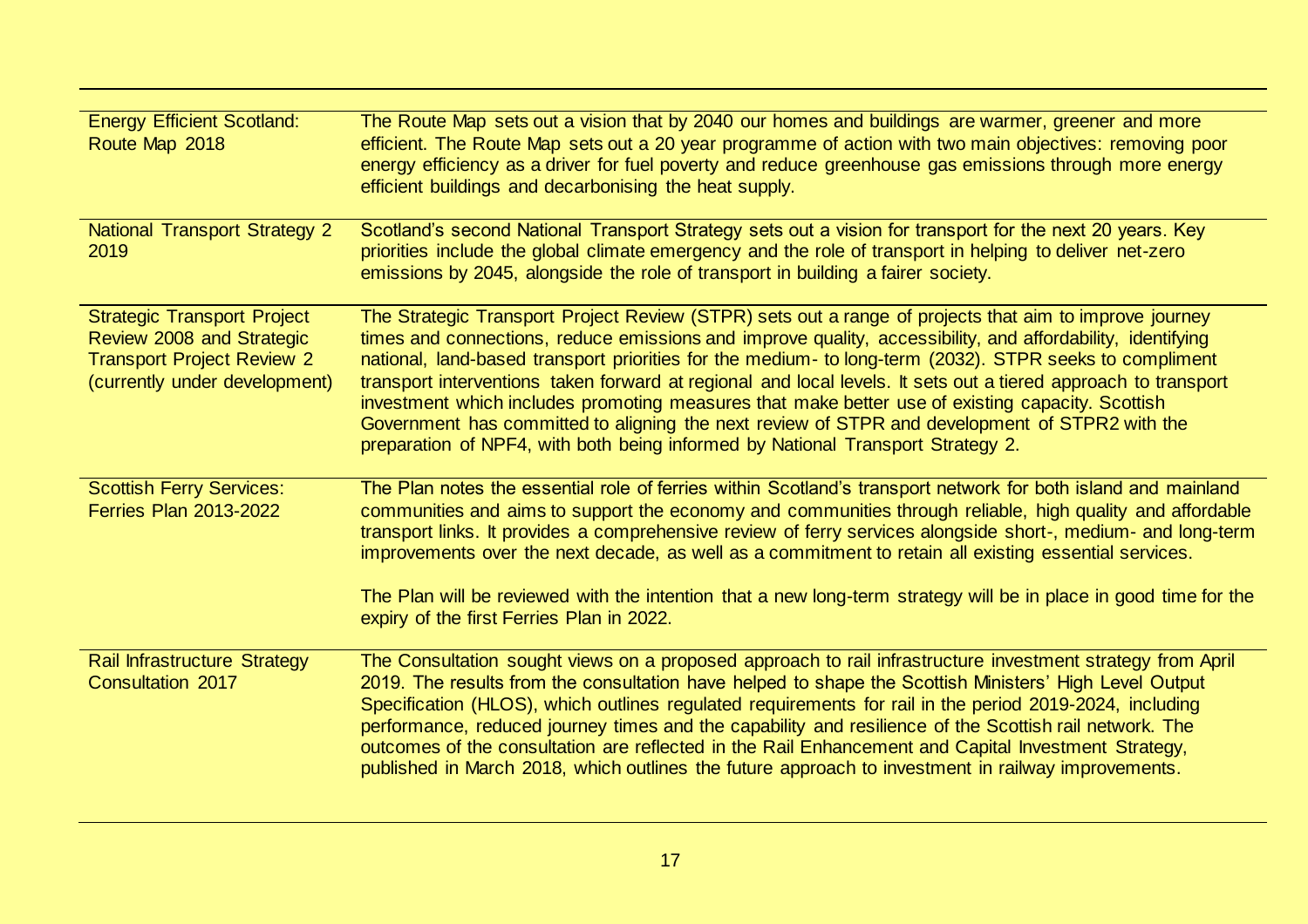| Scotland's Railways 2006                                                                                        | Sets out Scottish Ministers' vision for the rail network over a 20 year period. It sets out how rail can<br>contribute to achieving the three strategic outcomes of: improving journey times and connections; reducing<br>emissions; and improving quality, accessibility and affordability.                                                                                                                                                                                                                                                                                                                                                                                                                                                                                                                            |
|-----------------------------------------------------------------------------------------------------------------|-------------------------------------------------------------------------------------------------------------------------------------------------------------------------------------------------------------------------------------------------------------------------------------------------------------------------------------------------------------------------------------------------------------------------------------------------------------------------------------------------------------------------------------------------------------------------------------------------------------------------------------------------------------------------------------------------------------------------------------------------------------------------------------------------------------------------|
| Deliver the goods - Scotland's<br>rail freight strategy 2016                                                    | Sets out a vision for a competitive, sustainable rail freight sector playing an increasing role in Scotland's<br>economic growth by providing a safer, greener and more efficient way of transporting products and<br>materials. The Strategy notes the role of rail freight in tackling climate change and supporting stronger, safer<br>communities.                                                                                                                                                                                                                                                                                                                                                                                                                                                                  |
| Infrastructure Investment Plan<br>2015 (a new Infrastructure<br>Investment Plan is currently in<br>development) | Scottish Government sets out priorities for infrastructure in its Infrastructure Investment Plans. The first was<br>published in 2008, with updates in 2011 and 2015. An Infrastructure Commission has been set up to provide<br>independent, informed advice on the vision, ambition and priorities for infrastructure in Scotland. Advice from<br>the Commission informs the development of the next Infrastructure Investment Plan which will support the<br>delivery of Scottish Government's National Infrastructure Mission. The 2020 Infrastructure Investment Plan is<br>due to be published in summer 2020. It will cover a five year period and will set out Scottish Government's<br>commitment to delivering infrastructure projects which will help create the conditions for a fair and green<br>economy. |
| <b>Scotland's Forestry Strategy</b><br>2019-2029                                                                | The Scottish Forestry Strategy 2019-2029 aims to achieve sustainable development of forests and<br>woodlands, through good management and better integration with other land uses. Priorities include<br>ensuring forests and woodlands are managed sustainably, increasing the adaptability and resilience of<br>forests and woodlands and expanding the area of forests and woodlands, recognising wider land-use<br>objectives. The Strategy sets out a vision of "In 2070, Scotland will have more forests and woodlands,<br>sustainably managed and better integrated with other land uses. These will provide a more resilient,<br>adaptable resource, with greater natural capital value, that supports a strong economy, a thriving<br>environment, and healthy flourishing communities".                       |
| Making Things Last: A Circular<br><b>Economy Strategy for</b><br>Scotland 2016                                  | Sets out Scotland's ambitions for changing how waste is seen in our economy. It seeks to reduce waste lost<br>from the economy, and retain the value of materials through repair, reuse, recycling and remanufacturing via<br>a range of policies and proposals. This is noted as fundamental to helping tackle climate change and to<br>preserve natural capital. Four priority areas for action are identified in Making Things Last: food and drink<br>and the broader bio-economy; remanufacture; construction and the built environment; and energy<br>infrastructure.                                                                                                                                                                                                                                             |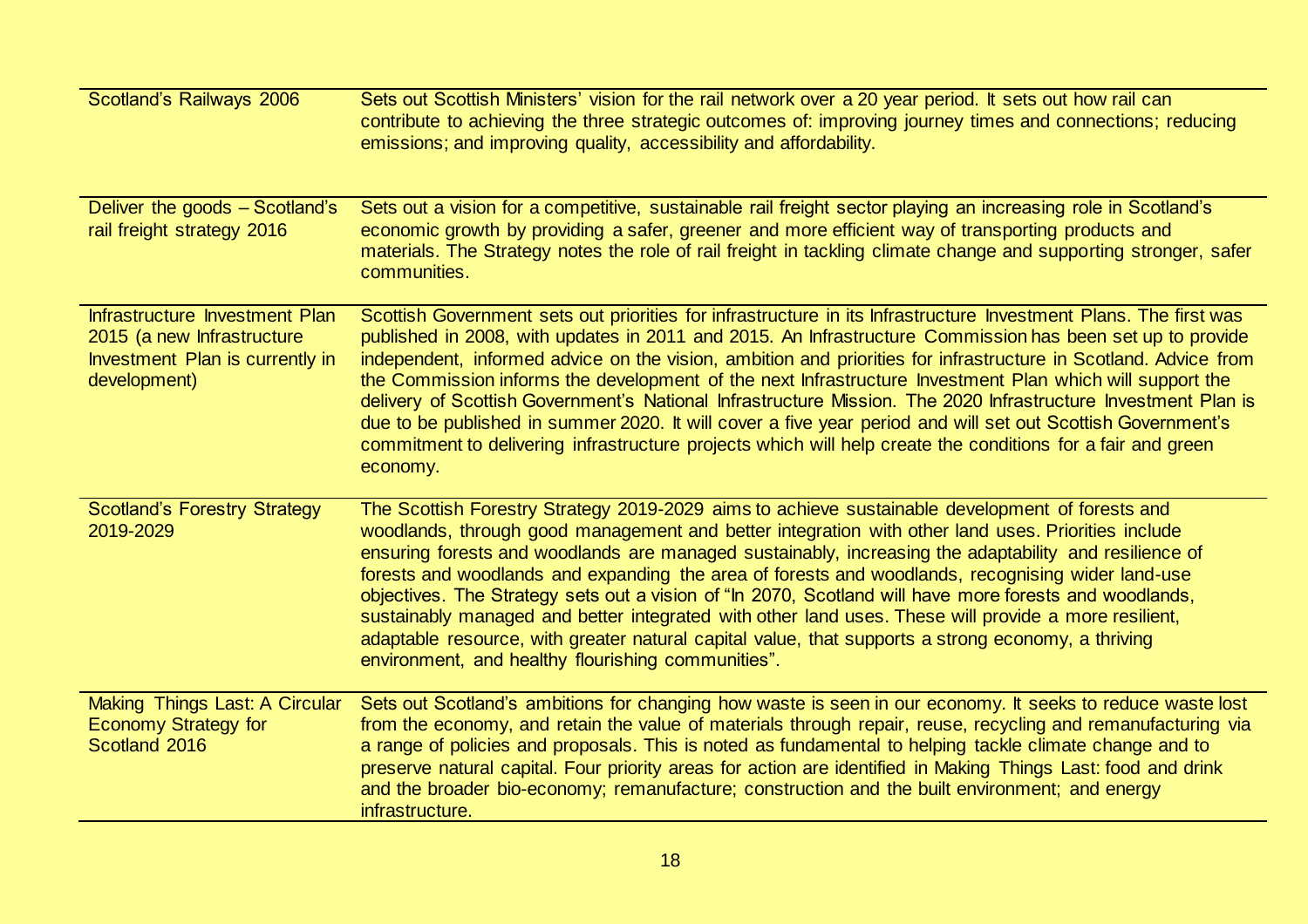|                                                                 | Making Things Last builds upon the progress that has been made to date and integrates key elements of the<br>Zero Waste Plan 2010 and Safeguarding Scotland's Resources 2013, with a view that, in due course, the<br>Strategy will supersede both.                                                                                                                                                                                                                                                                                       |
|-----------------------------------------------------------------|-------------------------------------------------------------------------------------------------------------------------------------------------------------------------------------------------------------------------------------------------------------------------------------------------------------------------------------------------------------------------------------------------------------------------------------------------------------------------------------------------------------------------------------------|
| UK Industrial Strategy 2017                                     | Includes a new series of actions on Circular Economy, including measures to improve production of<br>renewable biological resources and their conversion into bio-based products and bio-energy.                                                                                                                                                                                                                                                                                                                                          |
| <b>Scotland's Farmed Fish Health</b><br><b>Framework</b>        | Aims to plan and respond to new and developing challenges, such as the maintenance of high standards of<br>fish health. It looks to the long-term and continues to evolve as knowledge of fish health challenges and<br>possible mitigation evolves.                                                                                                                                                                                                                                                                                      |
| A Future Strategy for Scottish<br><b>Agriculture</b>            | Sets out ambitions for Scottish farming. These include aligning agriculture with land and other assets, in all<br>their biophysical diversity, supported by tailored policies that lead to real commercial results, taking action in<br>difficult times to justify spending and support farmer's stewardship of the countryside.                                                                                                                                                                                                          |
| <b>Common Agricultural Policy</b><br>(reformed in 2013)         | A system of agricultural support and programmes for viable food production, sustainable management of<br>natural resources and climate action, and balanced territorial development. The Common Agricultural Policy<br>(CAP) recognises the beneficial impact of well-managed woodland on natural landscapes and biodiversity.                                                                                                                                                                                                            |
| <b>Scottish Plant Health Strategy</b>                           | This Strategy sets out Scottish Government's approach to the protection of the health of plants (agricultural<br>and horticultural crops, plants in parks and gardens, forestry and the natural environment) in Scotland.                                                                                                                                                                                                                                                                                                                 |
| <b>The Scottish Rural</b><br>Development Programme<br>2014-2020 | The Scottish Rural Development Programme (SRDP) includes economic, environmental and social<br>measures designed to support rural Scotland. Through SRDP there are a large number of activities which<br>land managers can use in responding to climate change.                                                                                                                                                                                                                                                                           |
| <b>Farming for a Better Climate</b>                             | Works with farmers and land managers in Scotland to encourage and advise on the uptake of practices that<br>will help the sector to become more profitable whilst moving towards a low carbon sustainable future and<br>adapting to climate change and securing farm viability for future generations. Its five key action areas involve<br>using electricity and fuels efficiently, the development of renewable energy, locking carbon into soils and<br>vegetation, making the best of nutrients, and optimising livestock management. |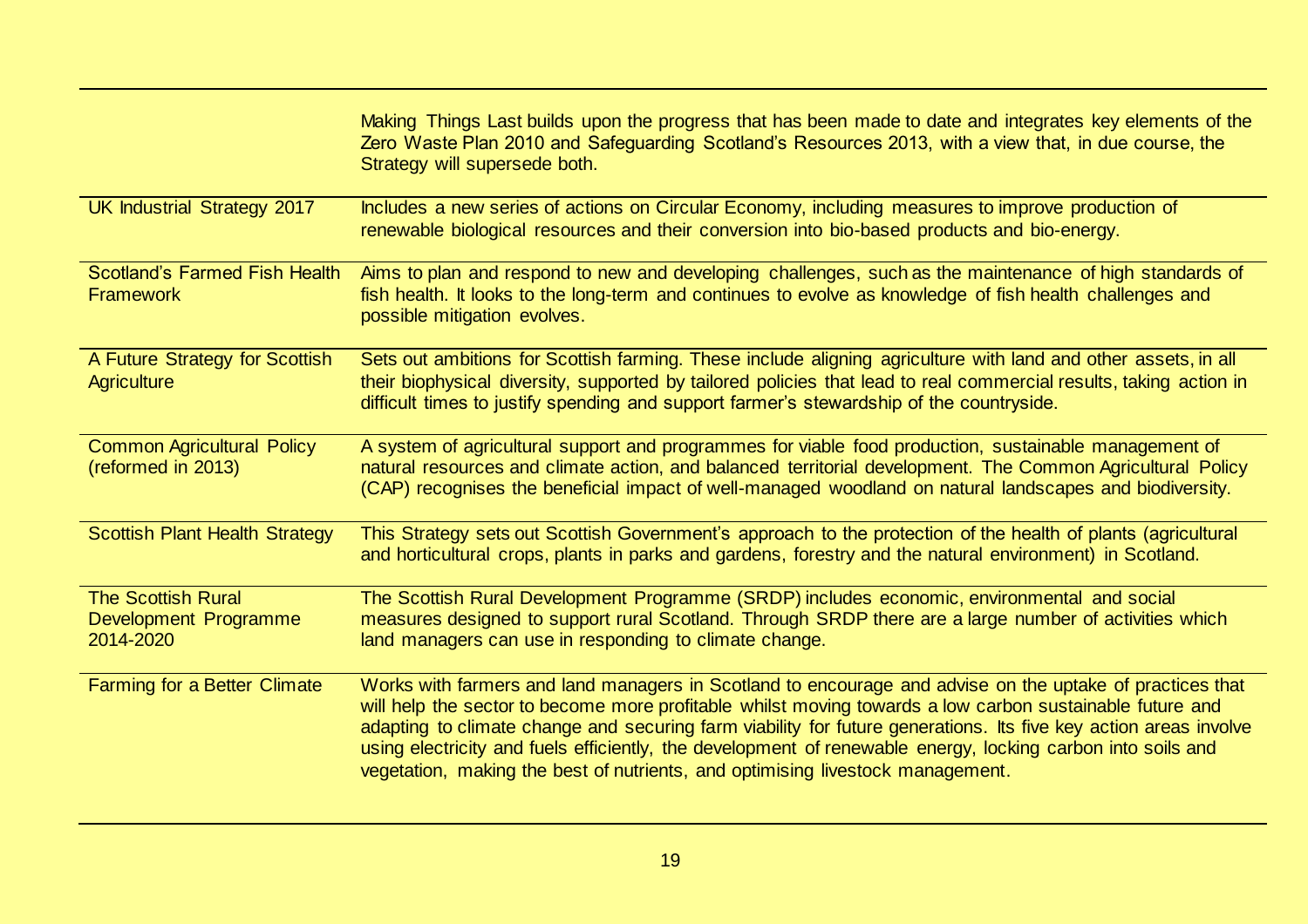| <b>Realising Scotland's full</b><br>potential in a digital world: A<br><b>Digital Strategy for Scotland</b><br>2017 | The Strategy is a refresh of the 2011 Scotland's Digital Future and sets out how Scottish Government<br>intends to achieve its digital ambition.                                                                                                                         |
|---------------------------------------------------------------------------------------------------------------------|--------------------------------------------------------------------------------------------------------------------------------------------------------------------------------------------------------------------------------------------------------------------------|
| <b>National Tourism Strategy</b>                                                                                    | Has an ambition to grow visitor spend by £1 billion by 2020. The Strategy has five primary aims related to<br>growing tourism, associated income and employment.                                                                                                         |
| 2030 Agenda for Sustainable<br>Development (Sustainable<br>Development Goals) 2015                                  | These are the blueprint to achieve a better and more sustainably future for all. The goals are interconnected<br>and address the global challenges we face, including those related to poverty, inequality, environmental<br>degradation, prosperity, peace and justice. |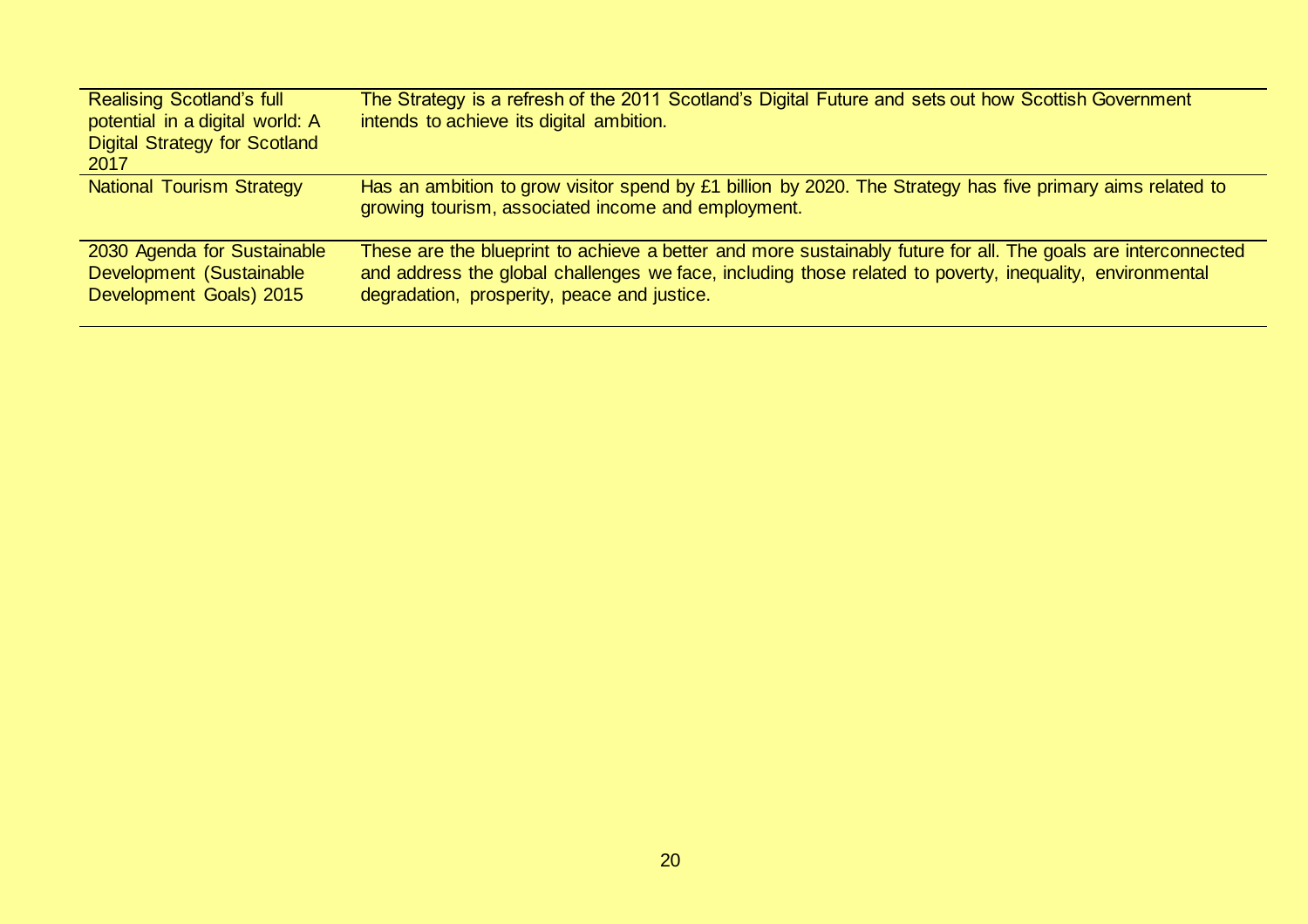# **5** Review of Published Researc

<span id="page-20-0"></span>5.1 The following sources of new data (i.e. since 2014) have been identified that may be relevant to the HRA process, depending on the impact pathways involved once the assessment work commences. This will be kept under review and further relevant new research may be identified once the screening process commences and it becomes clear which European sites need to be the focus of the HRA.

5.2 An increasing number of European sites have had visitor survey work completed with a view to identifying the recreational catchments. These are most useful and relevant where recreationally-sensitive European sites lie in close proximity to significant settlements and are believed to form a locally significant recreational resource. Notably for the HRA, Natural England commissioned a recreational visitor survey of, among other European sites, the Upper Solway Flats and Marshes SPA (as described in Paragraph 3.6, this site is currently subject of a proposed marine extension, the addition of new qualifying species and a change of name to the Solway Firth SPA). However, the survey points were all on the English side of the estuary and that would need to be taken account of in any use of this survey since the population on the English side is larger than that on the Scottish side. Moreover, the mass of visitor surveys of European sites identifies some recurring trends that may be of value in determining the risk to European sites in Scotland. Most notably, these surveys generally indicate that the majority of people who regularly visit European sites from home on foot will rarely travel more than approximately 1.5km to reach the site, while people who regularly drive to such sites may travel approximately 5km (for smaller inland sites) up to 15km or more (for strategically important major sites or coastal sites) (Weitowitz *et al*, 2019).

5.3 The Royal Society for the Protection of Birds (RSPB) has been progressing their Future of the Atlantic Marine Environment (FAME) and Seabird Tracking and Research (STAR) projects, mapping seabird colony foraging zones. There is a project website2, an associated technical report (Cleasby *et al*, 2018) and a related journal article (Wakefield *et al*, 2017). The detailed analyses currently available cover only four species: kittiwakes *Rissa tridactyla*, guillemots *Uria aalge* (also known as murres), razorbills *Alca torda* and shags *Phalacrocorax aristotelis*. However, several SPAs designated for these species are present around the coast of Scotland. As with visitor surveys, this may be relevant in determining impact risk zones where such data exist for European sites, depending to what extent strategic developments in NPF4 may affect the subtidal zone.

5.4 NatureScot guidance has been published, and updated in 2016, regarding functionally-linked habitat for birds (SNH, 2016). It presents two tables detailing the foraging ranges of a number of species during the breeding and no-breeding seasons. These data may be useful in determining whether a given national development could indirectly affect a SPA by affecting use of functionally-linked habitat. The tables are replicated below.

[https://rspb.maps.arcgis.com/apps/Cascade/index.html?appid=d6c3aa1ec7184a2895a01cebf451c7b3&u](https://rspb.maps.arcgis.com/apps/Cascade/index.html?appid=d6c3aa1ec7184a2895a01cebf451c7b3&utm_source=rspb.org.ukseabirdtracking&utm_medium=shorturl) [tm\\_source=rspb.org.ukseabirdtracking&utm\\_medium=shorturl](https://rspb.maps.arcgis.com/apps/Cascade/index.html?appid=d6c3aa1ec7184a2895a01cebf451c7b3&utm_source=rspb.org.ukseabirdtracking&utm_medium=shorturl)

2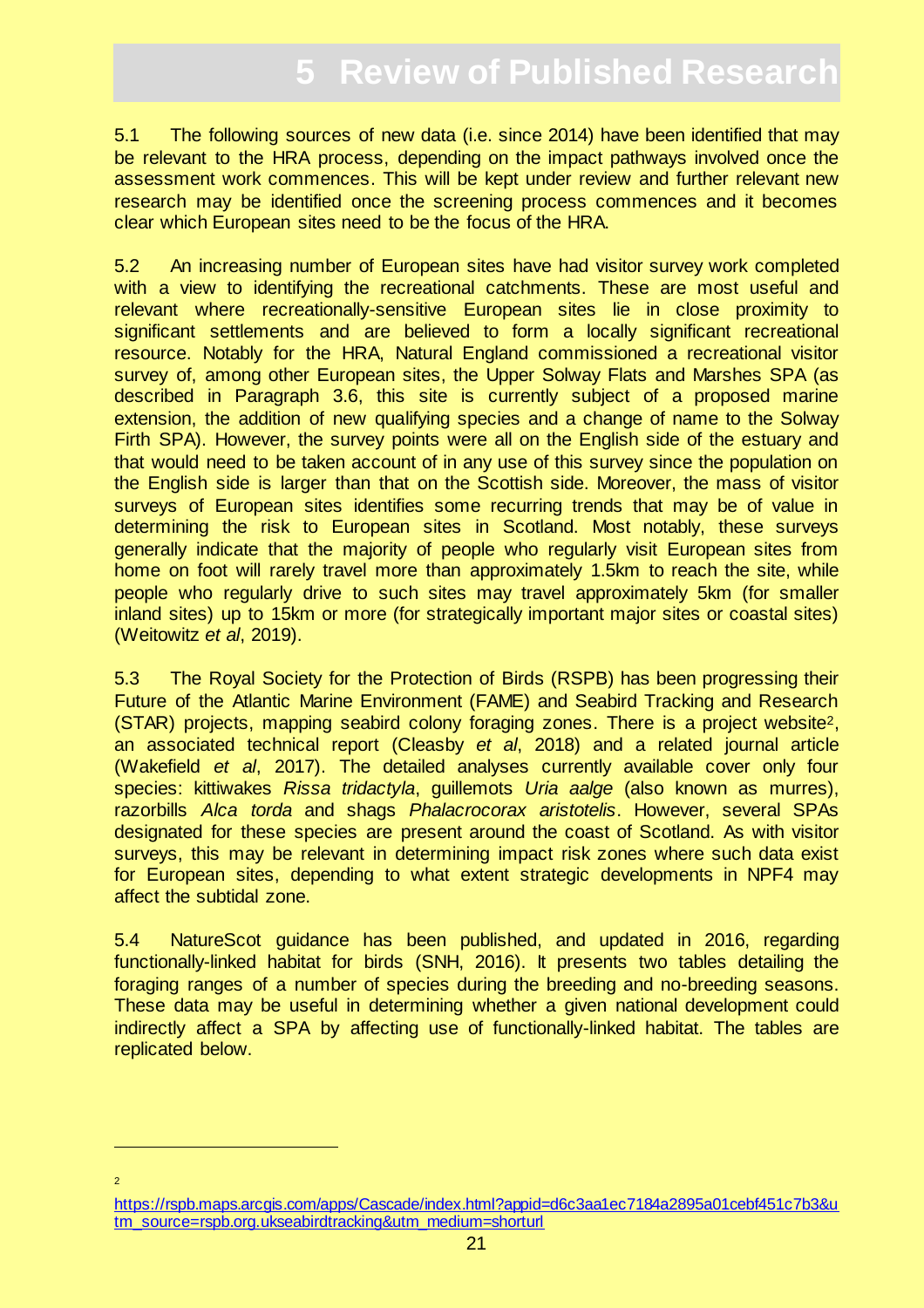#### **Table 2 Summary of foraging distances during the breeding season (taken from SNH (2016)) Species Foraging range from nest site during**

**breeding season**

| Red-throated diver                        | Generally less than 8km, but regular  |
|-------------------------------------------|---------------------------------------|
|                                           | flights of $11 - 13.5$ km recorded on |
|                                           | Western Isles.                        |
| <b>Black-throated diver Gavia arctica</b> | Likely to be less than 10km           |
| Red kite Milvus milvus                    | Core range of 4km, with maximum range |
|                                           | of up to 6km.                         |
| Hen harrier Circus cyaneus                | Core range of 2km, with maximum range |
|                                           | of 10km.                              |
| <b>Goshawk Accipiter gentilis</b>         | Core range of 3km, with maximum range |
|                                           | generally less than 10km, and maximum |
|                                           | recorded distance of 18km.            |
| Golden eagle Aquila chrysaetos            | Core range of 6km, with maximum range |
|                                           | of up to 9km.                         |

# **Table 3 Summary of foraging distances during the non-breeding season (taken from SNH (2016))**

**Species Foraging range from night roost during non-breeding season**

| Whooper swan Cygnus cygnus                                                              | Core range of less than 5km                                         |
|-----------------------------------------------------------------------------------------|---------------------------------------------------------------------|
| Greylag goose Anser anser                                                               | Core range of $15 - 20$ km <sup>*</sup>                             |
| Pink-footed goose Anser brachyrhncus                                                    | Core range of $15 - 20$ km <sup>*</sup>                             |
| Greenland white-fronted goose Anser<br>albifrons flavirostris                           | Core range of $5 - 8km$                                             |
| Barnacle goose Branta leucopsis                                                         | Core range of 15km, with maximum<br>recorded distance of up to 25km |
| * The distribution of feeding Icelandic greylag goose and pink-footed goose in Scotland |                                                                     |

has been mapped in Mitchell (2012). These maps are another tool which enables the identification of areas where impacts from proposed development on geese may be of concern and, conversely, areas which despite being within 20km of a goose roost SPA have no connectivity with the qualifying feature(s).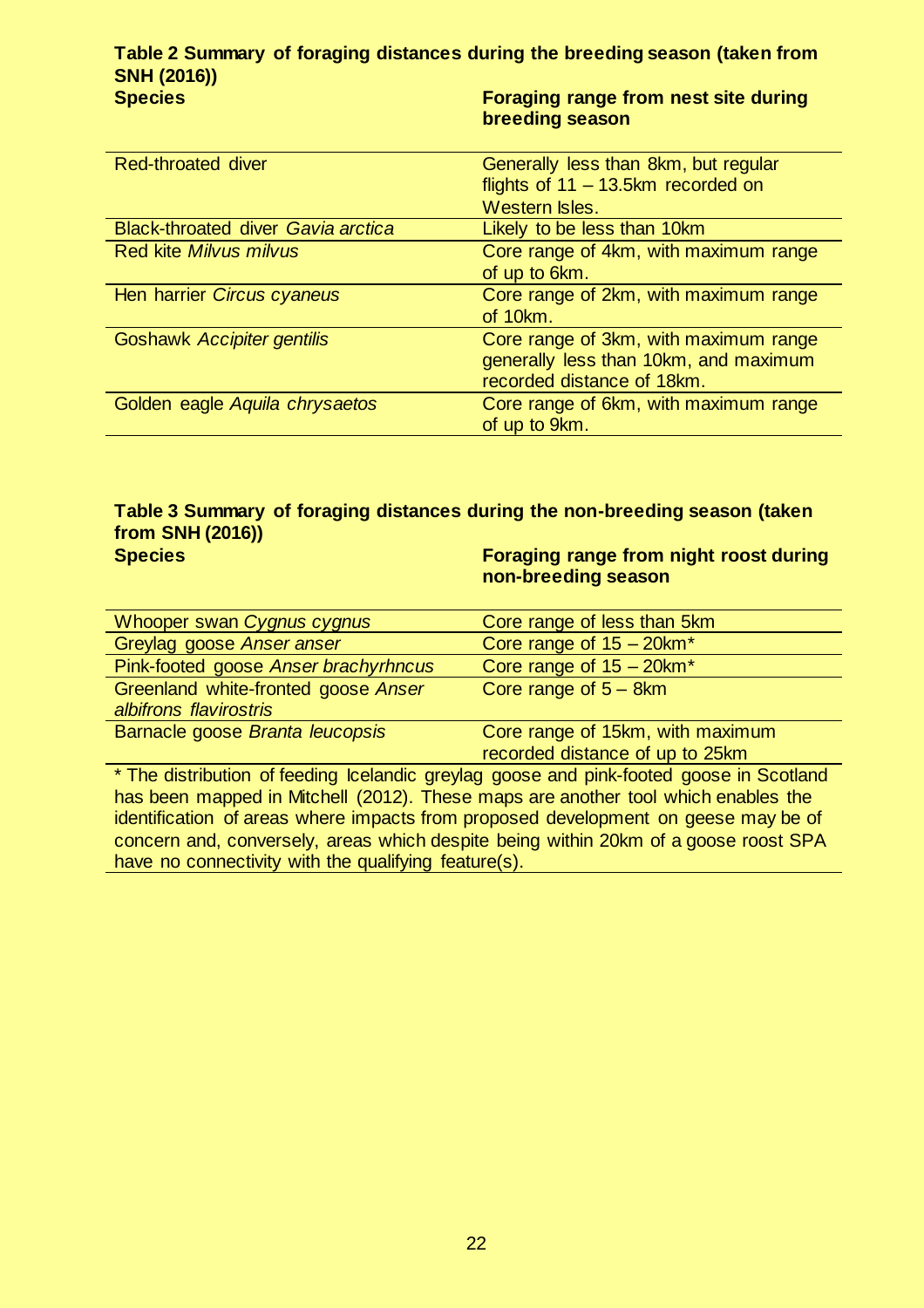# **6 Ecological Screening Buffer**

<span id="page-22-0"></span>6.1 To provide an initial focus to the assessment, national developments will be subject to an initial sift that examines all European sites within 20km<sup>3</sup>. Within that zone the screening buffers set out under the subheadings below will be used to narrow down the focus of the assessment. A summary of the proposed screening buffers is provided in Table 4, at the end of this section.

6.2 The impact pathways in this section are not intended to comprehensively cover all impact pathways that may be associated with national development sites. Rather it identifies the most common impact pathways that are likely to be relevant and for which pathway-specific distance criteria can be identified. This therefore excludes hydrological impact pathways for which no general distance criteria exist and the source-pathwayreceptor approach must be used.

6.3 Direct habitat loss from European sites will be a highly relevant impact pathway but can be identified by overlaying the footprint of the national development over a map of European sites.

# **DISTURBANCE**

6.4 Where these are available, and the European site is deemed vulnerable, visitor surveys for the specific European site(s) in question will be used to determine the core recreational catchment. However, such information appears to be scarce for Scottish European sites. Therefore, where data do not exist for the sites in question, the general 'core catchment' identified in research based on an aggregate sample of European sites (Weitowitz *et al*, 2019) will be used, at least for initial screening. These indicate that local regular visitors to a site can live up to 15km distant.

6.5 For noise-related disturbance, construction is often the period when developments are noisiest. The noisiest construction activities most frequently encountered (e.g. percussive / impact / driven piling) will typically generate noise levels of approximately 100 – 110dB at 1m distance from source. The Bird Disturbance Toolkit<sup>4</sup> is based upon studies around the Humber Estuary in England and indicates that at noise levels in excess of 84dB(A) there is a flight response in waterfowl (i.e. they are flushed away from the source entirely), while at levels below 55dB(A) there is no effect (i.e. not even a 'head up' reaction) (Cutts and Allan, 1999). These thresholds therefore define the two extremes: noise being entirely unnoticed and noise being so intolerable as to cause complete displacement ('scaring off' the birds). Separate advice from the same authors recommends that '*ambient construction noise levels should be restricted to below 70dBA* [at the bird]; *birds will habituate to regular noise below this level*' (Cutts *et al*, 2009). Atmospheric noise attenuates by 6dB for every doubling of distance from source. Therefore, even when percussive driven piling is undertaken, noise levels will generally be below 70dB at approximately 100m from source. For

<sup>&</sup>lt;sup>3</sup> Note that in some instances, a search distance of more than 20km will be necessary, for example for European sites located in the marine environment where the qualifying species regularly travel much greater distances than this. The 20km search distance will be used as a useful 'starting point' but will be subject to change depending on the specific ecology of qualifying features and the nature of national developments being considered.

<sup>&</sup>lt;sup>4</sup> https://www.tide-toolbox.eu/tidetools/w aterbird\_disturbance\_mitigation\_toolkit/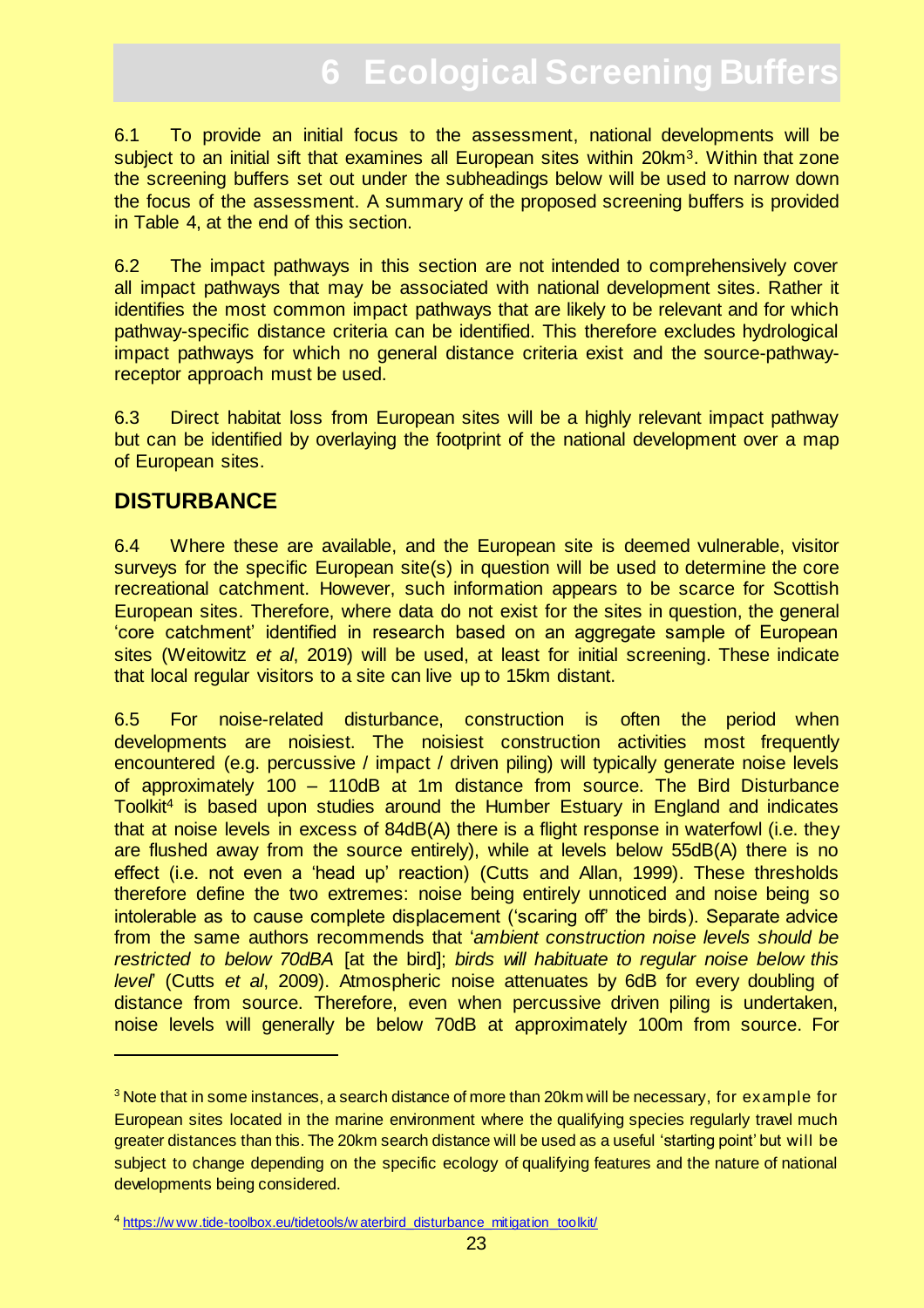atmospheric noise, therefore, 500m is considered a sufficiently cautious screening buffer distance to use. For underwater noise (e.g. piling in the same waterbody as a European site interest feature) much greater distances may apply depending on interest feature(s).

# **AIR QUALITY**

6.6 This encompasses both dust (i.e. particles of sufficiently large size to coat vegetation and interfere with photosynthesis) and atmospheric pollutants that can be toxic to vegetation or contribute to nitrogen deposition (and thus eutrophication). The latter mainly constitutes oxides of nitrogen (NOx) associated with combustion such as exhaust stacks and vehicle exhausts, and ammonia associated particularly with industrial processes and agriculture.

6.7 For HRA screening purposes regarding dust, guidance from the Institute of Air Quality Management (IAQM, 2016) states that *"an assessment will normally be required where there is…an 'ecological receptor' within: 50m of the boundary of the site; or 50m of the route(s) used by construction vehicles on the public highway, up to 500m from the site entrance(s)".* It is reasonable therefore for national developments that lie more than 50m from a sensitive European site and do not have scope for large scale production of dust can therefore been 'screened out' as being unlikely to contribute significant dust impacts, even without special mitigation such as 'wetting'.

6.8 For point source stack emissions, such as energy from waste facilities, the UK environmental protection agencies, including the Scottish Environment Protection Agency (SEPA), typically require assessment of impacts on all European sites within 10km of the facility, unless the project is a major emitter in which case 15km may be required. If any such developments are included in NPF4 a 15km screening distance will therefore be used to identify sensitive European sites that could potentially be affected.

6.9 For most national developments in NPF4 road traffic is likely to be the principal source of atmospheric pollution to European sites. According to the Design Manual for Roads and Bridges (DMRB), which is used across the UK as guidance for air quality impact assessment, including by Transport Scotland, roads will significantly elevate pollution at the roadside and up to 200m from the roadside. Beyond 200m (and often within that distance) pollutant levels have generally ceased to be materially elevated by the road and will have reduced to background concentrations. The initial HRA screening of each national development will therefore consider the potential for that development to materially change vehicle flows on roads within 200m of air-quality sensitive European sites.

# **LOSS OF FUNCTIONALLY-LINKED HABITAT BIRDS GENERALLY**

6.10 For many bird species there are limited data regarding the typical distances from which they typically forage away from the SPAs for which they are designated. However, there are a range of data for several core species available in published SNH guidance (as discussed in Section 5 of this document).

6.11 Where no such information exists for specific species, a general 10km buffer will be used for breeding and non-breeding birds. This has been chosen based on guidance published by Natural England (2019). This identifies the Impact Risk Zone (IRZ) from various types of development in relation to Sites of Special Scientific Interest (SSSI).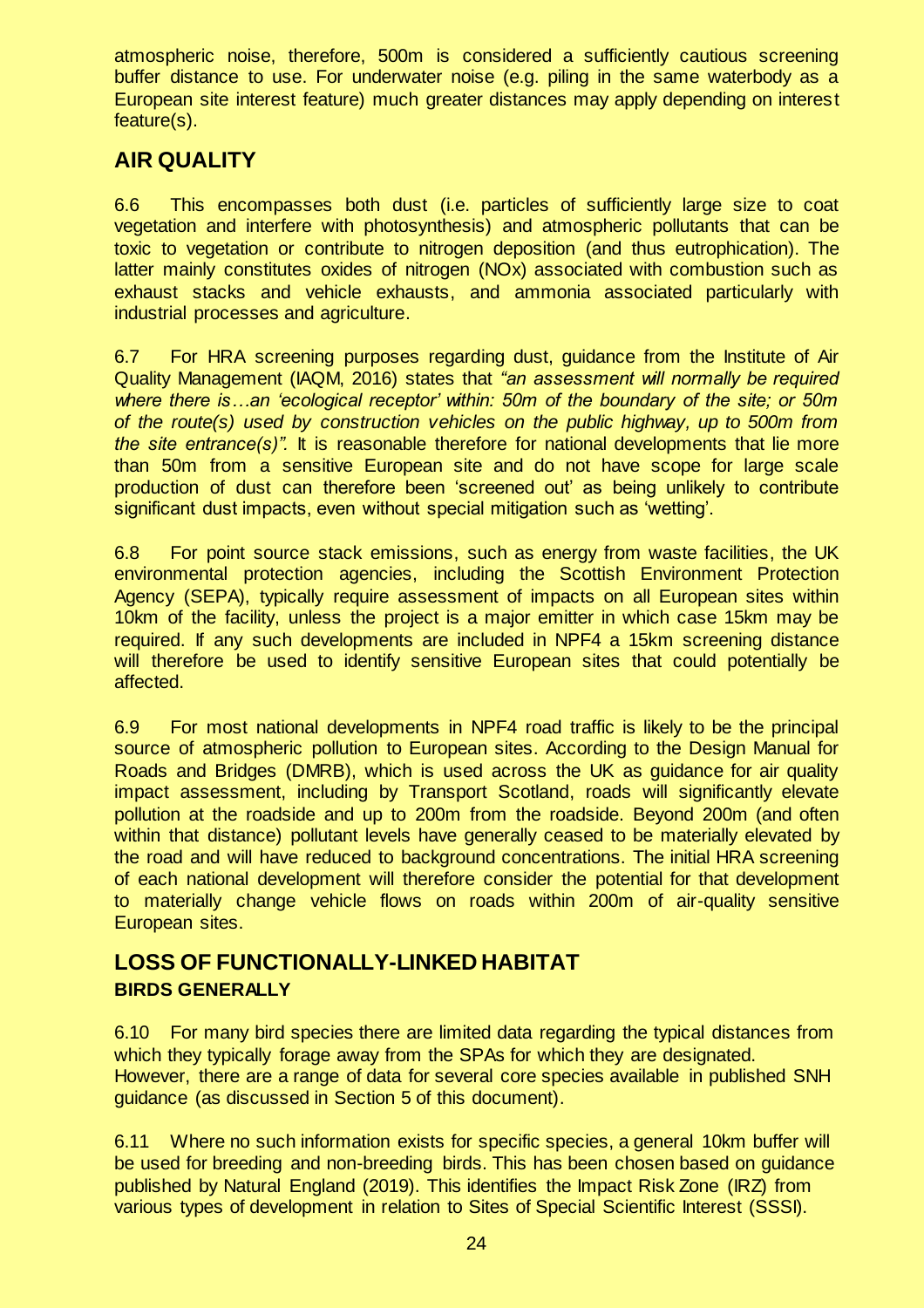The maximum distance for any development type, with the exception of airports, is 10km.

#### **SEABIRDS**

6.12 For general breeding seabirds, the Marine Management Organisation (MMO) HRA of the North East, North West, South East and South West Marine Plans adopted a 100km screening buffer around marine plan areas. This was because a 100km buffer was deemed to be a quantifiable and objective area that is likely to encompass the foraging range of most seabirds from their breeding sites. This buffer will therefore be applied in the HRA screening of NPF4.

6.13 However, it is recognised that for some species, a 100km buffer would not capture all potentially affected European sites. For long-distance foraging birds, the mean maximum foraging distances as expressed in Thaxter *et al* (2012) have previously used as an initial screening buffer.

6.14 'Mean maximum' foraging distances are defined as the maximum range reported by a series of individual studies, averaged across those studies (with the exception of storm petrel, the inclusion of which is based on a single study).

6.15 However, the JNCC have advised for other HRAs that new data presented by Woodward *et al* (2019) provides new evidence on the foraging ranges of seabirds. The JNCC therefore consequently recommended that the adopted screening buffer should be the mean maximum foraging distance as indicated in Woodward *et al* (2019), plus one standard deviation. The adopted screening buffers for certain breeding seabird species are on this basis as follows:

- fulmar *fulmarus glacialis*  1,200km
- Manx shearwater *Puffinus puffinus*  2,365km
- gannet *Morus bassanus*  509km
- storm petrel *Hydrobates pelagicus* 336km
- **Example 1** lesser black-backed gull 236km, and
- puffin *Fratercula arctica*  265km.

6.16 Therefore, European sites will be screened in for possible likely significant effects if at least one of these species are among the interest features of the site and a particular policy or National Development lies within the mean maximum foraging distance for that species. For all other SPAs designated for breeding seabirds, a 100km buffer will be applied.

#### **OTTER**

6.17 Studies quoted in Harris and Yalden (2008) suggest that the mean liner range size for four male otters *Lutra lutra* in north-east Scotland was 48km. For one male in Perthshire the maximum range was 39km and for another male in Suffolk the range was also 39km. Female otters generally have smaller ranges, quoted in Harris and Yalden (2008) as being between 16-21km. Similarly, otters inhabiting coastal areas have considerably smaller ranges than those living in freshwater environments.

6.18 On a precautionary basis, a screening buffer of 40km will be used for otter.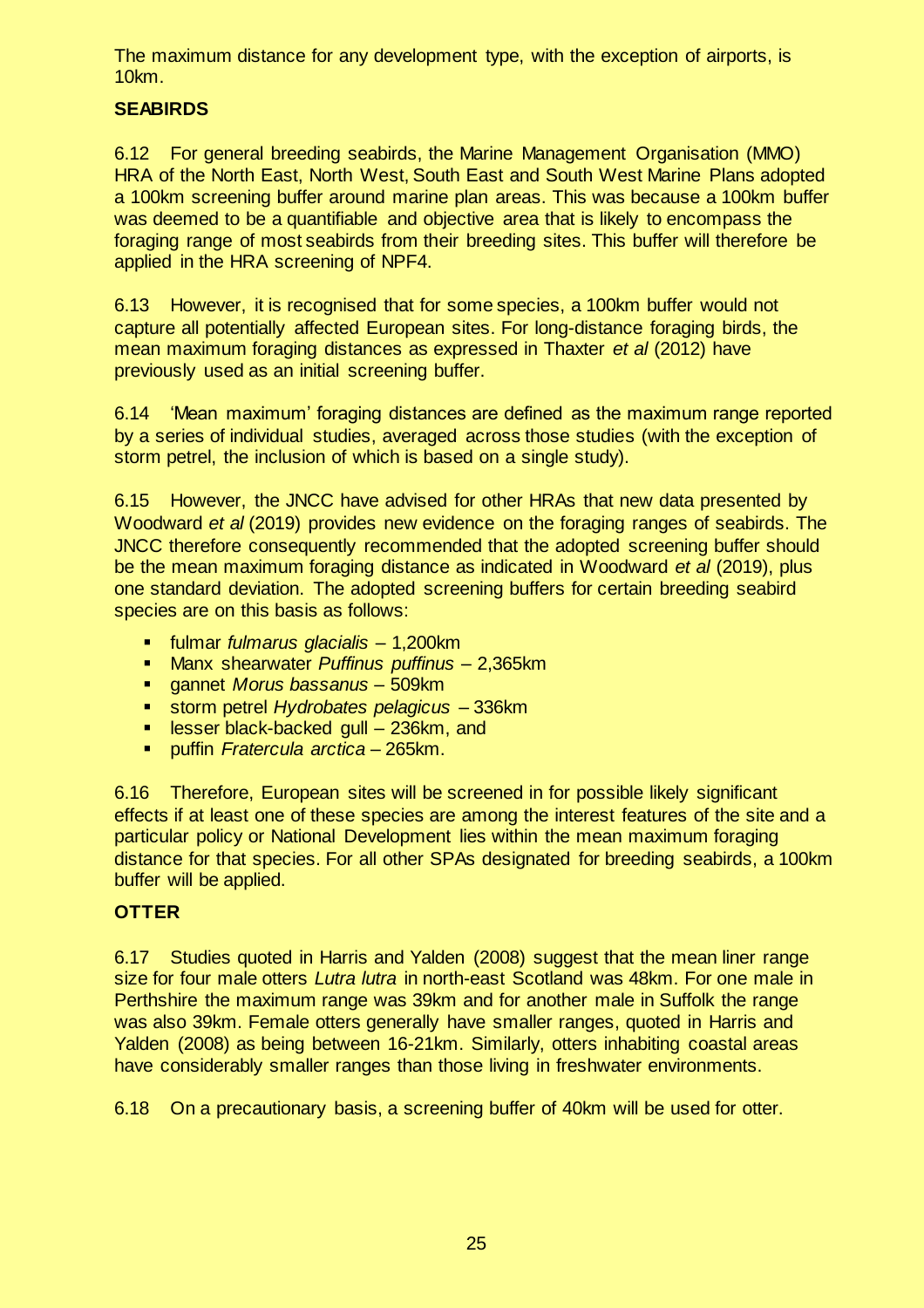#### **MARINE MAMMALS**

6.19 Disturbance and mortality (particularly due to underwater noise) are particularly significant considerations for marine mammals under HRA. For example, as a result of disturbance, harbour porpoise *Phocoena phocoena* density is significantly reduced for several kilometres away from seismic surveys and impact pile driving (e.g. Thompson *et al* (2013), Brandt *et al* (2011) and Dahne *et al* (2013)).

6.20 In order to capture all SACs for marine mammals that may be affected by works within a given marine plan area a 100km buffer was not used since this would be effectively arbitrary. Based on consultation feedback provided by the JNCC and other stakeholders in the MMO marine plans HRA, the following buffers were used for marine mammals and will be adopted for the HRA of NPF4:

- harbour porpoise 50km
- grey seal *Halichoerus grypus* 135km, and
- **harbour seal 50km.**

6.21 No buffer will be used when considering bottlenose dolphins Tursiops truncates. Rather published research by Quick et al (2014) suggests that the Moray Firth population travels south down the east coast of Scotland as far as the Firth of Forth. The range of this species will therefore be taken to include the whole of the Moray Firth SAC and the Scottish coast as far as East Lothian.

#### **GREAT CRESTED NEWT**

6.22 It is generally considered that great crested newts *Triturus cristatus* can occur up to 500m from breeding ponds (e.g. SNH, undated). Therefore, on the assumption that any SAC designated for great crested newt would encompass all breeding ponds used by a meta-population, a buffer of 500m surrounding the site should be sufficient to account for all terrestrial habitat which may be functionally-linked to these features.

#### **FISH**

6.23 The possibility of impacts on fish species, or of there being pathways for impacts, depends largely on their being hydrological connectivity between a policy or National Development, and qualifying fish species. It is therefore unlikely to be feasible to apply a simple screening buffer for fish species. Instead, the source-pathway-receptor model will be adopted to identify where there may be connections between a possible impact source, and fish belonging to a given SAC.

#### **INVERTEBRATES**

6.24 There are only two invertebrate species for which SACs are designated in Scotland: freshwater pearl mussel *Margaritifera margaritifera* and marsh fritillary *Euphydryas aurinia*.

6.25 No screening buffer will be used for freshwater pearl mussel. This species is particularly vulnerable to pollution impacts or other changes to hydrology. The potential for effects will therefore largely be dependent on there being hydrological connectivity to a European site. The use of a screening buffer would therefore be inappropriate.

6.26 Research by Wahlberg *et al* (2002) found that the average dispersal distance of male marsh fritillary was 1.3km, and up to 510m for females. On a precautionary basis, therefore, a screening buffer of 1.5km will be used for this species.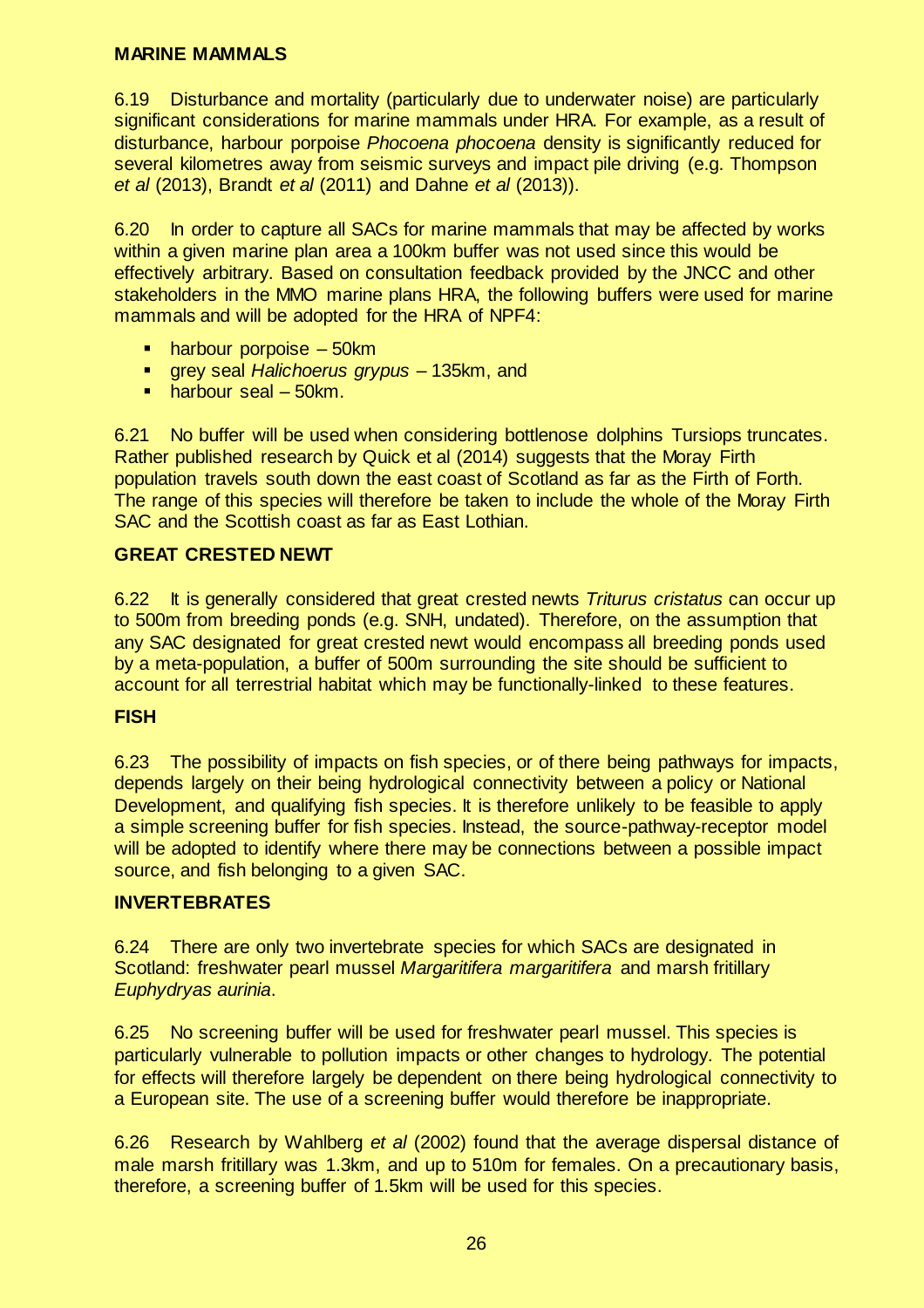# **SUMMARY OF SCREENING BUFFERS**

**6.27** Table 4 summarises the proposed screening buffers around national developments for various impact pathways. Buffers for other impact pathways not included will be based on best available scientific evidence and the precautionary principle, as appropriate.

#### **Table 4 Screening buffers for various impact pathways Impact pathway <b>Screening buffer** around national **Screening** buffer around national **development**

| Initial screening for all impacts          | 20km                                       |
|--------------------------------------------|--------------------------------------------|
| Disturbance caused by increased visitor    | $1.5 - 15km$                               |
| pressure                                   |                                            |
| Disturbance caused by noise                | 500m                                       |
| Air quality impacts caused by dust         | $50 - 500m$                                |
| generation                                 |                                            |
| Air quality impacts caused by stack        | $10 - 15$ km                               |
| emissions                                  |                                            |
| Air quality impacts caused by road traffic | 200 <sub>m</sub>                           |
| Loss of functionally-linked habitat        | Variable according to species in question. |
|                                            | Likely to range from $2 - 20$ km, although |
|                                            | may be further.                            |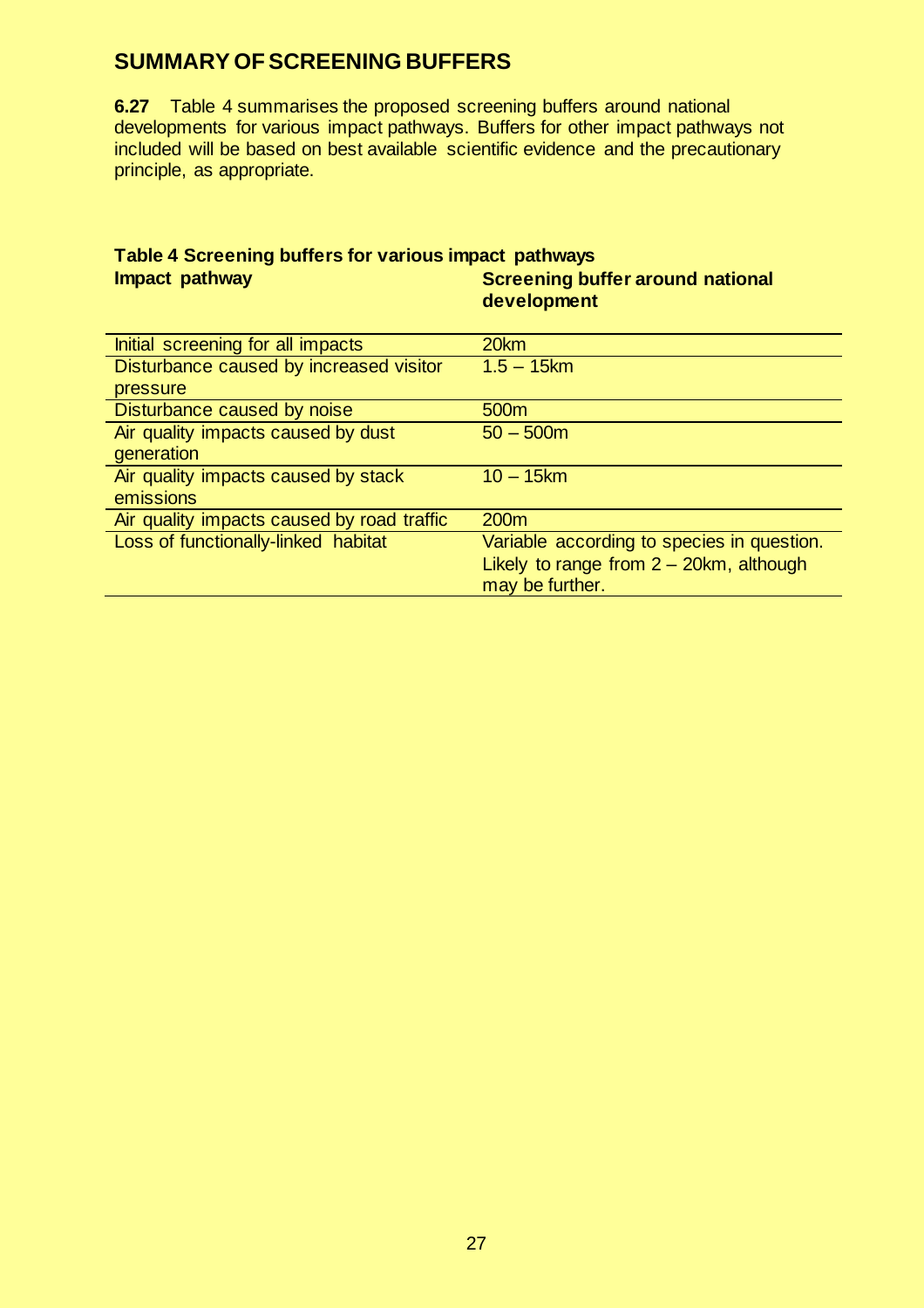<span id="page-27-0"></span>7.1 Brandt, M.J., Diederichs, A., Betke, K. and Nehls, G. (2011). Responses of harbour porpoises to pile driving at the Horns Rev II offshore wind farm in the Danish North Sea. *Marine Ecology Progress Series*, **421**, pp 205 – 216.

7.2 Cleasby, I. R., Owen, E., Wilson, L. J. and Bolton, M. (2018). Combining habitat modelling and hotspot analysis to reveal the location of high-density seabird areas across the UK: Technical Report. RSPB Research Report no. 63. Available online at: [https://www.rspb.org.uk/globalassets/downloads/documents/conservation](https://www.rspb.org.uk/globalassets/downloads/documents/conservation-science/cleasby_owen_wilson_bolton_2018.pdf)science/cleasby\_owen\_wilson\_bolton\_2018.pdf.

7.3 Cutts, N, and Allan, J. (1999). *Avifaunal Disturbance Assessment. Flood Defence Works: Saltend*. Report to Environment Agency.

7.4 Cutts, N., Phelps, A. and Burdon, D. (2009). *Construction and waterfowl: Defining Sensitivity, Response, Impacts and Guidance*. Report to Humber INCA, Institute of Estuarine and Coastal Studies, University of Hull.

7.5 Dähne, M., Gilles, A., Lucke, K., Peschko, V., Adler, S., Krügel, K., Sundermeyer, J. and Siebert, U. (2013). Effects of pile-driving on harbour porpoise (*Phocoena phocoena*) at the first offshore wind farm in Germany. *Environmental Research Letters*, **8**.

7.6 Harris, S. and Yalden, D.W. (2008). *Mammals of the British Isles: Handbook*. 4th Edition. The Mammal Society, London.

7.7 IAQM (2016). *Guidance on the assessment of dust from demolition and construction*. The Institute of Air Quality Management. Version 1.1.

*7.8* Mitchell, C. (2012). *Mapping the distribution of feeding Pink-footed and Iceland Greylag Geese in Scotland*. Wildlife & Wetlands Trust / Scottish Natural Heritage Report, Slimbridge.

7.9 SNH (2015). Habitats Regulations Appraisal of Plans: Guidance for Plan-Making Bodies in Scotland. Version 3.0, January 2015. Available from: [https://www.nature.scot/habitats-regulations-appraisal-plans-guidance-plan-making](https://www.nature.scot/habitats-regulations-appraisal-plans-guidance-plan-making-bodies-scotland-jan-2015)[bodies-scotland-jan-2015.](https://www.nature.scot/habitats-regulations-appraisal-plans-guidance-plan-making-bodies-scotland-jan-2015)

7.10 SNH (2016). *Assessing Connectivity with Special Protection Areas (SPAs). Guidance.* Version 3 – June 2016. Available from: [https://www.nature.scot/assessing](https://www.nature.scot/assessing-connectivity-special-protection-areas)[connectivity-special-protection-areas.](https://www.nature.scot/assessing-connectivity-special-protection-areas)

7.11 SNH (undated). *Protected Species Advice for Developers: Great Crested Newt*. Available from: [https://www.nature.scot/sites/default/files/2017-10/A2124123%20-](https://www.nature.scot/sites/default/files/2017-10/A2124123%20-%20Species%20Planning%20Advice%20Project%20-%20great%20crested%20newt%20-%20FINAL.pdf) [%20Species%20Planning%20Advice%20Project%20-](https://www.nature.scot/sites/default/files/2017-10/A2124123%20-%20Species%20Planning%20Advice%20Project%20-%20great%20crested%20newt%20-%20FINAL.pdf) [%20great%20crested%20newt%20-%20FINAL.pdf.](https://www.nature.scot/sites/default/files/2017-10/A2124123%20-%20Species%20Planning%20Advice%20Project%20-%20great%20crested%20newt%20-%20FINAL.pdf) 

7.12 Thaxter, C.B., Lascelles, B., Sugar, K., Cook, A.S.C.P., Roos, S., Bolton, M., Langston, R.H.W. and Burton, N.H.K. (2012). Seabird foraging ranges as a preliminary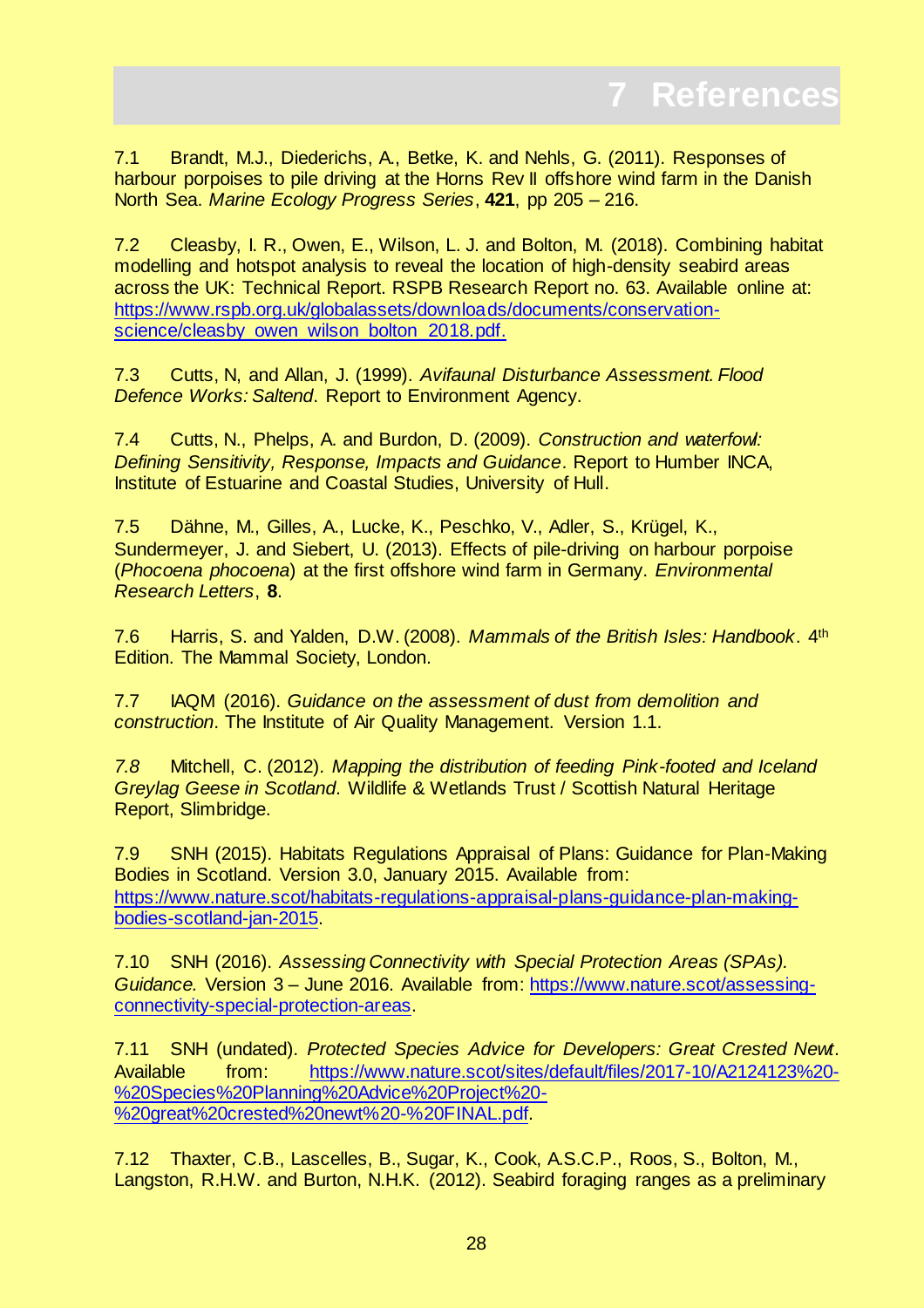tool for identifying candidate Marine Protected Areas. *Biological Conservation*, **156**, pp  $53 - 61.$ 

7.13 Thompson, P.M., Brookes, K.L., Graham, I.M., Barton, T.R., Needham, K., Bradbury, G. and Merchant, N.D. (2013). Short-term disturbance by a commercial twodimensional seismic survey does not lead to long-term displacement of harbour porpoise. *Proceeding of the Royal Society B*, **280**.

7.14 Wahlberg, N., Klemtti, T., Selonen, V. and Hanski, I. (2002). Metapopulation structure and movements in five species of checkerspot butterflies. *Oecologia*, **130(1)**, pp 33 – 43.

7.15 Wakefield, E., Owen, E., Baer, J., Carroll, M., Daunt, F., Dodd, S., Green, J., Guildford, T., Mavor, R., Miller, P., Newell, M., Newton, S., Robertson, G., Shoji, A., Soanes, L., Votier, S., Wanless, S. and Bolton, M. (2017). Breeding density, fine-scale tracking, and large-scale modelling reveal the regional distribution of four seabird species. *Ecological Applications*, **27(7),** pp 2074 – 2091.

7.16 Weitowitz, D.C., Panter, C., Hoskin, R. and Liley, D. (2019). The effect of urban development on visitor numbers to nearby protected nature conservation sites. doi: 10.1093/jue/juz019. *Journal of Urban Ecology*, pp 1 – 12.

7.17 Woodward,I., Thaxter, C., Owen, E., Cook, A., BTO and NIRAS Consulting Ltd. (2019). Desk-based revision of seabird foraging ranges used for HRA screening - Report on Behalf of The Crown Estate (Available on The Crown Estate's Marine Data Exchange).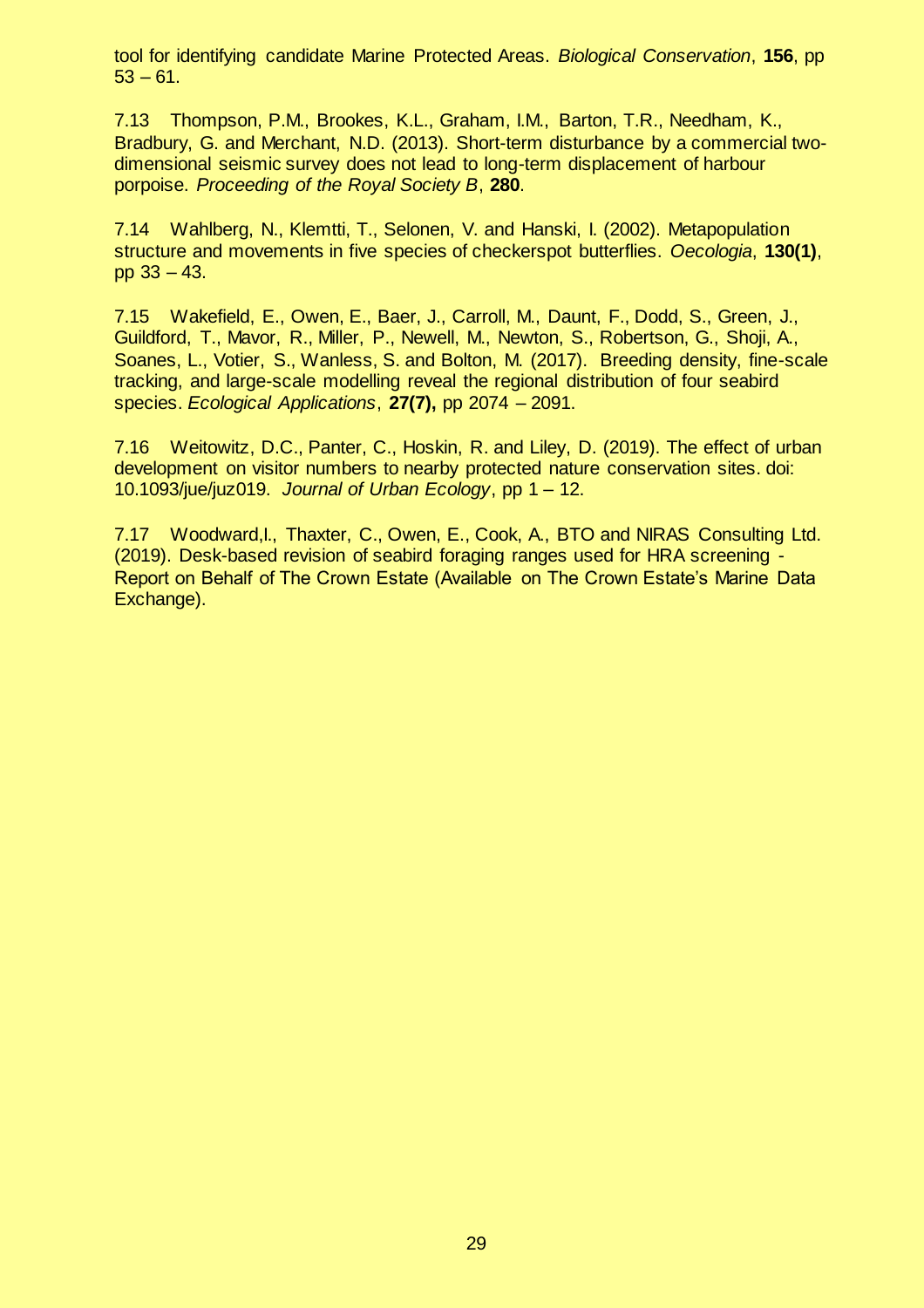# <span id="page-29-0"></span>**Annex A Review of European Sites Designated Since 2015**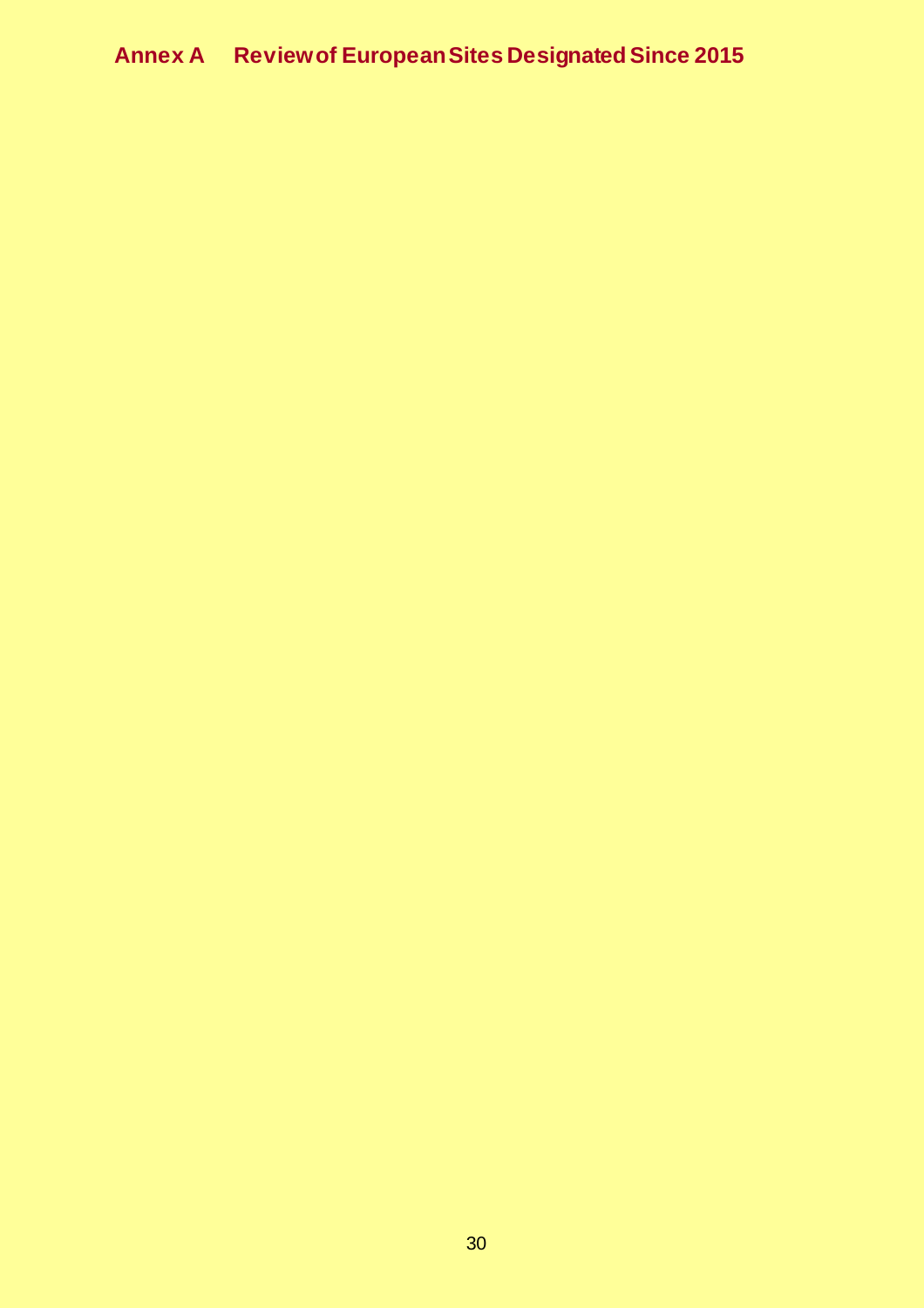#### **Stanton Banks Special Area of Conservation (10110)**

**Date of designation:** 17 December 2015

**Relevant local authority:** UK Offshore waters (Scotland)

#### **Total area:** 817.3 km<sup>2</sup>

**Qualifying feature(s):** 

■ Reefs – Stanton Banks are a series of granite rises which outcrop from the seafloor south of the Outer Hebrides. Although rounded by glacial action, they remain deeply fissured and extremely rugged. The inter-connecting gullies are filled with rippled coarse shell sand. The tops of the banks are smooth and characteristically colonised by encrusting red algae and small encrusting sponges. On the slopes, where the rock is less smooth, featherstars, dead man's fingers and hydroids are abundant. At their edges, the banks are fringed with boulders and cobbles.

#### **Conservation objectives:**

- For the feature to be in favourable condition thus ensuring site integrity in the long term and contribution to favourable conservation status of Annex I Reefs.
- **This contribution would be achieved by maintaining or restoring, subject to** natural change:
	- $\triangleright$  the extent and distribution of the qualifying habitat in the site
	- $\triangleright$  the structure and function of the qualifying habitat in the site, and
	- $\triangleright$  the supporting processes on which the qualifying habitat relies.

#### **Feature condition:**

The JNCC Statements on conservation benefits, condition and conservation measures document states the following feature conditions:

**Reefs – Unfavourable (document produced 2018).** 

There is no direct evidence of damage or deterioration of the reef feature. However, best available evidence indicates that the feature is currently exposed to the use of static (and potentially mobile) fishing gear, which can adversely affect the reef (e.g. through physical disturbance or abrasion).

#### **Existing threats, pressures and activities with impacts on the site:**

The Standard Data Form for the site identifies the following negative impacts on the qualifying feature(s) (the 'rank' of the impact is given in brackets):

- fishing and harvesting of aquatic resources within the site (medium), and
- **shipping movements, both within and outside of the site (low).**

#### **Sensitivity of qualifying feature(s):**

Reef habitats are sensitive to a range of biological, hydrological, physical and chemical changes, including:

- habitat structure changes removal of substratum
- penetration and/or disturbance of the substratum below the surface of the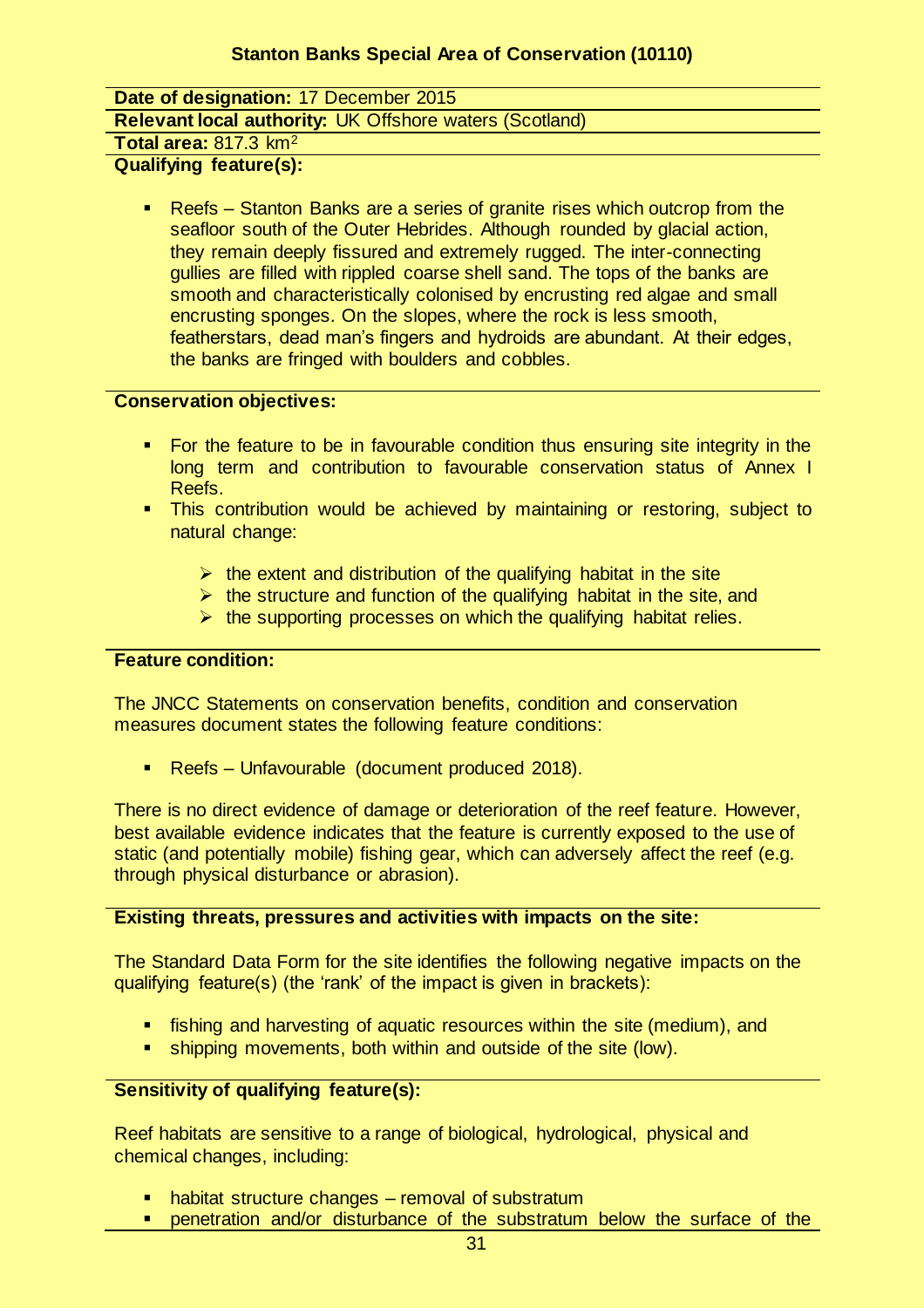seabed

- abrasion / disturbance of the surface of the seabed
- **Physical loss of habitat or changes to the habitat**
- changes in suspended solids, affecting water clarity
- **biological changes through extraction of species**
- siltation rate changes, including smothering, and
- water flow (tidal current) changes, including sediment transportation considerations.

#### **Braemar Pockmarks Special Area of Conservation (10259)**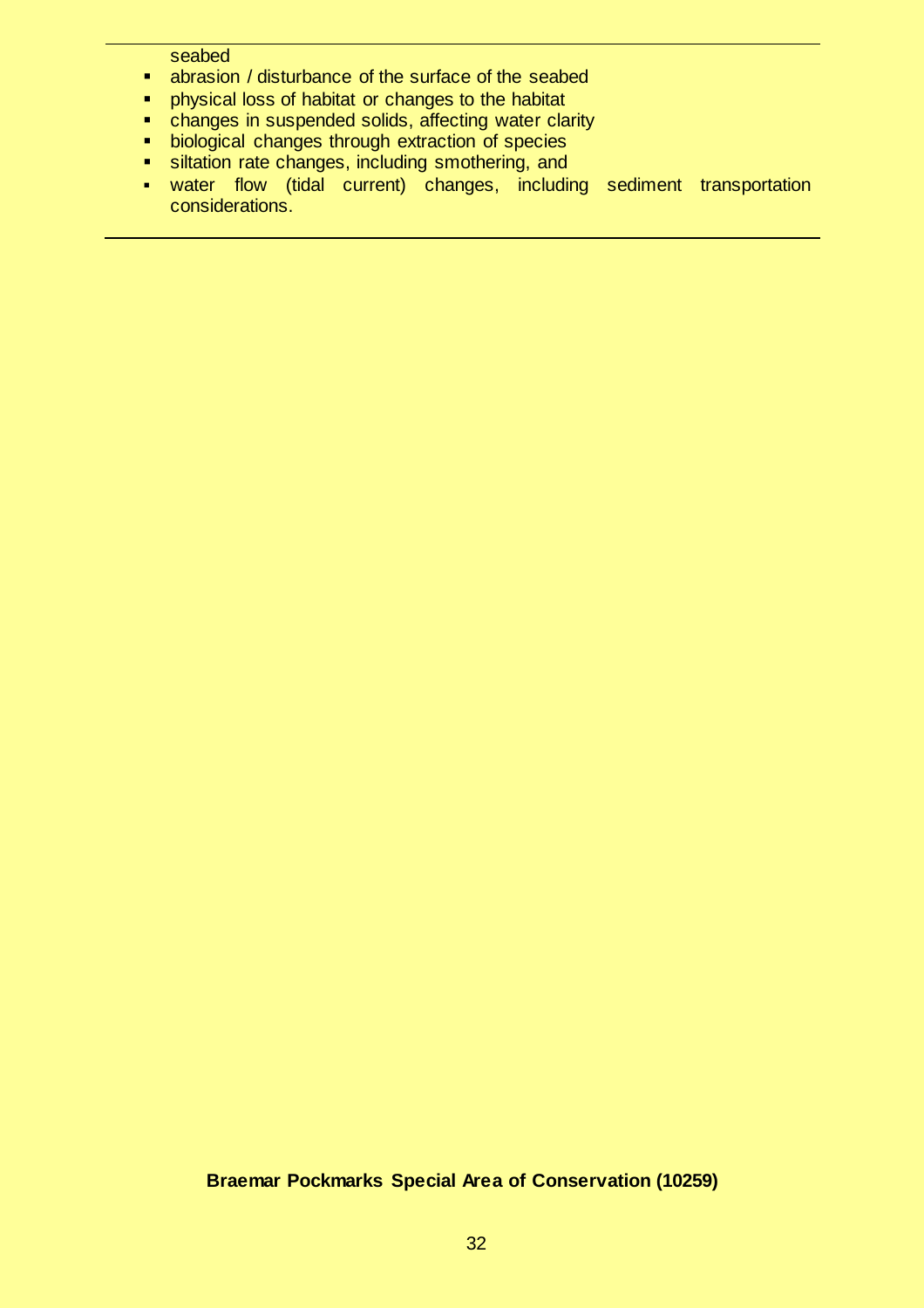#### **Date of designation:** 15 December 2015

#### **Relevant local authority:** UK Offshore waters (Scotland)

**Total area:** 11.4 km<sup>2</sup>

#### **Qualifying feature(s):**

 Submarine structures made by leaking gases – The Braemar Pockmarks are a series of crater-like depressions on the sea floor, two of which contain the Annex I habitat 'submarine structures made by leaking gases'. Methane derived authigenic carbonate provides a habitat for marine fauna usually associated with rocky reef, and very specific chemosynthetic organisms which feed off both methane (seeping from beneath the sea floor) and its byproduct, hydrogen sulphide. Larger blocks of carbonate also provide shelter for fish species such as wolf-fish Anarhichas lupus and cod Gadus morhua.

#### **Conservation objectives:**

- For the feature to be in favourable condition thus ensuring site integrity in the long term and contribution to favourable conservation status of Annex I Submarine structures made by leaking gases.
- **This contribution would be achieved by maintaining or restoring, subject to** natural change:
	- $\triangleright$  the extent and distribution of the qualifying habitat in the site
	- $\triangleright$  the structure and function of the qualifying habitat in the site, and
	- $\triangleright$  the supporting processes on which the qualifying habitat relies.

#### **Feature condition:**

**Submarine structures made by leaking gases – Not Assessed.** 

#### **Existing threats, pressures and activities with impacts on the site:**

The Standard Data Form for the site identifies the following negative impacts on the qualifying feature(s) (the 'rank' of the impact is given in brackets):

- shipping lanes, ports, marine constructions, both within and outside the site (low),
- **E** marine water pollution, both within and outside the site (low),
- utility and service lines, both within and outside the site (low), and
- fishing and harvesting of aquatic resources, within the site (medium).

#### **Sensitivity of qualifying feature(s)**

Submarine features made of leaking gases are sensitive, in particular to fishing, licensed activities (in particular oil and gas exploration / extraction, and other activities which directly impact upon the features (e.g. telecommunications cables).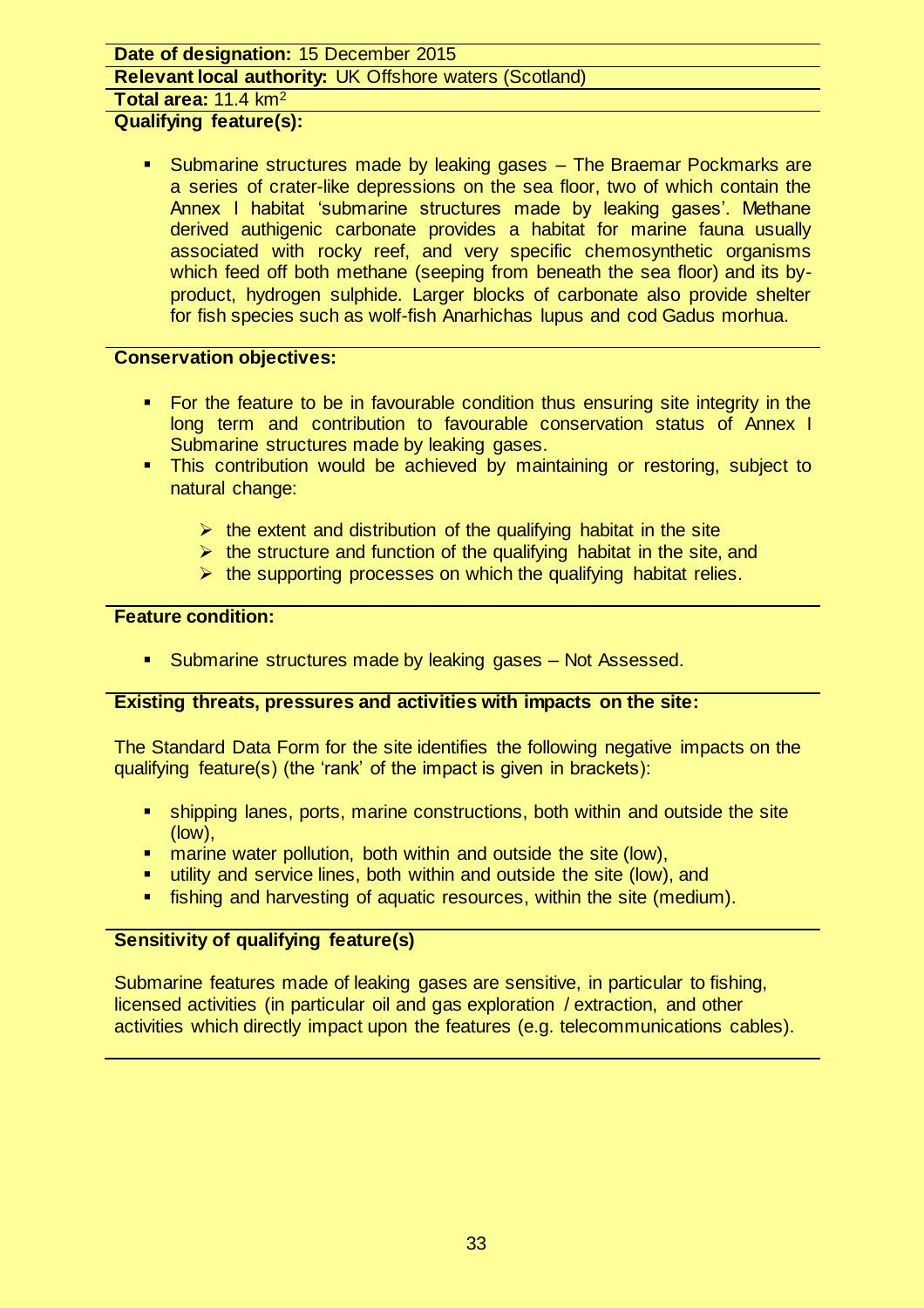#### **North West Rockall Bank Special Area of Conservation (10210)**

**Date of designation:** 29 September 2017

**Relevant local authority:** UK Offshore waters (Scotland)

### **Total area:** 4,365.3 km<sup>2</sup>

### **Qualifying feature(s):**

 Reefs – situated in the north-east Atlantic, approximately 400 km west of the Outer Hebrides at depths between 200 – 1,000 m and forms a rocky island outcrop which causes the deviation of ocean currents along their flanks, facilitating the colonization of habitat-forming corals.

#### **Conservation objectives:**

- For the feature to be in favourable condition thus ensuring site integrity in the long term and contribution to favourable conservation status of Annex I Reefs.
- **This contribution would be achieved by maintaining or restoring, subject to** natural change:
	- $\triangleright$  the extent and distribution of the qualifying habitat in the site
	- $\triangleright$  the structure and function of the qualifying habitat in the site, and
	- $\triangleright$  the supporting processes on which the qualifying habitat relies.

#### **Feature condition:**

The JNCC Statements on conservation benefits, condition and conservation measures document states the following feature conditions:

**Reefs – Unfavourable (document produced 2018).** 

#### **Existing threats, pressures and activities with impacts on the site:**

The Standard Data Form for North West Rockall Bank SAC identifies the sole pressure on the site as being 'mixed pollutions'.

#### **Sensitivity of qualifying feature(s):**

Reef habitats are sensitive to a range of biological, hydrological, physical and chemical changes, including:

- habitat structure changes removal of substratum
- **•** penetration and/or disturbance of the substratum below the surface of the seabed
- abrasion / disturbance of the surface of the seabed
- **Permion in the habitat of changes to the habitat**
- changes in suspended solids, affecting water clarity
- **biological changes through extraction of species**
- siltation rate changes, including smothering, and
- water flow (tidal current) changes, including sediment transportation considerations.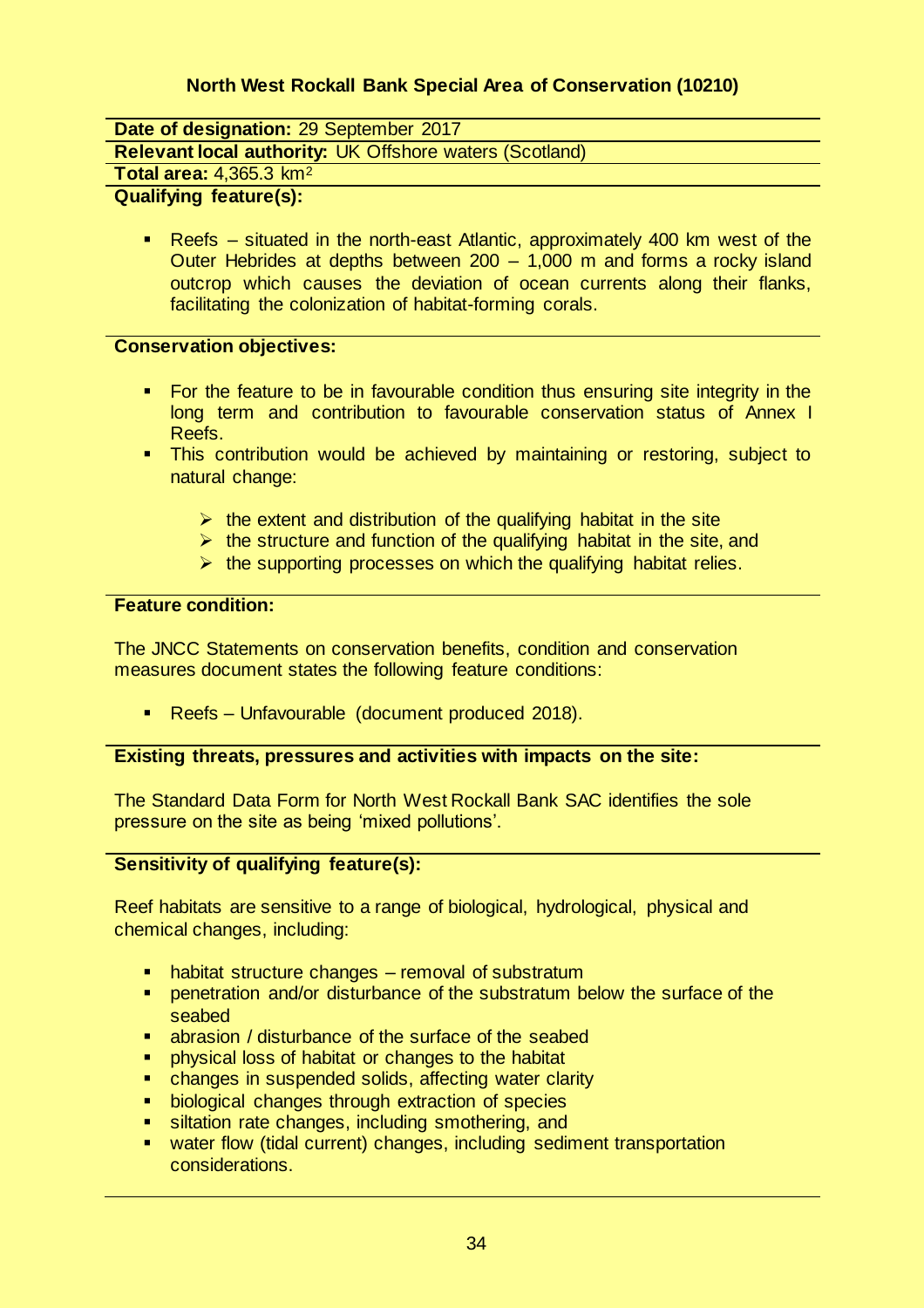#### **East Mingulay Special Area of Conservation (10232)**

**Date of designation:** 07 February 2019

**Relevant local authority:** Marine Scotland (inshore), Comhairle nan Eilean Siar

#### **Total area:** 115.1 km<sup>2</sup>

**Qualifying feature(s):** 

 Reefs – situated approximately 6 km south of the Outer Hebrides within a wide trench, East Mingulay is the only known area with extensive cold-water coral reefs within UK territorial waters. Over 400 species have been identified there, including a sponge new to science.

#### **Conservation objectives:**

The NatureScot Conservation Objectives and Advice to Support Management Document for East Mingulay SAC states the conservation objectives for the site as:

- to ensure that the qualifying features of East Mingulay SAC are in favourable condition and make an appropriate contribution to achieving favourable conservation status, and
- to ensure that the integrity of East Mingulay SAC is maintained in the context of environmental changes by meeting objectives 2a, 2b and 2c\* for each qualifying feature.

\* 2a – extent and distribution of the habitat within the site; 2b - structure and function of the habitat and the supporting environment on which it relies; and, 2c - distribution and viability of typical species of the habitat.

#### **Feature condition:**

The SNH Conservation Objectives and Advice to Support Management Document for East Mingulay SAC states the following feature conditions:

**Reefs – Favourable (no date provided).** 

#### **Existing threats, pressures and activities with impacts on the site:**

The Standard Data Form for the site identifies the following negative impacts on the qualifying feature(s) (the 'rank' of the impact is given in brackets):

- **EXT** marine and freshwater aquaculture, both within and outside the site (medium),
- **E** marine water pollution, both within and outside the site (medium)
- other human intrusions and disturbances, within the site (low)
- **E** interspecific faunal relations, within the site (medium)
- biocenotic evolution, succession within the site (high)
- outdoor sport, leisure and recreational activities within the site (low)
- introduced genetic material, outside the site (low)
- collapse of terrain and landslide within the site (low)
- **•** human induced changes in hydraulic conditions, both within and outside the site (low)
- urbanised areas / human habitation, outside the site (medium), and
- fishing and harvesting of aquatic resources, within the site (high).

#### **Sensitivity of qualifying feature(s):**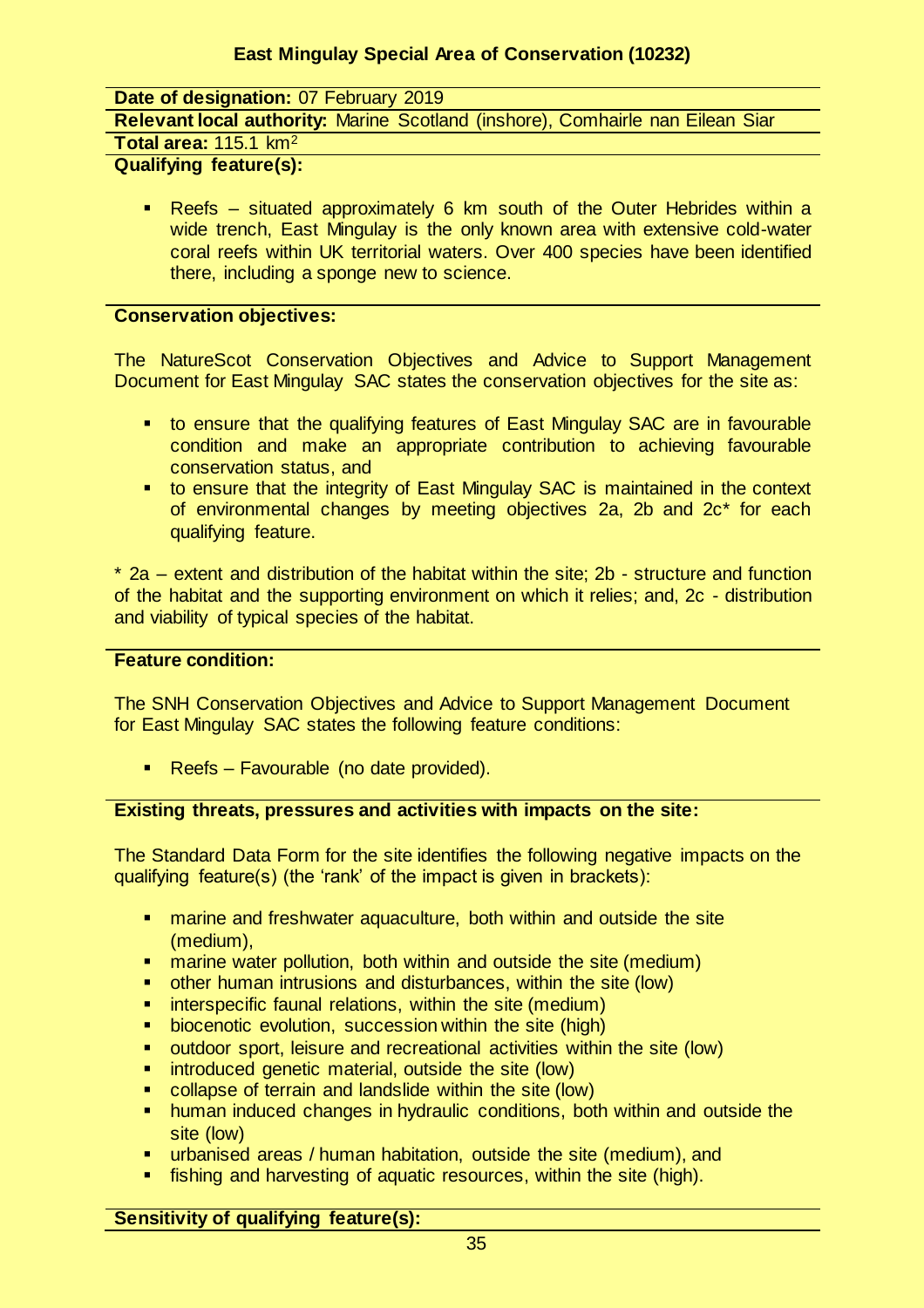Reef habitats are sensitive to a range of biological, hydrological, physical and chemical changes, including:

- habitat structure changes removal of substratum
- **PEDEPERIM** penetration and/or disturbance of the substratum below the surface of the seabed
- abrasion / disturbance of the surface of the seabed
- **Physical loss of habitat or changes to the habitat**
- **EXECT** changes in suspended solids, affecting water clarity
- **biological changes through extraction of species**
- siltation rate changes, including smothering, and
- water flow (tidal current) changes, including sediment transportation considerations.

#### **Anton Dohrn Seamount Special Area of Conservation (10256)**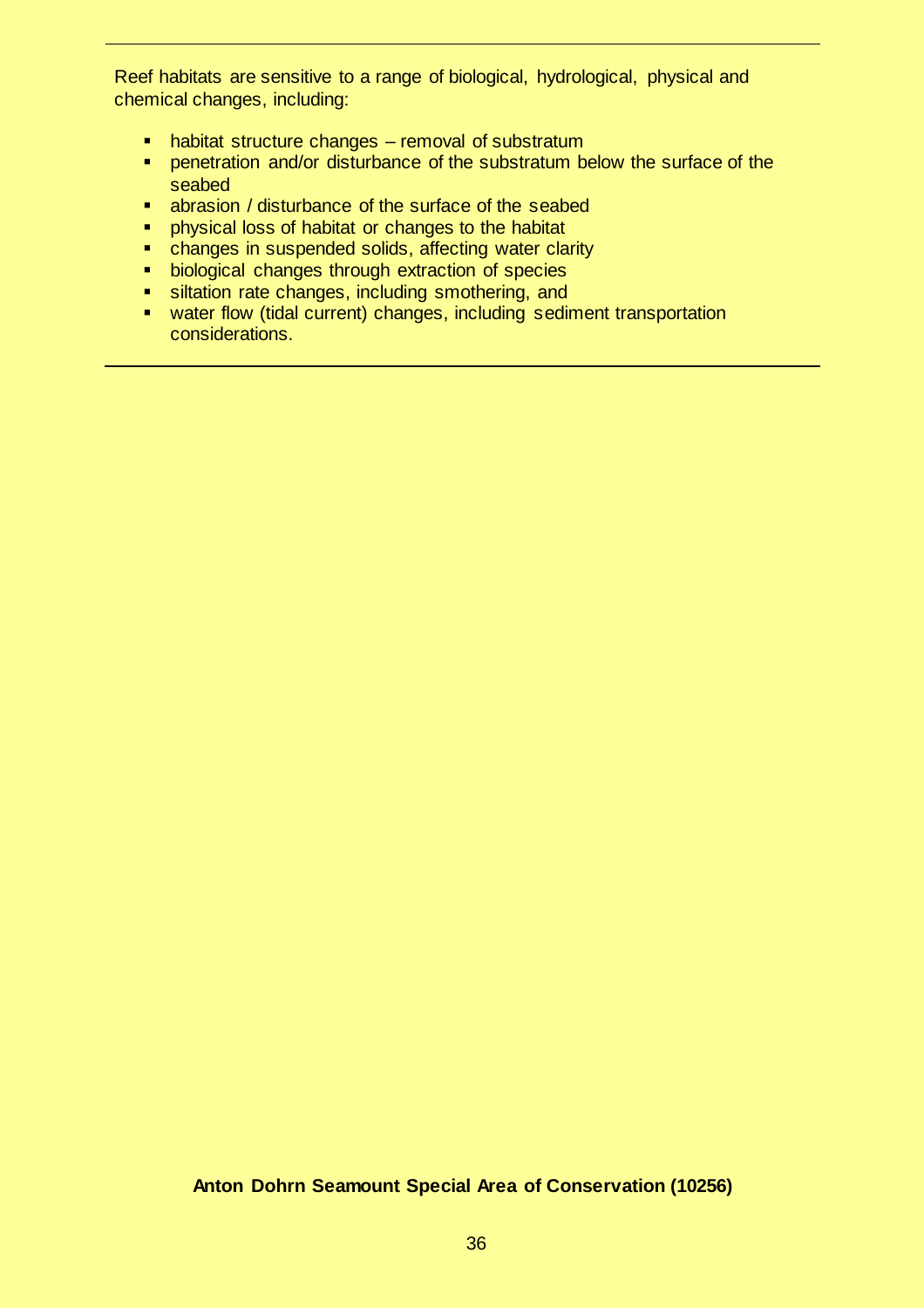### **Date of designation:** 29 September 2017

**Relevant local authority:** UK Offshore waters (Scotland)

**Total area:** 1,428.6 km<sup>2</sup>

# **Qualifying feature(s):**

 Reefs – an extinct volcano situated 230 km west of the Outer Hebrides which hosts a range of Annex I reef sub-types, including bedrock reef, seamount and stony reefs and biogenic cold-water coral reefs which support species including sea cucumbers, brittlestars, cup corals and sponges.

### **Conservation objectives:**

- For the feature to be in favourable condition thus ensuring site integrity in the long term and contribution to favourable conservation status of Annex I Reefs.
- This contribution would be achieved by maintaining or restoring, subject to natural change:
	- $\triangleright$  the extent and distribution of the qualifying habitat in the site
	- $\triangleright$  the structure and function of the qualifying habitat in the site, and
	- $\triangleright$  the supporting processes on which the qualifying habitat relies.

### **Feature condition:**

The JNCC Statements on conservation benefits, condition and conservation measures document states the following feature conditions:

**Reefs – Unfavourable (document produced 2018).** 

### **Existing threats, pressures and activities with impacts on the site:**

The Standard Data Form for the site identifies the following negative impacts on the qualifying feature(s) (the 'rank' of the impact is given in brackets):

- shipping lanes, ports and marine constructions, both within and outside the site (low), and
- **fishing and harvesting of aquatic resources within the site (medium).**

# **Sensitivity of qualifying feature(s):**

Reef habitats are sensitive to a range of biological, hydrological, physical and chemical changes, including:

- habitat structure changes removal of substratum
- **PEDEPERITHM** penetration and/or disturbance of the substratum below the surface of the seabed
- abrasion / disturbance of the surface of the seabed
- physical loss of habitat or changes to the habitat
- **EXT** changes in suspended solids, affecting water clarity
- **biological changes through extraction of species**
- siltation rate changes, including smothering, and
- water flow (tidal current) changes, including sediment transportation considerations.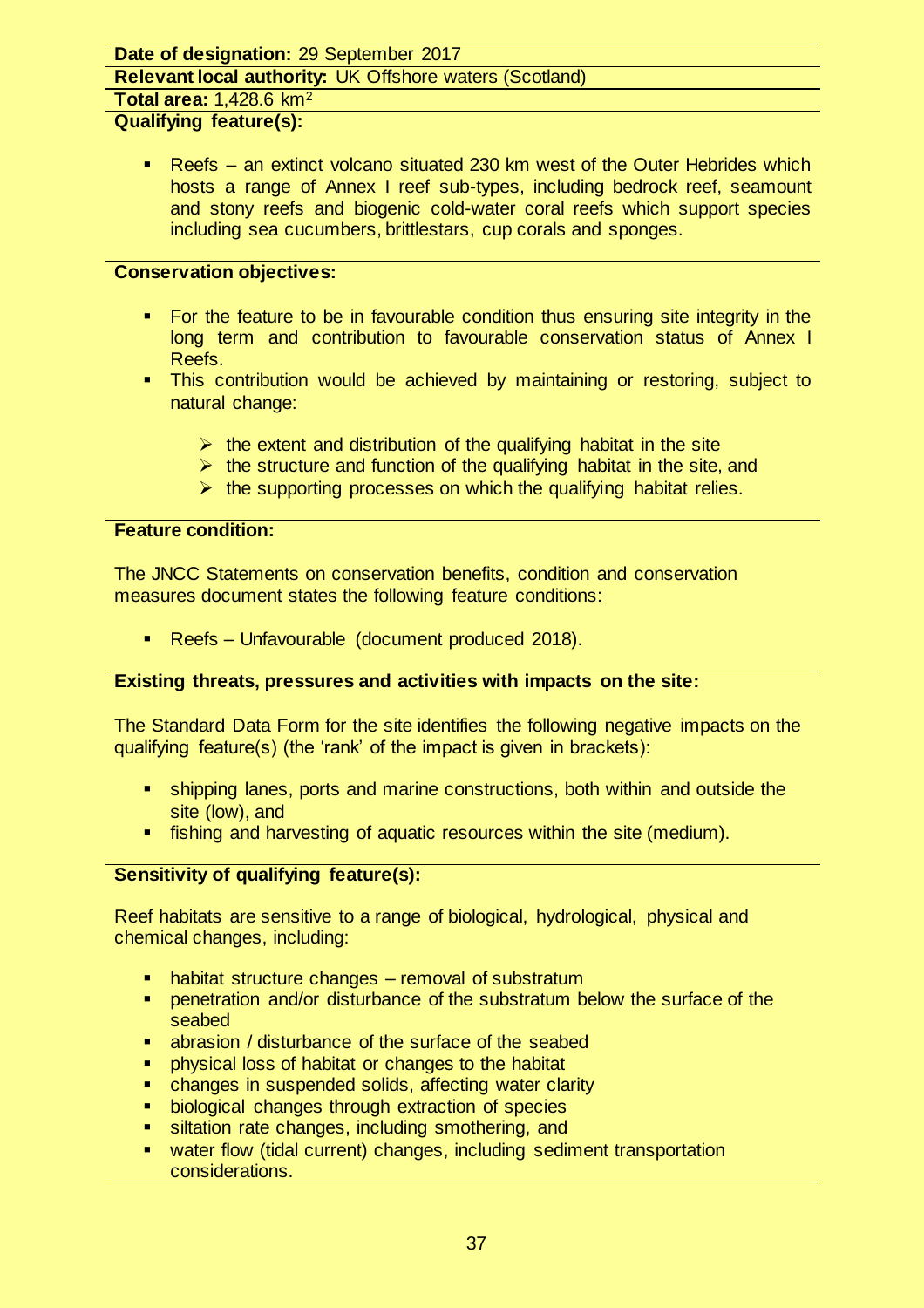**Date of designation:** 29 September 2017

**Relevant local authority:** UK Offshore waters (Scotland)

**Total area:** 3,694.9 km<sup>2</sup>

**Qualifying feature(s):** 

 Reefs – East Rockall Bank houses bedrock, stony and cold-water coral biogenic reefs which support stylasterid lace corals and lobose sponges. Parasitic cones support sediment in-filled dead Lophelia pertusa framework and live cold-water coral reef, with antipatharians and gorgonians. Canyon features support xenophyophores and decapod shrimps as well as caryophyllid corals and sea pens.

### **Conservation objectives:**

- For the feature to be in favourable condition thus ensuring site integrity in the long term and contribution to favourable conservation status of Annex I Reefs.
- This contribution would be achieved by maintaining or restoring, subject to natural change:
	- $\triangleright$  the extent and distribution of the qualifying habitat in the site
	- $\triangleright$  the structure and function of the qualifying habitat in the site, and
	- $\triangleright$  the supporting processes on which the qualifying habitat relies.

### **Feature condition:**

The JNCC Statements on conservation benefits, condition and conservation measures document states the following feature conditions:

**Reefs – Unfavourable (document produced 2018).** 

### **Existing threats, pressures and activities with impacts on the site:**

The Standard Data Form for the site identifies the following negative impacts on the qualifying feature(s) (the 'rank' of the impact is given in brackets):

- utility and service lines within the site (low)
- **F** fishing and harvesting of aquatic resources within the site (medium), and
- shipping lanes, ports and marine constructions, both within and outside the site (low).

# **Sensitivity of qualifying feature(s):**

Reef habitats are sensitive to a range of biological, hydrological, physical and chemical changes, including:

- **•** habitat structure changes removal of substratum
- **PEDEPERITHM** penetration and/or disturbance of the substratum below the surface of the seabed
- abrasion / disturbance of the surface of the seabed
- physical loss of habitat or changes to the habitat
- changes in suspended solids, affecting water clarity
- biological changes through extraction of species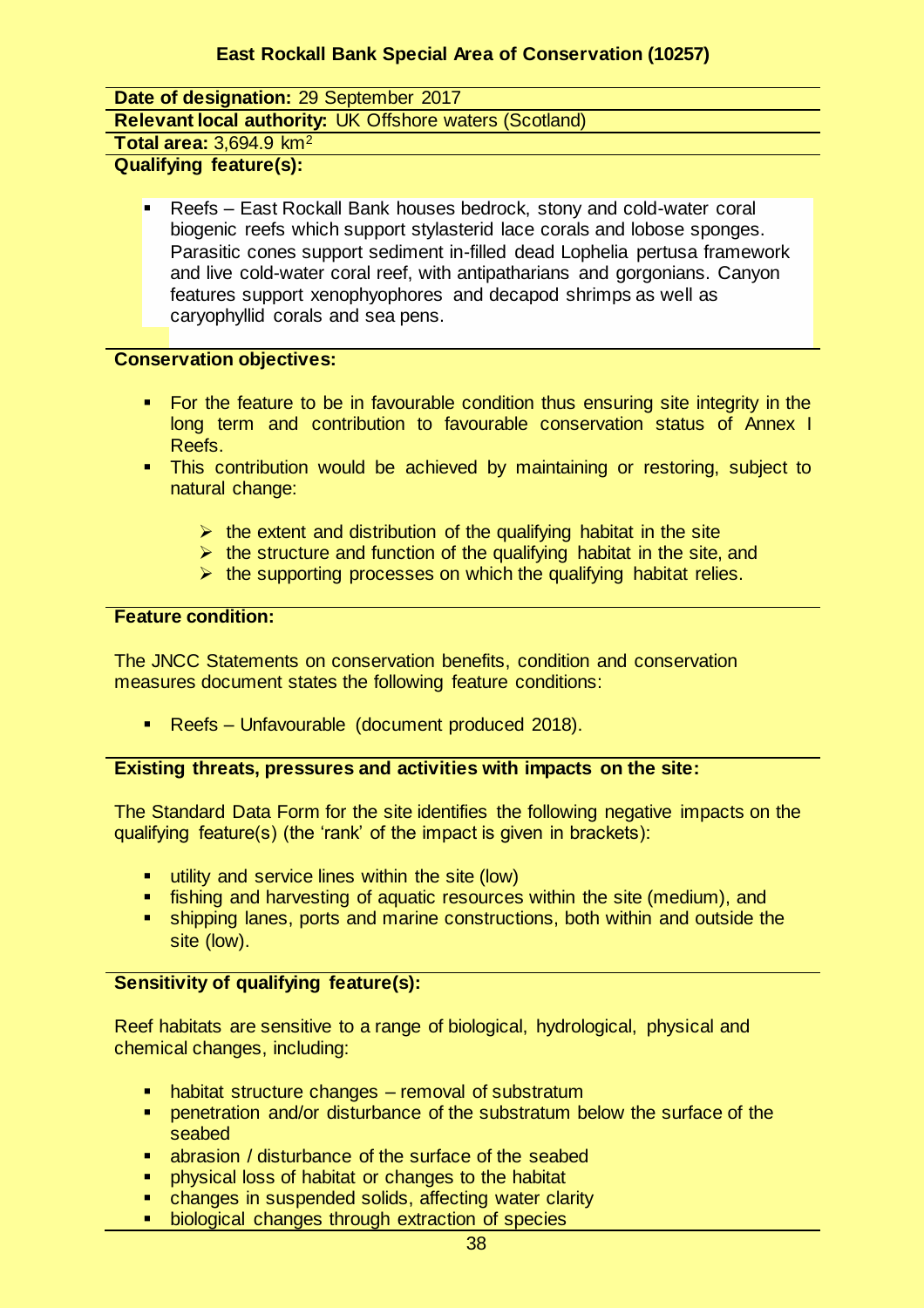- siltation rate changes, including smothering, and
- water flow (tidal current) changes, including sediment transportation considerations.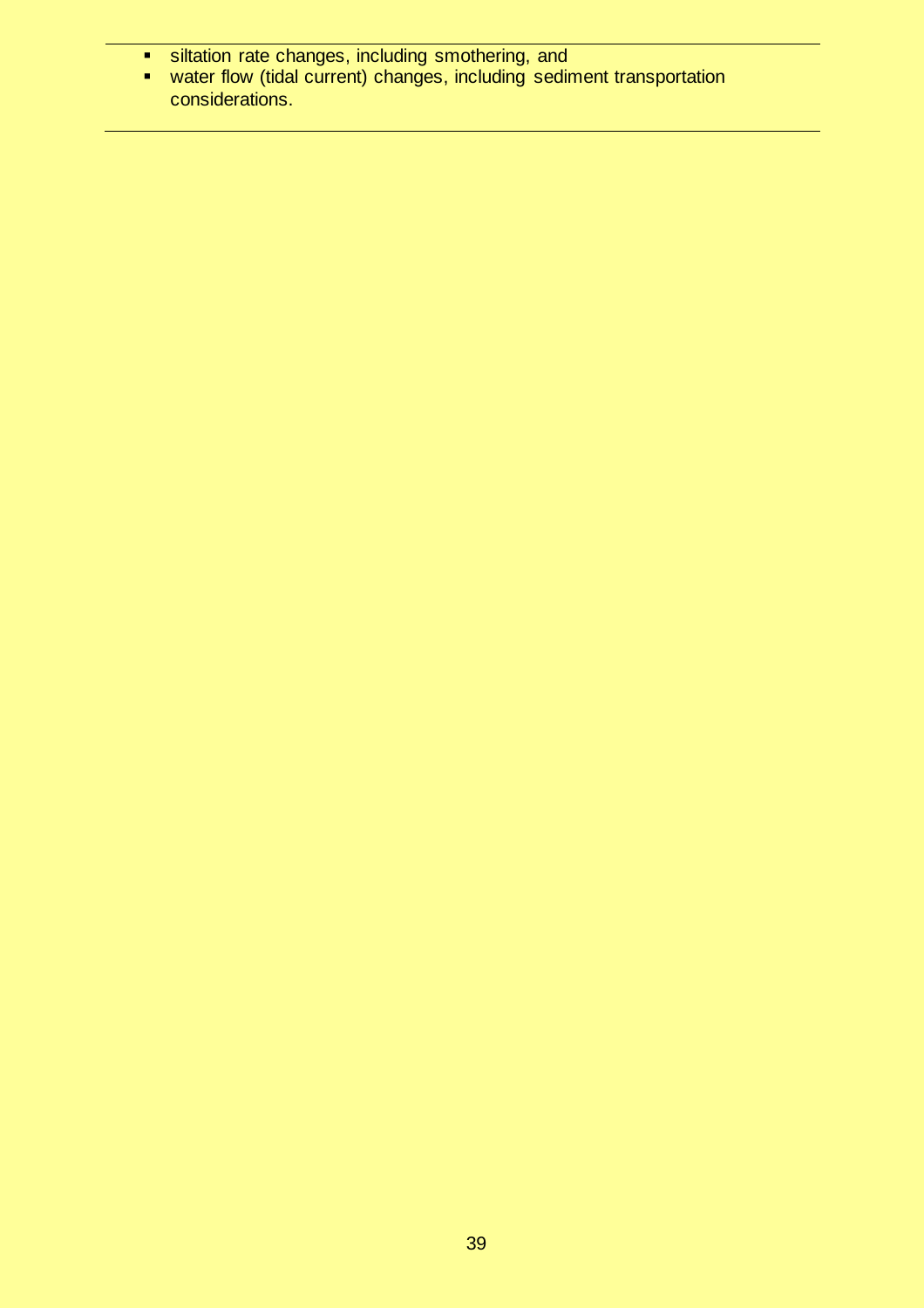# **Pobie Bank Reef Special Area of Conservation (10258)**

**Date of designation:** 29 September 2017

**Relevant local authority:** UK Offshore waters (Scotland), Marine Scotland (inshore)

**Total area:** 965.8 km<sup>2</sup>

#### **Qualifying feature(s):**

 Reefs – the reef is composed of a combination of stony and bedrock reef and very large, rugged bedrock outcrops. The reef supports an extensive community of encrusting and robust sponges and bryozoans including encrusting coralline algae, cup sponges, and bryozoans in the shallower areas and small erect sponges, cup corals and brittlestars in the deeper areas.

### **Conservation objectives:**

The conservation objectives are stated in the JNCC Conservation Objectives and Advice on Operations for Pobie Bank Reef Special Area of Conservation document.

Subject to natural change, maintain or restore the reef in/to favourable condition, such that:

- the natural environmental quality and processes supporting the habitat
- the extent of the habitat on site, and
- the physical structure, community structure, function, diversity and distribution of the habitat and typical species representative of the reef in the Northern North Sea regional sea

are maintained or restored, thereby ensuring the integrity of the site and also making an appropriate contribution to favourable conservation status of the Annex 1 habitats.

### **Feature condition:**

The JNCC Conservation Objectives and Advice on Operations for Pobie Bank Reef SAC states the following feature conditions:

■ Reefs – Unfavourable (document produced 2013).

#### **Existing threats, pressures and activities with impacts on the site:**

The Standard Data Form for the site identifies the following negative impacts on the qualifying feature(s) (the 'rank' of the impact is given in brackets):

- shipping lanes, ports and marine constructions both within and outside the site (low), and
- **fishing and harvesting of aquatic resources within the site (low).**

### **Sensitivity of qualifying feature(s):**

The qualifying feature is considered to be sensitive to: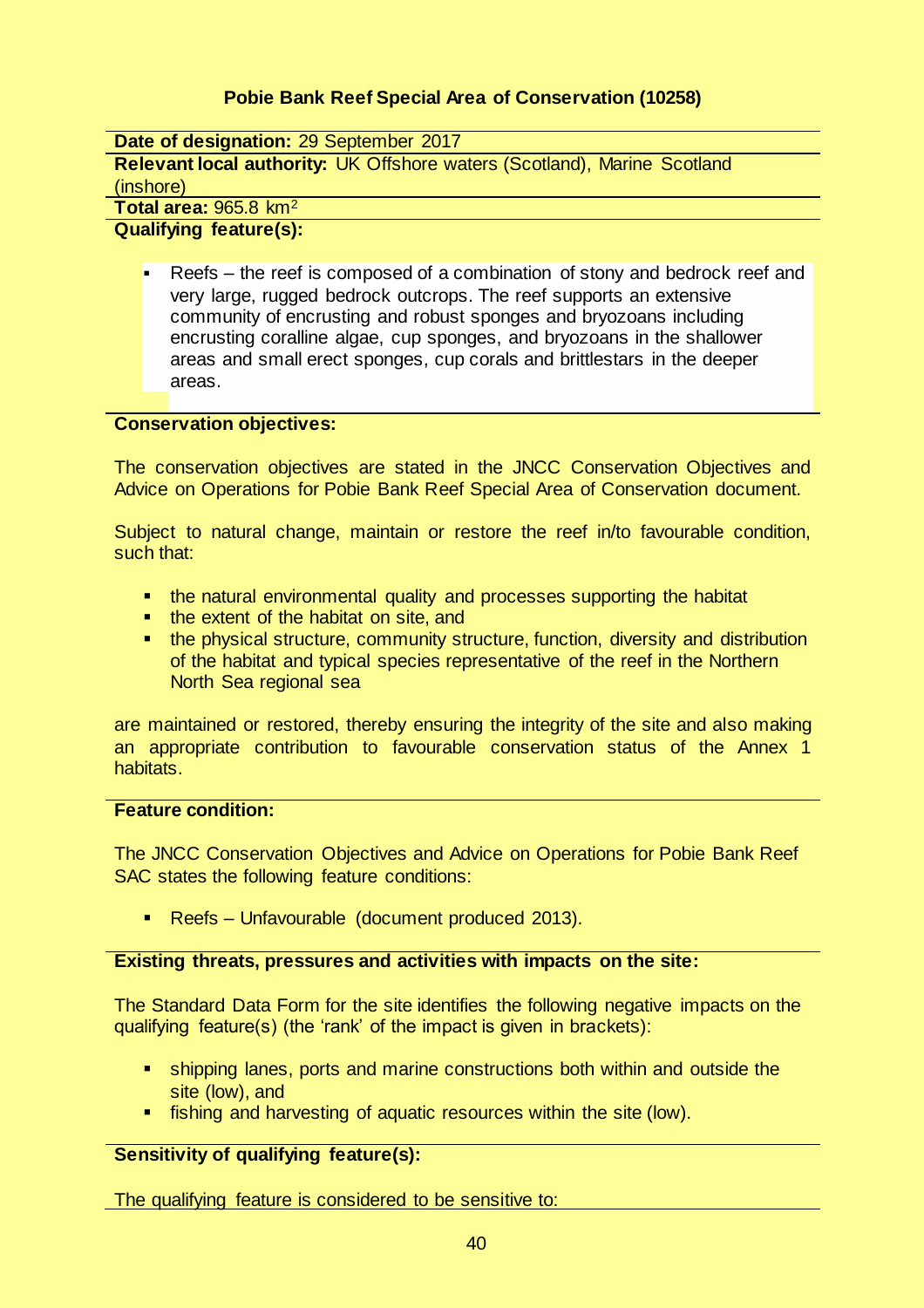- physical damage by disturbance or abrasion during mobile dermal fishing and through changes in suspended sediment
- **•** physical loss through removal, obstruction and smothering
- toxic contamination through the introduction of synthetic and non-synthetic compounds
- non-toxic contamination through changes in salinity and changes in thermal regime, and
- **biological disturbance through extraction of species.**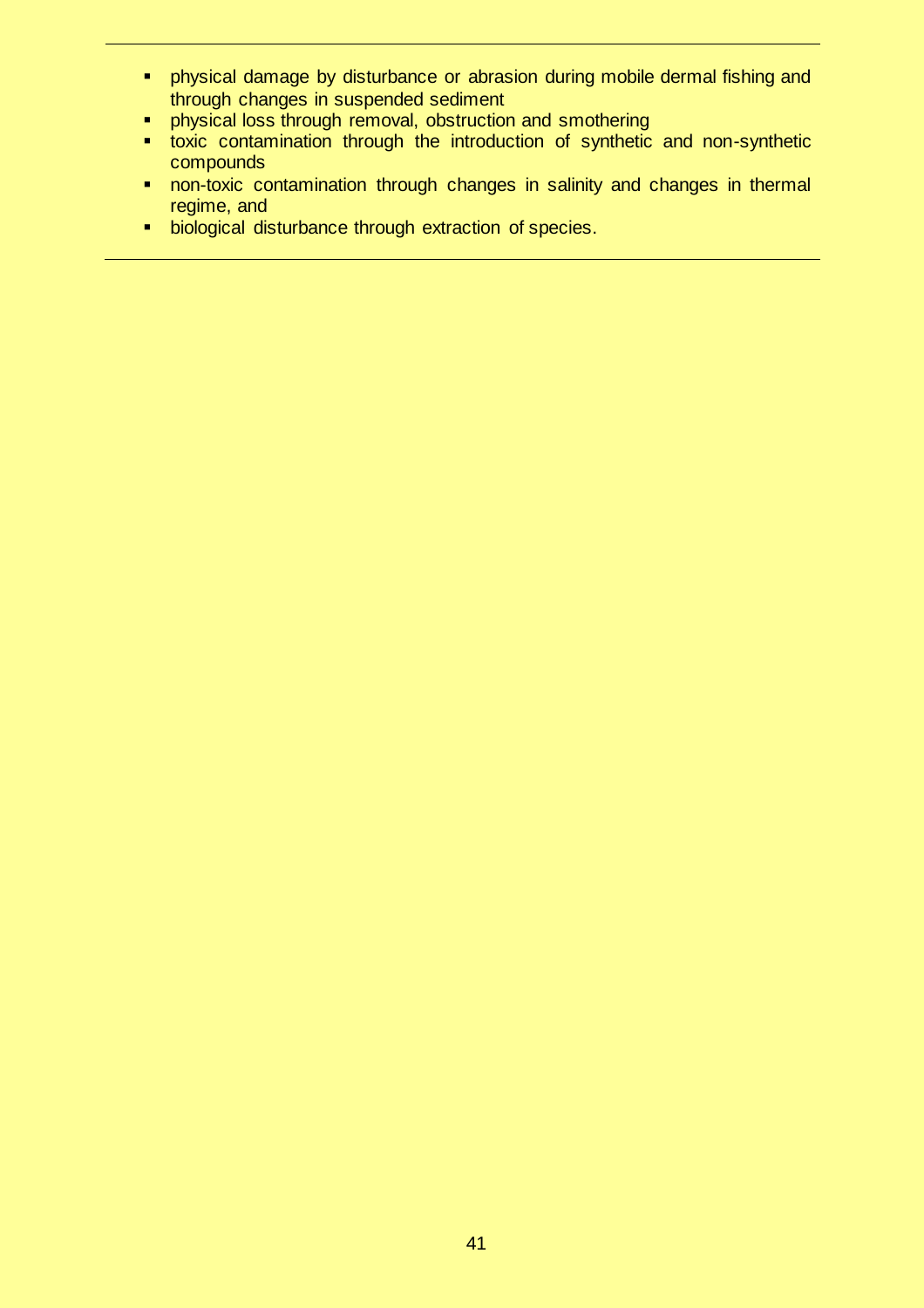### **Solan Bank Reef Special Area of Conservation (10259)**

| Date of designation: 29 September 2017                                          |
|---------------------------------------------------------------------------------|
| <b>Relevant local authority: UK Offshore waters (Scotland), Marine Scotland</b> |
| (inshore)                                                                       |
| Total area: $855.9 \text{ km}^2$                                                |

# **Qualifying feature(s):**

 Reefs – The site represents the Annex I reef sub-types 'bedrock' and 'stony' reef which are glacial in origin. Bedrock outcrops create areas of high topography, with linear features, thought to be bedrock joint planes, forming cliffs with relief of up to 10 m. Stony reef, comprising boulders and cobbles with a sandy veneer, occurs in ridges to the north-west and south-west of the site. The reefs are characterised by encrusting fauna, mainly encrusting bryozoans and in the shallower areas, encrusting coralline algae. Cup corals, including an as yet unrecognised species of small colonial cup coral, are present throughout the site, and brittlestars are common on both bedrock and stony reef.

#### **Conservation objectives:**

The conservation objectives are stated in the JNCC Conservation Objectives for Solan Bank Reef SAC document

Subject to natural change, maintain or restore the reef in/to favourable condition, such that:

- **the natural environmental quality and processes supporting the habitat**
- the extent of the habitat on site, and
- **the physical structure, community structure, function, diversity and distribution** of the habitat and typical species representative of the reef in the Northern North Sea regional sea.

are maintained or restored, thereby ensuring the integrity of the site and also making an appropriate contribution to favourable conservation status of the Annex I habitats.

#### **Feature condition:**

**Reefs – Not Assessed.** 

#### **Existing threats, pressures and activities with impacts on the site:**

The Standard Data Form for the site identifies the following negative impacts on the qualifying feature(s) (the 'rank' of the impact is given in brackets):

- fishing and harvesting of aquatic resources, within the site (medium), and
- shipping lanes, ports and marine constructions, both within and outside the site (low).

### **Sensitivity of qualifying feature(s)**

Reef habitats are sensitive to a range of biological, hydrological, physical and chemical changes, including:

habitat structure changes – removal of substratum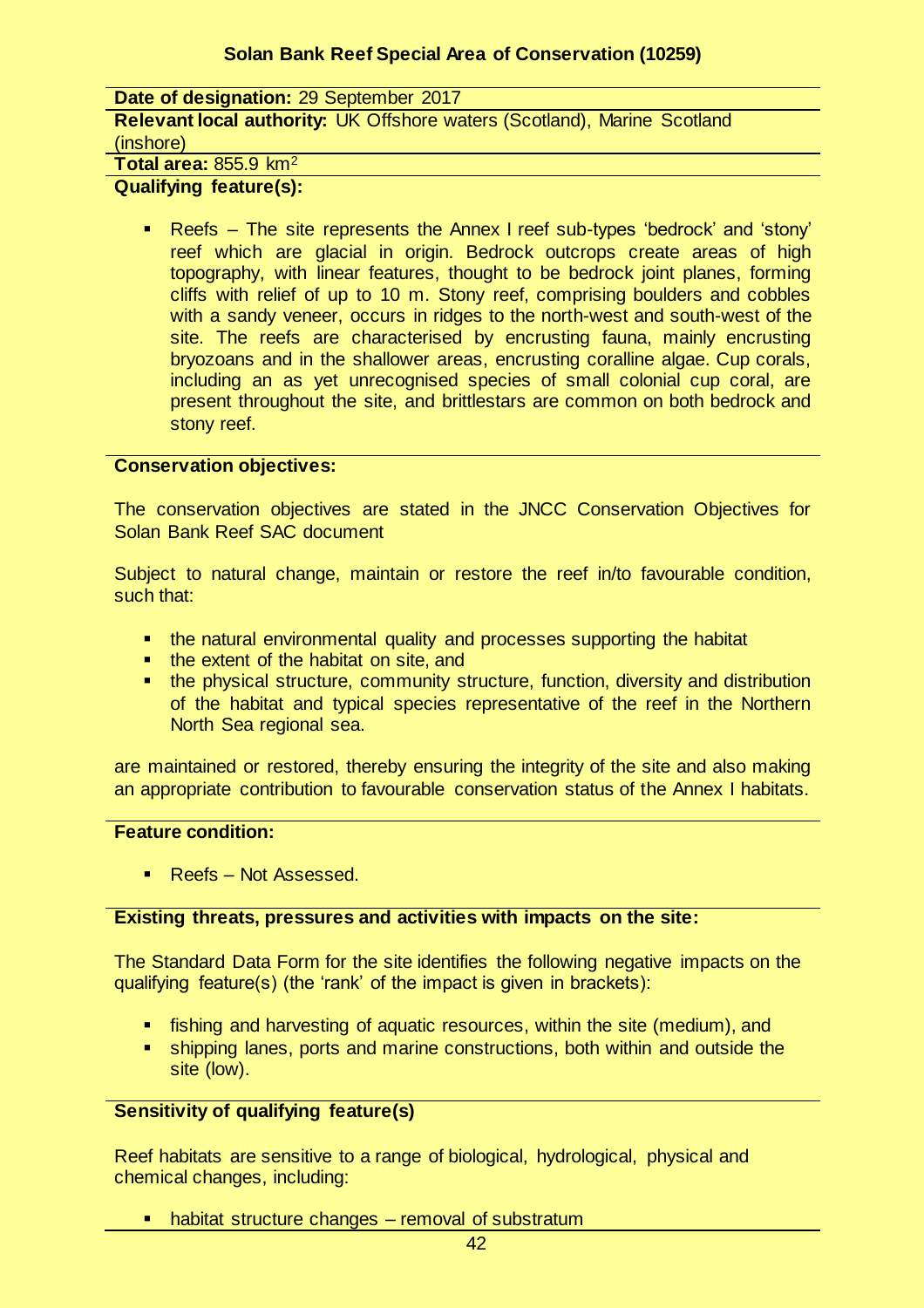- **PEDETER 19 FERRITHS INCORDITY In the substratum below the surface of the** seabed
- abrasion / disturbance of the surface of the seabed
- **Physical loss of habitat or changes to the habitat**
- **EXECUTE:** changes in suspended solids, affecting water clarity
- **biological changes through extraction of species**<br> **Example:** siltation rate changes, including smothering, and
- siltation rate changes, including smothering, and
- water flow (tidal current) changes, including sediment transportation considerations.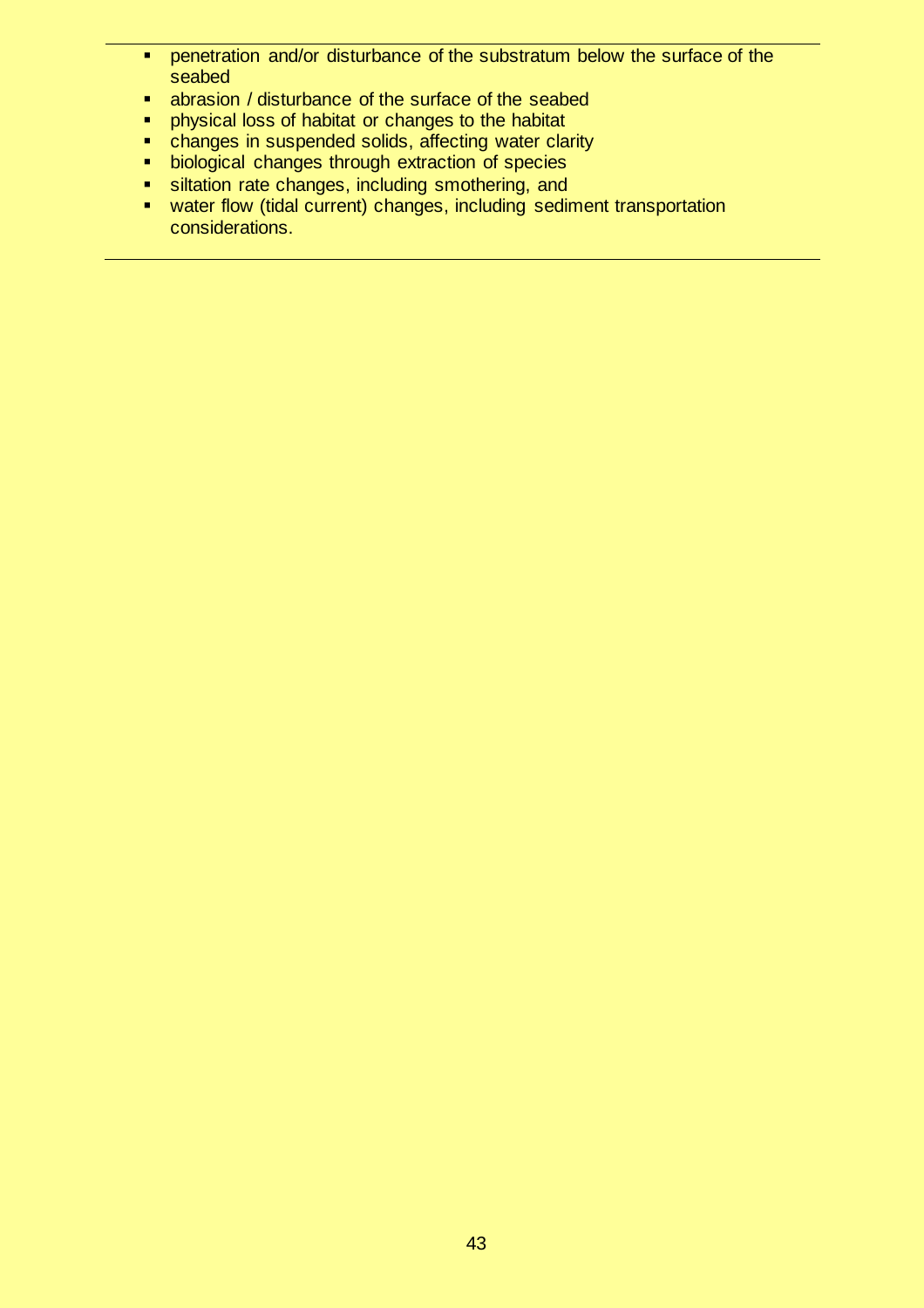# **Inner Hebrides and the Minches Special Area of Conservation (10508)**

**Date of designation:** 17 December 2018

**Relevant local authority:** Marine Scotland (inshore), Argyll and Bute, Comhairle nan Eilean Siar, Highland

**Total area:** 13,813.9 km<sup>2</sup>

#### **Qualifying feature(s):**

 Harbour porpoise *Phocoena phocoena* – this site supports approximately 32% of the harbour porpoise population found on the west coast of Scotland and contains the highest density of the species anywhere in the country.

### **Conservation objectives:**

- To ensure that the Inner Hebrides and the Minches SAC continues to make an appropriate contribution to harbour porpoise remaining at favourable conservation status.
- **To ensure for harbour porpoise within the context of environmental changes,** that the integrity of the Inner Hebrides and the Minches SAC is maintained through:
	- $\triangleright$  harbour porpoise within the Inner Hebrides and the Minches are not at significant risk from injury or killing
	- $\triangleright$  the distribution of harbour porpoise throughout the site is maintained by avoiding significant disturbance, and
	- $\triangleright$  the condition of supporting habitats and the availability of prey for harbour porpoise are maintained.

#### **Feature condition:**

**Harbour porpoise – Favourable (last assessed 2018).** 

### **Existing threats, pressures and activities with impacts on the site:**

The Standard Data Form for the site identifies the following negative impacts on the qualifying feature(s) (the 'rank' of the impact is given in brackets):

- **F** military use, within and outside the site (medium)
- **F** renewable abiotic energy use, within and outside the site (low)
- **•** pollution, within and outside the site (low)
- fishing and harvesting of aquatic resources, within and outside the site (medium)
- exploration and extraction of oil or gas, both within and outside the site (low), and
- shipping movements, ports and marine constructions, within and outside the site (low).

### **Sensitivity of qualifying feature(s)**

The harbour porpoise is a wide-ranging species and, particularly when occurring in coastal waters, are exposed to a range of pressures that are both ubiquitous (e.g. pollution) and patch (e.g. entanglement). The species is considered to be sensitive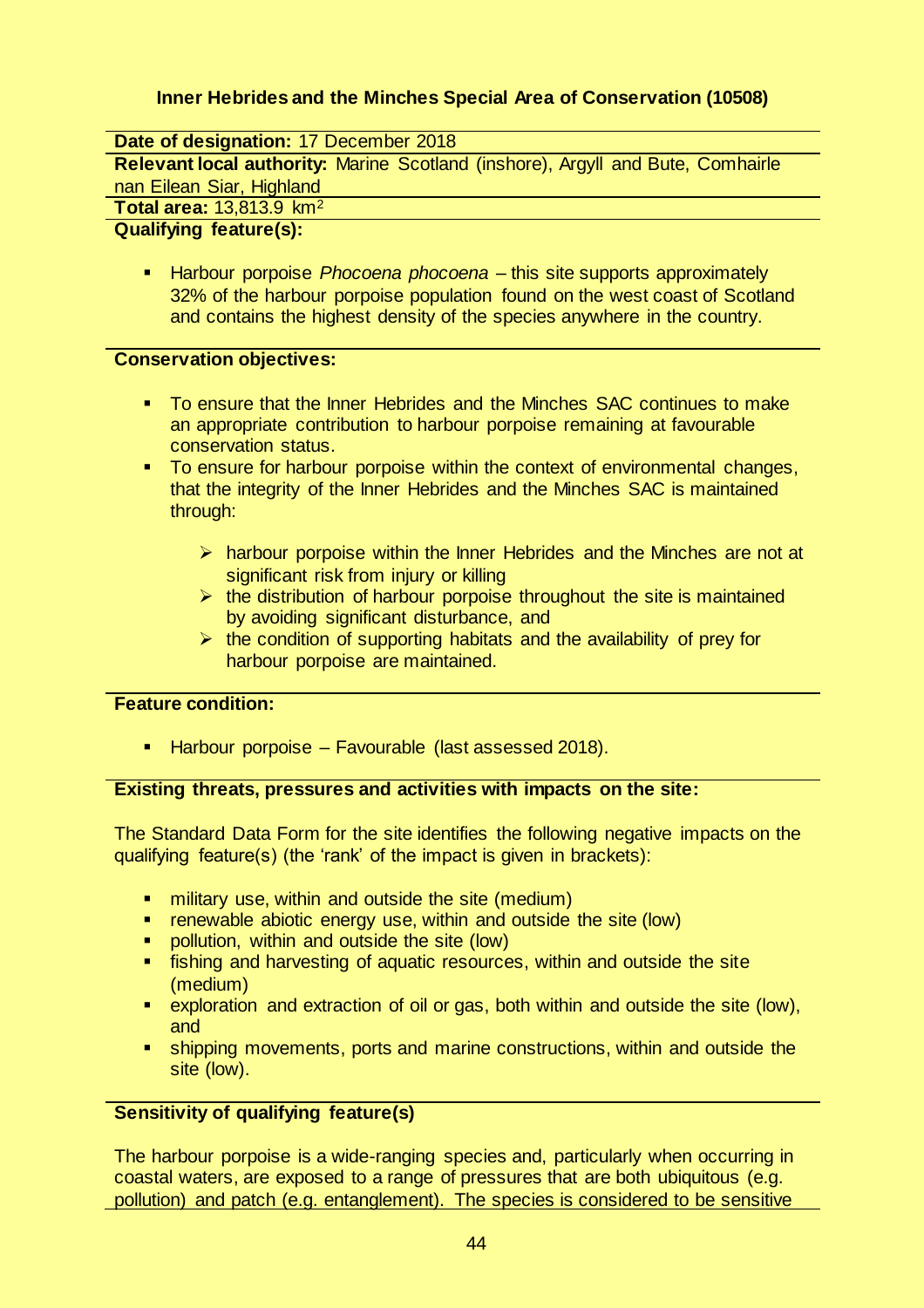- **EXE** entanglement in fishing gear
- **F** removal of their prey through fishing activities
- contaminants, which in turn affect survival and productivity rates
- underwater noise, and<br>■ death or iniury caused
- death or injury caused by collision (predominantly with fast-moving vessels involved in commercial shipping or personal leisure craft, and potentially with tidal turbines).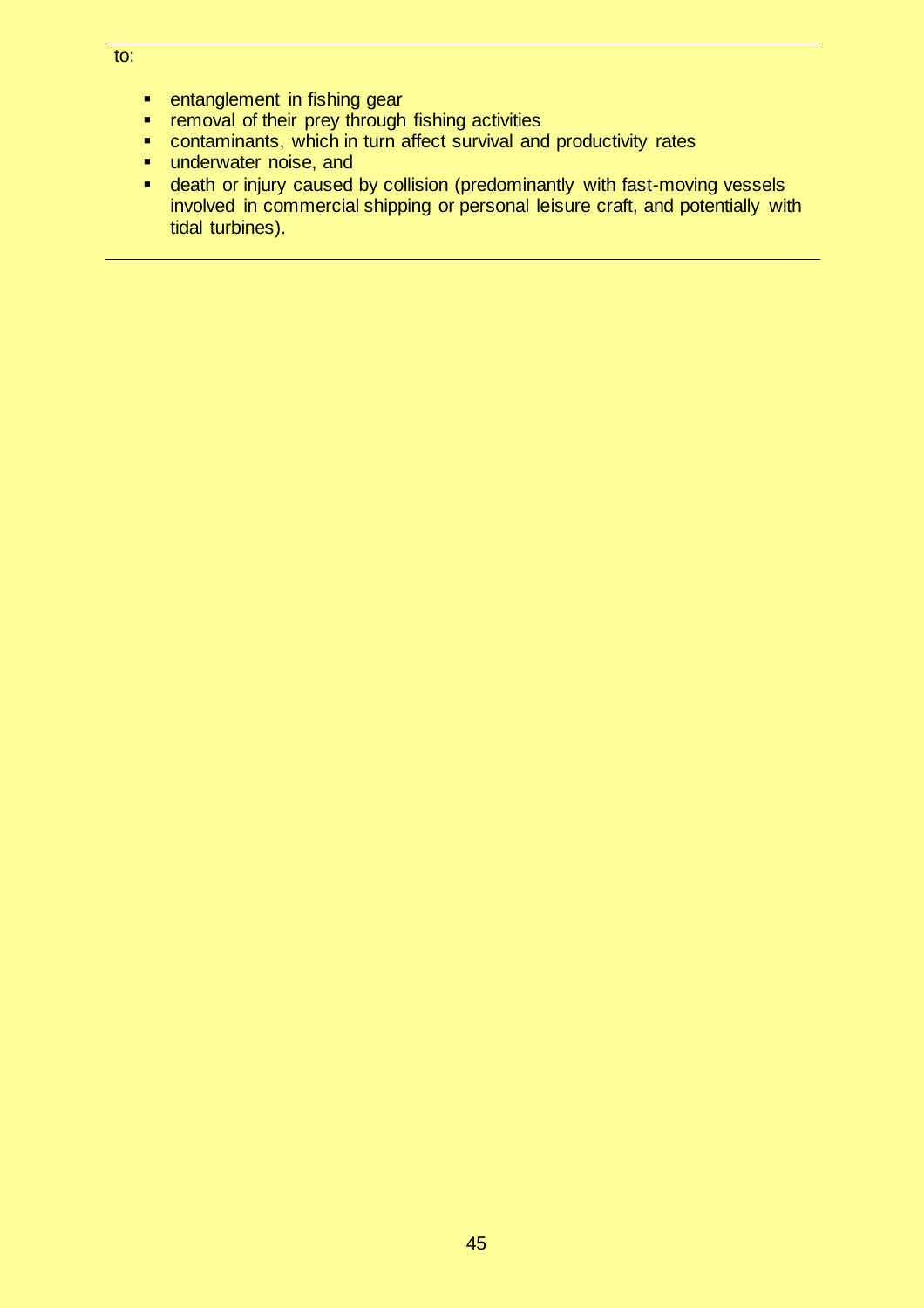**Date of designation:** 29 September 2017

**Relevant local authority:** UK Offshore waters (Scotland)

#### **Total area:** 1,740 km<sup>2</sup>

**Qualifying feature(s):** 

 Reefs – Wyville Thomson Ridge SAC is located 150 km north-west of Cape Wrath and is composed of extensive areas of stony reef interspersed with gravel areas and bedrock reef. The reefs support diverse biological communities representative of hard substratum in deep water, including a range of sponges; stylasterid, cup and soft corals; brachiopods; cyclostome bryozoans; dense beds of featherstars and brittlestars; sea urchins, sea cucumbers and sea spiders, although communities on the bedrock reef vary in species composition between the two sides of the ridge due to the influences of different water masses.

### **Conservation objectives:**

- For the feature to be in favourable condition thus ensuring site integrity in the long term and contribution to favourable conservation status of Annex I Reefs.
- **This contribution would be achieved by maintaining or restoring, subject to** natural change:
	- $\triangleright$  the extent and distribution of the qualifying habitat in the site
	- $\triangleright$  the structure and function of the qualifying habitat in the site, and
	- $\triangleright$  the supporting processes on which the qualifying habitat relies.

### **Feature condition:**

The JNCC Statements on conservation benefits, condition and conservation measures document states the following feature conditions:

Reefs – Unfavourable (document produced 2018).

### **Existing threats, pressures and activities with impacts on the site:**

The Standard Data Form for the site identifies the following negative impacts on the qualifying feature(s) (the 'rank' of the impact is given in brackets):

- shipping lanes, ports and marine constructions, both within and outside the site (low)
- **Farth** fishing and harvesting of aquatic resources, within the site (medium), and
- **utility and service lines, both within and outside the site (low).**

# **Sensitivity of qualifying feature(s):**

Reef habitats are sensitive to a range of biological, hydrological, physical and chemical changes, including:

- habitat structure changes removal of substratum
- penetration and/or disturbance of the substratum below the surface of the seabed
- abrasion / disturbance of the surface of the seabed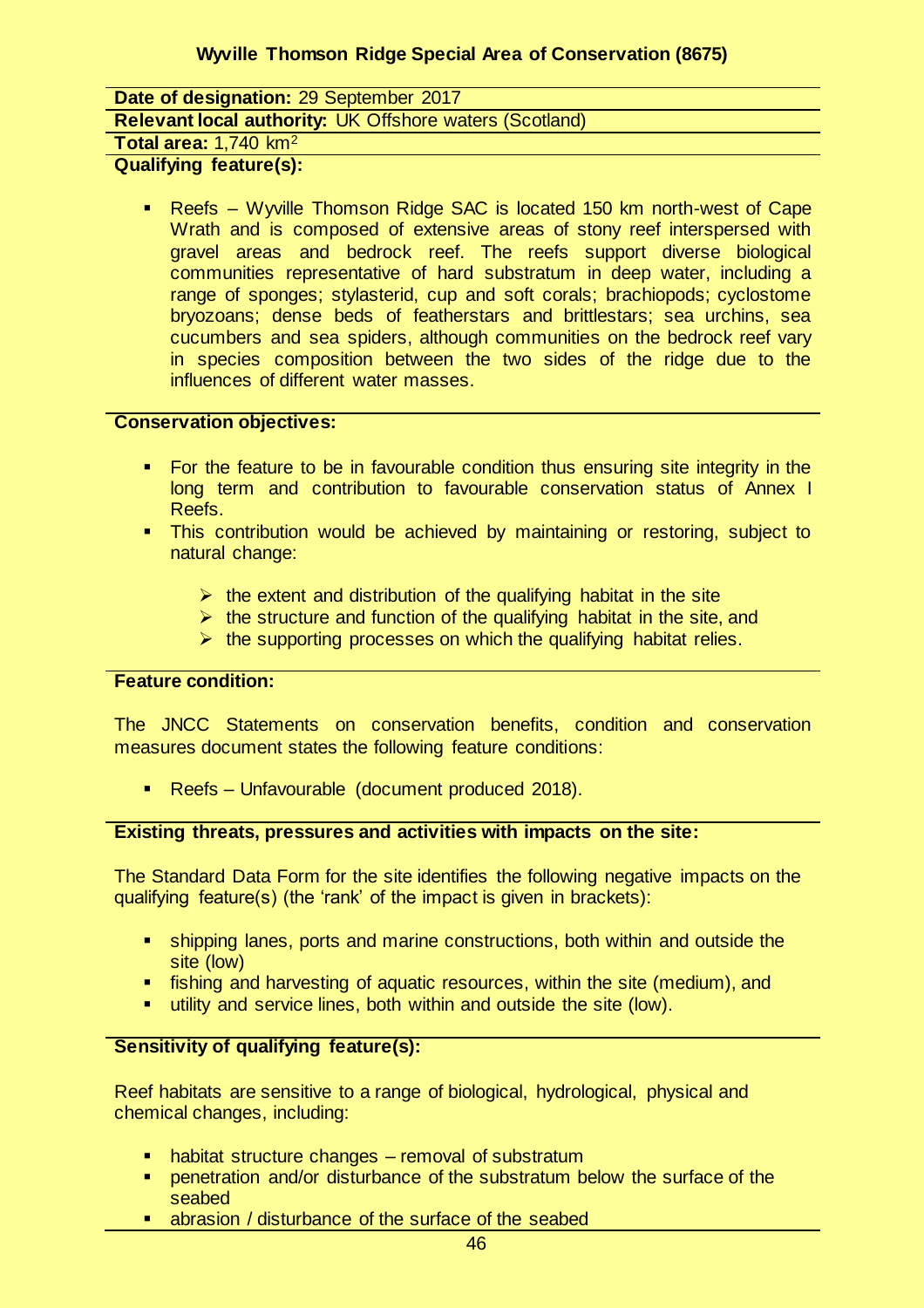- **•** physical loss of habitat or changes to the habitat
- **EXEDEN EXEDED FOR THE CHANGES IN SUSPENDED changes** in suspended solids, affecting water clarity
- **biological changes through extraction of species**
- **siltation rate changes, including smothering, and**
- water flow (tidal current) changes, including sediment transportation considerations.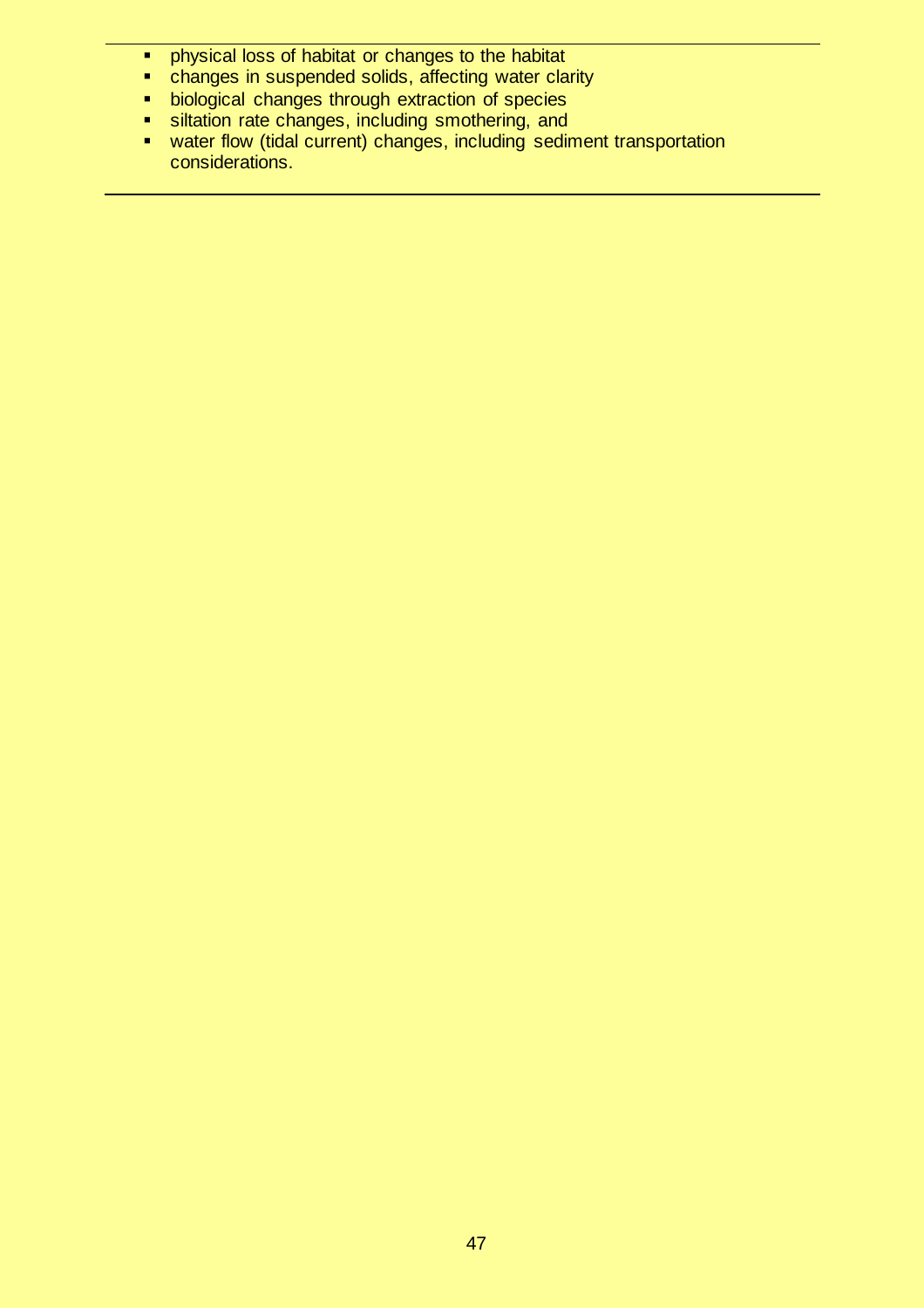# **Scanner Pockmark Special Area of Conservation (8674)**

**Date of designation:** 17 December 2015 **Relevant local authority:** UK Offshore waters (Scotland)

# **Total area:** 6.7 km<sup>2</sup>

### **Qualifying feature(s):**

 Submarine structures made by leaking gases – situated approximately 185 km off the north-east coast of Scotland, Scanner Pockmark is a large seabed depression which contains large blocks of the Annex I habitat 'submarine structures made by leaking gases'. The blocks support fauna more typically associated with rocky reef and are notably colonised by large numbers of anemones (e.g. *Urticina felina* and *Metridium senile*), squat lobsters and support micro-organisms known as 'chemosynthesizers' which utilise the discharged methane and its by-product, hydrogen sulphide. The gutless nematode *Astomonema southwardorum*, which may have a symbiotic relationship with chemosynthetic bacteria, is unique to this site and fish also appear to be using the pockmark depressions and the carbonate structures for shelter.

#### **Conservation objectives:**

- For the feature to be in favourable condition thus ensuring site integrity in the long term and contribution to favourable conservation status of Annex I Submarine structures made by leaking gases.
- This contribution would be achieved by maintaining or restoring, subject to natural change:
	- $\triangleright$  the extent and distribution of the qualifying habitat in the site
	- $\triangleright$  the structure and function of the qualifying habitat in the site, and
	- $\triangleright$  the supporting processes on which the qualifying habitat relies.

#### **Feature condition:**

The JNCC Statements on conservation benefits, condition and conservation measures document states the following feature conditions:

 Submarine structures made by leaking gases – Unfavourable, noting it is not considered feasible to restore some of the feature's attributes using management intervention (document produced 2018).

#### **Existing threats, pressures and activities with impacts on the site:**

The Standard Data Form for the site identifies the following negative impacts on the qualifying feature(s) (the 'rank' of the impact is given in brackets):

- exploration and extraction of oil or gas within the site (low)
- **fishing and harvesting of aquatic resources, within the site (high)**
- shipping lanes, ports, marine constructions both within and outside the site (low), and
- **E** marine water pollution both within and outside the sire (low).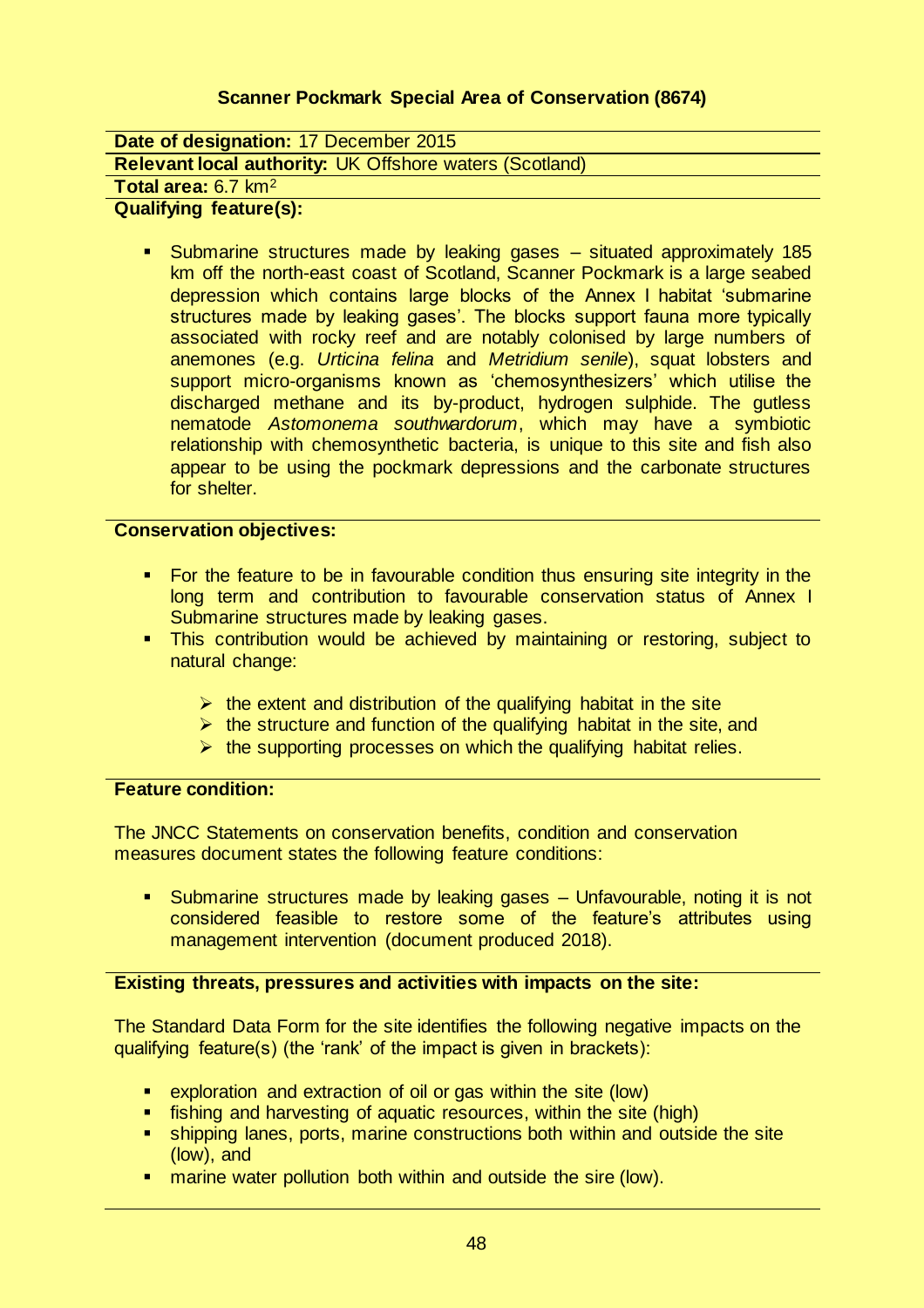# **Sensitivity of qualifying feature(s):**

Submarine features made of leaking gases are sensitive, in particular to fishing, licensed activities (in particular oil and gas exploration / extraction, and other activities which directly impact upon the features (e.g. telecommunications cables).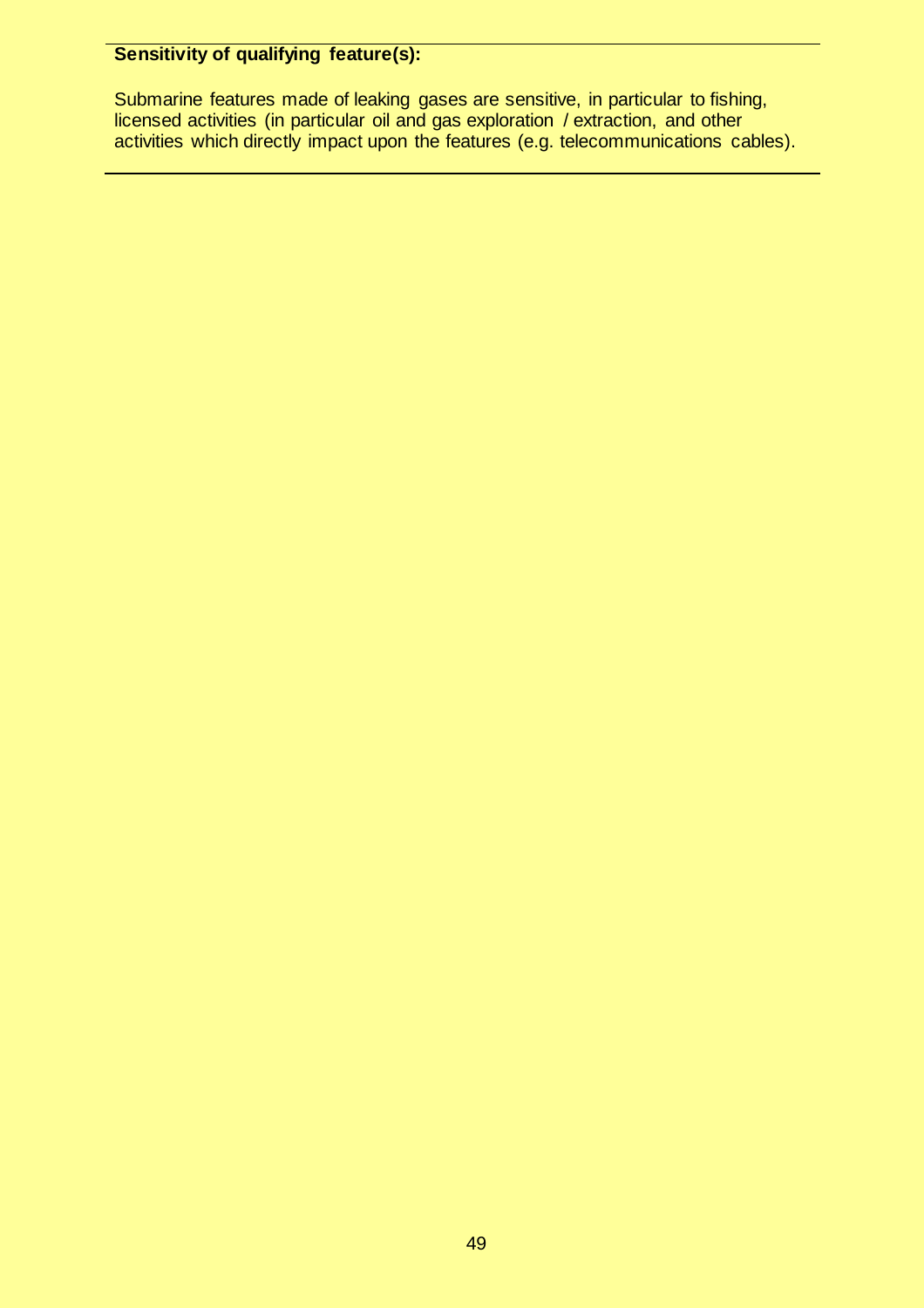**Date of designation:** 17 December 2015

**Relevant local authority:** UK Offshore waters (Scotland)

**Total area:** 1,377.3 km<sup>2</sup>

**Qualifying feature(s):** 

 Reefs – An extensive area of sandy mounds capped with multiple thickets of *Lophelia pertusa*, a cold-water coral. The occurrence of *Lophelia pertusa* reef as thickets capping the mounds is believed to be unique due to the particular geological processes which formed the mounds and the fact that the coral is growing on sand rather than a hard substratum. The individual reefs on each mound provide a habitat for various species of larger invertebrates such as sponges and brisingida starfish.

#### **Conservation objectives:**

- For the feature to be in favourable condition thus ensuring site integrity in the long term and contribution to favourable conservation status of Annex I Reefs.
- **This contribution would be achieved by maintaining or restoring, subject to** natural change:
	- $\triangleright$  the extent and distribution of the qualifying habitat in the site
	- $\triangleright$  the structure and function of the qualifying habitat in the site, and
	- $\triangleright$  the supporting processes on which the qualifying habitat relies.

### **Feature condition:**

The JNCC Statements on conservation benefits, condition and conservation measures document states the following feature conditions:

**Reefs – Unfavourable (document produced 2018).** 

### **Existing threats, pressures and activities with impacts on the site:**

The Standard Data Form for the site identifies the following negative impacts on the qualifying feature(s) (the 'rank' of the impact is given in brackets):

 shipping lanes, ports and marine constructions, both within and outside the site (low).

### **Sensitivity of qualifying feature(s):**

Reef habitats are sensitive to a range of biological, hydrological, physical and chemical changes, including:

- habitat structure changes removal of substratum
- penetration and/or disturbance of the substratum below the surface of the seabed
- abrasion / disturbance of the surface of the seabed
- physical loss of habitat or changes to the habitat
- **E** changes in suspended solids, affecting water clarity<br> **E** biological changes through extraction of species
- **biological changes through extraction of species**<br>**Example the changes including smothering, and**
- siltation rate changes, including smothering, and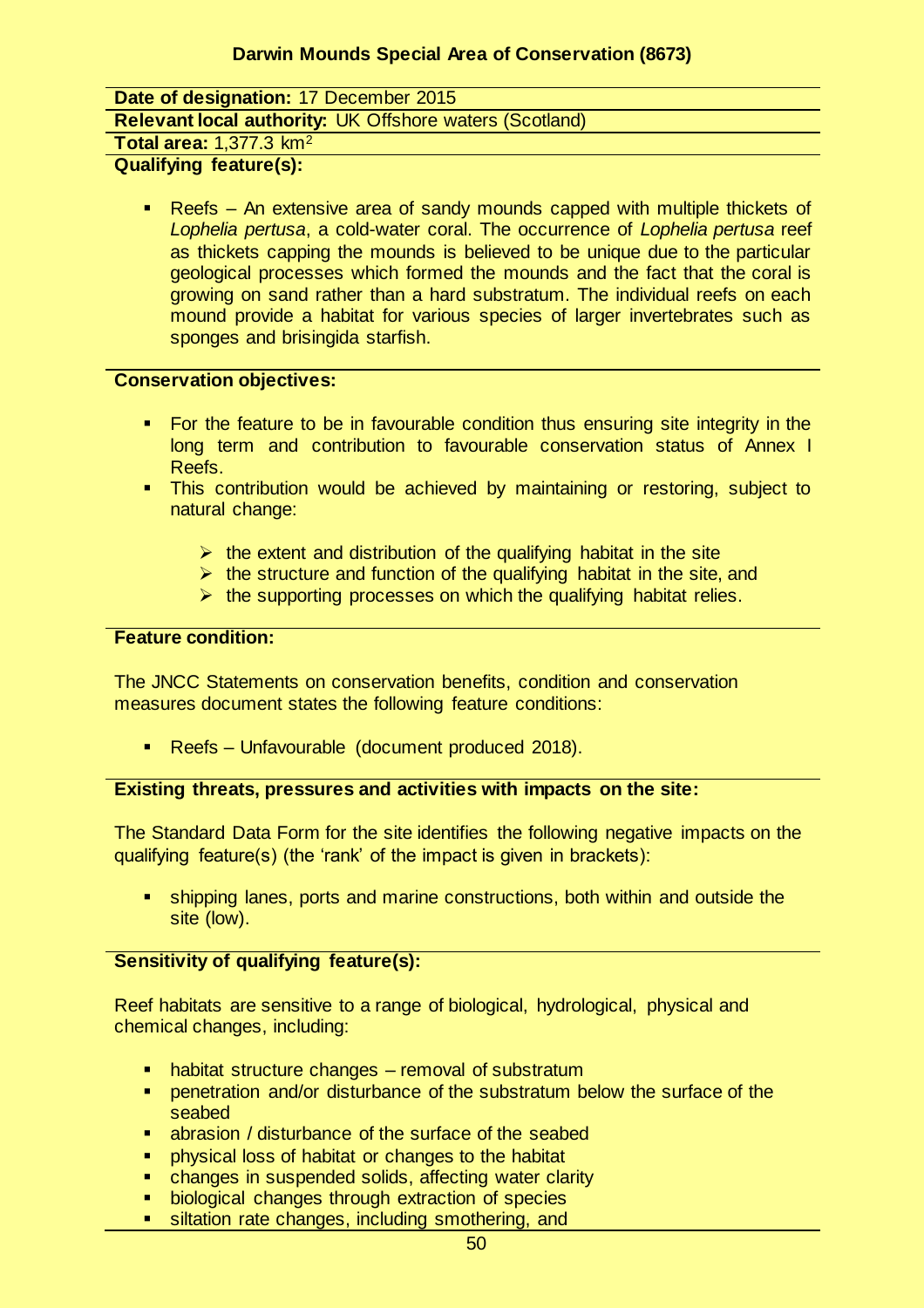water flow (tidal current) changes, including sediment transportation considerations.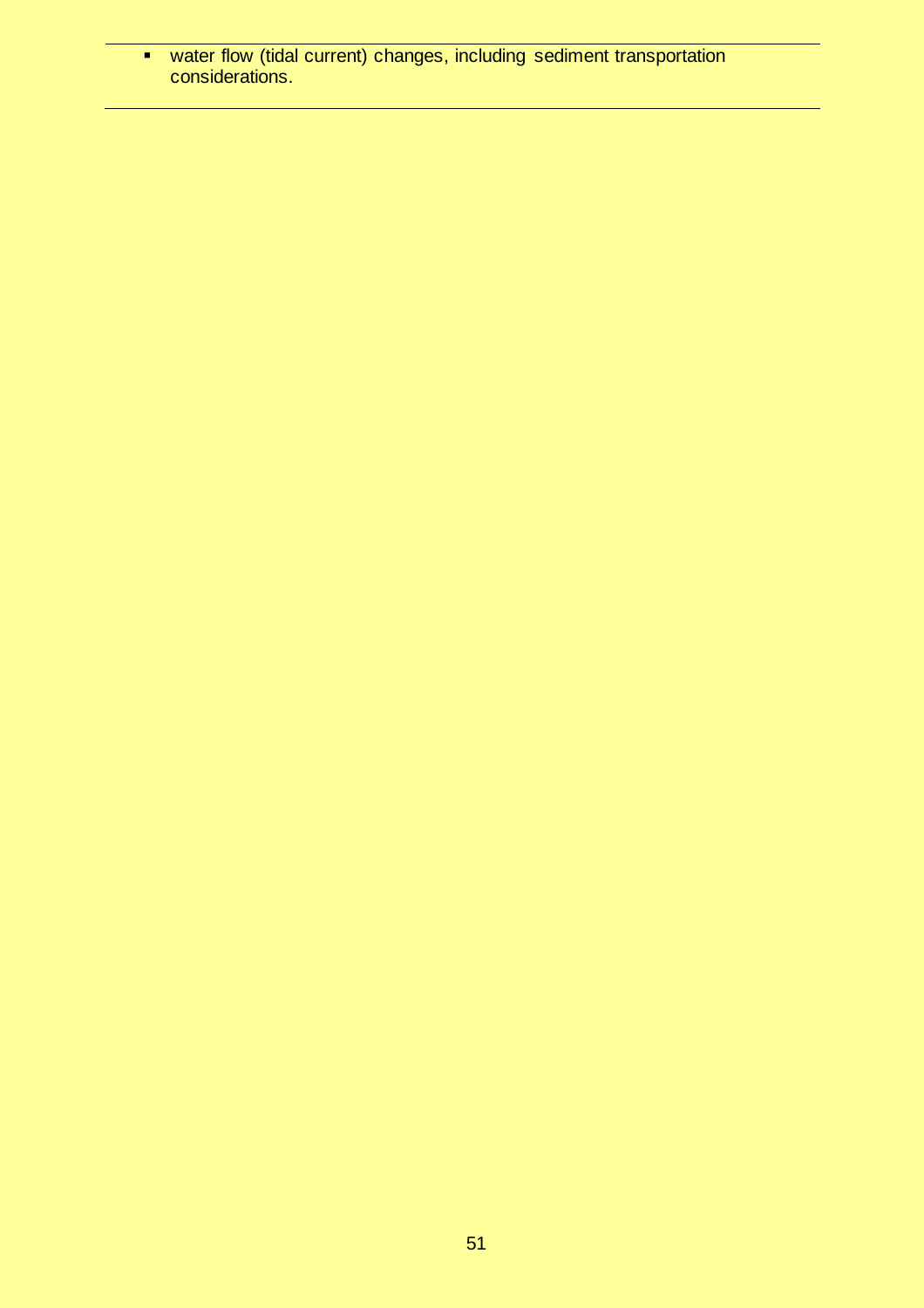# **Hatton Bank Candidate Special Area of Conservation (10255)**

**Date of designation:** At consultation stage (achieved cSAC status in November 2013)

**Relevant local authority:** UK Offshore waters (Scotland)

**Total area:** 15,694.3 km<sup>2</sup>

### **Proposed qualifying feature(s):**

 Reefs – Hatton Bank contains all three subtypes of Annex 1 Reef habitat (bedrock, stony and biogenic). The size and complexity of the site means that it supports a wide diversity of biological communities.

#### **Draft conservation objectives:**

- For the feature to be in favourable condition thus ensuring site integrity in the long term and contribution to favourable conservation status of Annex I Reefs.
- This contribution would be achieved by maintaining or restoring, subject to natural change:
	- $\triangleright$  the extent and distribution of the qualifying habitat in the site
	- $\triangleright$  the structure and function of the qualifying habitat in the site, and
	- $\triangleright$  the supporting processes on which the qualifying habitat relies.

### **Feature condition:**

The JNCC Statements on conservation benefits, condition and conservation measures document states the following feature conditions:

**Reefs – Unfavourable (document produced 2018).** 

### **Existing threats, pressures and activities with impacts on the site:**

The Standard Data Form for Hatton Bank SAC identifies the sole pressure on the site as being 'mixed pollutions'.

### **Sensitivity of qualifying feature(s):**

Reef habitats are sensitive to a range of biological, hydrological, physical and chemical changes, including:

- habitat structure changes removal of substratum
- **Parametration and/or disturbance of the substratum below the surface of the** seabed
- abrasion / disturbance of the surface of the seabed
- physical loss of habitat or changes to the habitat
- **EXT** changes in suspended solids, affecting water clarity
- **biological changes through extraction of species**
- siltation rate changes, including smothering, and
- water flow (tidal current) changes, including sediment transportation considerations.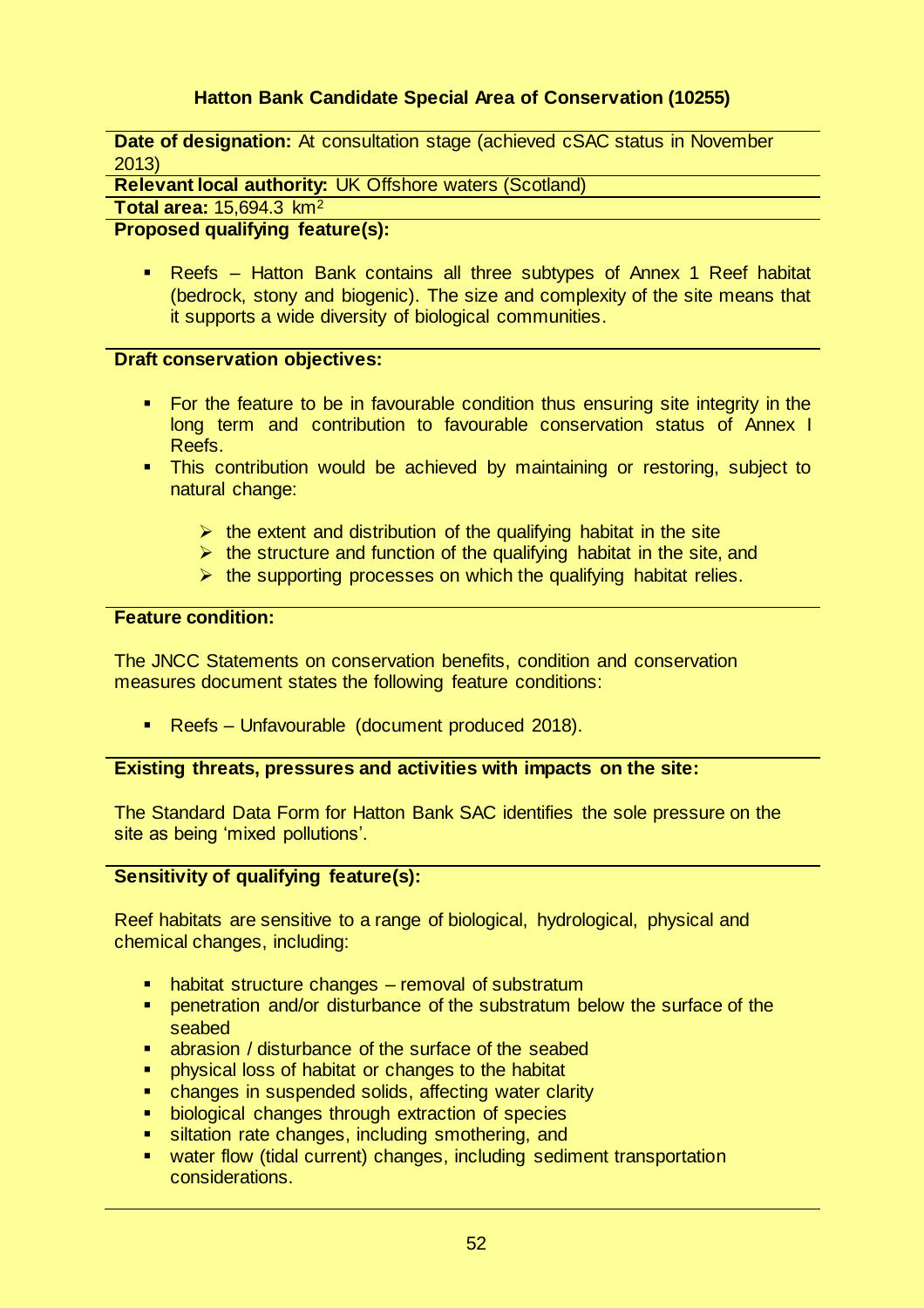# **Sound of Barra Candidate Special Area of Conservation (10483)**

**Date of designation:** At consultation stage (achieved cSAC status on 03 December 2014)

**Relevant local authority:** Marine Scotland (inshore), Comhairle nan Eilean Siar **Total area:** 125.1 km<sup>2</sup>

**Proposed qualifying feature(s):** 

- Harbour seal *Phoca vitulina*.
- Reefs the reefs are most extensive in the western areas and, to a lesser extent, in the eastern parts of the sound. They support a range of communities including those of kelp forests and shallow reefs.
- **Sandbanks which are slightly covered by seawater all the time (subtidal** sandbanks) – the range of subtidal sandbank habitat biotopes reflects the environmental conditions within the Sound of Barra. The area is highly exposed in the west (with highly mobile, impoverished sands), tide swept but with reduced exposure in the mid-channel (increased diversity of fauna with some maerl) with deeper more sheltered areas to the east (stable fine sand with a diverse infaunal community).

#### **Draft conservation objectives:**

To avoid deterioration of the qualifying habitats and habitats of the qualifying species, or significant disturbance to the qualifying species, thus ensuring that the integrity of the site is maintained, and the site makes an appropriate contribution to achieving favourable conservation status for each of the qualifying features; and,

- to ensure for the qualifying species that the following are maintained long term:
	- $\triangleright$  population of the species as a viable component of the site;
	- $\triangleright$  distribution of the species within site:
	- $\triangleright$  distribution and extent of habitats supporting the species;
	- $\triangleright$  structure, function and supporting processes of habitats supporting the species; and,
	- $\triangleright$  no significant disturbance of the species.
- To ensure for the qualifying habitats that the following are maintained in the long term:
	- $\triangleright$  Extent of the habitat on site:
	- $\triangleright$  Distribution of the habitat within site;
	- $\triangleright$  Structure and function of the habitat;
	- $\triangleright$  Processes supporting the habitat;
	- $\triangleright$  Distribution of typical species of the habitat;
	- $\triangleright$  Viability of typical species as components of the habitat; and,
	- $\triangleright$  No significant disturbance of typical species of the habitat.

### **Feature condition:**

- Harbour seal Not Assessed.
- Reefs Not Assessed.
- Sandbanks that are partly covered by seawater all the time Not Assessed.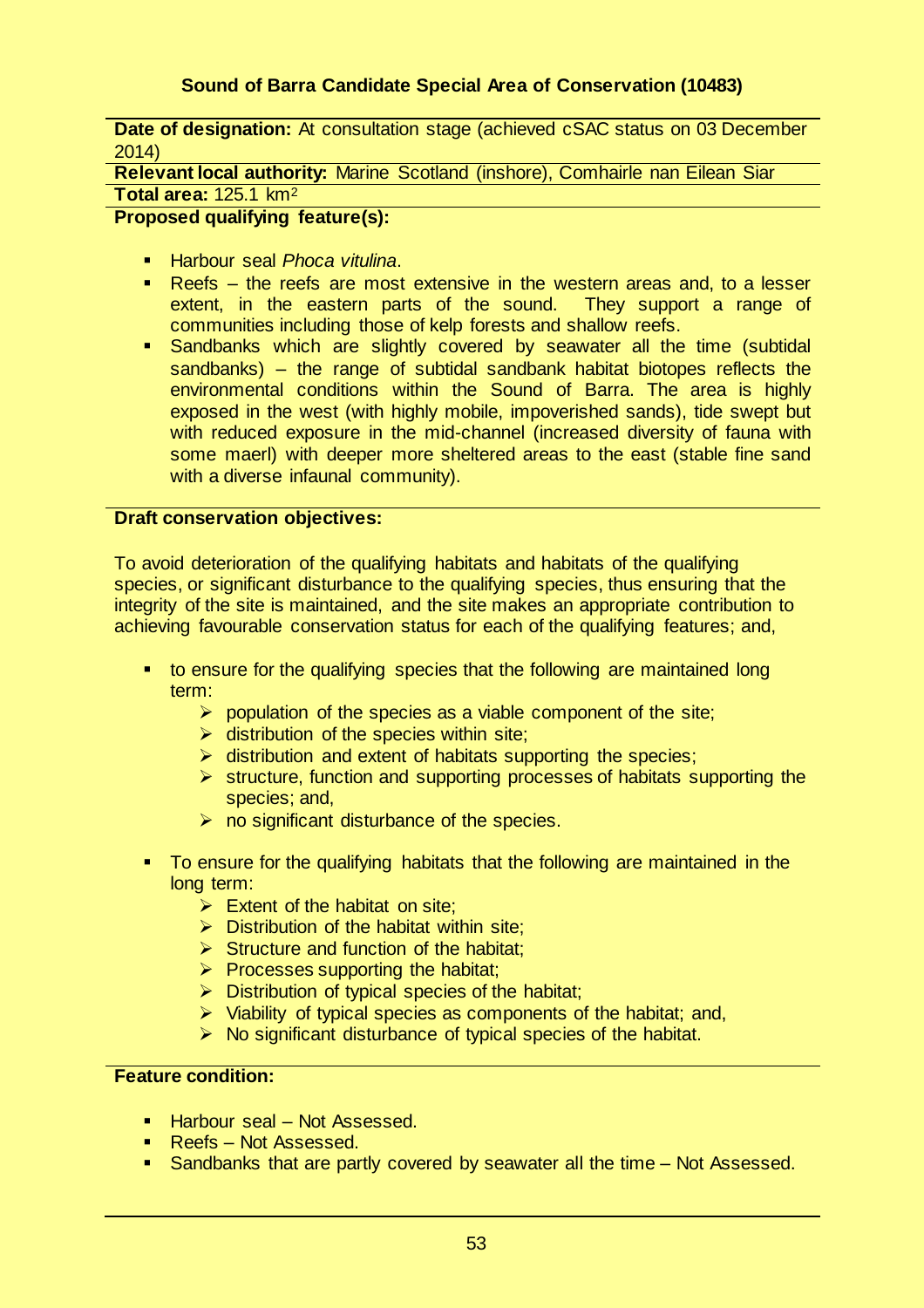### **Existing threats, pressures and activities with impacts on the site:**

The Standard Data Form for the site identifies the following negative impacts on the qualifying feature(s) (the 'rank' of the impact is given in brackets):

- Abiotic (slow) natural processes within the site (low),
- **Interspecific faunal relations within the site (medium),**
- Marine and Freshwater Aquaculture within and outside the site (medium),
- Mining and quarrying within and outside the site (low),
- Biocenotic evolution, succession within the site (high),
- Military use and civil unrest within and outside the site (low),
- **Excess energy outside the site (medium),**
- Introduced genetic material, GMO outside the site (low),
- **Discharges within and outside the site (low),**
- **Human induced changes in hydraulic conditions within and outside the site** (low),
- Invasive non-native species within and outside the site (medium),
- Marine water pollution within and outside the site (medium),
- **Utility and service lines within and outside the site (low),**
- **Industrial or commercial areas outside the site (low),**
- Urbanised areas, human habitation outside the site (medium),
- Fishing and harvesting aquatic resources within the site (high),
- Collapse of terrain, landslide within the site (low),
- Exploration and extraction of oil or gas outside the site (medium),
- Other human intrusions and disturbances within the site (medium),
- Pollution to surface waters (limnic & terrestrial, marine & brackish) within and outside the site (low),
- Shipping lanes, ports, marine constructions within and outside the site (high), and,
- Outdoor sports and leisure activities, recreational activities within the site (low).

# **Sensitivity of qualifying feature(s):**

All of the qualifying features are sensitive to anthropogenic activities within the Sound of Barra, with fishing and fish farming noted as being particular important.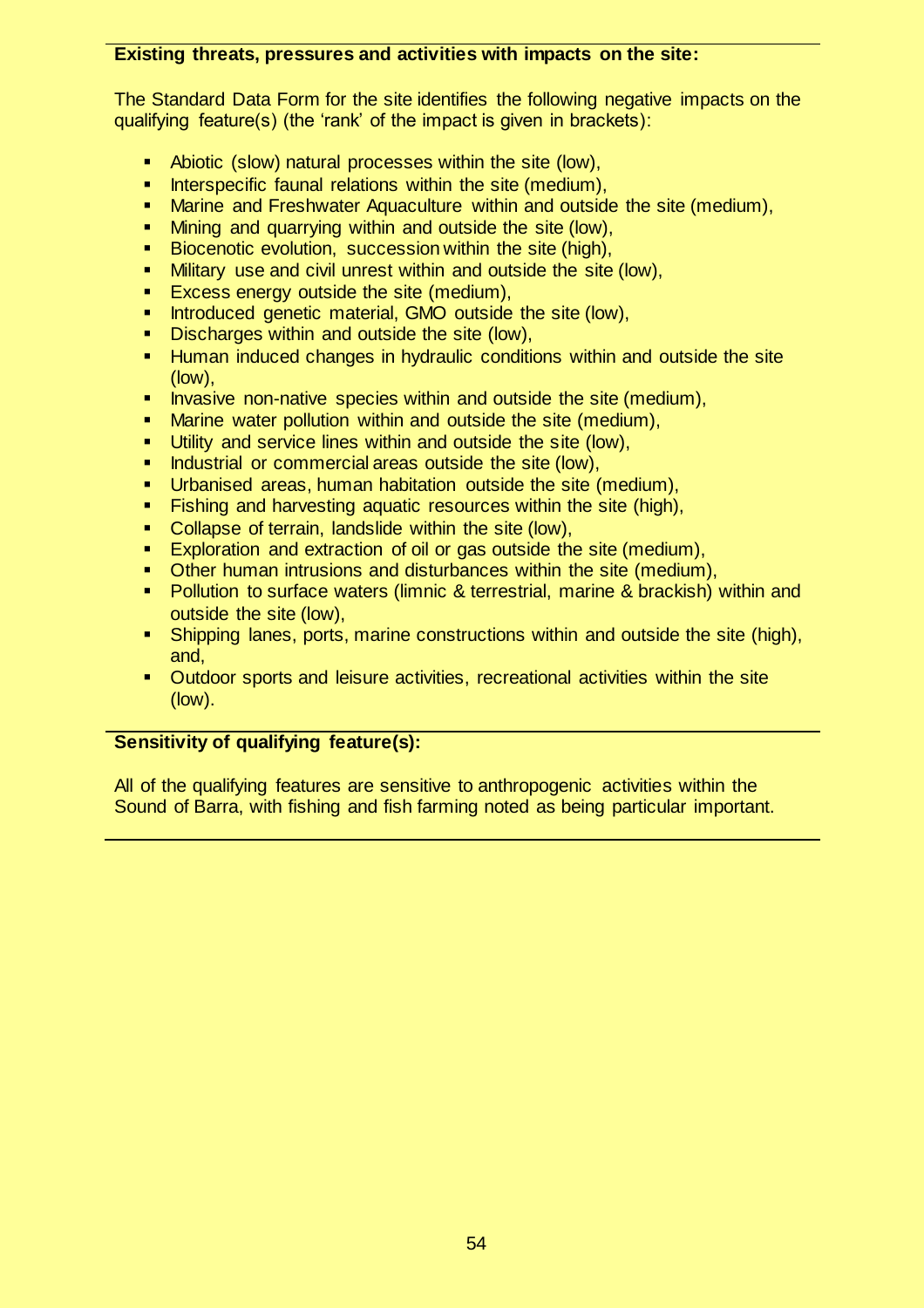# **Bluemull and Colgrave Sounds Special Protection Area (10483)**

**Date of designation:** At consultation stage

**Relevant local authority:** Marine Scotland (inshore), Shetland Islands

**Total area:** 38.2 km<sup>2</sup>

# **Proposed qualifying feature(s):**

 Red-throated diver *Gavia stellata* (breeding) – the site is estimated to support 194 pairs, representing up to 15.4% of the breeding population in Great Britain.

### **Draft conservation objectives:**

- To avoid deterioration of the habitats of the qualifying species or significant disturbance to the qualifying species, subject to natural change, thus ensuring that the integrity of the site is maintained in the long term and it continues to make an appropriate contribution to achieving the aims of the Birds Directive for each of the qualifying species.
- **This contribution will be achieved through delivering the following objectives** for each of the site's qualifying features:
	- $\triangleright$  avoid significant mortality, injury and disturbance of the qualifying features, so that the distribution of the species and ability to use the site are maintained in the long-term, and
	- $\triangleright$  to maintain the habitats and food resources of the qualifying features in favourable condition.

### **Feature condition:**

**Red-throated diver (breeding) – Not Assessed.** 

However, the condition of red-throated diver was assessed as Unfavourable Declining in 2013 for the nearby Hermaness, Saxa Vord and Valla Field SPA.

### **Existing threats, pressures and activities with impacts on the site:**

The Advice to Support Management document for the Bluemull and Colgrave Sounds pSPA identifies the following activities with the potential to affect the qualifying features of the site:

- **E** aquaculture (finfish and shellfish)
- fishing (e.g. mechanical and hydraulic benthic dredging, benthic trawl, pelagic trawls and seines, drift nets and bottom set nets)
- **navigational and maintenance dredging**
- **new developments in ports and harbours (e.g. Belmont, Burravoe, Cullivoe,** Gutcher, Mid Yell, Oddsta and Uyeasound)
- recreational users (e.g. angling, boating and kayaking), and
- tidal and wave energy developments.

Anchorages and moorings and fishing activity with creels and lines are all identified as being unlikely to affect the qualifying features, other than insignificantly.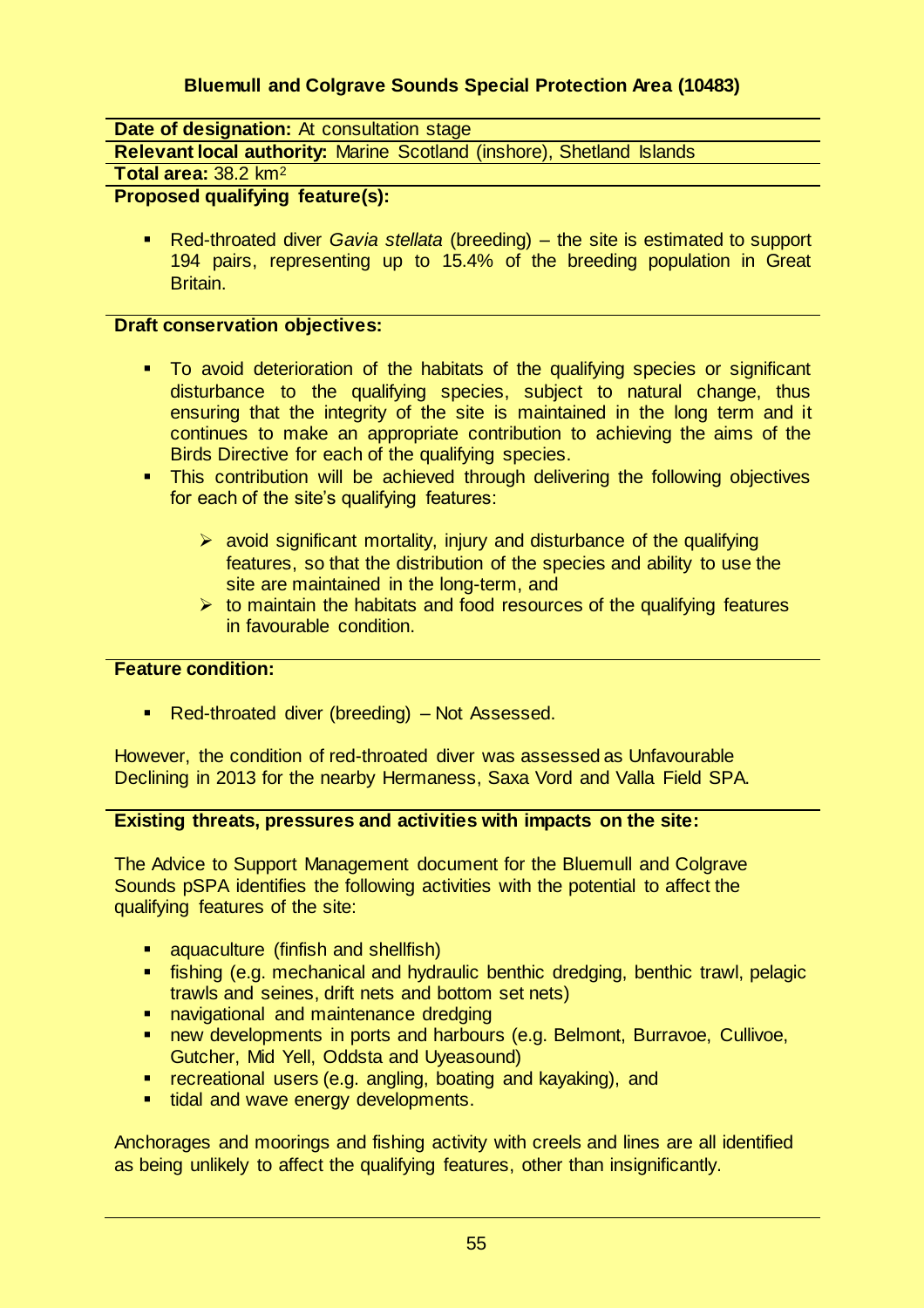# **Sensitivity of qualifying feature(s):**

Red-throated divers are considered sensitive, to varying extents, to:

- **n** mortality by entanglement in fishing nets
- **EXTERN** disturbance and displacement by vessel movement, new development and auditory deterrents
- **F** removal of prey species by fisheries
- **loss of / damage to habitats for prey species (e.g. by development, abrasion** or smothering)
- disturbance due to recreational activities
- **EXECUTE:** mortality by collision with tidal turbines, and
- displacement from foraging areas by disturbance by tidal turbine developments.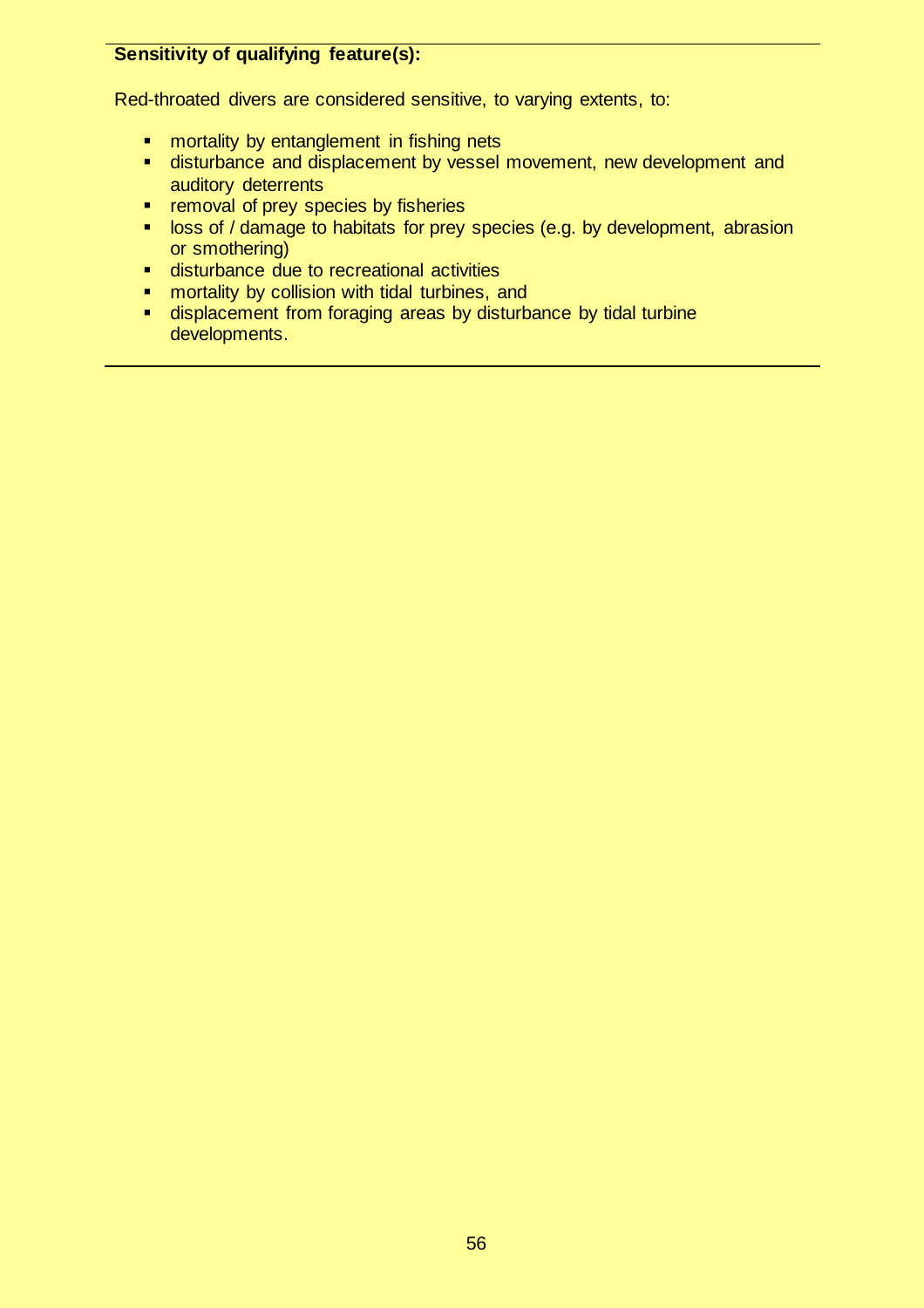# **Date of designation:** At consultation stage

**Relevant local authority:** Marine Scotland (inshore), Argyll and Bute

**Total area:** 794.8 km<sup>2</sup>

**Proposed qualifying feature(s):** 

- Eider *Somateria mollissima* (non-breeding) the site is estimated to support more than 2% of the British population of non-breeding eider.
- Great northern diver *Gavia immer* (non-breeding) the site is estimated to support approximately 18% of the British non-breeding population of great northern diver. This represents the fourth largest non-breeding population in Scotland and important component of the species' range.

# **Draft conservation objectives:**

- To avoid deterioration of the habitats of the qualifying species or significant disturbance to the qualifying species, subject to natural change, thus ensuring that the integrity of the site is maintained in the long term and it continues to make an appropriate contribution to achieving the aims of the Birds Directive for each of the qualifying species.
- **This contribution will be achieved through delivering the following objectives** for each of the site's qualifying features:
	- $\triangleright$  avoid significant mortality, injury and disturbance of the qualifying features, so that the distribution of the species and ability to use the site are maintained in the long-term, and
	- $\triangleright$  to maintain the habitats and food resources of the qualifying features in favourable condition.

# **Feature condition:**

- Eider Not Assessed.
- **Great northern diver Not Assessed.**

# **Existing threats, pressures and activities with impacts on the site:**

The Advice to Support Management document for the Coll and Tiree pSPA identifies the following activities with the potential to affect the qualifying features of the site:

- fishing with mobile gear (e.g. mechanical and hydraulic benthic dredging, benthic trawls, pelagic trawls and seine and vessel movements)
- **fishing with static gear (e.g. drift nets, bottom set nets and vessel)** movements)
- **navigational and maintenance dredging**
- the development of ports and harbours at Gott Bay, Hynish, Milton, Arinagour and Scarinish
- **EXT** increased occurrence of recreation activities such as surfing, diving, angling, kayaking and boating, and
- the development of renewable energy schemes, including wind farms and wave energy schemes.

Anchorages and moorings, lobster and crab creels, and line fishing are all identified as being unlikely to affect the qualifying features, other than insignificantly.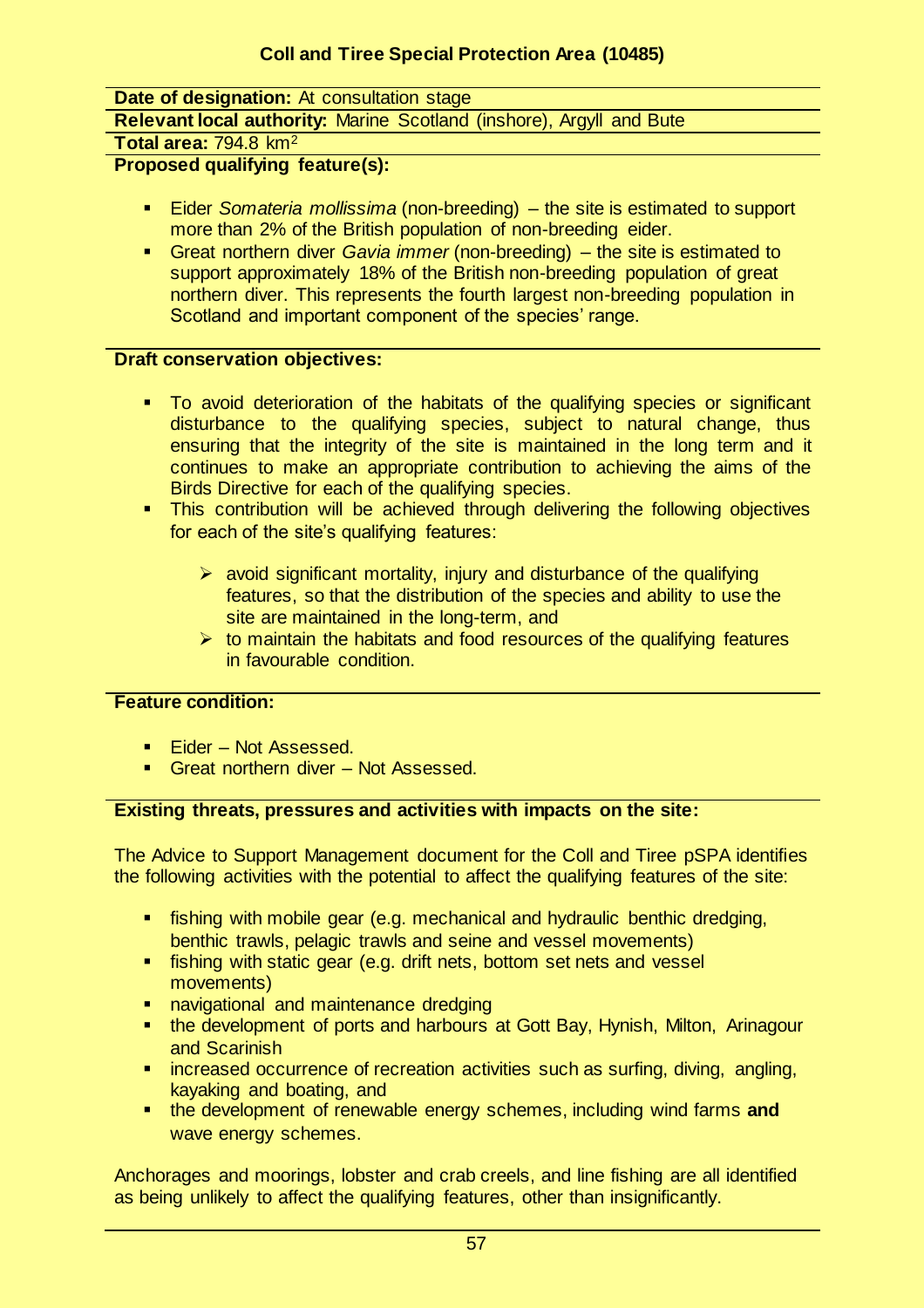# **Sensitivity of qualifying feature(s):**

Both species are considered sensitive to:

- **number** mortality by entanglement in fishing nets
- **F** removal of prey species, such as sandeel, directly by fisheries and indirectly by loss of / damage to suitable prey habitat
- **disturbance by movement of vessels**
- **disturbance / loss of prey habitat by new development**
- **disturbance by recreational activities**
- **EXT** mortality through collision with wind turbines and underwater wave energy devices, and
- **E** alteration of migration flyways or local flight passes due to artificial structures such as wind turbines.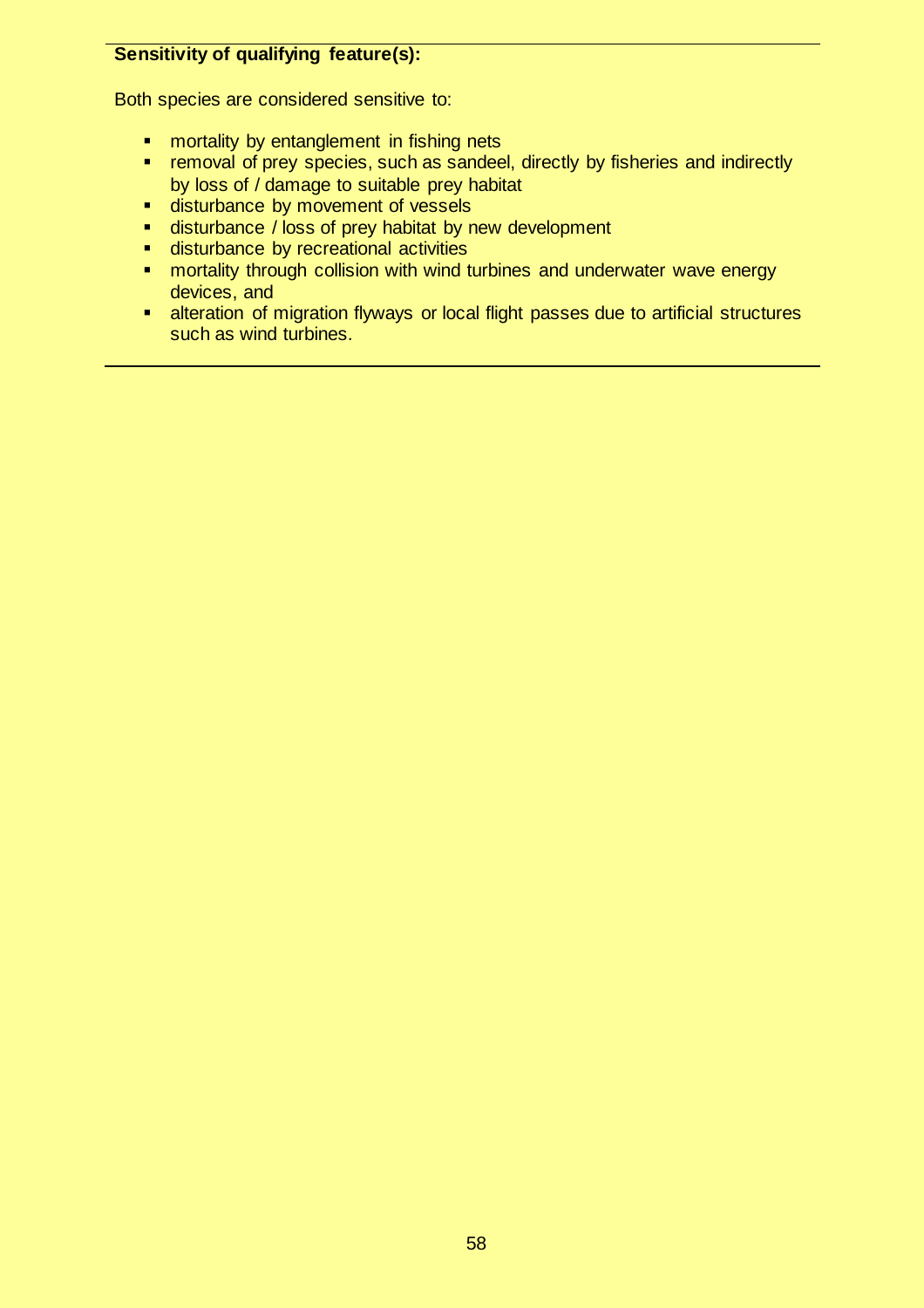# **East Mainland Coast, Shetland Special Protection Area (10482)**

# **Date of designation:** At consultation stage

**Relevant local authority:** Marine Scotland (inshore), Shetland Islands

**Total area:** 256.5 km<sup>2</sup>

### **Proposed qualifying feature(s):**

- Great northern diver *Gavia immer* (non-breeding) the site is estimated to support 180 birds, representing up to 7% of the non-breeding population in Great Britain.
- Red-throated diver *Gavia stellata* (breeding) the site is estimated to support 210 pairs, representing up to 17% of the breeding population in Great Britain.
- Slavonian grebe *Podiceps auritus* (non-breeding) the site is estimated to support 50 birds, representing up to 5% of the non-breeding population in Great Britain.
- Long-tailed duck *Clangula hyemalis* (non-breeding) the site is estimated to support 160 birds, representing up to 2% of the non-breeding population in Great Britain.
- Red-breasted merganser *Mergus serrator* (non-breeding) the site is estimated to support 230, birds representing up to 3% of the non-breeding population in Great Britain.
- Eider *Somateria mollissima* (non-breeding) the site is estimated to support 240 birds, approximately 4% of the British population of non-breeding eider.

#### **Draft conservation objectives:**

- **To avoid deterioration of the habitats of the qualifying species or significant** disturbance to the qualifying species, subject to natural change, thus ensuring that the integrity of the site is maintained in the long term and it continues to make an appropriate contribution to achieving the aims of the Birds Directive for each of the qualifying species.
- This contribution will be achieved through delivering the following objectives for each of the site's qualifying features:
	- $\triangleright$  avoid significant mortality, injury and disturbance of the qualifying features, so that the distribution of the species and ability to use the site are maintained in the long-term, and
	- $\triangleright$  to maintain the habitats and food resources of the qualifying features in favourable condition.

### **Feature condition:**

- Great northern diver Not Assessed.
- Red-throated diver Not Assessed.
- **Slavonian grebe Not Assessed.**
- **Long-tailed duck Not Assessed.**
- **Red-breasted merganser Not Assessed.**
- **Eider Not Assessed.**

#### **Existing threats, pressures and activities with impacts on the site:**

The Advice to Support Management document for the East Mainland Coast, Shetland pSPA identifies the following activities with the potential to affect the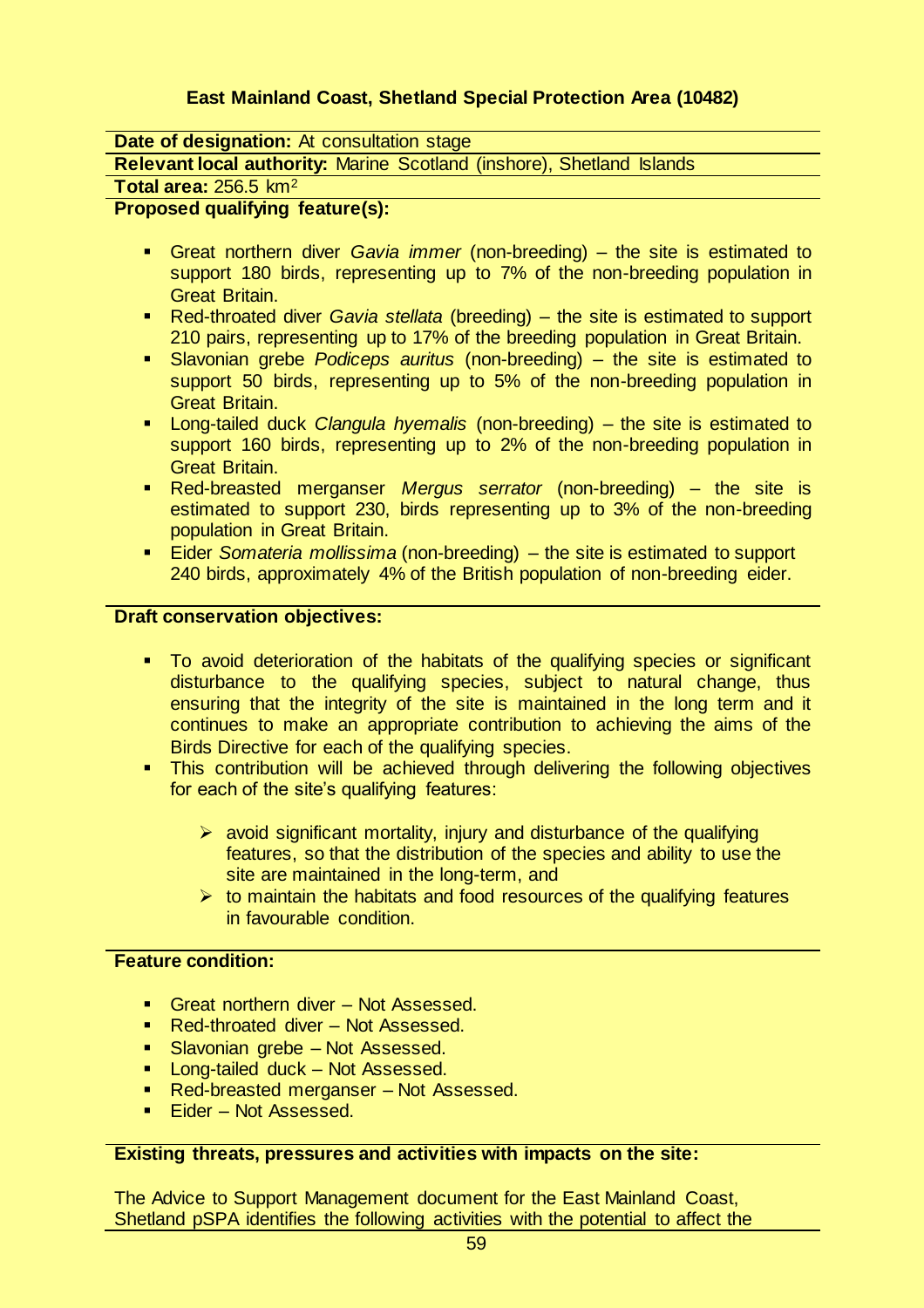qualifying features of the site:

- **a** aquaculture (finfish and shellfish)
- fishing (e.g. mechanical and hydraulic benthic dredging, benthic trawl, pelagic trawls and seines, drift nets and bottom set nets)
- **navigational and maintenance dredging**
- **new developments in ports and harbours (e.g. Lerwick, Sullom Voe,** Symbister)
- **•** recreational users (e.g. angling, boating, diving and kayaking), and
- **tidal energy developments**

Anchorages and moorings, fishing activity with creels and lines, and infrastructure including cables, pipelines and outfalls are all identified as being unlikely to affect the qualifying features, other than insignificantly.

### **Sensitivity of qualifying feature(s):**

All species are considered sensitive, to varying extents, to:

- **number** mortality by entanglement in fishing nets
- **disturbance and displacement by vessel movement and auditory deterrents**
- **F** removal of prey species by fisheries
- **loss of / damage to habitats for prey species (e.g. by development, abrasion** or smothering)
- **E** inability to hunt due to reduced water clarity
- disturbance due to recreational activities
- **EXT** mortality by collision with tidal turbines, and
- **displacement from foraging areas by disturbance by tidal turbine** developments.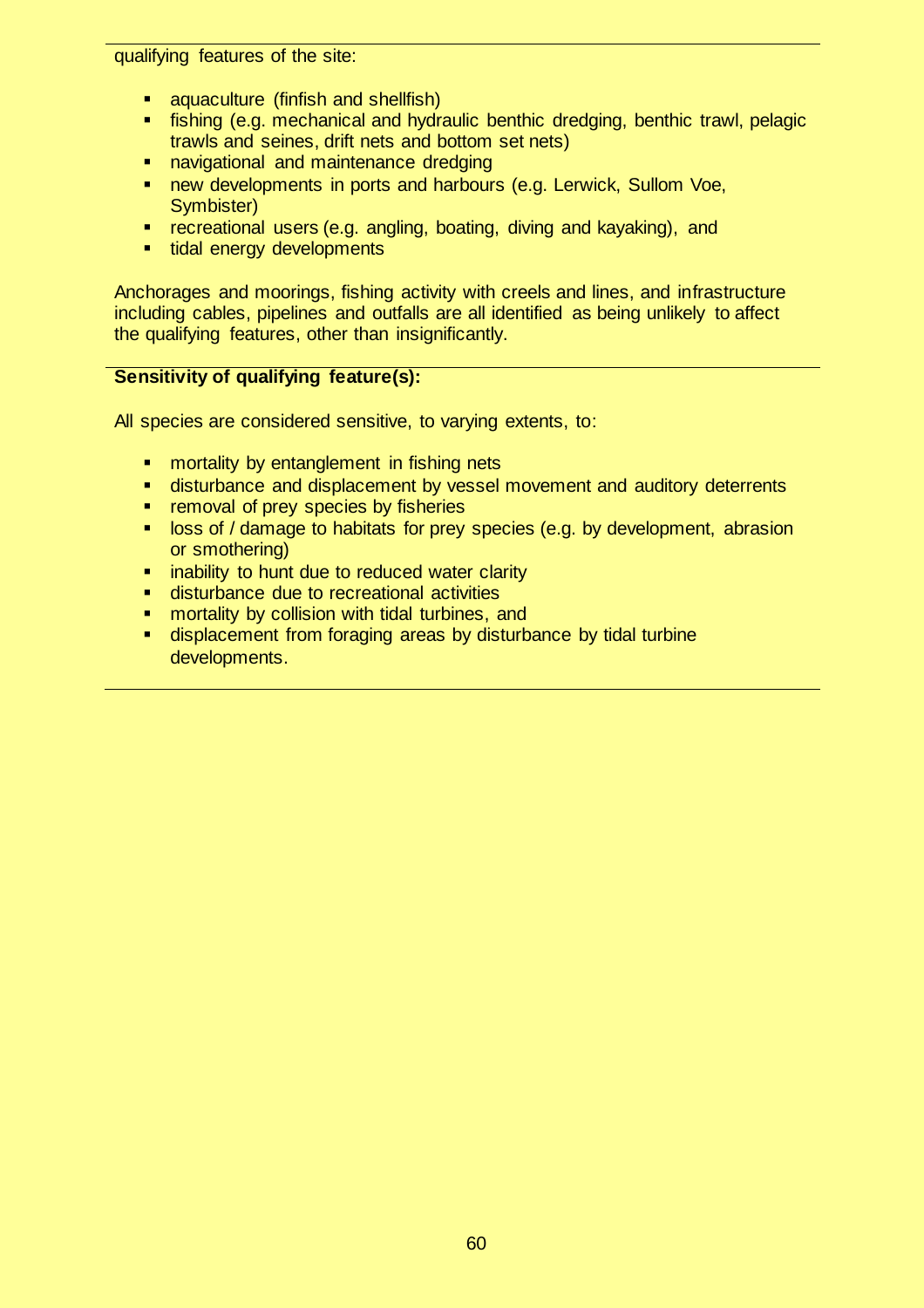**Date of designation:** At consultation stage

**Relevant local authority:** Marine Scotland (inshore), Aberdeenshire, Highland, **Moray** 

**Total area:** 1,762 km<sup>2</sup>

### **Proposed qualifying feature(s):**

- Great northern diver *Gavia immer* (non-breeding) the site is estimated to support approximately 5.8% of the British population of non-breeding great northern diver.
- Red-throated diver *Gavia stellata* (non-breeding) the site is estimated to support approximately 1.9% of the British population of non-breeding redthroated diver.
- Slavonian grebe *Podiceps auritus* (non-breeding) the site is estimated to support approximately 3.9% of the British population of non-breeding Slavonian grebe.
- Scaup *Aythya marila* (non-breeding) the site is estimated to support approximately 17.9% of the British population of non-breeding scaup.
- Eider *Somateria mollissima* (non-breeding) the site is estimated to support approximately 2.9% of the British population of non-breeding eider.
- Long-tailed duck *Clangula hyemalis* (non-breeding) the site is estimated to support approximately 45.5% of the British population of non-breeding longtailed duck.
- Common scoter *Melanitta nigra* (non-breeding) the site is estimated to support approximately 5.5% of the British population of non-breeding common scoter.
- Velvet scoter *Melanitta fusca* (non-breeding) the site is estimated to support approximately 59.5% of the British population of non-breeding velvet scoter.
- Goldeneye *Bucephala clangula* (non-breeding) the site is estimated to support approximately 4.5% of the British population of non-breeding goldeneye.
- Red-breasted merganser *Mergus serrator* (non-breeding) the site is estimated to support approximately 1.8% of the British population of nonbreeding red-breasted merganser.
- Shag *Phalacrocorax aristotelis* (breeding and non-breeding) the site is estimated to support approximately 10.2% of the British population of breeding shag, and 5.9% of the non-breeding population.

### **Draft conservation objectives:**

- To avoid deterioration of the habitats of the qualifying species or significant disturbance to the qualifying species, subject to natural change, thus ensuring that the integrity of the site is maintained in the long term and it continues to make an appropriate contribution to achieving the aims of the Birds Directive for each of the qualifying species.
- **This contribution will be achieved through delivering the following objectives** for each of the site's qualifying features:
	- $\triangleright$  avoid significant mortality, injury and disturbance of the qualifying features, so that the distribution of the species and ability to use the site are maintained in the long-term, and
	- $\triangleright$  to maintain the habitats and food resources of the qualifying features in favourable condition.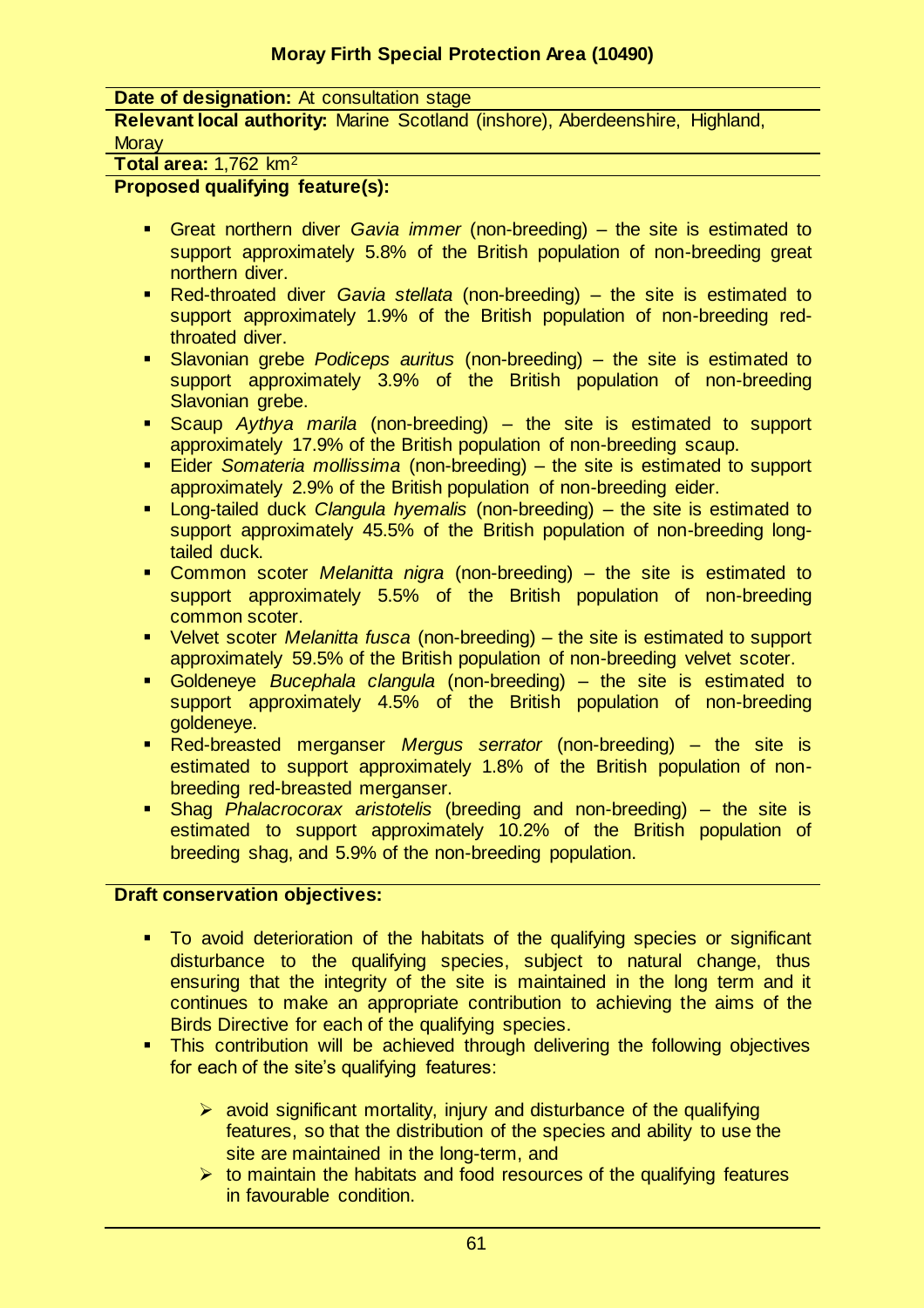### **Feature condition\*:**

- **Great northern diver Not Assessed.**
- Red-throated diver Not Assessed.
- **Slavonian grebe Not Assessed.**
- **Scaup Favourable Maintained (last assessed 2001).**
- Eider Not Assessed.
- **Long-tailed duck Not Assessed.**
- Common scoter Not Assessed.
- Velvet scoter Not Assessed.
- Goldeneye Favourable Maintained (last assessed 2001).
- Red-breasted merganser Unfavourable No Change (last assessed 2001).
- Shag Not Assessed.

\*Latest assessed condition as given for the Inner Moray Firth SPA, located adjacent to the pSPA. Unassessed for the Moray Firth pSPA.

### **Existing threats, pressures and activities with impacts on the site:**

The Advice to Support Management document for the Moray Firth pSPA identifies the following activities with the potential to affect the proposed qualifying feature of the site:

- fishing (e.g. mechanical and hydraulic benthic dredging, benthic trawl, pelagic trawls and seines, drift nets, bottom set nets, fyke nets)
- **harvesting of intertidal shellfish, bait and blue mussel fishery**
- **navigational and maintenance dredging (e.g. existing maintenance dredging,** dredge spoil disposal, capital dredging)
- **new developments at ports and harbours (e.g. Cromarty, Inverness,** Ardersier, Avoch, Balintore, Brora, Buckie, Burghead, Cullen, Findochty, Fortrose, Golspie, Helmsdale, Hopeman, Lossiemouth, Nairn, Portgordon, Portmahomack, Portnockie, Rosemarkie and Sandend) and ship to ship **transfers**
- **F** recreational users (e.g. wildfowling, jet skiing), and
- **F** renewables (e.g. wind and wave energy developments).

Anchorages and moorings, fishing using creels and lines and infrastructure such as cables, pipelines and outfalls (e.g. power interconnectors, gas and oil pipelines and outfalls), are all identified as being unlikely to affect the qualifying features, other than insignificantly.

### **Sensitivity of the qualifying feature(s):**

All species are considered sensitive, to varying extents, to:

- **number** mortality by entanglement in fishing nets
- **EXP** disturbance and displacement by vessel movement
- **F** removal of prey species by fisheries
- **lack** loss of or damage to suitable prey habitat (e.g. development, abrasion and smothering)
- disturbance by human presence and vehicles during intertidal shellfish and bait harvesting
- **EXT** inability to hunt due to reduced water clarity
- disturbance and displacement by new development (e.g. wind turbines)
- **number 10 mortality during oils spills which may occur during ship to ship hydrocarbon**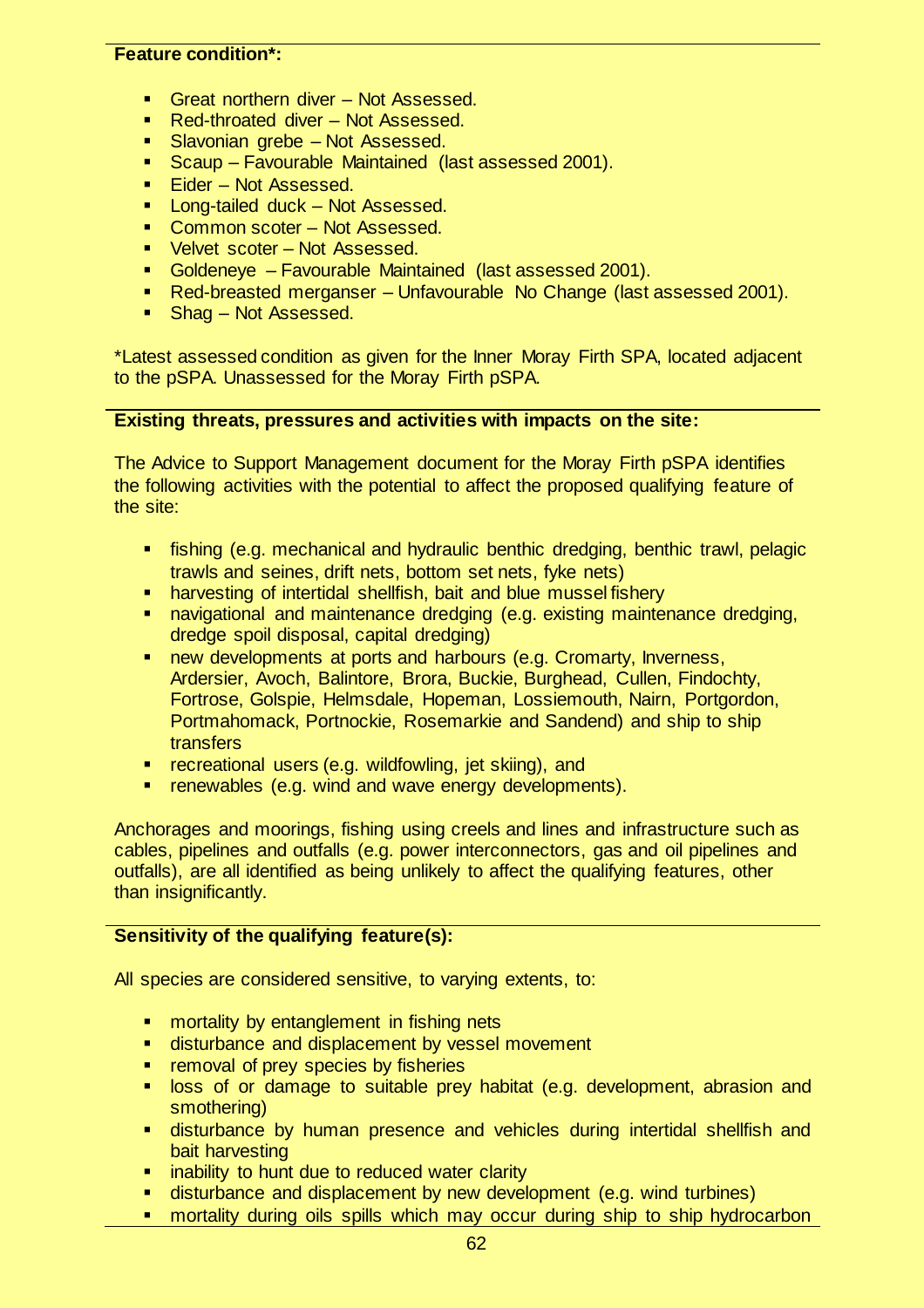**transfers** 

- **E** disturbance from recreational activities, and
- **numity through collision with wind and water turbines.**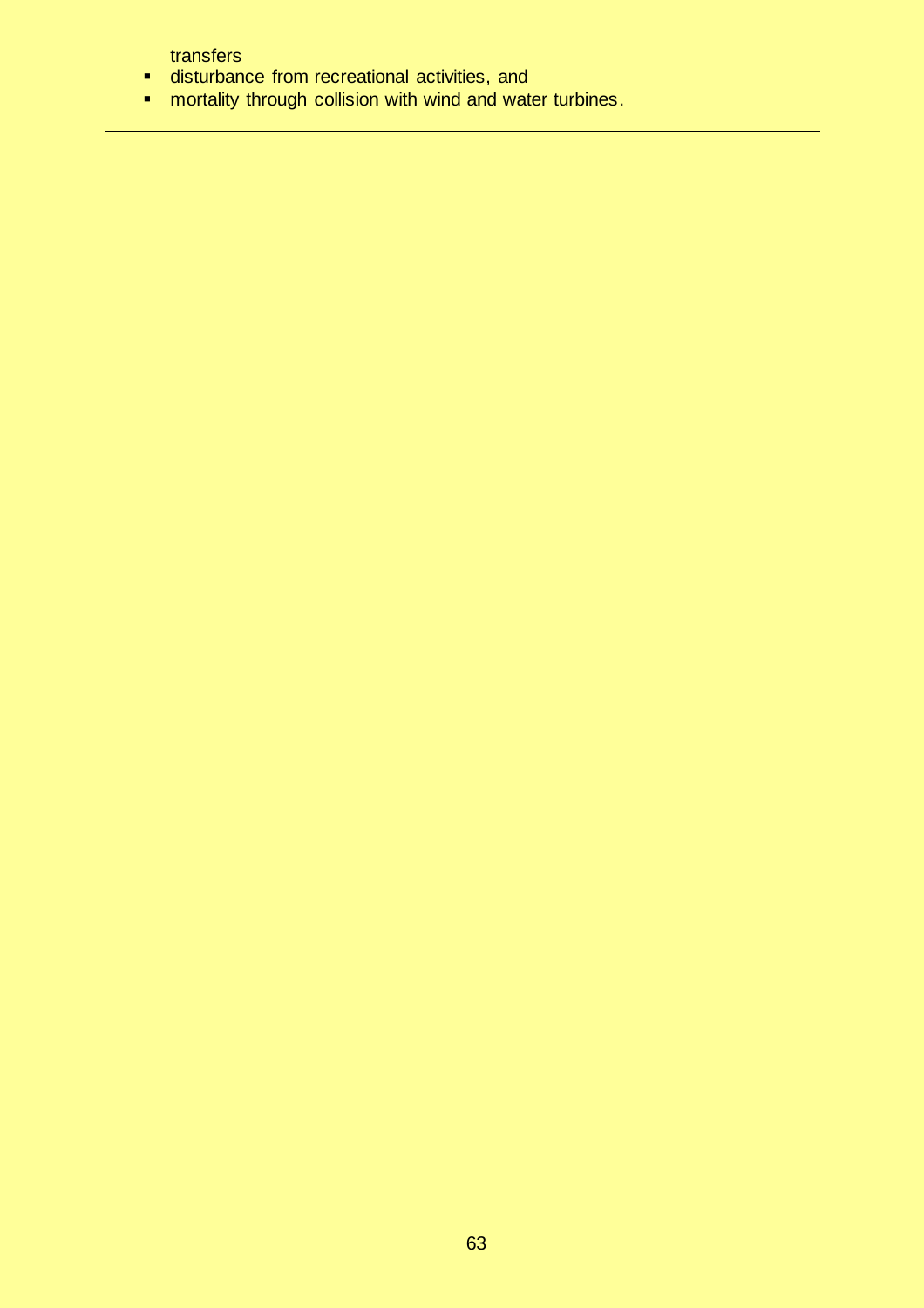# **North Orkney Proposed Special Protection Area (10481)**

### **Date of designation:** At consultation stage

**Relevant local authority:** Marine Scotland (inshore), Orkney Islands

#### **Total area:** 227 km<sup>2</sup>

### **Proposed qualifying feature(s):**

- Great northern diver *Gavia immer* (non-breeding) the site is estimated to support 310 birds, representing up to 12.4% of the non-breeding population in Great Britain.
- Red-throated diver *Gavia stellata* (breeding) the site is estimated to support 52 pairs, representing up to 4.4% of the breeding population in Great Britain.
- Slavonian grebe *Podiceps auritus* (non-breeding) the site is estimated to support 120 birds, representing up to 10.9% of the non-breeding population in Great Britain.
- Eider *Somateria mollissima* (non-breeding) the site is estimated to support 1,453 birds, representing up to 2.4% of the non-breeding population in Great Britain.
- Long-tailed duck *Clangula hyemalis* (non-breeding) the site is estimated to support 937 birds, representing up to 8.5% of the non-breeding population in Great Britain.
- Velvet scoter *Melanitta fusca* (non-breeding) the site is estimated to support 147 birds, representing up to 5.9% of the non-breeding population in Great Britain.
- Red-breasted merganser *Mergus serrator* (non-breeding) the site is estimated to support 344 birds, representing up to 4.1% of the non-breeding population in Great Britain.
- Shag *Phalacrocorax aristotelis* (non-breeding) the site is estimated to support 1,742 birds, representing up to 1.6% of the non-breeding population in Great Britain.

#### **Draft conservation objectives:**

- To avoid deterioration of the habitats of the qualifying species or significant disturbance to the qualifying species, subject to natural change, thus ensuring that the integrity of the site is maintained in the long term and it continues to make an appropriate contribution to achieving the aims of the Birds Directive for each of the qualifying species.
- **This contribution will be achieved through delivering the following objectives** for each of the site's qualifying features:
	- $\triangleright$  avoid significant mortality, injury and disturbance of the qualifying features, so that the distribution of the species and ability to use the site are maintained in the long-term, and
	- $\triangleright$  to maintain the habitats and food resources of the qualifying features in favourable condition.

#### **Feature condition:**

- Great northern diver (non-breeding) Not Assessed.
- Red-throated diver (breeding) Not Assessed.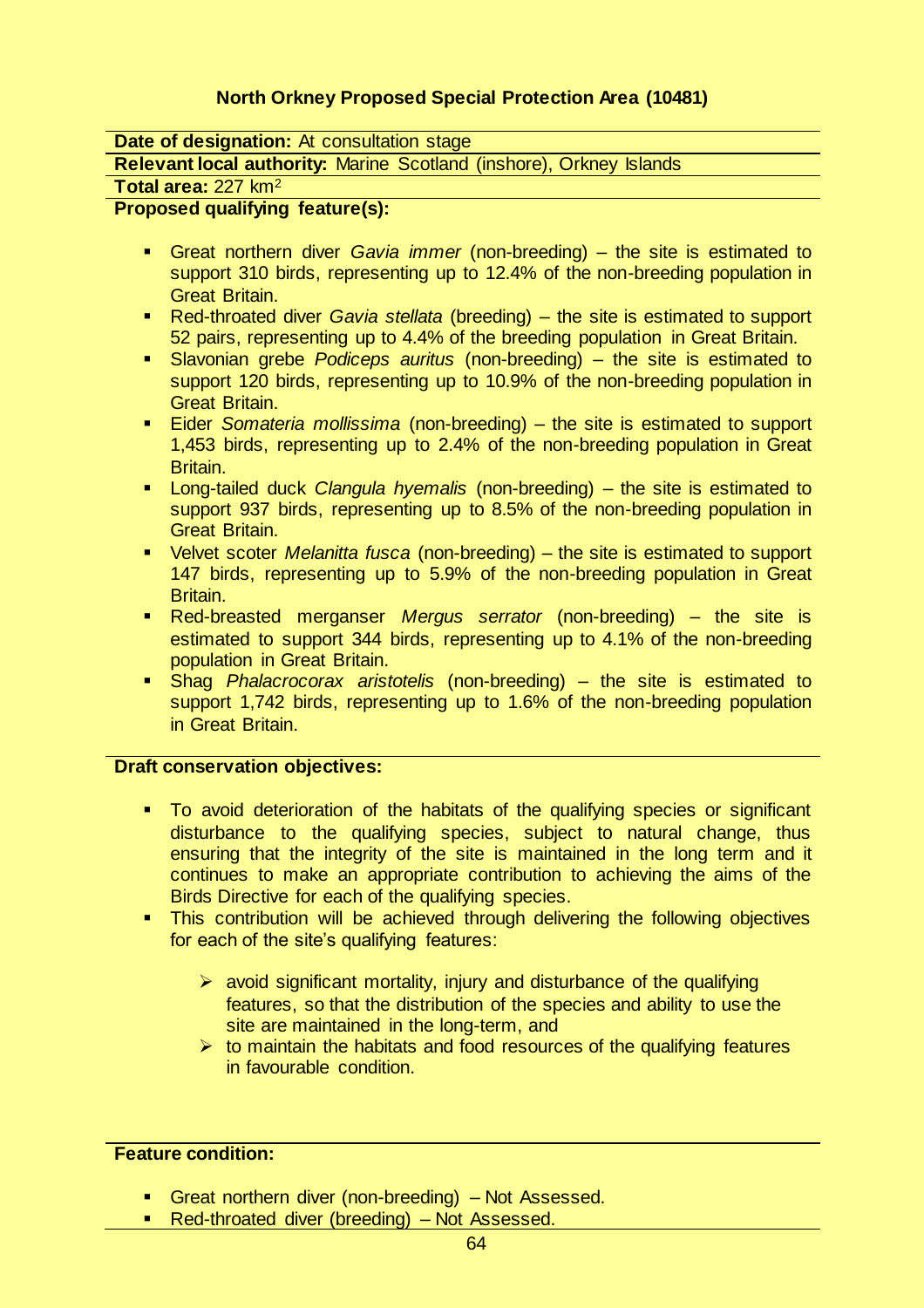- **Slavonian grebe (non-breeding) Not Assessed.**
- **Eider (non-breeding) Not Assessed.**
- **EXECUTE:** Long-tailed duck (non-breeding) Not Assessed.
- 
- **•** Velvet scoter (non-breeding) Not Assessed.<br>• Red-breasted merganser (non-breeding) No Red-breasted merganser (non-breeding) – Not Assessed.
- Shag (non-breeding) Not Assessed.

### **Existing threats, pressures and activities with impacts on the site:**

The Advice to Support Management document for the North Orkney pSPA identifies the following activities with the potential to affect the qualifying features of the site:

- aquaculture (finfish and shellfish)
- fishing (e.g. mechanical and hydraulic benthic dredging, benthic trawl, pelagic trawls and seines, drift nets and bottom set nets)
- navigational and maintenance dredging
- **new developments in ports and harbours (e.g. Wide Firth including Hatston** Pier and Kirkwall Harbour)
- recreational users (e.g. jet-skiing, wildfowling, angling, boating, wildlife tours and kayaking), and
- **tidal energy developments**

Anchorages and moorings, fishing activity with creels and lines, and infrastructure including cables, pipelines and outfalls are all identified as being unlikely to affect the qualifying features, other than insignificantly.

### **Sensitivity of qualifying feature(s):**

All species are considered sensitive, to varying extents, to:

- **number** mortality by entanglement in fishing nets
- **disturbance and displacement by vessel movement and auditory deterrents**<br>**EXECUTE:** removal of previspecies by fisheries
- removal of prey species by fisheries
- **IDOS 6 A idemage to habitats for prey species (e.g. by development, abrasion idem** or smothering)
- **EXTERN** inability to hunt due to reduced water clarity
- disturbance due to recreational activities
- **EXT** mortality by collision with tidal turbines, and
- displacement from foraging areas by disturbance by tidal turbine developments.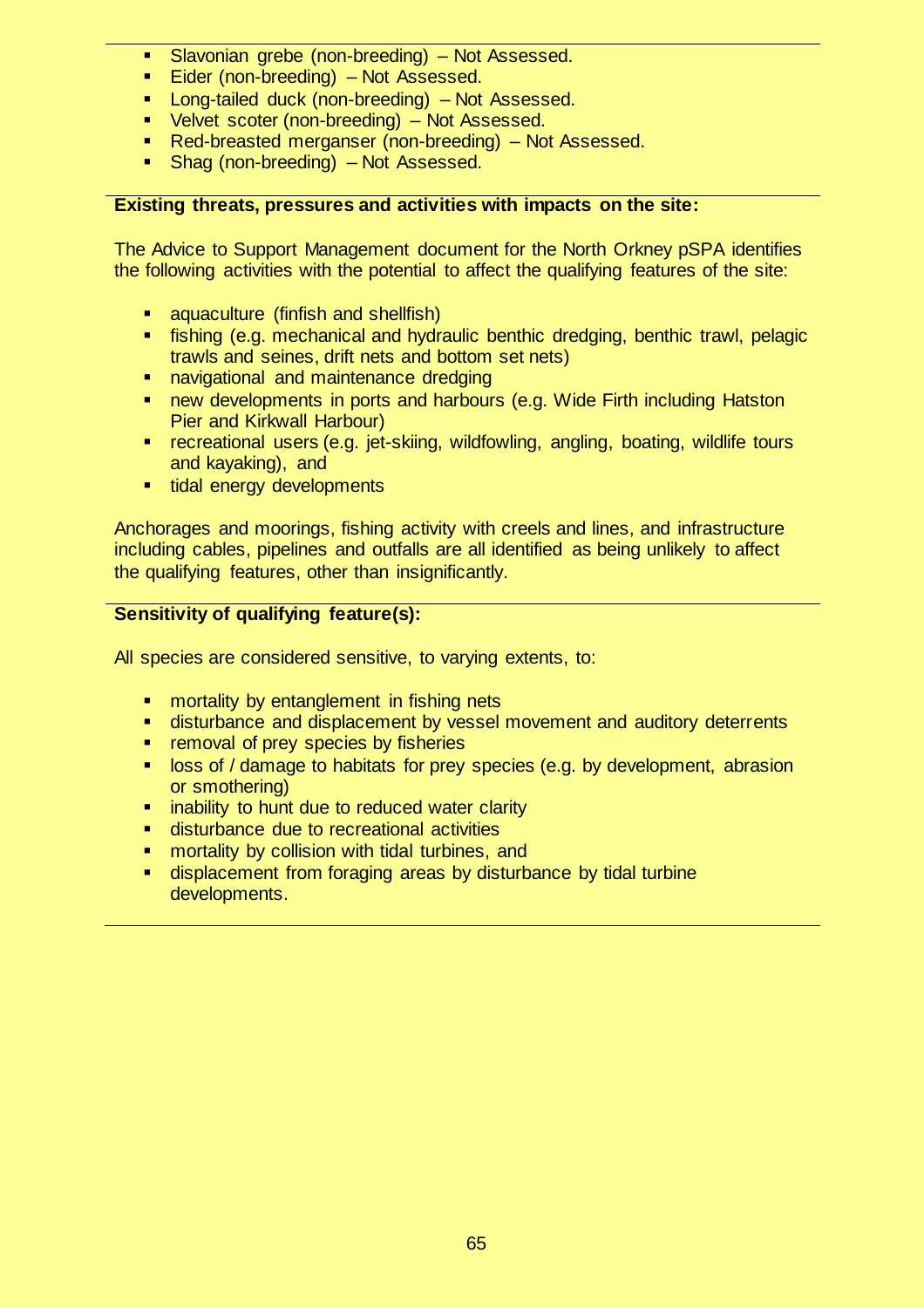### **Outer Firth of Forth and St Andrews Bay Complex Special Protection Area (10478)**

#### **Date of designation:** At consultation stage

**Relevant local authority:** UK Offshore waters (Scotland), Marine Scotland (inshore), Angus, City of Edinburgh, Dundee City, East Lothian, Fife, Scottish **Borders** 

**Total area:** 2,721 km<sup>2</sup>

### **Proposed qualifying feature(s):**

- Red-throated diver *Gavia stellata* (non-breeding) the site is estimated to support approximately 5% of the British population of non-breeding redthroated diver.
- Little gull *Larus minutus* (non-breeding) the site is estimated to support approximately 126 little gulls. There is no estimate of the British non-breeding population with which to compare this.
- Common tern *Sterna hirundo* (breeding) the site is estimated to support approximately 8.8% of the British population of breeding common tern.
- Arctic tern *Sterna paradisaea* (breeding) the site is estimated to support approximately 1% of the British population of breeding common tern.
- Slavonian grebe *Podiceps auritus* (non-breeding) the site is estimated to support approximately 2.7% of the British population of non-breeding Slavonian grebe.
- Eider *Somateria mollissima* (non-breeding) the site is estimated to support approximately 35.9% of the British population of non-breeding common eider.
- Long-tailed duck *Clangula hyemalis* (non-breeding) the site is estimated to support approximately 17.7% of the British population of non-breeding longtailed duck.
- Common scoter *Melanitta nigra* (non-breeding) the site is estimated to support approximately 4.7% of the British population of non-breeding common scoter.
- Velvet scoter *Melanitta fusca* (non-breeding) the site is estimated to support approximately 23.2% of the British population of non-breeding velvet scoter.
- Goldeneye *Bucephala clangula* (non-breeding) the site is estimated to support approximately 2.9% of the British population of non-breeding goldeneye.
- Red-breasted merganser *Mergus serrator* (non-breeding) the site is estimated to support approximately 5.1% of the British population of nonbreeding red-breasted merganser.
- Gannet *Morus bassanus* (breeding) the site is estimated to support approximately 2.5% of the British population of breeding Northern gannet.
- Manx shearwater *Puffinus puffinus* (do not breed on site but present during the breeding season) – the site is estimated to support approximately 2,885 Manx shearwaters.
- Shag *Phalacrocorax aristotelis* (breeding and non-breeding) the site is estimated to support approximately 4.6% of the British population of breeding shag, and 2.2% of the non-breeding population.
- Kittiwake *Rissa tridactyla* (breeding and non-breeding) the site is estimated to support approximately 1.6% of the British population of non-breeding black-legged kittiwake.
- Guillemot *Uria aalge* (breeding and non-breeding) the site is estimated to support approximately 1.6% of the British population of breeding common guillemot.
- Razorbill *Alca torda* (non-breeding) the site is estimated to support approximately 5,481 razorbills. There is no estimate of the British non-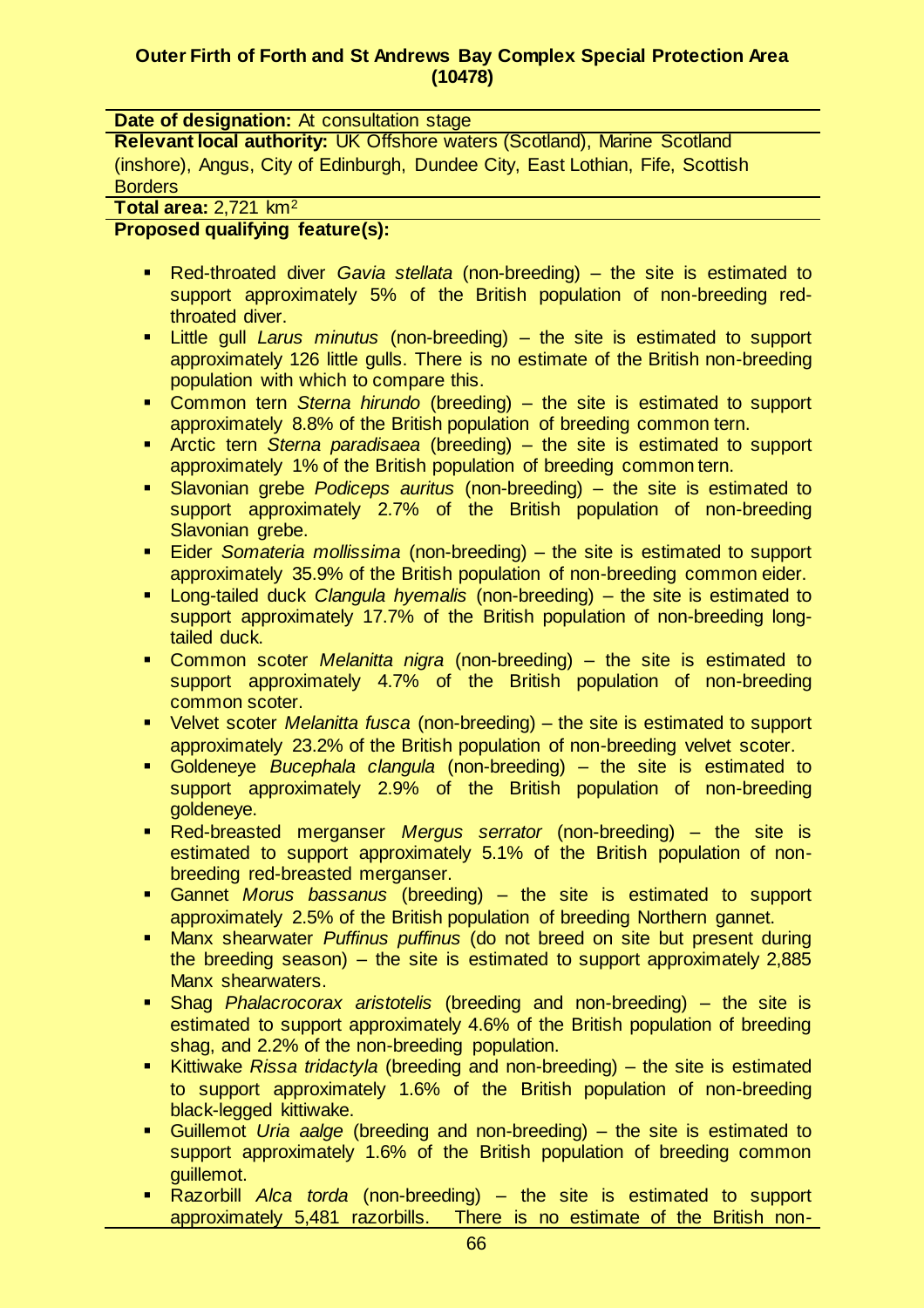breeding population with which to compare this.

- Puffin *Fratercula arctica* (breeding) the site is estimated to support approximately 5.3% of the British population of breeding puffin.
- Black-headed gull *Chroicocephalus ridibundus* (non-breeding) the site is estimated to support approximately 1.2% of the British population of nonbreeding black-headed gull.
- Common gull *Larus canus* (non-breeding) the site is estimated to support approximately 2.1% of the British population of non-breeding common gull.
- Herring gull *Larus argentatus* (breeding and non-breeding) the site is estimated to support approximately 1.1% of the British population of breeding herring gull, and 1.7% of the non-breeding population.

# **Draft conservation objectives:**

- To avoid deterioration of the habitats of the qualifying species or significant disturbance to the qualifying species, subject to natural change, thus ensuring that the integrity of the site is maintained in the long term and it continues to make an appropriate contribution to achieving the aims of the Birds Directive for each of the qualifying species.
- **This contribution will be achieved through delivering the following objectives** for each of the site's qualifying features:
	- $\triangleright$  avoid significant mortality, injury and disturbance of the qualifying features, so that the distribution of the species and ability to use the site are maintained in the long-term, and
	- $\triangleright$  to maintain the habitats and food resources of the qualifying features in favourable condition.

### **Feature condition\*:**

- Red-throated diver Favourable Maintained (last assessed 2015).
- **Little gull Not Assessed.**<br>**Lattle motor of the Unfavoura**
- Common tern Unfavourable Declining (last assessed 2017).
- **Arctic tern Favourable Declining (last assessed 2016).**
- **Slavonian grebe Unfavourable Declining (last assessed 2015).**
- Eider Favourable Declining (last assessed 2015).
- Long-tailed duck Unfavourable Declining (last assessed 2015).
- Common scoter Unfavourable Declining (last assessed 2015).
- Velvet scoter Favourable Maintained (last assessed 2015).
- Goldeneye Unfavourable Declining (last assessed 2015).
- Red-breasted merganser Unfavourable Declining (last assessed 2015).
- Gannet Favourable Maintained (last assessed 2014).
- Manx shearwater Not Assessed.
- Shag Unfavourable Declining (last assessed 2016).
- Kittiwake Unfavourable Declining (last assessed 2016.
- Guillemot Favourable Maintained (last assessed 2016).
- Razorbill Favourable Maintained (last assessed 2016).
- **Puffin Favourable Declining (last assessed 2017).**
- **Black-headed gull Not Assessed.**
- **Common gull Not Assessed.**
- Herring gull Favourable Maintained (last assessed 2016).

\*Latest assessed condition as given for the Forth Islands SPA and Firth of Forth SPA, both located in the Firth of Forth, within and adjacent to the Outer Firth of Forth and St Andrews Bay Complex pSPA, respectively. Unassessed for the pSPA.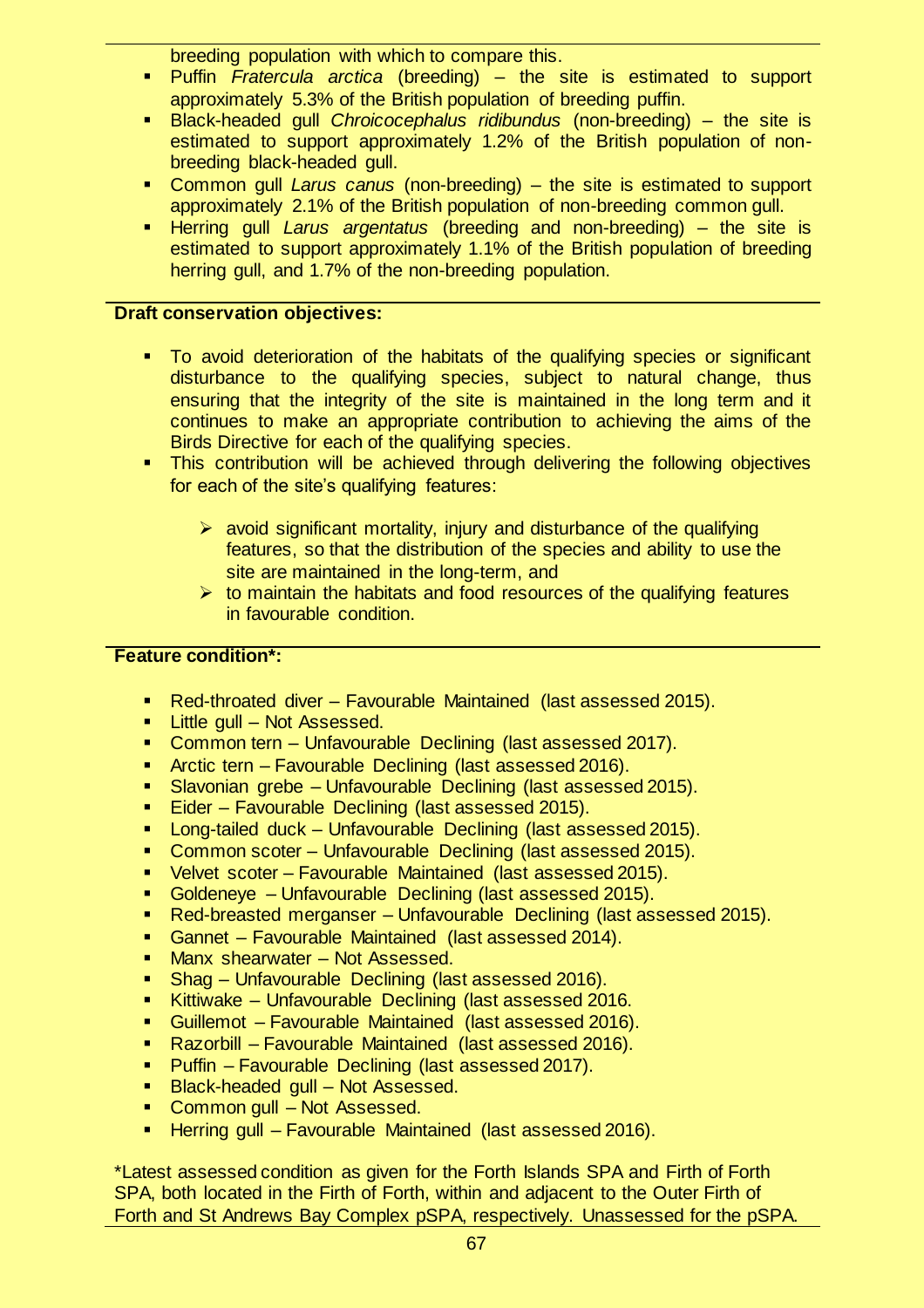### **Existing threats, pressures and activities with impacts on the site:**

The Advice to Support Management document for the Outer Firth of Forth and St Andrews Bay Complex pSPA identifies the following activities with the potential to affect the proposed qualifying feature of the site:

- fishing (e.g. mechanical and hydraulic benthic dredging, benthic trawl, pelagic trawls and seines, drift nets, bottom set nets, fyke nets)
- harvesting of intertidal shellfish and bait
- navigational and maintenance dredging (e.g. existing maintenance dredging, dredge spoil disposal, capital dredging)
- **new developments at ports and harbours (e.g. St Abbs, Cove, Dunbar, North** Berwick, Port Seton, Fisherrow, Port of Leith, Newhaven, Granton, Burntisland, Pettycur, Kinghorn, Kirkcaldy, Dysart, West Weymss, Methil, Elie, St Monans, Pittenweem, Anstruther, Crail, St Andrews, Port of Dundee, Arbroath) and ship to ship transfers.
- **F** recreational users (e.g. wildfowling, jet skiing), and
- **F** renewables (e.g. wind energy developments).

Anchorages and moorings, aquaculture of finfish (research sites) and of shellfish (North Berwick lobster hatchery), coastal protection and flood defence, fishing activity (e.g. creels and lines), infrastructure such as cables, pipelines and outfalls (e.g. power interconnectors, gas and oil pipelines and outfalls), are all identified as being unlikely to affect the qualifying features, other than insignificantly.

# **Sensitivity of the qualifying feature(s):**

All species are considered sensitive, to varying extents, to:

- **EX mortality by entanglement in fishing nets**
- disturbance and displacement by vessel movement and new development (e.g. wind turbines)
- **F** removal of prey species by fisheries
- loss of or damage to suitable prey habitat (e.g. development, abrasion and smothering)
- disturbance by human presence and vehicles during intertidal shellfish and bait harvesting
- **EXT** inability to hunt due to reduced water clarity
- mortality by involvement in oil spill, and
- **disturbance from recreational activities.**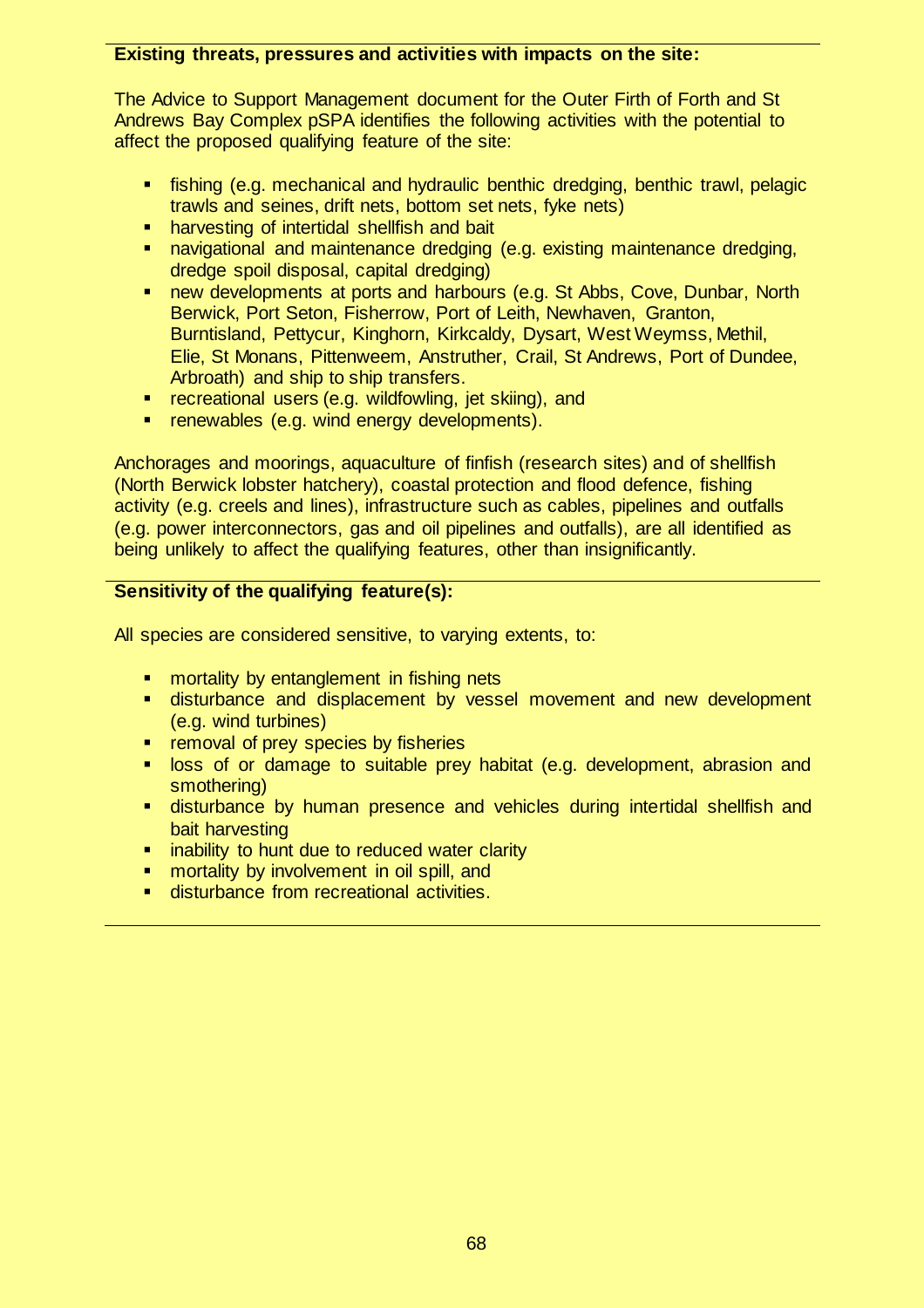# **Pentland Firth Special Protection Area (10509)**

**Date of designation:** At consultation stage

**Relevant local authority:** UK Offshore waters (Scotland), Marine Scotland

(inshore), Orkney Islands

**Total area:** 973.3 km<sup>2</sup>

### **Proposed qualifying feature(s):**

- Arctic tern *Sterna paradisaea* (breeding) the site is estimated to support 1,000 pairs representing up to 2% of the breeding population of Great Britain and the largest population in Scotland.
- Guillemot *Uria aalge* (breeding) the site is estimated to support 34,410 birds representing up to 2% of the breeding population of Great Britain, and the largest aggregation in Scottish waters.
- Arctic skua *Stercocarius parasiticus* (breeding) the site is estimated to support 75 birds representing up to 1.2% of the breeding population of Great Britain, and the second largest identified aggregation of the species in Scottish waters.
- Breeding seabird assemblage the site is estimated to support 41,181 breeding seabirds.

#### **Draft conservation objectives:**

- To avoid deterioration of the habitats of the qualifying species or significant disturbance to the qualifying species, subject to natural change, thus ensuring that the integrity of the site is maintained in the long term and it continues to make an appropriate contribution to achieving the aims of the Birds Directive for each of the qualifying species.
- **This contribution will be achieved through delivering the following objectives** for each of the site's qualifying features:
	- $\triangleright$  avoid significant mortality, injury and disturbance of the qualifying features, so that the distribution of the species and ability to use the site are maintained in the long-term, and
	- $\triangleright$  to maintain the habitats and food resources of the qualifying features in favourable condition.

### **Feature condition\*:**

- **Arctic tern Unfavourable No Change (last assessed 2018).**
- Guillemot Not Assessed.
- Arctic skua Not Assessed.

\*Latest assessed condition as given for the Pentland Firth Islands SPA, located within the Pentland Firth pSPA. Unassessed for the pSPA.

# **Existing threats, pressures and activities with impacts on the site:**

The Advice to Support Management document for the proposed additional qualifying features of Pentland Firth pSPA identifies the following activities with the potential to affect the proposed qualifying feature of the site:

aggregates extraction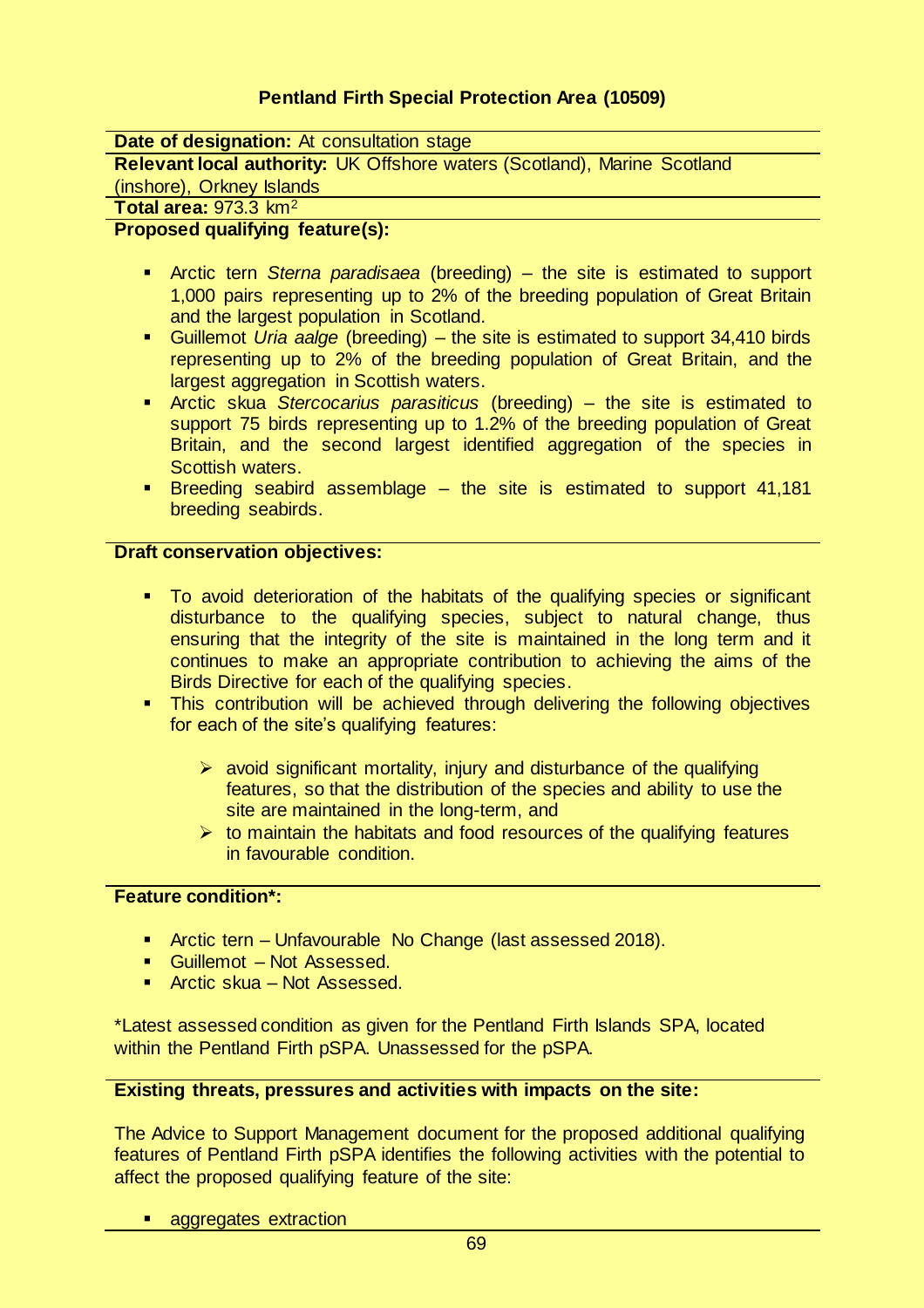- fishing (e.g. mechanical and hydraulic benthic dredging, benthic trawl, pelagic trawls and seines, drift nets, bottom set nets, fyke nets)
- **new development of ports and harbours at Burwick and Scapa Flow (e.g.**) container transhipment hub), and
- **narine tidal energy developments.**

Anchorages and moorings, fishing activity including creels, infrastructure such as cables, pipelines and outfalls, and recreation use (e.g. angling, boating, wildlife tours, surfing and kayaking) are all identified as being unlikely to affect the qualifying features, other than insignificantly.

# **Sensitivity of the qualifying feature(s):**

All species are considered sensitive, to varying extents, to:

- **EXTERN** inability to hunt due to reduced water clarity
- **B** loss of or damage to suitable prey habitat (e.g. abrasion)
- **number** mortality by entanglement in fishing nets
- **disturbance and displacement by vessel movement**
- **F** removal of prey species by fisheries
- **E** mortality through collision with tidal turbines, and
- **disturbance and displacement by tidal turbines.**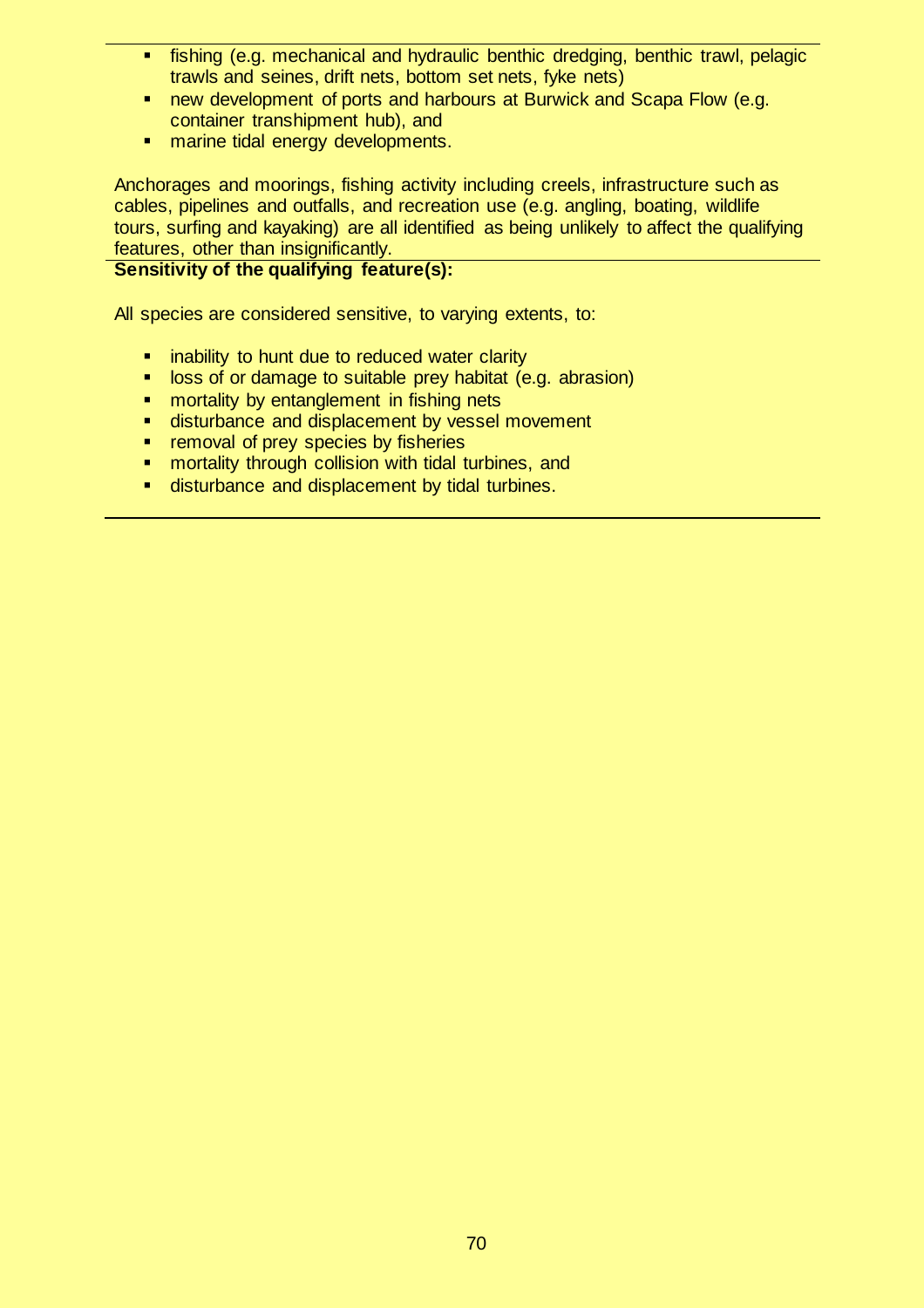# **Date of designation:** At consultation stage

**Relevant local authority:** Marine Scotland (inshore), Highland

**Total area:** 467.2 km<sup>2</sup>

### **Proposed qualifying feature(s):**

It is proposed to make red-throated diver *Gavia stellata* an additional to the marine feature of the Rum SPA. Red-throated diver is already a qualifying feature of the terrestrial parts of the existing SPA.

Red-throated diver (breeding) – the site is estimated to support 18 pairs, representing up to 1.4% of the breeding population of Great Britain. Redthroated diver is already a qualifying feature of the terrestrial part of the SPA.

#### **Draft conservation objectives:**

- To avoid deterioration of the habitats of the qualifying species or significant disturbance to the qualifying species, subject to natural change, thus ensuring that the integrity of the site is maintained in the long term and it continues to make an appropriate contribution to achieving the aims of the Birds Directive for each of the qualifying species.
- **This contribution will be achieved through delivering the following objectives** for each of the site's qualifying features:
	- $\triangleright$  avoid significant mortality, injury and disturbance of the qualifying features, so that the distribution of the species and ability to use the site are maintained in the long-term, and
	- $\triangleright$  to maintain the habitats and food resources of the qualifying features in favourable condition.

### **Feature condition\*:**

Red-throated diver – Favourable Maintained (last assessed 2013).

\*Latest assessed condition as given for the terrestrial part of the fully designated Rum SPA.

### **Existing threats, pressures and activities with impacts on the site:**

The Advice to Support Management document for the proposed additional marine feature of Rum SPA identifies the following activities with the potential to affect the proposed qualifying feature of the site:

- **a** aquaculture of finfish
- fishing (e.g. mechanical and hydraulic benthic dredging, benthic trawl, pelagic trawls and seines, drift nets, bottom set nets and fyke nets), and
- recreational activity (e.g. angling, boating, diving, wildlife tours and kayaking).

Anchorages and moorings, aquaculture of shellfish, ferry routes, fishing activity including creels, line fishing, marine disposal sites (Sound of Canna and Port Mor, Isle of Muck) and ports and harbours are all identified as being unlikely to affect the qualifying features, other than insignificantly.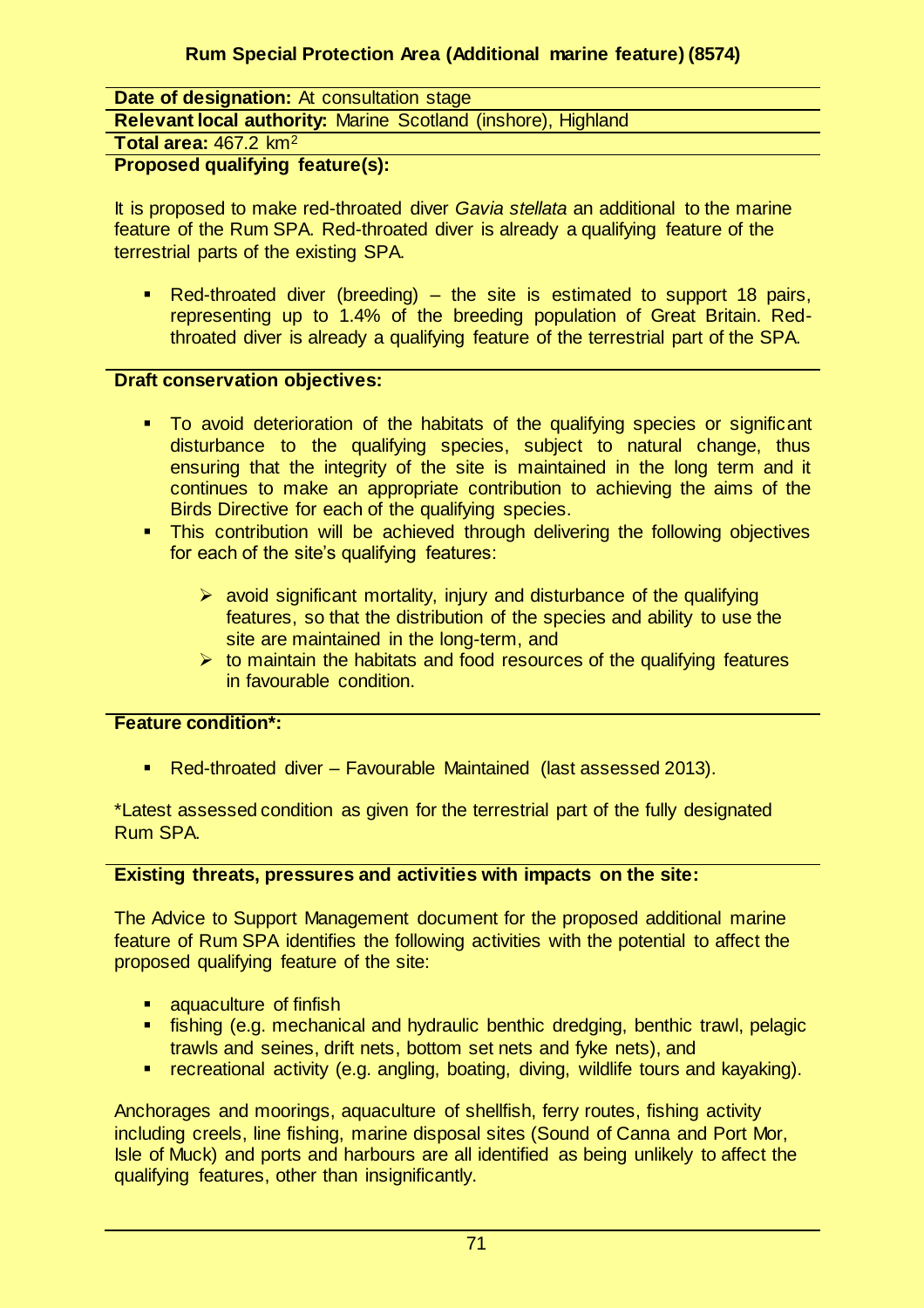# **Generic sensitivities and potential impacts:**

Red-throated divers are considered sensitive, to varying extents, to:

- **•** mortality by entanglement in fishing nets
- disturbance and displacement by vessel movement
- **•** removal of prey species by fisheries
- **Diamage to suitable prey habitat (e.g. abrasion), and**
- disturbance during recreational activities.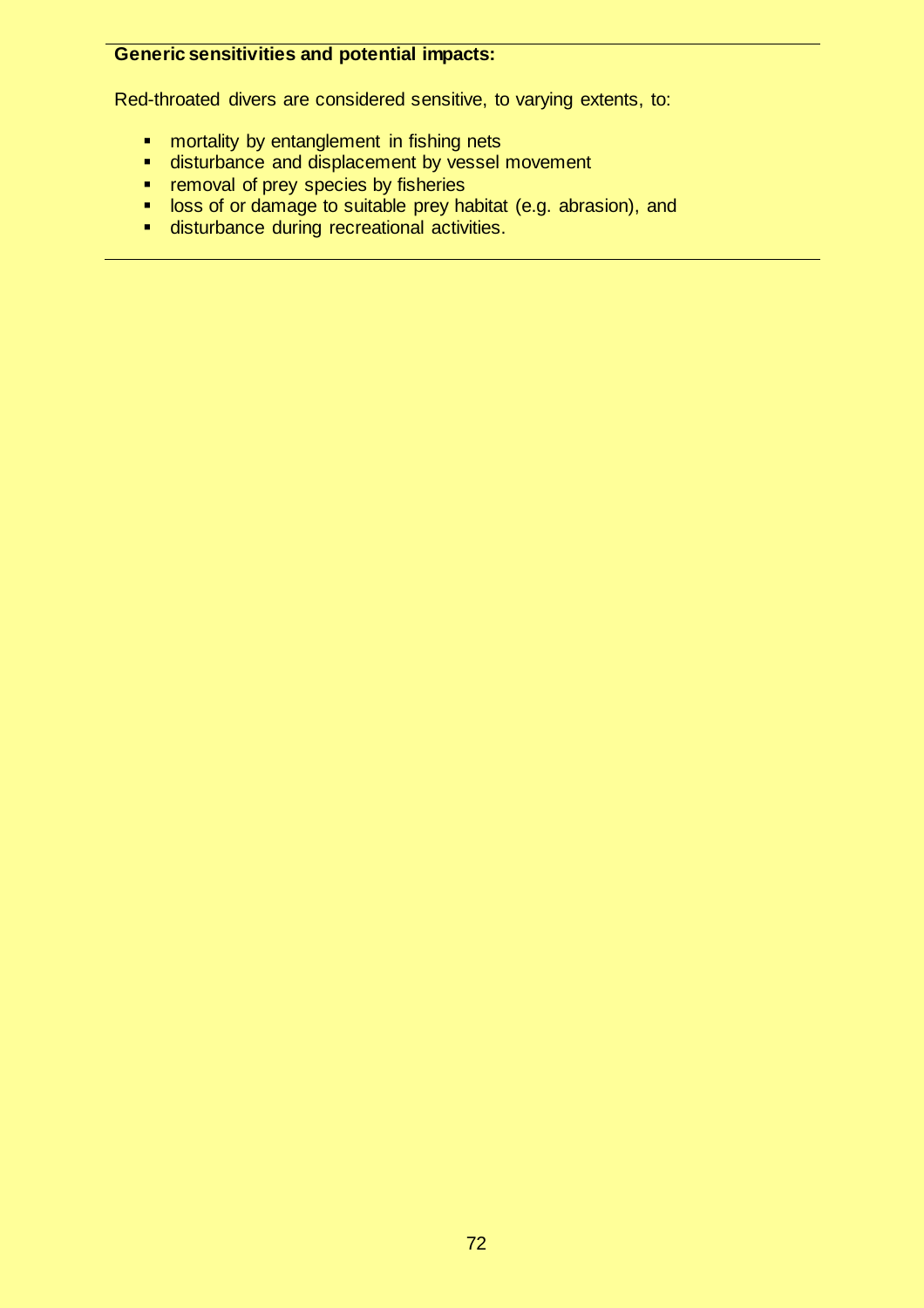**Date of designation:** At consultation stage

**Relevant local authority:** Marine Scotland (inshore), Orkney Islands

**Total area:** 370.7 km<sup>2</sup>

**Proposed qualifying feature(s):** 

- Great northern diver *Gavia immer* (non-breeding) the site is estimated to support 506 birds, representing up to 20.2% of the non-breeding population of Great Britain and the third largest population in Scotland.
- Red-throated diver *Gavia stellata* (breeding) the site is estimated to support 81 pairs, representing up to 7.6% of the breeding population of Great Britain.
- Black-throated diver *Gavia arctica* (non-breeding) the site is estimated to support 57 birds, representing up to 9.5% of the non-breeding population of Great Britain and the second largest population in Scotland.
- Slavonian grebe *Podiceps auritus* (non-breeding) the site is estimated to support 135 birds, representing up to 12.3% of the non-breeding population of Great Britain, the largest in Great Britain.
- Shag *Phalacrocorax aristotelis* (non-breeding) the site is estimated to support 2,929 birds, representing up to 2.9% of the non-breeding population of Great Britain, the second largest population in Scotland.
- Eider *Somateria mollissima* (non-breeding) the site is estimated to support 1,994 birds, representing up to 3.3% of the non-breeding population of Great Britain, and the fourth largest population in Scotland.
- Long-tailed duck *Clangula hyemalis* (non-breeding) the site is estimated to support 1,393 birds representing up to 12.7% of the non-breeding population of Great Britain, and the third largest population in Scotland.
- Goldeneye *Bucephala clangula* (non-breeding) the site is estimated to support 219 birds, representing up to 1.1% of the non-breeding population of Great Britain and the third largest population in Scotland.
- Red-breasted merganser *Mergus serrator* (non-breeding) the site is estimated to support 539 birds, representing up to 6.4% of the non-breeding population of Great Britain and the largest population in Scotland.

# **Draft conservation objectives:**

- To avoid deterioration of the habitats of the qualifying species or significant disturbance to the qualifying species, subject to natural change, thus ensuring that the integrity of the site is maintained in the long term and it continues to make an appropriate contribution to achieving the aims of the Birds Directive for each of the qualifying species.
- This contribution will be achieved through delivering the following objectives for each of the site's qualifying features:
	- $\triangleright$  avoid significant mortality, injury and disturbance of the qualifying features, so that the distribution of the species and ability to use the site are maintained in the long-term, and
	- $\triangleright$  to maintain the habitats and food resources of the qualifying features in favourable condition.

# **Feature condition\*:**

- Great northern diver Not Assessed.
- Red-throated diver Favourable Maintained (last assessed 2007)
- **Black-throated diver Not Assessed.**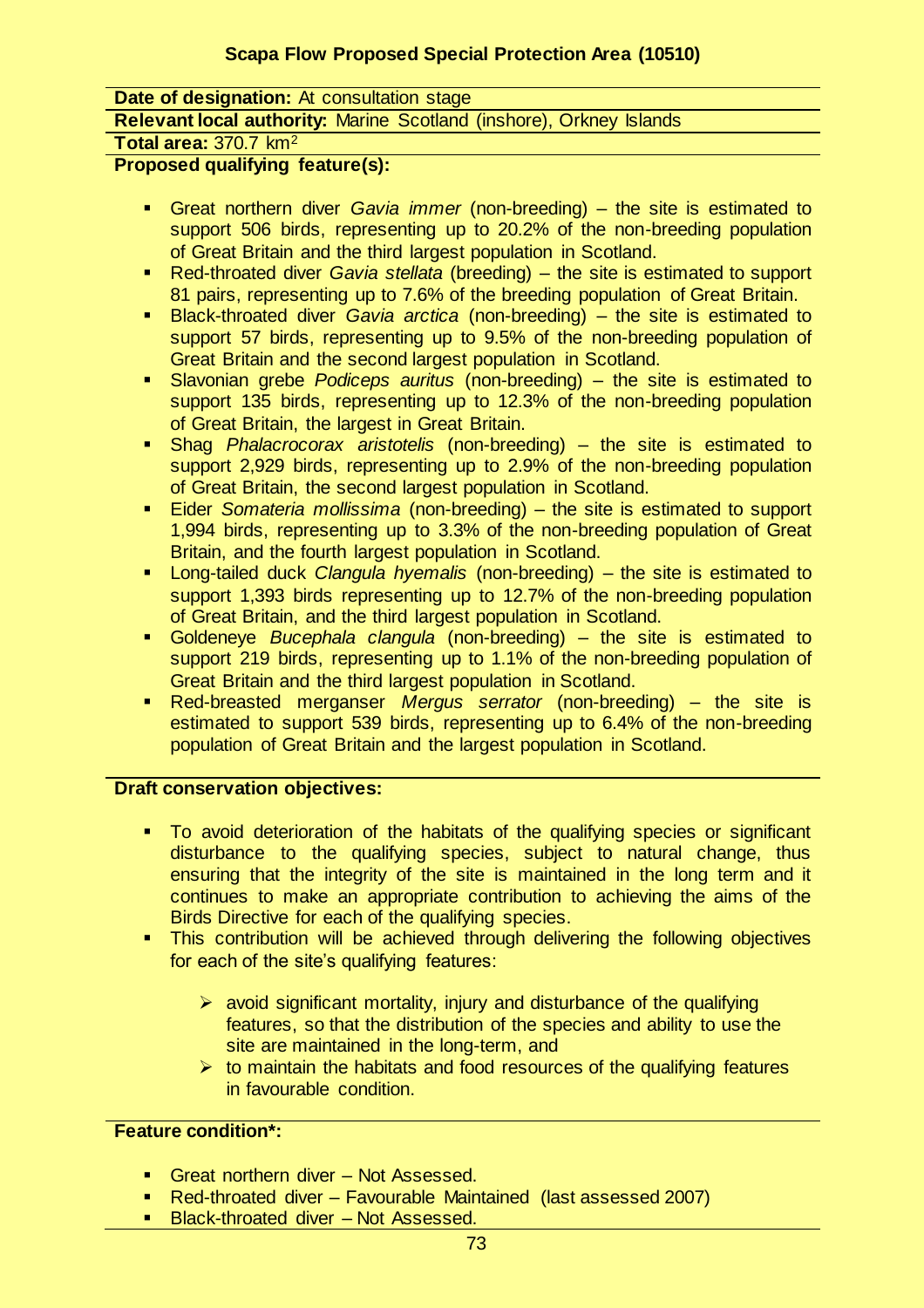- Slavonian grebe Not Assessed.
- **Shag (non-breeding) Not Assessed.**
- Eider Not Assessed.
- **Long-tailed duck Not Assessed.**
- **Goldeneye Not Assessed.**
- Red-breasted merganser Not Assessed.

\*Latest assessed condition as given for the existing Hoy SPA which is adjacent to and partially overlaps the Scapa Flow pSPA. Unassessed for the pSPA.

#### **Existing threats, pressures and activities with impacts on the site:**

The Advice to Support Management document for the Scapa Flow pSPA identifies the following activities with the potential to affect the qualifying features of the site:

- aquaculture of finfish and shellfish
- fishing (e.g. mechanical and hydraulic benthic dredging, benthic trawl, pelagic trawls and seines, drift nets, bottom set nets and fyke nets)
- navigational and maintenance dredging
- **new port and harbour developments including those at Lyness, Scapa,** Stromness, St Margaret's Hope and Houton)
- recreational activity (e.g. jet-skiing, wildfowling, angling, boating, wildlife tours and kayaking), and
- **•** renewables (e.g. tidal).

Anchorages and moorings, infrastructure (e.g. cables, pipelines and outfalls) and fishing activity including creels and line fishing are all identified as being unlikely to affect the qualifying features, other than insignificantly.

#### **Generic sensitivities and potential impacts:**

- **EX mortality by entanglement in fishing nets**
- disturbance and displacement by vessel movement and auditory deterrents
- removal of prey species by fisheries
- **Disk** of or damage to suitable prey habitat (e.g. by developments and abrasion)
- disturbance by new developments
- mortality during oils spills which may occur during ship to ship hydrocarbon transfers
- **disturbance during recreational activities**
- mortality by collision with tidal turbines, and
- disturbance and displacement from foraging areas by tidal turbines.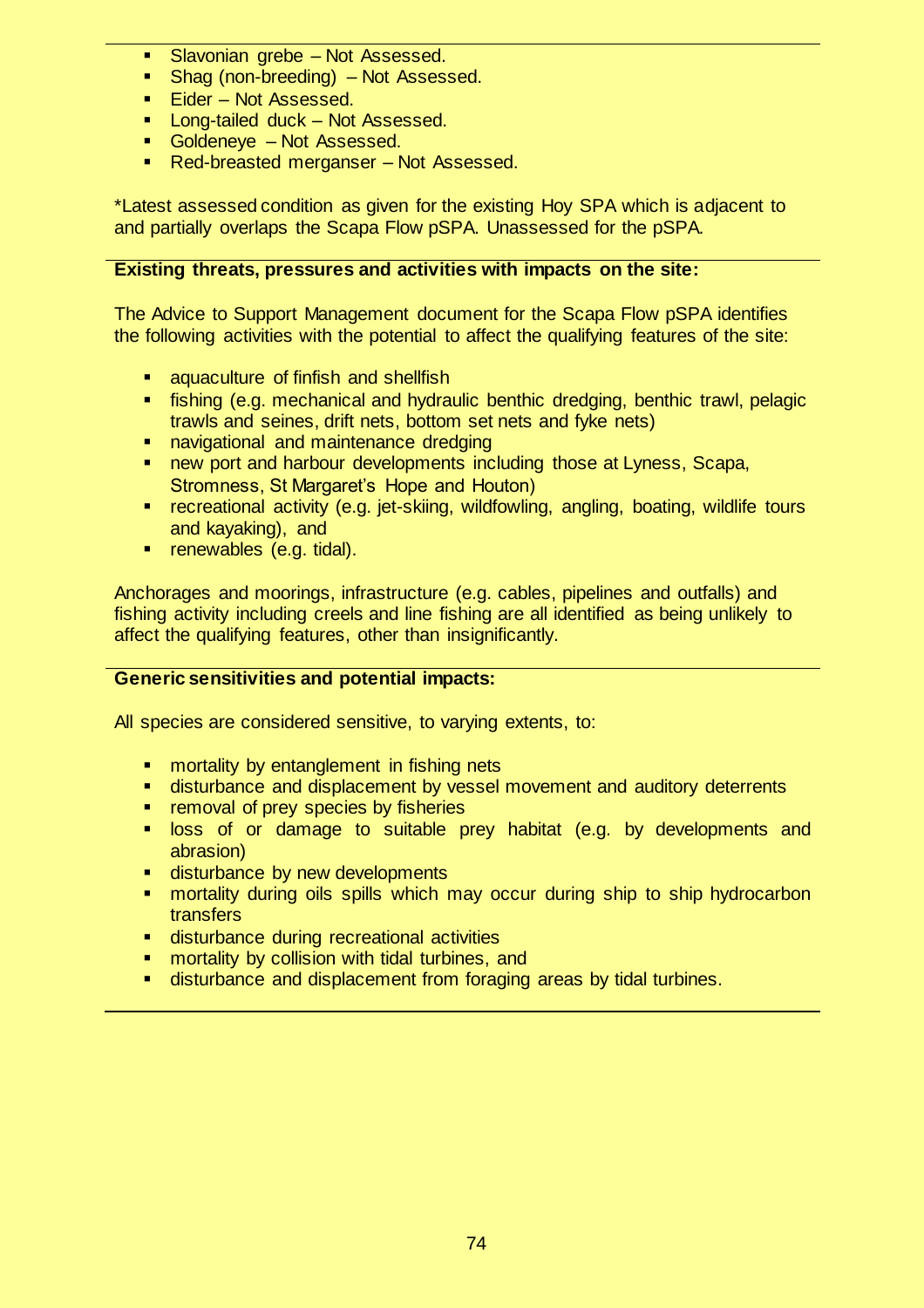# **Seas off Foula Special Protection Area (10489)**

**Date of designation:** At consultation stage

**Relevant local authority:** UK Offshore waters (Scotland), Marine Scotland

(inshore), Shetland Islands

**Total area:** 3,412.2 km<sup>2</sup>

#### **Proposed qualifying feature(s):**

The Seas off Foula pSPA includes some (but not all) of the same qualifying features as the existing Foula SPA, and would provide protection to the marine environment and foraging resources on which those species rely.

- Great skua *Stercorarius skua* (breeding and non-breeding) the site is estimated to support breeding 1,594 birds, representing up to 3.3% of the biogeographic population. It is estimated to support 319 non-breeding birds.
- Fulmar *Fulmarus glacialis* (breeding and non-breeding) the site is estimated to support 8,379 breeding birds and 5,409 non-breeding birds.
- Arctic skua *Stercorarius parasiticus* (breeding) the site is estimated to support 219 birds.
- Guillemot *Uria aalge* (breeding and non-breeding) the site is estimated to support 11,142 breeding birds and 8,340 non-breeding birds.
- Puffin *Fratercula arctica* (breeding) the site is estimated to support 14,886 birds.

#### **Draft conservation objectives:**

×

- To avoid deterioration of the habitats of the qualifying species or significant disturbance to the qualifying species, subject to natural change, thus ensuring that the integrity of the site is maintained in the long term and it continues to make an appropriate contribution to achieving the aims of the Birds Directive for each of the qualifying species.
- **This contribution will be achieved through delivering the following objectives** for each of the site's qualifying features:
	- $\triangleright$  avoid significant mortality, injury and disturbance of the qualifying features, so that the distribution of the species and ability to use the site are maintained in the long-term, and
	- $\triangleright$  to maintain the habitats and food resources of the qualifying features in favourable condition.

# **Feature condition\*:**

- Great skua (breeding) Favourable Recovered (last assessed 2015).
- **Great skua (non-breeding) Not Assessed.**
- **Fulmar (breeding) Unfavourable Declining (last assessed 2015).**
- **Fulmar (non-breeding) Not Assessed.**
- Arctic skua Unfavourable Declining (last assessed 2015).
- Guillemot (breeding) Unfavourable Declining (last assessed 2015).
- **Guillemot (non-breeding) Not Assessed.**
- **Puffin Unfavourable No Change (last assessed 2016).**
- Assemblage of breeding seabirds Not Assessed.
- Assemblage of non-breeding seabirds Not Assessed.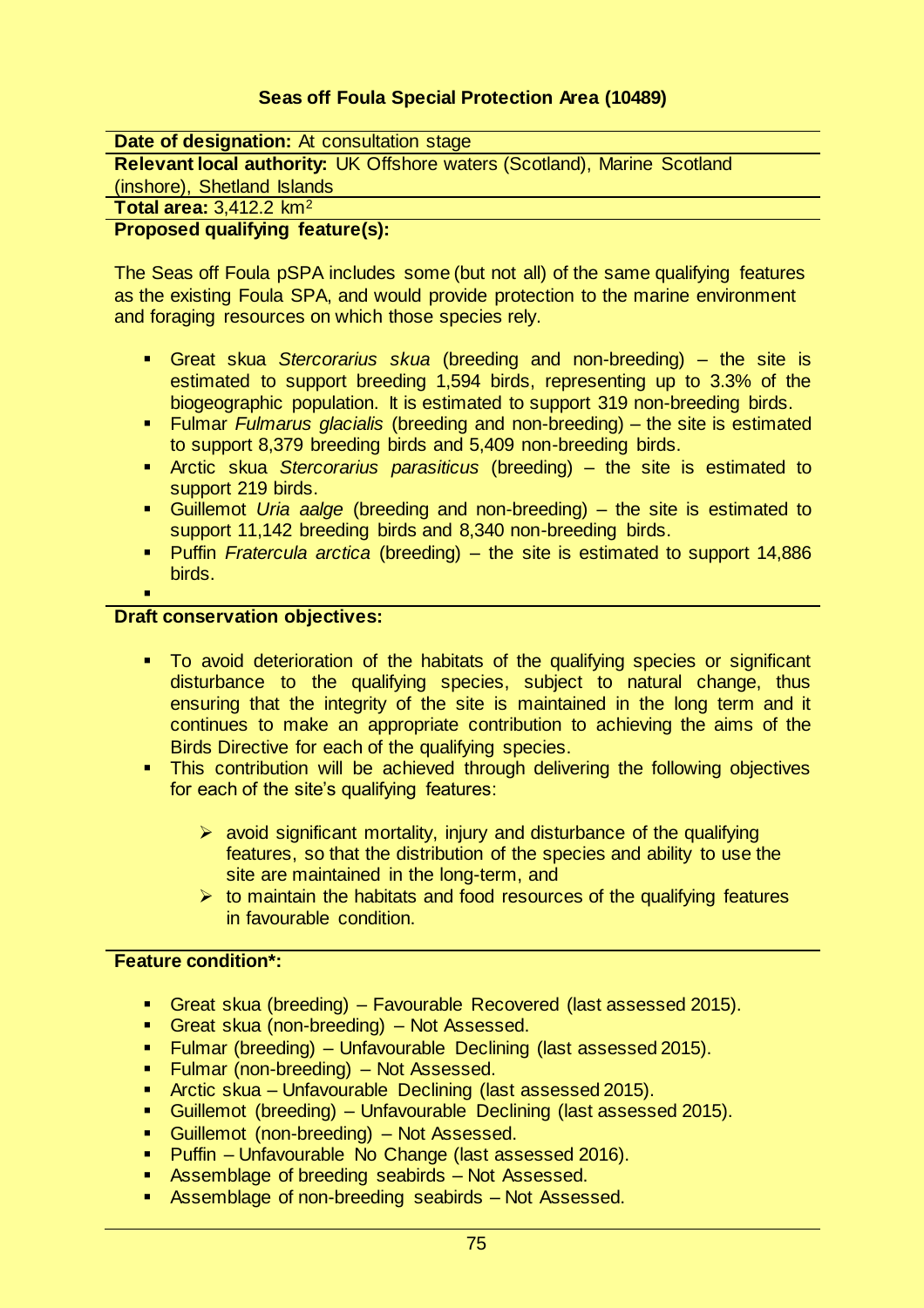\*Latest assessed condition as given for the existing Foula SPA which is adjacent to Seas off Foula pSPA. Unassessed for the pSPA.

#### **Threats, pressures and activities with impacts on the site:**

The Advice to Support Management document for the Seas off Foula pSPA identifies the following activities with the potential to affect the qualifying features of the site:

- **Indianally** longline fishing
- **If** licensed activities (e.g. oil and gas)
- **numilitary activities, and**
- **shipping.**

Fishing activity including otter trawling, seining netting, static nets and creeling and potting, telecommunication cables and recreational activity (e.g. RYA cruising / recreational boating) are all identified as being unlikely to affect the qualifying features, other than insignificantly.

#### **Sensitivity of qualifying feature(s):**

- **•** mortality / injury by baited longline hooks
- **disturbance by military activity**
- **disturbance by shipping**
- **nd mortality / injury by accidental discharge of hazardous cargo (e.g. oil spill),** and
- **EXECT** mortality / injury by oil spill from licensed activities.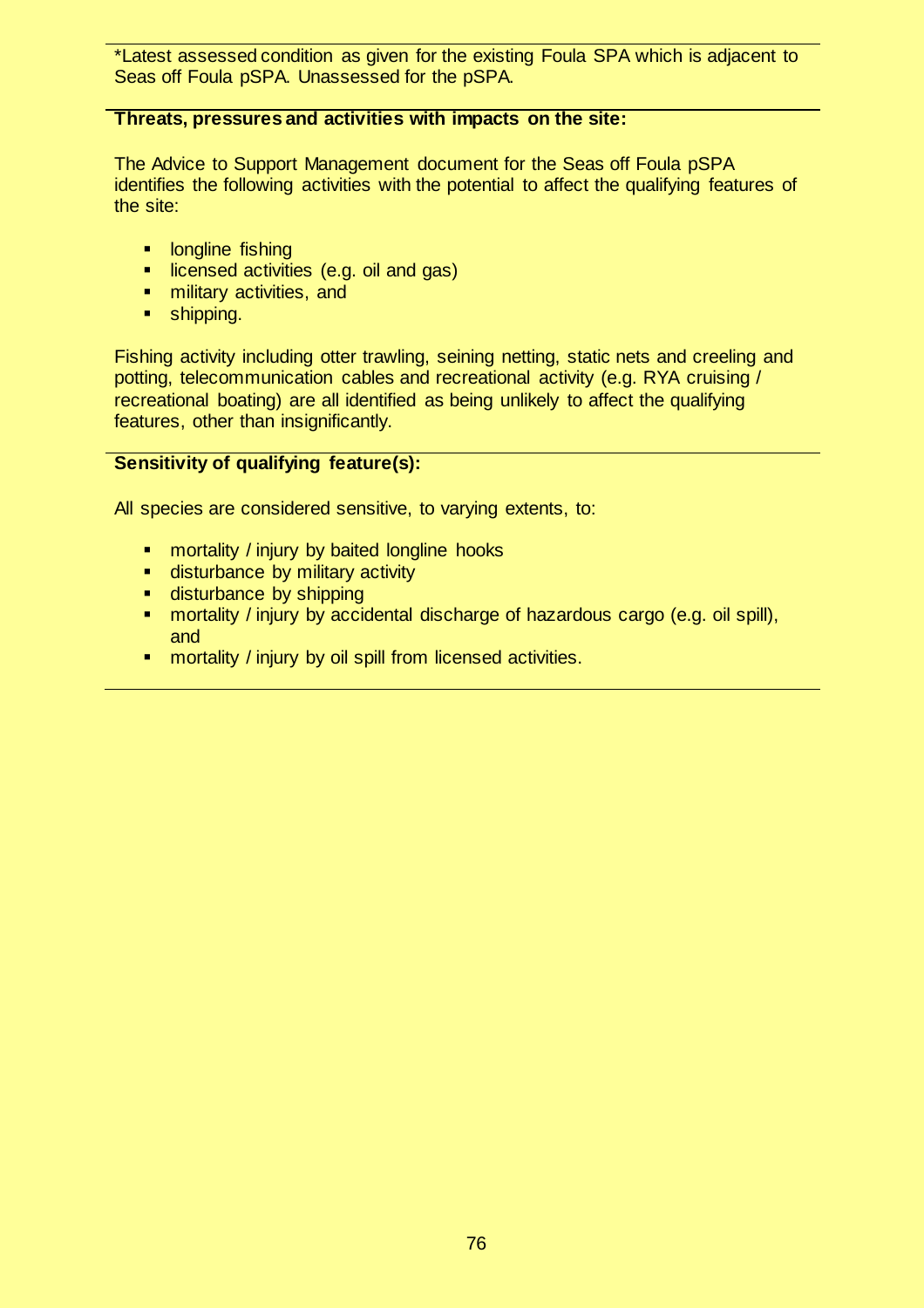## **Seas off St Kilda Special Protection Area (10488)**

**Date of designation:** At consultation stage

**Relevant local authority:** UK Offshore waters (Scotland), Marine Scotland (inshore)

#### **Total area:** 3,995.5 km<sup>2</sup>

#### **Proposed qualifying feature(s):**

The Seas off Foula pSPA includes some (but not all) of the same qualifying features as the existing Foula SPA, and would provide protection to the marine environment and foraging resources on which those species rely.

- Gannet *Morus bassanus* (breeding) the site is estimated to support 50,332 birds representing up to 5.3% of the biogeographic population.
- Fulmar *Fulmarus glacialis* (breeding) the site is estimated to support 3,310 birds.
- Guillimot *Uria aalge* (breeding) the site is estimated to support 3,147 birds.
- Puffin *Fratercula arctica* (breeding) the site is estimated to support 6,198 birds.
- European storm petrel *Hydrobates pelagicus* (breeding) the site is estimated to support 954 birds.

#### **Draft conservation objectives:**

- To avoid deterioration of the habitats of the qualifying species or significant disturbance to the qualifying species, subject to natural change, thus ensuring that the integrity of the site is maintained in the long term and it continues to make an appropriate contribution to achieving the aims of the Birds Directive for each of the qualifying species.
- **This contribution will be achieved through delivering the following objectives** for each of the site's qualifying features:
	- $\triangleright$  avoid significant mortality, injury and disturbance of the qualifying features, so that the distribution of the species and ability to use the site are maintained in the long-term, and
	- $\triangleright$  to maintain the habitats and food resources of the qualifying features in favourable condition.

# **Feature condition\*:**

- **Fulmar-Unfavourable Declining (last assessed 2016).**
- Gannet Favourable Maintained (last assessed 2013).
- Guillemot Unfavourable Declining (last assessed 2016).
- Puffin Favourable Maintained (last assessed 2000).
- **European storm petrel Favourable Maintained (last assessed 2000).**

\*Latest assessed condition as given for the existing St Kilda SPA. Unassessed for the Seas off St Kilda pSPA.

#### **Existing threats, pressures and activities with impacts on the site:**

The Advice to Support Management document for the Seas off St Kilda pSPA identifies the following activities with the potential to affect the qualifying features of the site: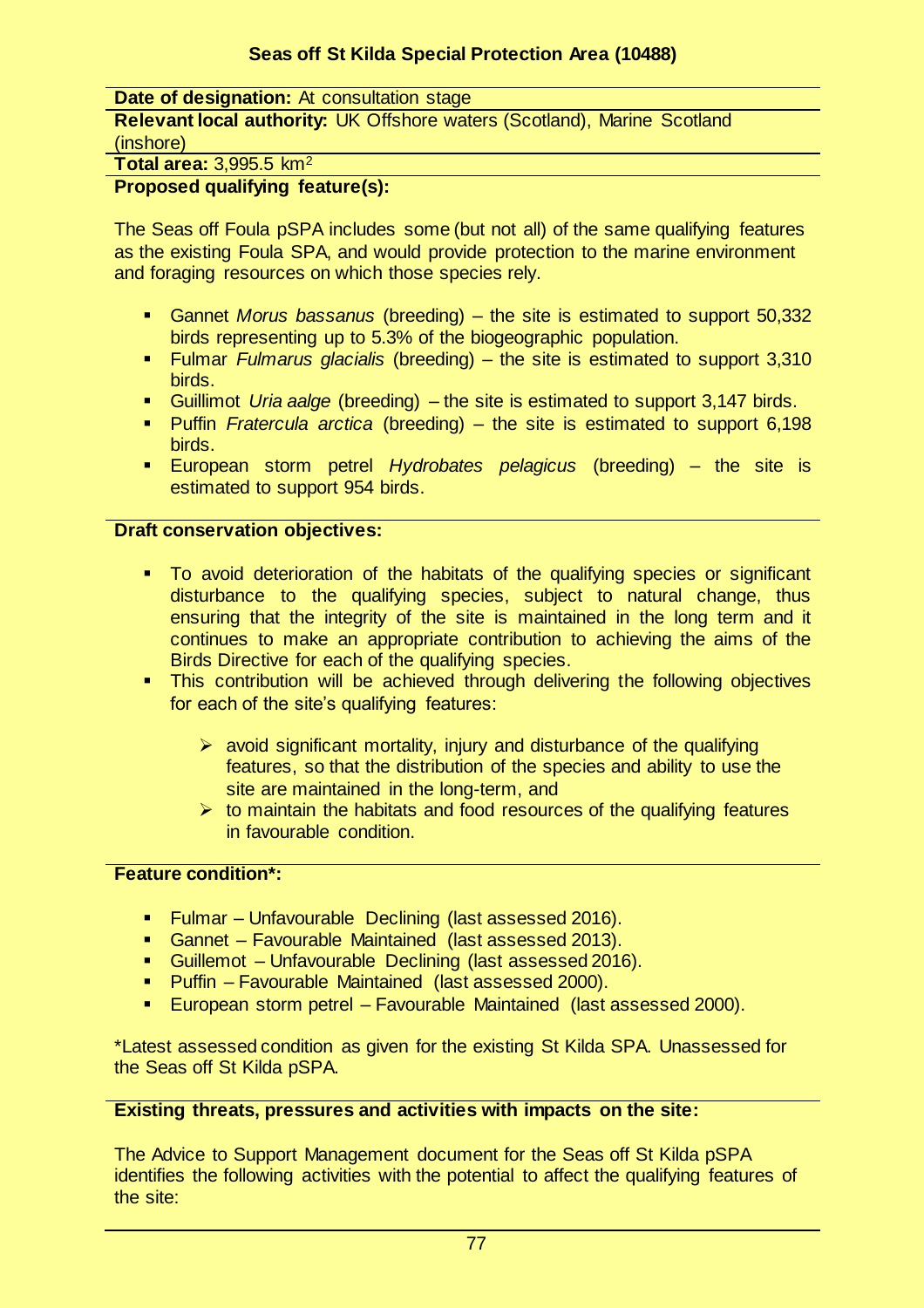- **Indem** long-line fishing
- **EXECUTE:** disturbance caused by military activities
- **disturbance caused by shipping, and**
- **F** risk of accident / discharge from vessels carrying hazardous cargo (e.g. oil spill).

Fishing activity such as otter trawling, seining netting, static nets and creeling and potting, and recreational activity (e.g. recreational boating) are all identified as being unlikely to affect the qualifying features, other than insignificantly.

# **Sensitivity of qualifying feature(s):**

- **numortality and injury by baited longline hooks**<br>**numinal institution on the military activity (e.g. love**
- direct disturbance by military activity (e.g. low-flying aircraft, firing munitions, exploding ordinance, high speed vessel manoeuvres, military exercises), and
- **number 10 mortality** / injury due to oil spill or other hazardous cargo spill.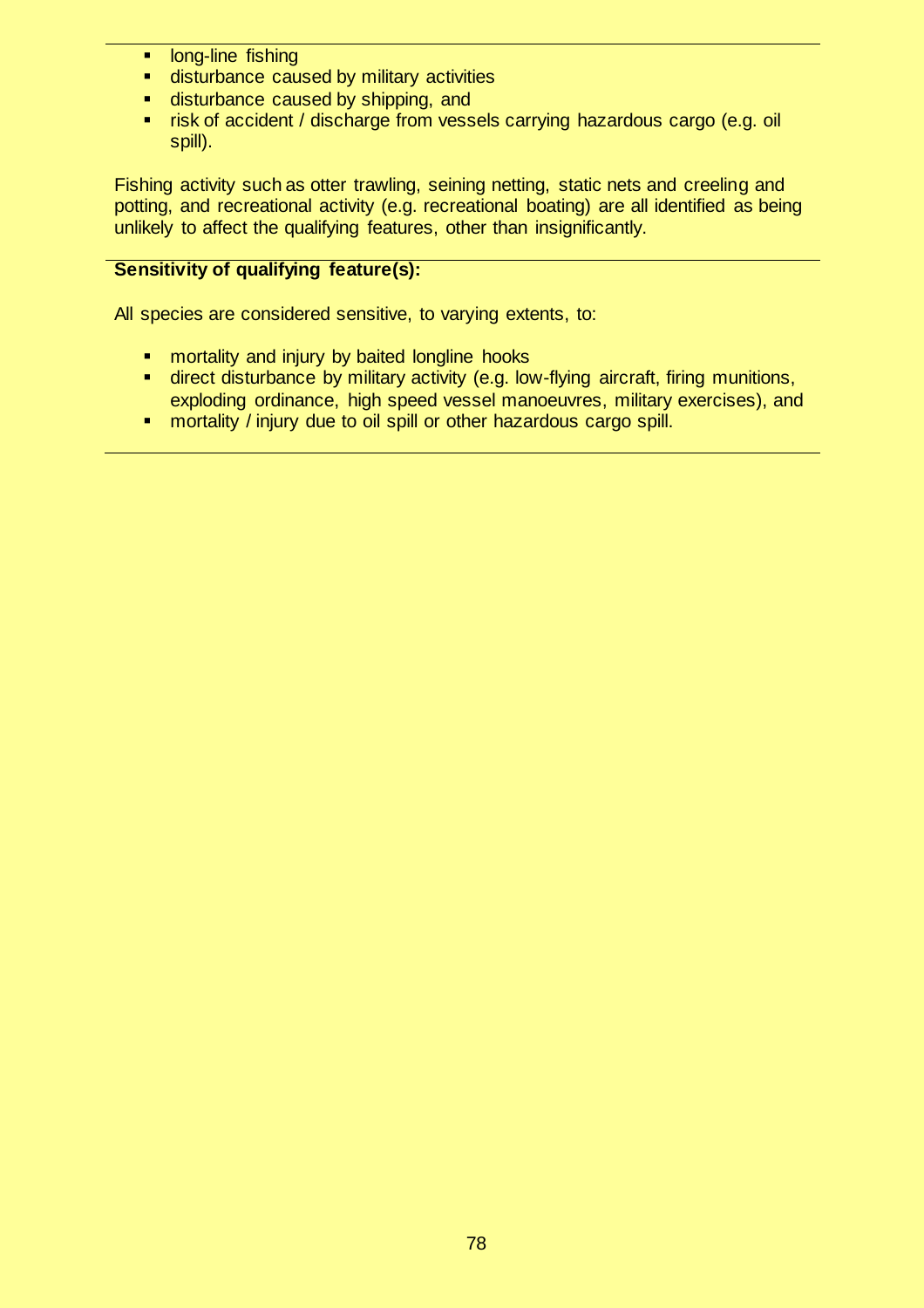#### **Solway Firth Special Protection Area (Marine extension and site name change) (10487)**

| Date of designation: At consultation stage                                    |
|-------------------------------------------------------------------------------|
| <b>Relevant local authority: Marine Scotland (inshore), Marine Management</b> |
| Organisation (England inshore and offshore), Dumfries and Galloway, Cumbria   |
| Total area: 920.71 km <sup>2</sup> (size of extension)                        |
| <b>Proposed qualifying feature(s):</b>                                        |
|                                                                               |

The Solway Firth pSPA is a proposed marine extension and name change to the existing Upper Solway Flats and Marshes SPA, with the addition of several new species.

Species to be included in the proposed marine extension:

- Red-throated diver *Gavia stellata* (non-breeding) the site is estimated to support 527 birds, representing up to 3.1% of the non-breeding population in Great Britain.
- Common scoter *Melanitta nigra* (non-breeding) the site is estimated to support 1,590 birds, representing up to 2% of the non-breeding population in Great Britain.
- Goosander *Mergus merganser* (non-breeding) the site is estimated to support 150 birds, representing up to 1% of the non-breeding population in Great Britain.

Proposed additions to the existing part of the SPA:

- Lapwing *Vanellus vanellus* (non-breeding) the site is estimated to support 5,040 birds, representing up to 1% of the non-breeding population in Great Britain.
- Ringed plover *Charadrius hiaticula* (non-breeding) the site is estimated to support 980 birds, representing up to 1% of the non-breeding population in Great Britain.
- Cormorant *Phalacrocorax carbo* (non-breeding) the site is estimated to support 580 birds, representing up to 2% of the non-breeding population in Great Britain.
- Black-headed gull *Chroicocephalus ridibundus* (non-breeding) the site is estimated to support 13,730 birds representing up to 1% of the non-breeding population in Great Britain.
- Common gull *Larus canus* (non-breeding) the site is estimated to support 12,490 birds, representing up to 2% of the non-breeding population in Great Britain.
- Herring gull *Larus argentatus* (non-breeding) the site is estimated to support 3,030 birds representing up to 0.4% of the non-breeding population in Great Britain.

#### **Draft conservation objectives:**

 To avoid deterioration of the habitats of the qualifying species or significant disturbance to the qualifying species, subject to natural change, thus ensuring that the integrity of the site is maintained in the long term and it continues to make an appropriate contribution to achieving the aims of the Birds Directive for each of the qualifying species.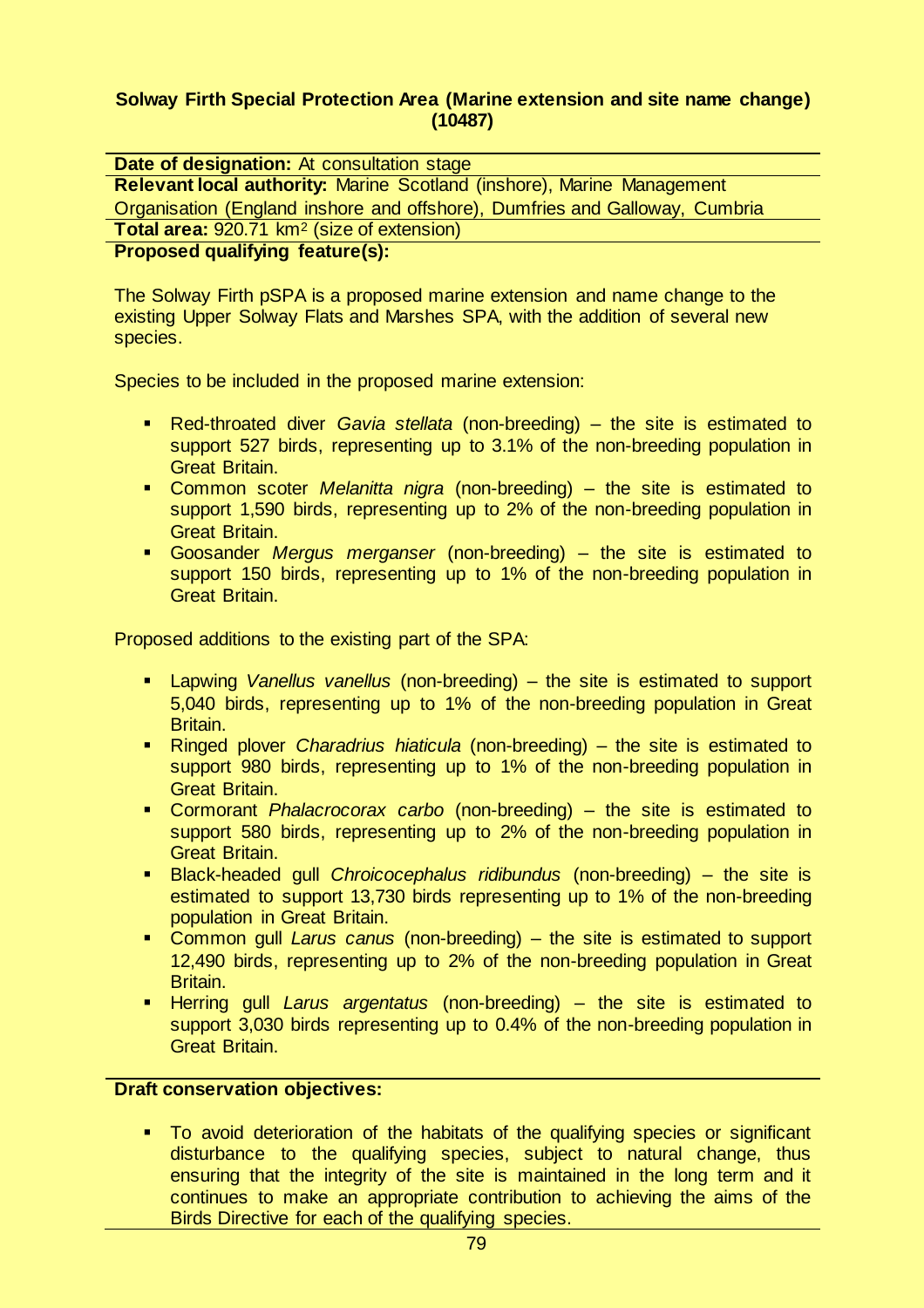- **This contribution will be achieved through delivering the following objectives** for each of the site's qualifying features:
	- $\triangleright$  avoid significant mortality, injury and disturbance of the qualifying features, so that the distribution of the species and ability to use the site are maintained in the long-term, and
	- $\triangleright$  to maintain the habitats and food resources of the qualifying features in favourable condition.

#### **Feature condition:**

- Red-throated diver Not Assessed.
- Common scoter Not Assessed.
- Goosander Not Assessed.
- **Lapwing Not Assessed.**
- Ringed plover Not Assessed.
- Cormorant Not Assessed.
- **Black-headed gull Not Assessed.**
- **Common gull Not Assessed.**
- Herring gull Not Assessed.

#### **Existing threats, pressures and activities with impacts on the site:**

The Advice to Support Management document for the Solway Firth pSPA identifies the following activities with the potential to affect the qualifying features of the site:

- fishing with mobile gear (e.g. mechanical and hydraulic benthic dredging, benthic trawls, pelagic trawls and seines)
- fishing with static gear (e.g. drift nets, salmon nets and bottom set nets)
- **Intertidal shellfish and bait harvesting**
- **navigational and maintenance dredging.**
- the development of new ports and harbours
- **F** recreational users (e.g. angling, boating, wildlife tours etc.), and
- the development of renewable energy schemes, including wind and wave energy developments.

Anchorages and moorings, coastal protection and flood defence, commercial shipping (e.g. ferries, cargo / tanker vessels), line fishing (including jigging), creels and infrastructure such as cables, pipelines and outfalls are all identified as being unlikely to affect the qualifying features, other than insignificantly.

# **Sensitivity of qualifying feature(s):**

- **EX mortality by entanglement in fishing nets**
- **F** removal of prey species, such as sandeel, by fisheries and by shellfish and bait harvesting
- **If** loss of or damage to supporting habitat for prey species including by development, by abrasion and by smothering
- **EXEC** disturbance and displacement by vessel traffic
- disturbance by human presence and vehicles from intertidal shellfish and bait harvesting
- **EXT** direct disturbance by new developments such as port expansion and renewable energy developments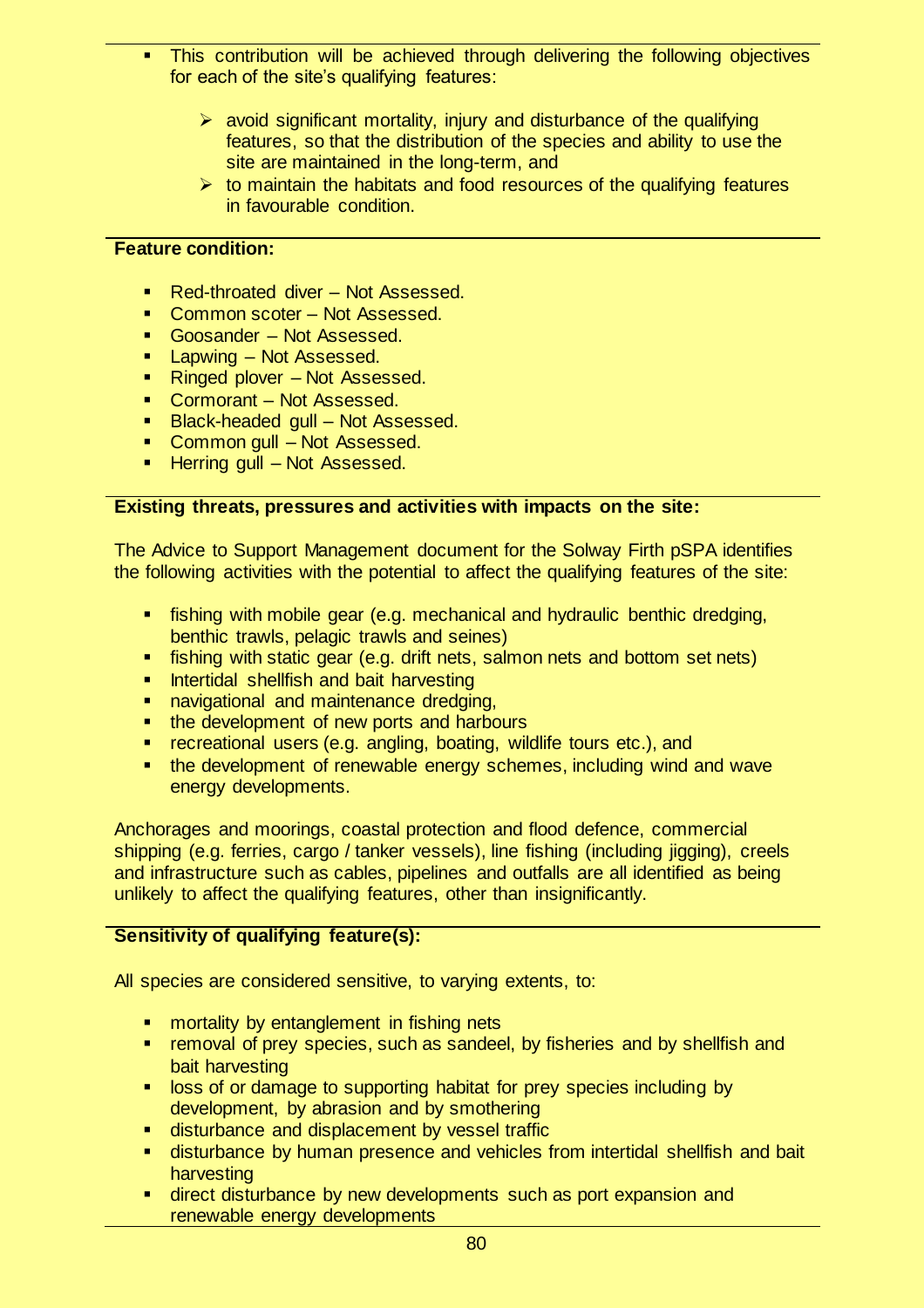- **E** disturbance by recreational activities, and
- **numity through collision with wind and tidal turbines.**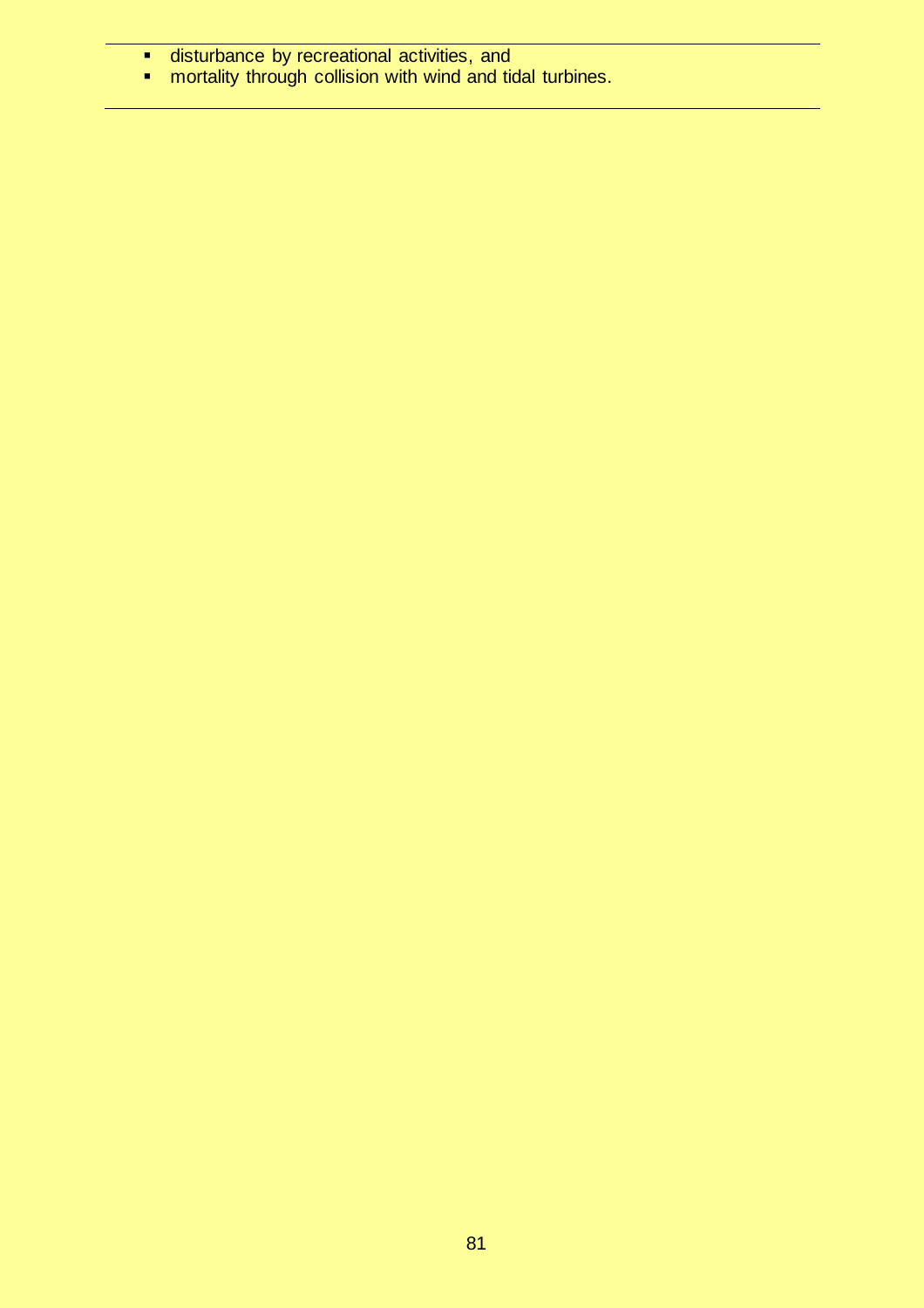#### **Date of designation:** At consultation stage

**Relevant local authority:** Marine Scotland (inshore), Argyll and Bute

**Total area:** 363.3 km<sup>2</sup>

**Proposed qualifying feature(s):** 

- Great northern diver *Gavia immer* (non-breeding) the site is estimated to support 505 birds, 20.2% of the non-breeding population in Great Britain, and the second most important site for the species in Scotland.
- Eider *Somateria mollissima* (non-breeding) the site is estimated to support 1,295 birds, 2.2% of the non-breeding population in Great Britain.
- Red-breasted merganser Mergus serrator (non-breeding) the site is estimated to support 117 birds, 1.4% of the non-breeding population in Great Britain.

#### **Draft conservation objectives:**

- To avoid deterioration of the habitats of the qualifying species or significant disturbance to the qualifying species, subject to natural change, thus ensuring that the integrity of the site is maintained in the long term and it continues to make an appropriate contribution to achieving the aims of the Birds Directive for each of the qualifying species.
- **This contribution will be achieved through delivering the following objectives** for each of the site's qualifying features:
	- $\triangleright$  avoid significant mortality, injury and disturbance of the qualifying features, so that the distribution of the species and ability to use the site are maintained in the long-term, and
	- $\triangleright$  to maintain the habitats and food resources of the qualifying features in favourable condition.

#### **Feature condition:**

- Great northern diver Not Assessed.
- Eider Not Assessed.
- Red-breasted merganser Not Assessed.

# **Existing threats, pressures and activities with impacts on the site:**

The Advice to Support Management document for the Sound of Gigha pSPA identifies the following activities with the potential to affect the qualifying features of the site:

- aquaculture of both finfish and shellfish
- **fishing with mobile gear (e.g. mechanical and hydraulic benthic dredging,** benthic trawls, pelagic trawls and seines)
- **fishing with static gear (e.g. drift nets and bottom set nets)**
- navigational and maintenance
- **the development of ports and harbours at Ardminish, Gallochoille, Gigha,** Kennacraig, Machrihanish, Muasdale, Tayinloan and West Loch Tarbert, and
- **EXT** increased occurrence of recreation activities such as boating and kayaking.

Line fishing, creels and infrastructure such as power interconnectors and telecom cables are all identified as being unlikely to affect the qualifying features, other than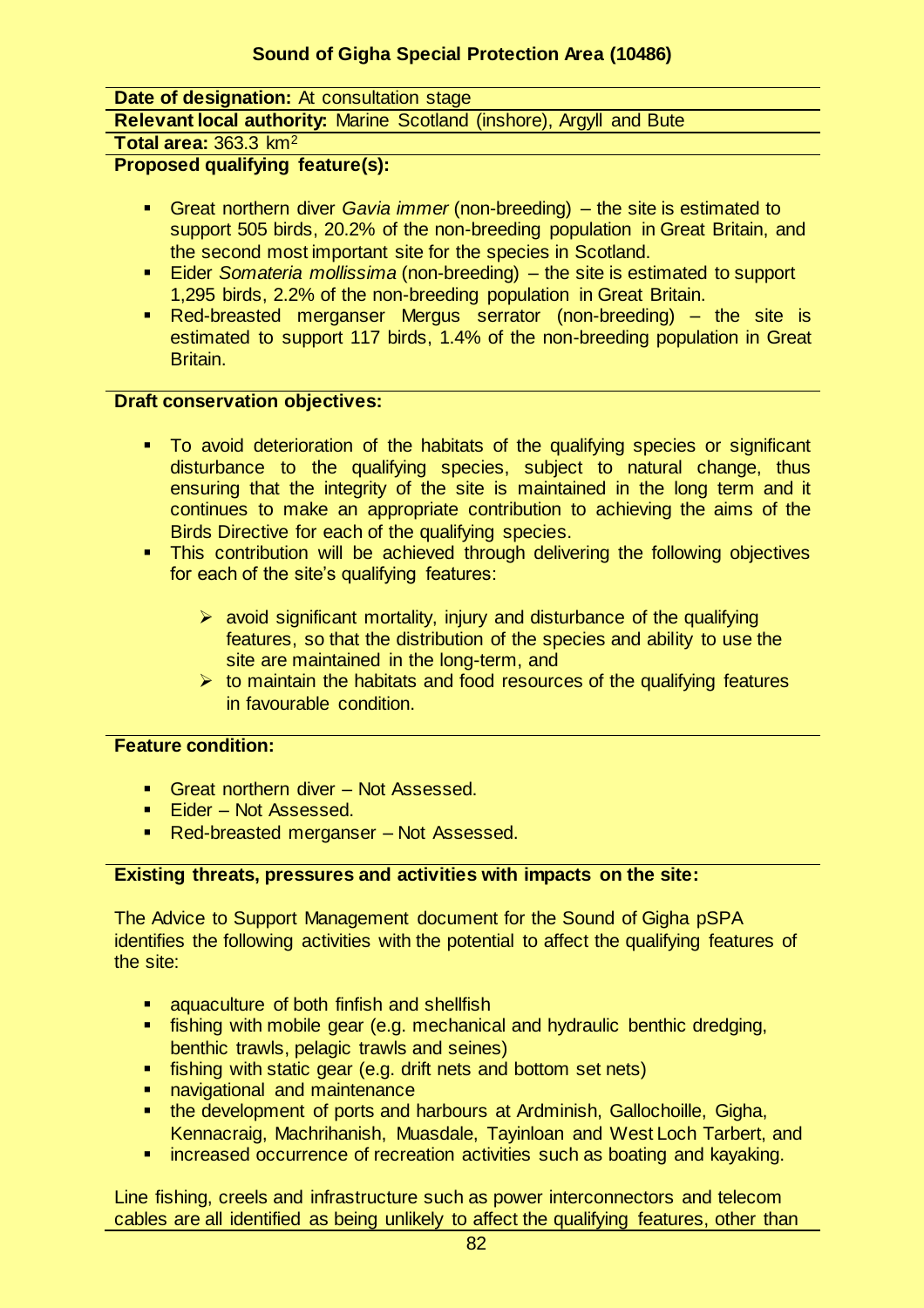insignificantly.

# **Sensitivity of qualifying feature(s):**

- **n** mortality by entanglement in fishing nets
- **E** disturbance and displacement by vessel traffic, and auditory deterrents
- **I** loss of or damage to supporting habitat for prey species including by development and by abrasion and smothering
- **F** removal of prey species by fisheries, and
- **disturbance by recreational activities.**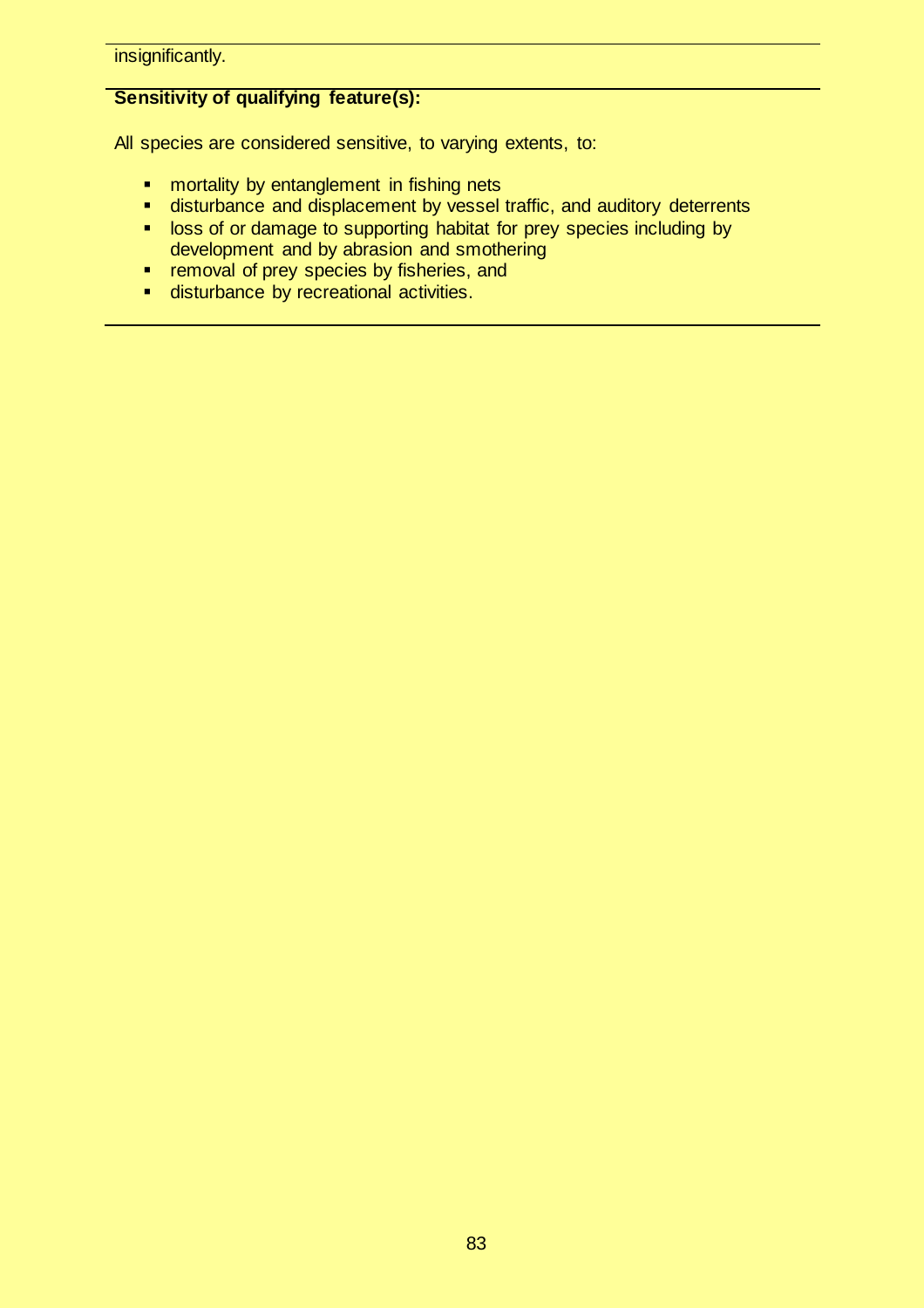# **West Coast of the Outer Hebrides Special Protection Area (10484)**

**Date of designation:** At consultation stage

**Relevant local authority:** Marine Scotland (inshore), Comhairle nan Eilean Siar

#### **Total area:** 1,321.7 km<sup>2</sup>

#### **Proposed qualifying feature(s):**

- Great northern diver *Gavia immer* (non-breeding) the site is estimated to support approximately 52% of the British population of non-breeding great northern diver.
- Red-throated diver *Gavia stellata* (breeding) the site is estimated to support approximately 4.5% of the British population of breeding red-throated diver.
- Black-throated diver *Gavia arctica* (non-breeding) the site is estimated to support approximately 7.2% of the British population of non-breeding blackthroated diver.
- Slavonian grebe *Podiceps auritus* (non-breeding) the site is estimated to support approximately 4.6% of the British population of non-breeding Slavonian grebe.
- Eider *Somateria mollissima* (non-breeding) the site is estimated to support approximately 8.5% of the British population of non-breeding eider.
- Long-tailed duck *Clangula hyemalis* (non-breeding) the site is estimated to support approximately 7.5% of the British population of non-breeding longtailed duck.
- Red-breasted merganser *Mergus serrator* (non-breeding) the site is estimated to approximately 2.8% of the British population of non-breeding red-breasted merganser.

#### **Draft conservation objectives:**

- To avoid deterioration of the habitats of the qualifying species or significant disturbance to the qualifying species, subject to natural change, thus ensuring that the integrity of the site is maintained in the long term and it continues to make an appropriate contribution to achieving the aims of the Birds Directive for each of the qualifying species.
- **This contribution will be achieved through delivering the following objectives** for each of the site's qualifying features:
	- $\triangleright$  avoid significant mortality, injury and disturbance of the qualifying features, so that the distribution of the species and ability to use the site are maintained in the long-term, and
	- $\triangleright$  to maintain the habitats and food resources of the qualifying features in favourable condition.

#### **Feature condition:**

- Great northern diver Not Assessed.
- Red-throated diver Not Assessed.
- **Black-throated diver Not Assessed.**
- **Slavonian grebe Not Assessed.**
- Eider Not Assessed.
- **Long-tailed duck Not Assessed.**
- Red-breasted merganser Not Assessed.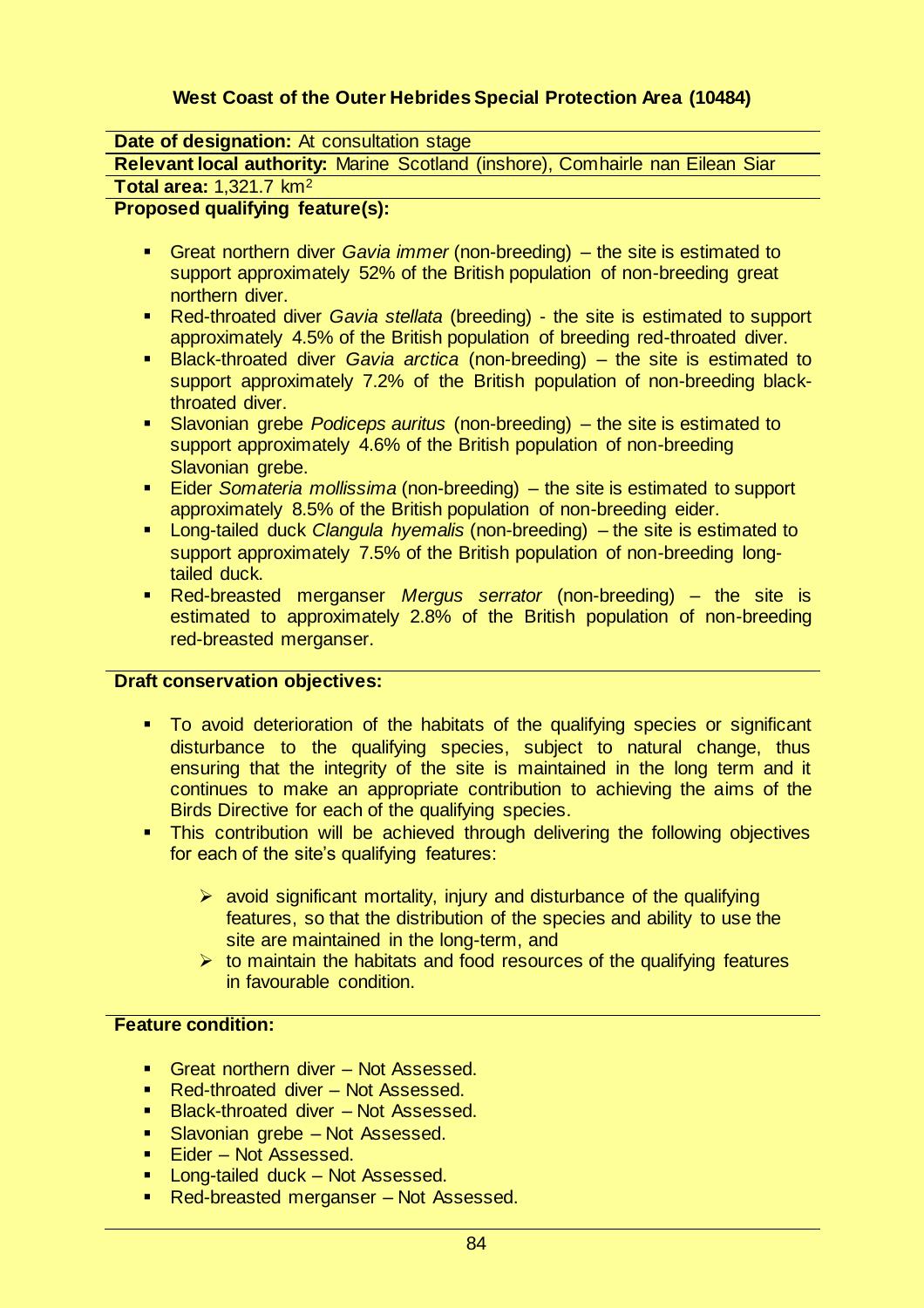#### **Existing threats, pressures and activities with impacts on the site:**

The Advice to Support Management document for the West Coast of the Outer Hebrides pSPA identifies the following activities with the potential to affect the qualifying features of the site:

- **Example 2** aquaculture of both finfish and shellfish
- **fishing with mobile gear (e.g. mechanical and hydraulic benthic dredging,** benthic trawls, pelagic trawls and seines)
- **fishing with static gear (e.g. drift nets and bottom set nets)**
- navigational and maintenance dredging
- the development of ports and harbours at Acarsaid, Aird Ma Ruibhe Terminal, Aird Mhor, Ardhasaig, Ardveenish, Barra, Castlebay, Ceann a Gharaidh, Eriskay, Haunn, Hougharry, Leverburgh, Ludag, Northbay and Pol nan Crann
- **EXTERGED FEET FIRTH COLLET FIRTH COLLET** increased occurrence of recreation activities such as boating and kayaking, and
- **the development of renewable energy schemes, including wave energy** developments.

Anchorages and moorings, line fishing, creels and infrastructure such as cables, pipelines and outfalls are all identified as being unlikely to affect the qualifying features, other than insignificantly.

#### **Sensitivity of qualifying feature(s):**

- mortality by entanglement in fishing nets and predator deterrent nets
- disturbance and displacement by vessel traffic and auditory deterrents
- **I** loss of or damage to supporting habitat for prey species including by development and by abrasion
- **F** removal of prey species, such as sandeel, by fisheries
- **EXTERN** inability to hunt due to reduced water clarity
- **disturbance by recreational activities**
- **EXT** mortality through collision with underwater artificial structures such as wave devices, and
- **direct disturbance by new developments and wave devices.**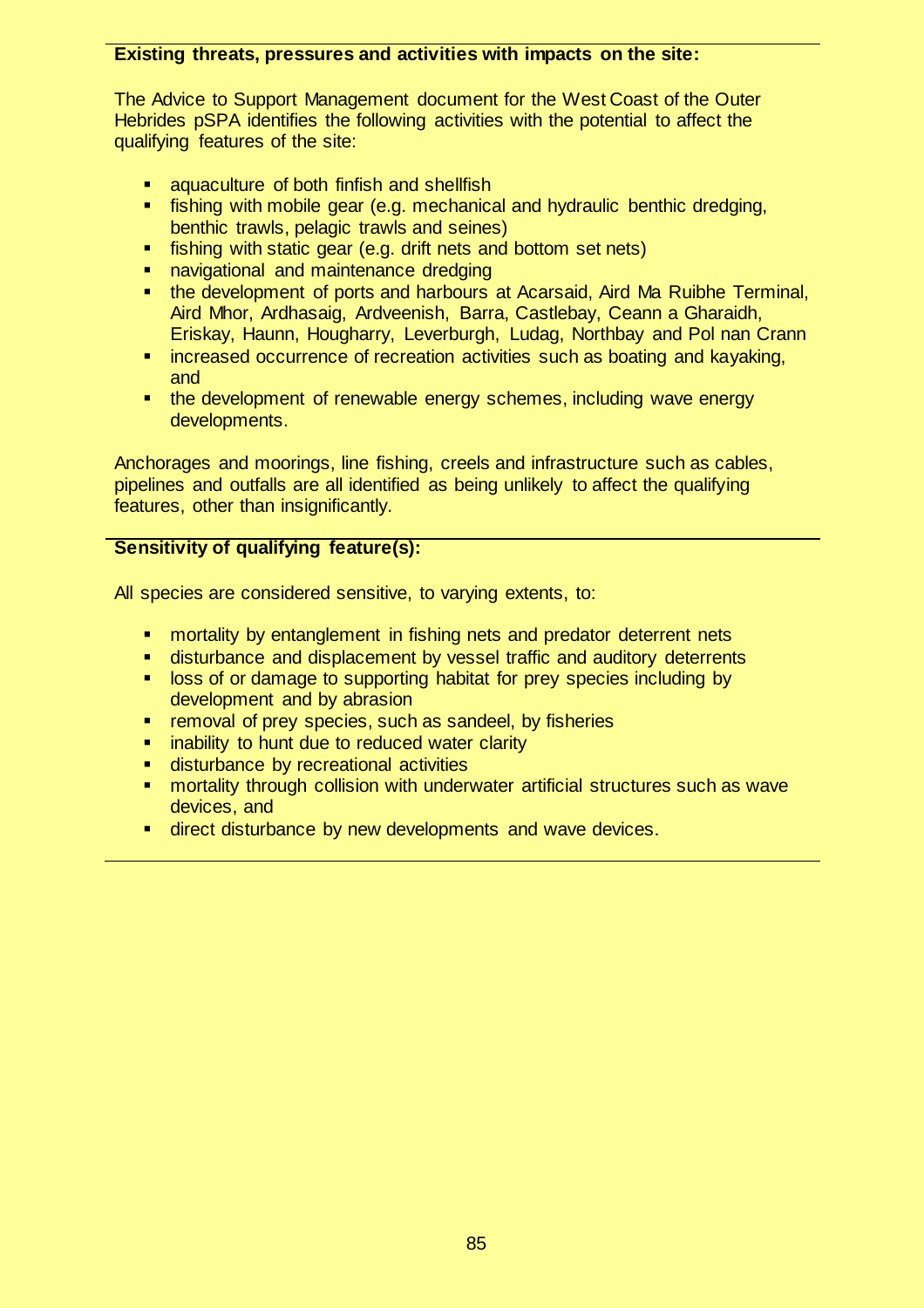#### **Ythan Estuary, Sands of Forvie and Meikle Loch Special Protection Area (Marine extension) (10479)**

| <b>Date of designation:</b> At consultation stage                                        |
|------------------------------------------------------------------------------------------|
| <b>Relevant local authority: Marine Scotland (inshore), Aberdeen City, Aberdeenshire</b> |
| Total area: 60.5 km <sup>2</sup> (size of extension)                                     |
| Pronosed qualifying feature(s).                                                          |

# **Proposed qualifying feature(s):**

The Ythan Estuary, Sands of Forvie and Meikle Loch SPA proposed marine extension includes an extension of the boundary of the site into the marine environment and the addition of new qualifying species. The qualifying species of the existing SPA which will be protected by the marine extension are:

- Sandwich tern Sterna sandvicensis (breeding) the existing site is estimated to support approximately 7% of the British population of breeding Sandwich tern and the largest breeding colony in Scotland.
- **EXTE:** Little tern Sternula albifrons (breeding) the existing site is estimated to support approximately 1.7% of the British population of breeding little tern, one of the largest breeding colonies in Scotland.

The following species are proposed to be added as qualifying features of the existing part of the SPA:

- **EXECT** Lapwing Vanellus vanellus no further information given.
- Redshank Tringa totanus no further information given.

#### **Draft conservation objectives:**

- To avoid deterioration of the habitats of the qualifying species or significant disturbance to the qualifying species, subject to natural change, thus ensuring that the integrity of the site is maintained in the long term and it continues to make an appropriate contribution to achieving the aims of the Birds Directive for each of the qualifying species.
- **This contribution will be achieved through delivering the following objectives** for each of the site's qualifying features:
	- $\triangleright$  avoid significant mortality, injury and disturbance of the qualifying features, so that the distribution of the species and ability to use the site are maintained in the long-term, and
	- $\triangleright$  to maintain the habitats and food resources of the qualifying features in favourable condition.

#### **Feature condition\*:**

- **E** Little tern Favourable Maintained (last assessed 2012).
- **Sandwich tern Favourable Maintained (last assessed 2012).**
- **Lapwing Not Assessed.**
- Redshank Not Assessed.

\*Latest assessed condition as given for the existing Ythan Estuary, Sands of Forvie and Meikle Loch SPA. Unassessed for the extension pSPA.

#### **Existing threats, pressures and activities with impacts on the site:**

The Advice to Support Management document for the site identifies the following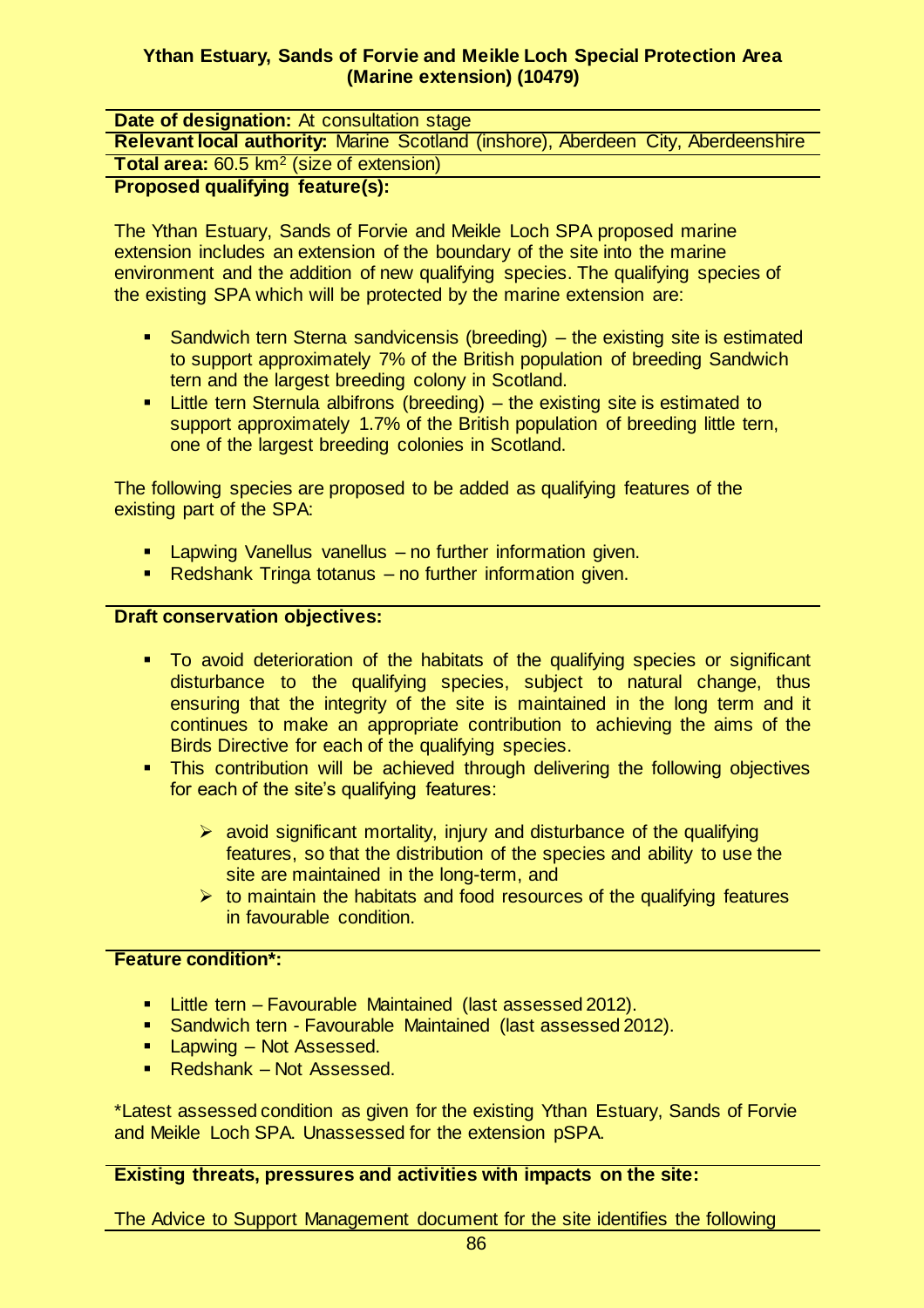activities with the potential to affect the qualifying features of the site:

- **fishing with mobile gear (e.g. mechanical and hydraulic benthic dredging,** benthic trawls, pelagic trawls and seine and vessel movements)
- **the development of ports and harbours at Aberdeen, Collieston, Newburgh,** Port Errol and Whinnyford
- **EXT** increased occurrence of recreation activities such as boating and diving, and
- the development of renewable energy schemes, including wind farms.

Line fishing, fishing using static gear (including drift nets, bottom set nets and creels), coast protection and flood defence structures and navigational and maintenance dredging are all identified as being unlikely to affect the qualifying features, other than insignificantly.

# **Sensitivity of qualifying feature(s):**

Both species are considered sensitive to:

- **EX mortality by entanglement in fishing nets**
- **F** removal of prey species, such as herring or sandeel, directly by fisheries and indirectly by loss of / damage to suitable prey habitat
- disturbance / loss of prey habitat by new development
- disturbance by recreational activities
- **direct disturbance by new developments**
- **number 10 mortality through collision with wind turbines, and**
- **EXT** alteration of migration flyways or local flight passes due to artificial structures such as wind turbines.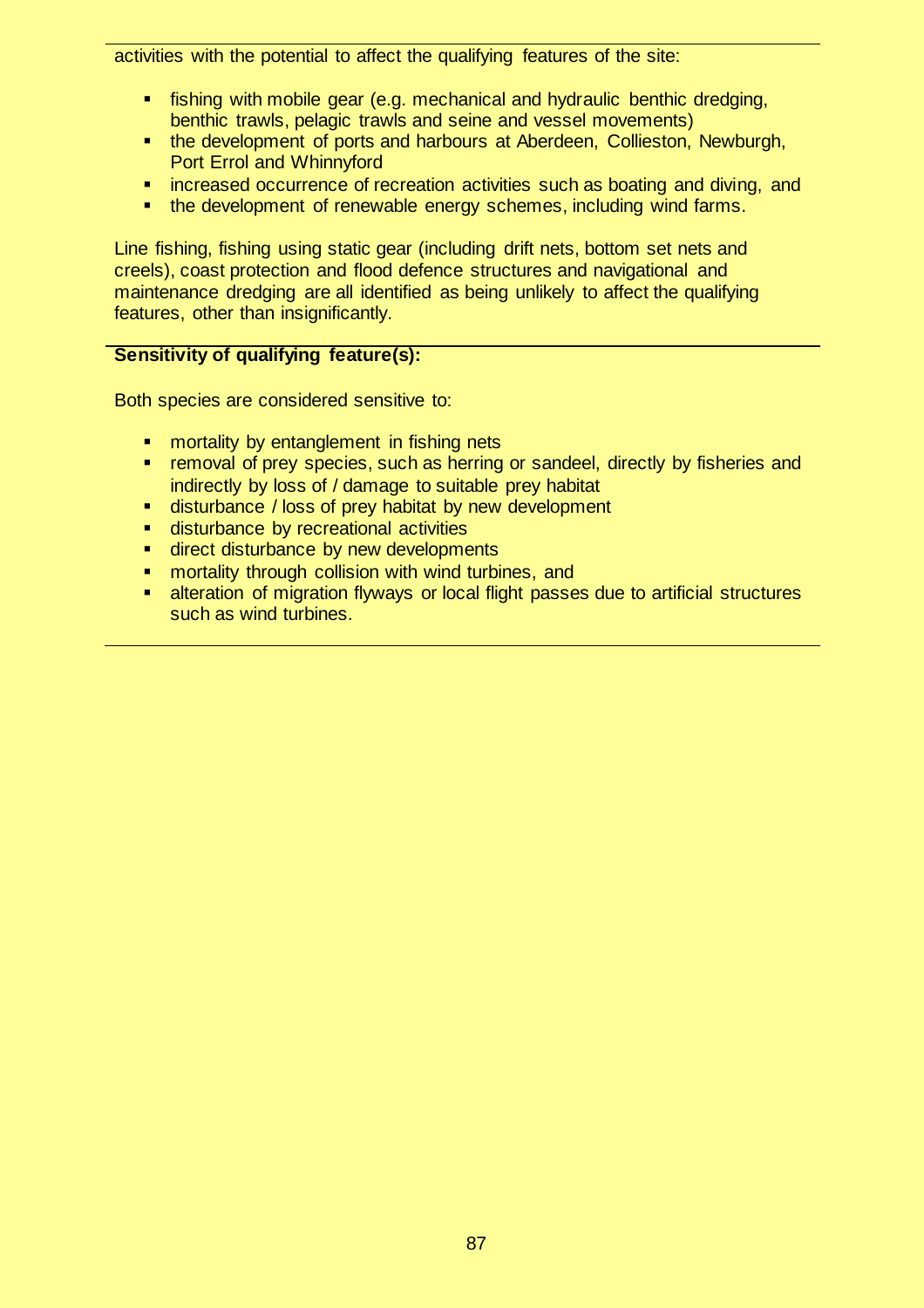# **North Channel Special Area of Conservation**

**Date of designation:** March 2019

**Relevant local authority:** Northern Ireland offshore

# **Total area:** 1,603.7 km<sup>2</sup>

# **Qualifying feature(s):**

 Harbour porpoise *Phocoena phocoena* – this site is considered to be one of the best areas for harbour porpoise in the United Kingdom.

#### **Conservation objectives:**

- To ensure that the North Channel SAC continues to make an appropriate contribution to harbour porpoise remaining at favourable conservation status.
- To ensure for harbour porpoise within the context of environmental changes, that the integrity of the North Channel SAC is maintained through:
	- $\triangleright$  harbour porpoise within the North Channel SAC are not at significant risk from injury or killing
	- $\triangleright$  the distribution of harbour porpoise throughout the site is maintained by avoiding significant disturbance, and
	- $\triangleright$  the condition of supporting habitats and the availability of prey for harbour porpoise are maintained.

#### **Feature condition:**

**Harbour porpoise – Favourable (last assessed 2019).** 

#### **Existing threats, pressures and activities with impacts on the site:**

The Standard Data Form for the site identifies the following negative impacts on the qualifying feature(s) (the 'rank' of the impact is given in brackets):

- marine water pollution (medium)
- fishing and harvesting aquatic resources (low)
- exploration and extraction of oil or gas (low)
- **numilitary use and civil unrest (medium), and,**
- shipping lanes, ports and marine constructions (low).

Additional negative impacts were provided in the Conservation Objectives and Advice on Operations document:

- underwater sound from anthropogenic sources (e.g. shipping, drilling, dredging), and
- collison with ships, recreational boats and tide energy installations.

#### **Sensitivity of qualifying feature(s)**

The harbour porpoise is a wide-ranging species and, particularly when occurring in coastal waters, are exposed to a range of pressures that are both ubiquitous (e.g. pollution) and patch (e.g. entanglement). The species is considered to be sensitive to: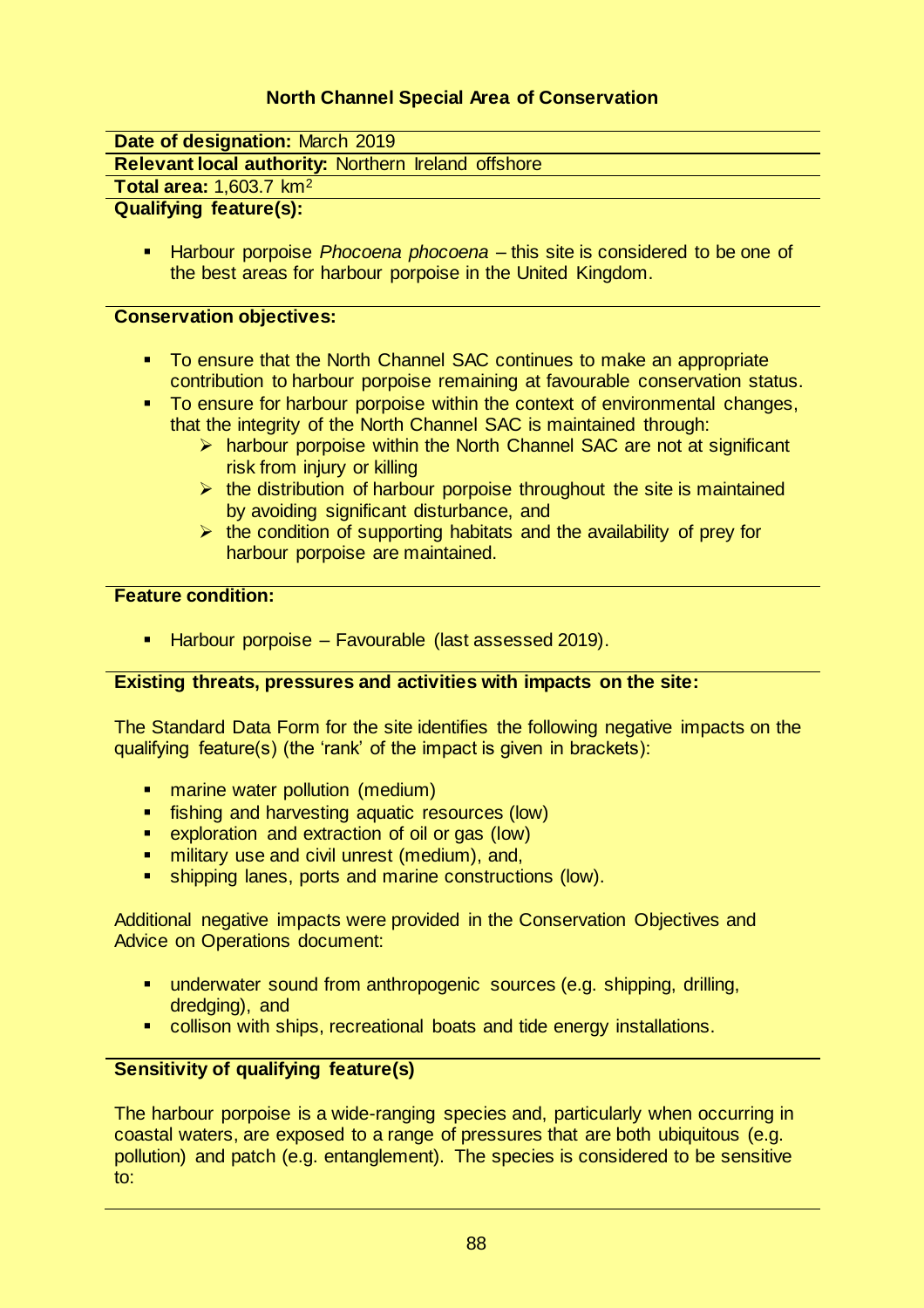- **health issues due to poor water quality (e.g. bioaccumulation through** contaminated prey)
- **n** mortality through entanglement / bycatch in fishing nets
- **numilary** / injury / disturbance due to collision with and presence of boats<br>**numilary** contribution of previous by fisheries
- removal of prey species by fisheries
- **loss of or damage to suitable prey habitat (e.g. by development), and**
- **•** mortality / injury / disturbance due to underwater sound.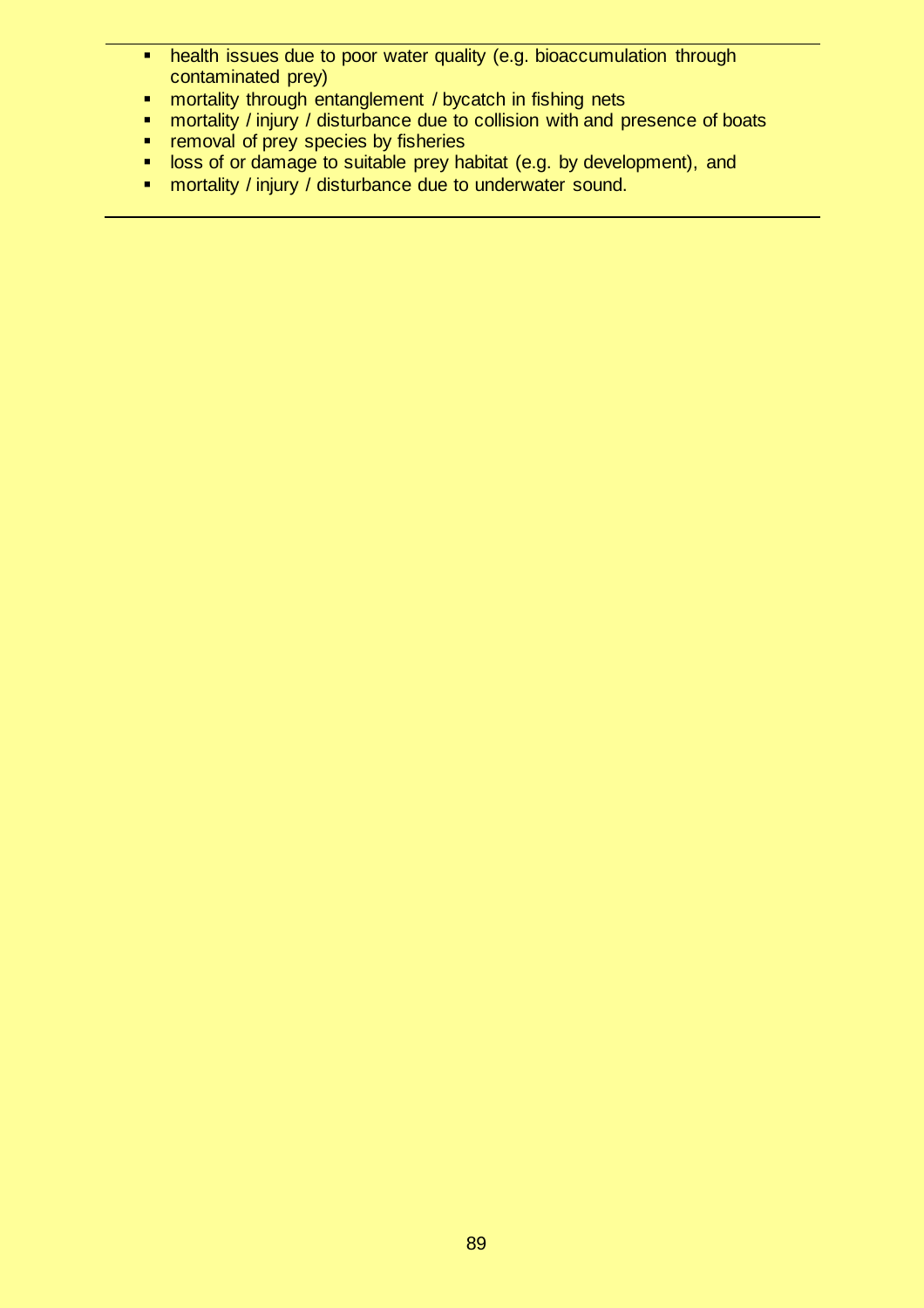## **Northumberland Marine Special Protection Area**

**Date of designation:** 29 January 2017

**Relevant local authority:** Northumberland, Tyne and Wear

**Total area:** 885 km<sup>2</sup>

#### **Qualifying feature(s):**

- Puffin *Fratercula arctica* (breeding) the site supports approximately 1.05% of the breeding biogeographic population of puffin.
- Little tern *Sterna albifrons* (breeding) the site supports approximately 2.37% of the breeding British population of little tern.
- Roseate tern *Sterna dougallii* (breeding) the site supports approximately 93.02% of the breeding British population of roseate tern.
- Common tern *Sterna hirundo* (breeding) the site supports approximately 12.86% of the breeding British population of common tern.
- Arctic tern *Sterna paradisaea* (breeding) the site supports approximately 9.02% of the breeding British population of Arctic tern.
- Sandwich tern *Sterna sandvicensis* (breeding) the site supports approximately 19.66% of the breeding British population of Sandwich tern.
- Guillemot *Uria aalge* (breeding) the site supports approximately 1.72% of the breeding biogeographic population guillemot.
- **Assemblage of breeding seabirds the site is estimated to support 214,669** breeding seabirds.

#### **Conservation objectives:**

The conservation objectives are to ensure that, subject to natural change, the integrity of the site is maintained or restored as appropriate, and that the site contributes to achieving the aims of the Birds Directive, by maintaining or restoring:

- the extent and distribution of the qualifying features
- the structure and function of the habitats of the qualifying features
- **the supporting processes on which the habitats of the qualifying features rely**
- the populations of each of the qualifying features, and
- **the distribution of qualifying features within the site.**
- to maintain the habitats and food resources of the qualifying features in favourable condition.

#### **Feature condition:**

No features have been formally assessed, however information provided in the Supplementary Advice on Conservation Objectives suggests that there is evidence from survey or monitoring that shows puffin, roseate tern, common tern, Arctic tern, sandwich tern and guillemot are in a good condition and/or currently un-impacted by anthropogenic activities.

#### **Existing threats, pressures and activities with impacts on the site:**

The Standard Data Form for the site identifies the following negative impacts on the qualifying feature(s) (the 'rank' of the impact is given in brackets):

- marine and freshwater aquaculture within the site (low), and
- outdoor sports and leisure activities and recreational activities within the site